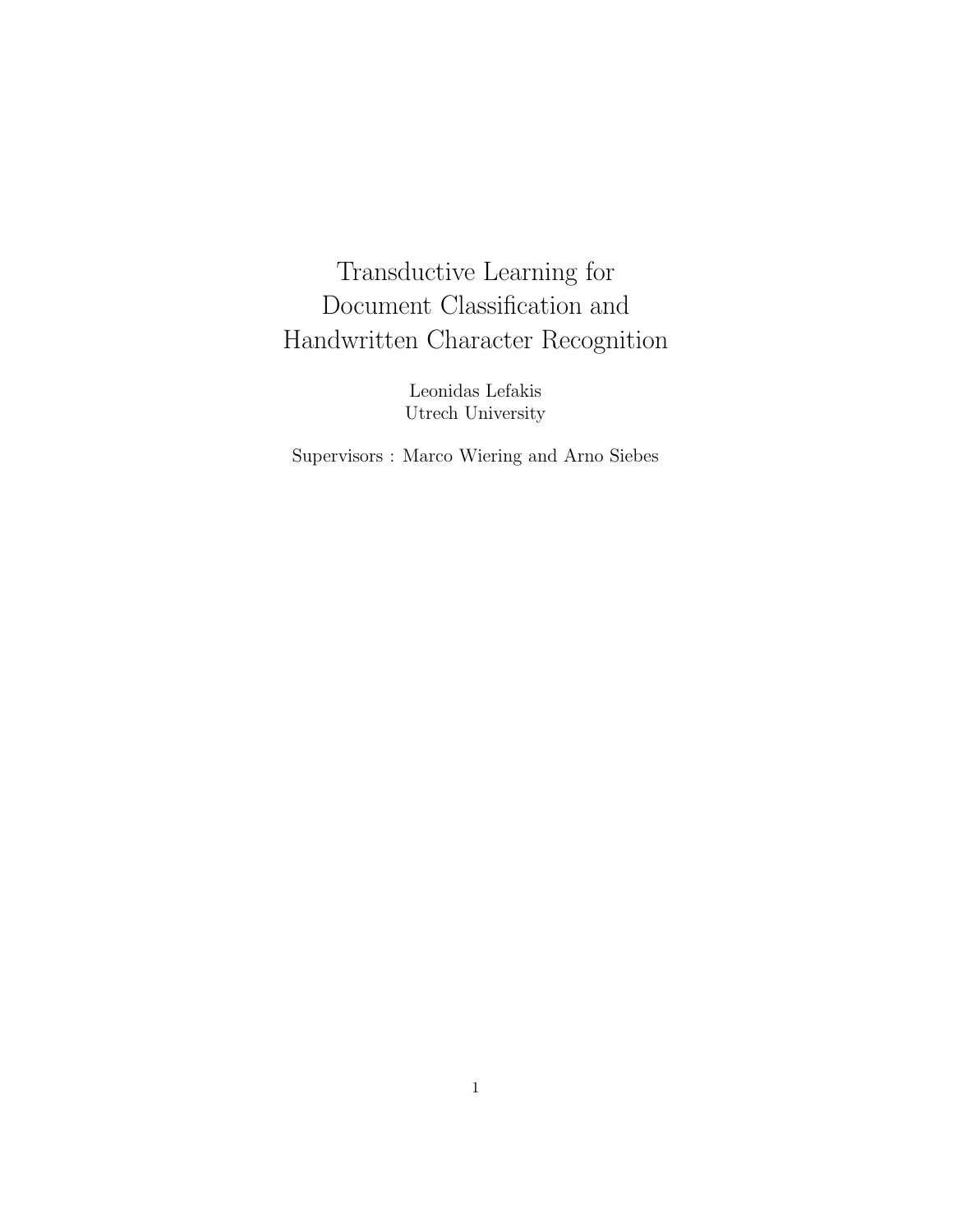# Contents

| $\mathbf{1}$   |                         | Introduction                                                                                       | 3  |
|----------------|-------------------------|----------------------------------------------------------------------------------------------------|----|
| $\overline{2}$ | Document Classification |                                                                                                    | 9  |
|                | 2.1                     |                                                                                                    | 9  |
|                | 2.2                     | Data.                                                                                              | 10 |
|                | 2.3                     | Supervised Learning Algorithms                                                                     | 18 |
|                |                         | 2.3.1                                                                                              | 18 |
|                |                         | 2.3.2                                                                                              | 21 |
|                | 2.4                     | Transductive Learning Algorithms                                                                   | 27 |
|                |                         | 2.4.1<br>Self-Training                                                                             | 27 |
|                |                         | Transductive Expectation Maximization<br>2.4.2                                                     | 29 |
|                |                         | Transductive Learning Using Graph Mincuts.<br>2.4.3                                                | 34 |
|                |                         | Tranductive Spectral Graph Partitioning<br>2.4.4                                                   | 37 |
|                |                         | 2.4.5<br>Learning with Local and Global Consistency.                                               | 42 |
|                |                         | 2.4.6                                                                                              | 46 |
| 3              |                         | Handwritten digit recognition                                                                      | 52 |
|                | 3.1                     |                                                                                                    | 52 |
|                | 3.2                     | Data                                                                                               | 53 |
|                | 3.3                     | Supervised Learning Algorithms                                                                     | 55 |
|                |                         | Convolutional Networks<br>3.3.1                                                                    | 55 |
|                |                         | Pretrained Networks<br>3.3.2                                                                       | 60 |
|                | 3.4                     | Transductive Learning                                                                              | 63 |
|                |                         | 3.4.1<br>Expectation Maximization $\ldots \ldots \ldots \ldots$                                    | 63 |
|                |                         | 3.4.2<br>Self-Learning                                                                             | 69 |
|                |                         | 3.4.3                                                                                              | 75 |
|                |                         | A Convolutional Network Analogous                                                                  |    |
|                |                         | Spectral Graph Partitioning<br>3.4.4                                                               | 79 |
|                |                         | Learning with Local and Global Consistency.<br>3.4.5                                               | 81 |
|                |                         | Transductive Clustering<br>3.4.6                                                                   | 85 |
|                | 3.5                     | Results<br>$\mathbf{r}$ , $\mathbf{r}$ , $\mathbf{r}$ , $\mathbf{r}$ , $\mathbf{r}$ , $\mathbf{r}$ | 87 |
|                |                         |                                                                                                    |    |

# [4 Final Conclusions](#page-89-0) 90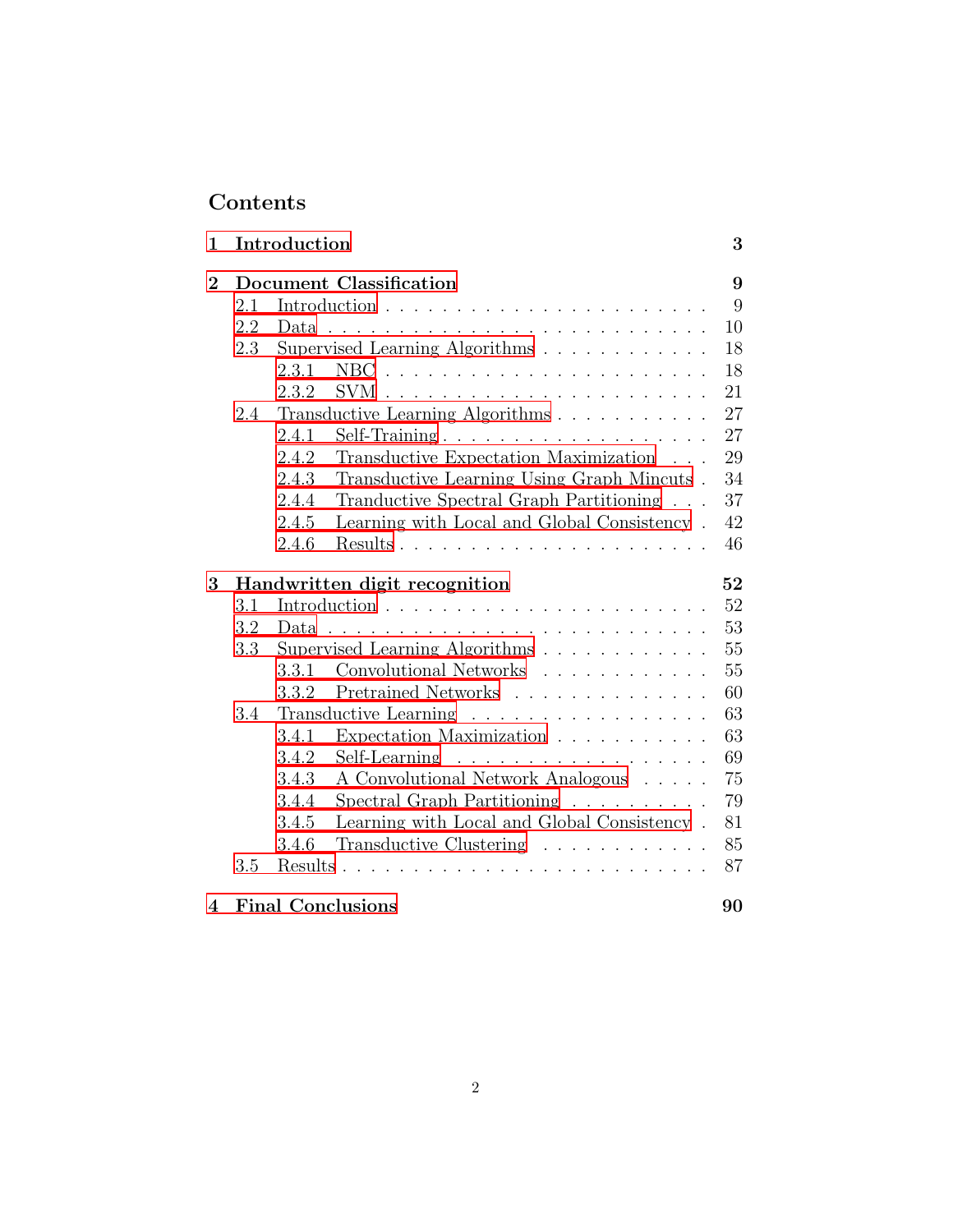## <span id="page-2-0"></span>1 Introduction

In the traditional supervised approach to learning, the supervised algorithm is presented with a set of inputs  $X^{train} = (x_1, x_2...x_n)$  and corresponding outputs  $Y^{train} = (y_1, y_2...y_n)$ , this set  $D^{train} = (X, Y)$ is known as the training set and the examples  $x_i$  belonging to this set are known as labeled examples. In general any data point whose corresponding output (label) is known is a labeled data point.

Using this training set  $D^{train}$ , supervised learning aims to create a learner L which having learned the relevant (and presumably sufficient) information from the training set  $D^{train}$  will be able to make predictions on the output of a set of inputs  $X<sup>test</sup>$  whose corresponding output  $Y<sup>test</sup>$  is presumably unknown and which we are interested in discovering. Examples whose corresponding output is unknown are known as unlabeled examples.

It is evident from the above that the supervised learning setting takes only advantage of labeled data during the training phase. In order for the training to be successful, i.e. the resulting learner L performs well on the unlabeled and previously unseen data, the training set must provide the learner with the necessary information. This often means that the training set must be of considerable size, as this is linked to its information content. The number of necessary training examples rises with the complexity of the learning algorithm as well as with the dimensionality of the data; the latter is a well known problem in machine learning known as the curse of dimensionality.

If the number of labeled examples is not sufficient then the danger of overfitting increases. Overfitted learners have adapted to irrelevant attributes of the training data which are not representative of the problem to be solved in general and thus the learner is not able to generalize well which translates to poor performance on examples outside the training set.

The above problem of overfitting can be remedied with a sufficiently large training data set. Unfortunately the acquisition of training examples is a costly endeavor. Training examples usually have to be manually labeled which is a time-consuming process. Peeking for a moment at the text classification problem to be presented below, we can see exactly how costly this process can be; each example to be labeled must be read by a human researcher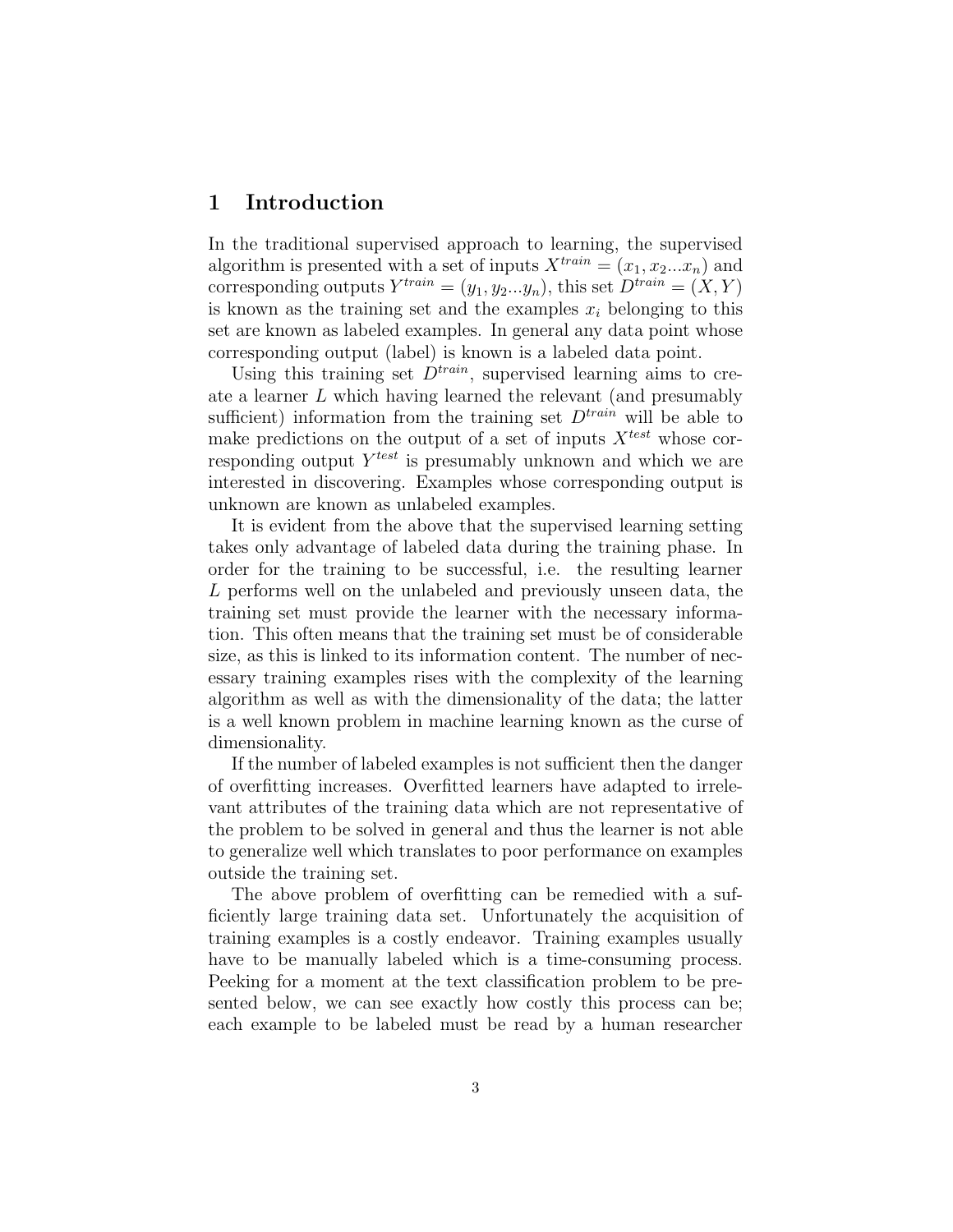(who could obviously be spending his time more productively) and then labeled. The process of reading the text itself can ,in certain cases, be extremely time-consuming as a text could easily consist of dozens of pages. Furthermore this labeling of examples, inserts a certain bias into the training procedure; though in most cases the subject (class/label) of a text is obvious, in other cases it is not as evident what the text's subject is (if it is about hardware or software for example); labeling such an example is ultimately based on the subjective opinion of the human labeler and this subjectivity invariably enters the training of the learner.

For these reasons it is agreeable to be able to conduct learning with as few labeled examples as possible. In contrast to labeled examples, there is a plethora of unlabeled examples readily available, for example the world wide web is full of texts that can be easily obtained with little to no cost. It is only the labeling process which is costly. Thus if we were able to use this unlabeled data to supplement the labeled data in the learning process then the problem of insufficient data could be overcome.

In cases where little labeled data is present while large amounts of unlabeled data are available, instead of supervised learning, semisupervised learning [\[23\]](#page-93-0) algorithms are preferably used. In semisupervised learning, we have a training set  $X^{train} = (x_1, x_2...x_n, x_{n+1}...x_{n+m})$ for which only a small number  $n$  of the corresponding outputs (labels) are known, i.e.  $Y^{train} = (y_1, y_2...y_n)$  while for the rest of the examples  $(x_{n+1}...x_{n+m})$  the corresponding outputs are unknown. Using these training examples the aim of semi-supervised learning algorithms is to construct a learner  $L$  that can generalize well and predict the output of unseen examples  $X_{test}$  whose labels are unknown but which are not the same examples as the subset  $X^u$  =  $(x_{n+1}...x_{n+m}) \subseteq X_{train}$  whose labels are also unknown. Research in the field of semi-supervised learning, has shown that the addition of unlabeled examples to the training data set can help improve the performance of the learner when only small quantities of labeled examples exist.

As can be seen, just as in the case of supervised learning, semisupervised learning aims to create a learner L which can generalize well on unseen data. The assumption is thus usually made that the training set is representative of the general problem (for example the assumption is often made that the training examples have been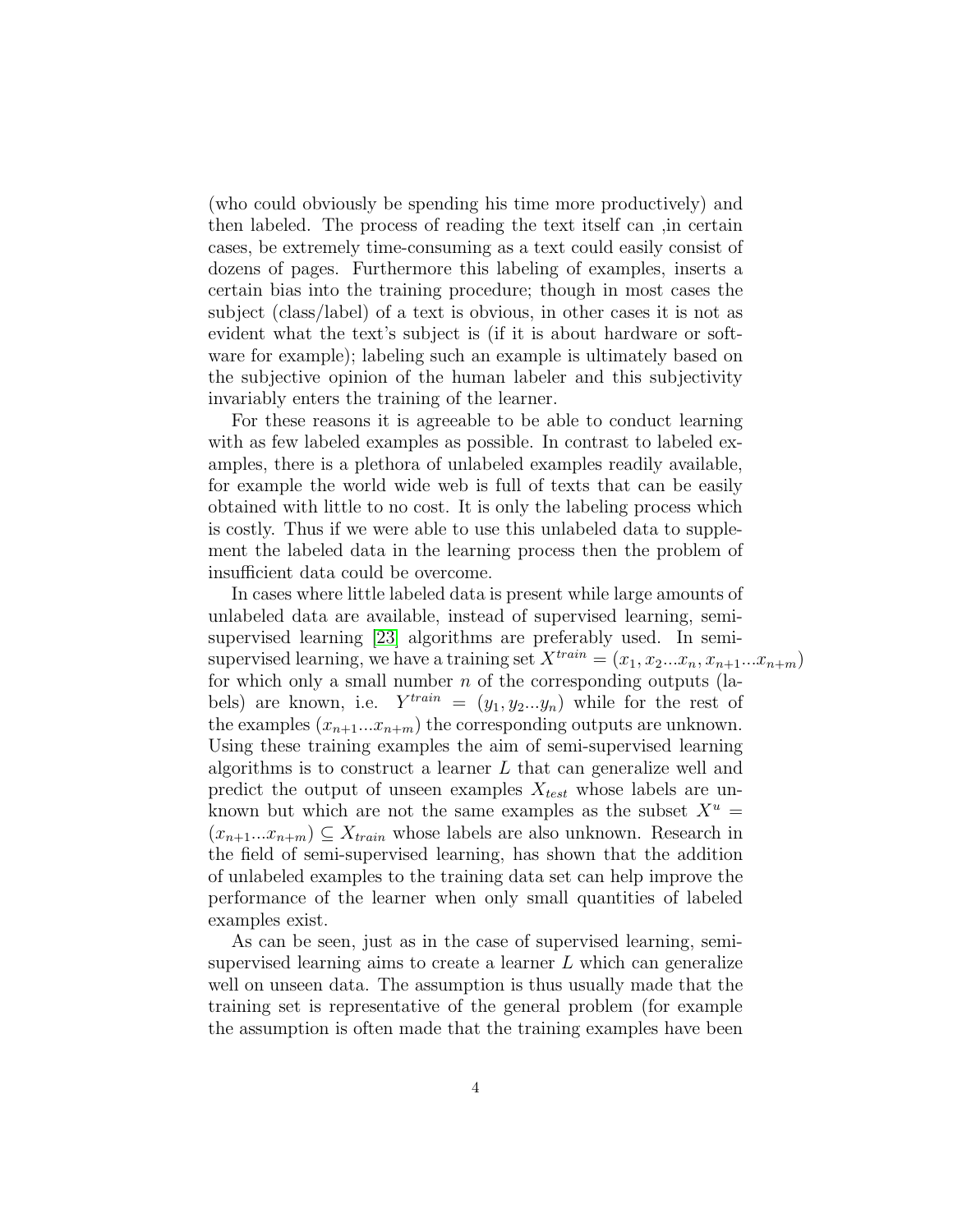generated independently and identically according to an unknown but fixed distribution which is also assumed to reflect the problem in hand in general). This form of learning is based on inductive reasoning. Inductive reasoning uses observations (which are by nature limited in number) to reach more general conclusions. An example of such reasoning can be seen below :

All crows observed (by say the scientific community) are black. Thus all crows (in existence) are black.

Having reached a more general rule (All crows are black) it is then possible to use deductive reasoning to reach conclusions about specific instances :

> John's pet is a crow. John's pet is black.

As can be seen from the above example the conclusions of deductive reasoning are logically sound. If all crows are black, and John's pet is a crow then it follows that John's pet must be black. In the case of inductive reasoning however the premise cannot ensure the (logical) validity of the conclusion. This becomes evident if we slightly alter our example :

> All crows observed (by me) are black. Thus all crows (in existence) are black.

It is obvious from the above that the assumption that the second clause holds true based on the first, cannot be one of high confidence.

This follows closely (and is in fact inspired by) the argument set forth by Bertrand Russell in his book "Problems of Philosophy" [\[16\]](#page-92-0).

. . . the newness of the knowledge is much less certain if we take the stock instance of deduction that is always given in books on logic, namely, 'All men are mortal; Socrates is a man, therefore

Socrates is mortal.' In this case, what we really know beyond reasonable doubt is that certain men, A, B, C, were mortal, since, in fact, they have died. If Socrates is one of these men, it is foolish to go the roundabout way through 'all men are mortal' to arrive at the conclusion that (probably) Socrates is mortal. If Socrates is not one of the men on whom our induction is based, we shall still do better to argue straight from our A, B, C, to Socrates, than to go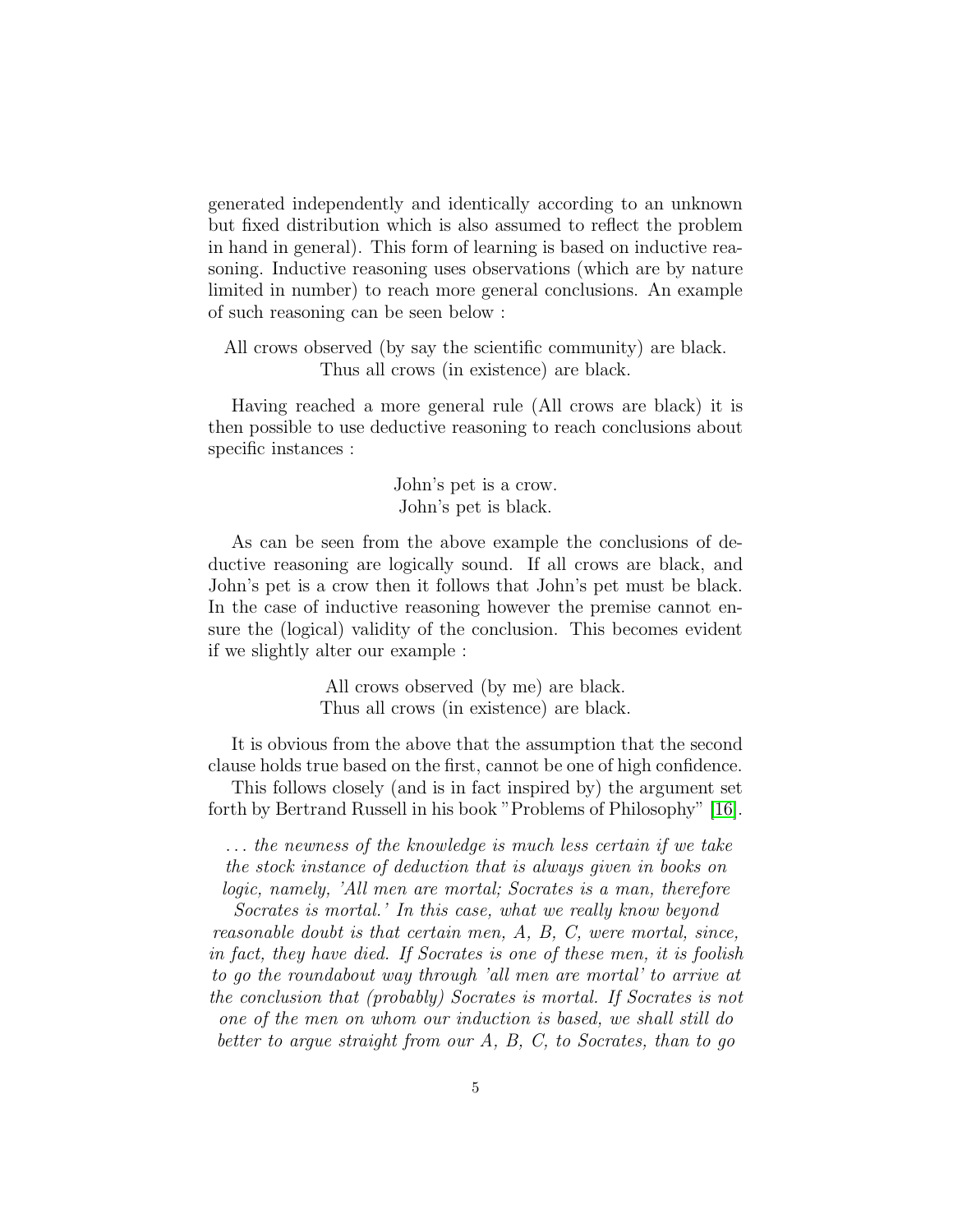round by the general proposition, 'all men are mortal'. For the probability that Socrates is mortal is greater, on our data, than the probability that all men are mortal. (This is obvious, because if all men are mortal, so is Socrates; but if Socrates is mortal, it does not follow that all men are mortal.)

In inductive learning a function  $f(x)$  is learned which is capable of predicting the correct output for the training data (observed examples) and it is assumed to be able to correctly predict the corresponding labels of unseen data. Both semi-supervised and supervised learning use inductive inference based on which they create learners L which hopefully will perform well on unseen data. This however entails making assumptions that are not logically safe.

The problem of unnecessarily solving a general problem in a machine learning setting was pointed out by Vladimir Vapnik [\[20\]](#page-92-1) who also introduced the notion of transductive learning. In transductive learning, instead of aiming to compute a function  $f(x)$ that will perform well on unseen data, the aim is to calculate directly the output on seen, albeit unlabeled data. Thus as in the case of semi-supervised learning, a transductive learner takes as input a training set  $X^{train} = (x_1, x_2...x_n, x_{n+1}...x_{n+m})$  for which only a small number  $n$  of the corresponding outputs (labels) are known,  $(Y^{train} = (y_1, y_2...y_n))$  while for the rest of the examples  $(x_{n+1}...x_{n+m})$  the corresponding outputs are unknown; however unlike semi-supervised learners, transductive learners aim to find the labeling of the seen unlabeled examples  $(x_{n+1}...x_{n+m}) \in X^{train}$ .

As can be seen transductive learning not only overcomes the problem of few labeled data examples but also eliminates the need for making assumptions which may or may not prove to be valid. For all these reasons we have chosen to focus the present project on transductive learning.

In particular we focus on transductive learning when applied to two well known and important problems : handwritten character recognition and document classification. Both these problems are well suited for experimenting with transductive learning as they both concern areas where labeled data can prove to be scarce. Furthermore both these problems are intensely researched and of considerable scientific interest and are both an integral part of a great variety of real-world applications. It is perhaps characteristic that the performance of semi-supervised algorithms (and by extension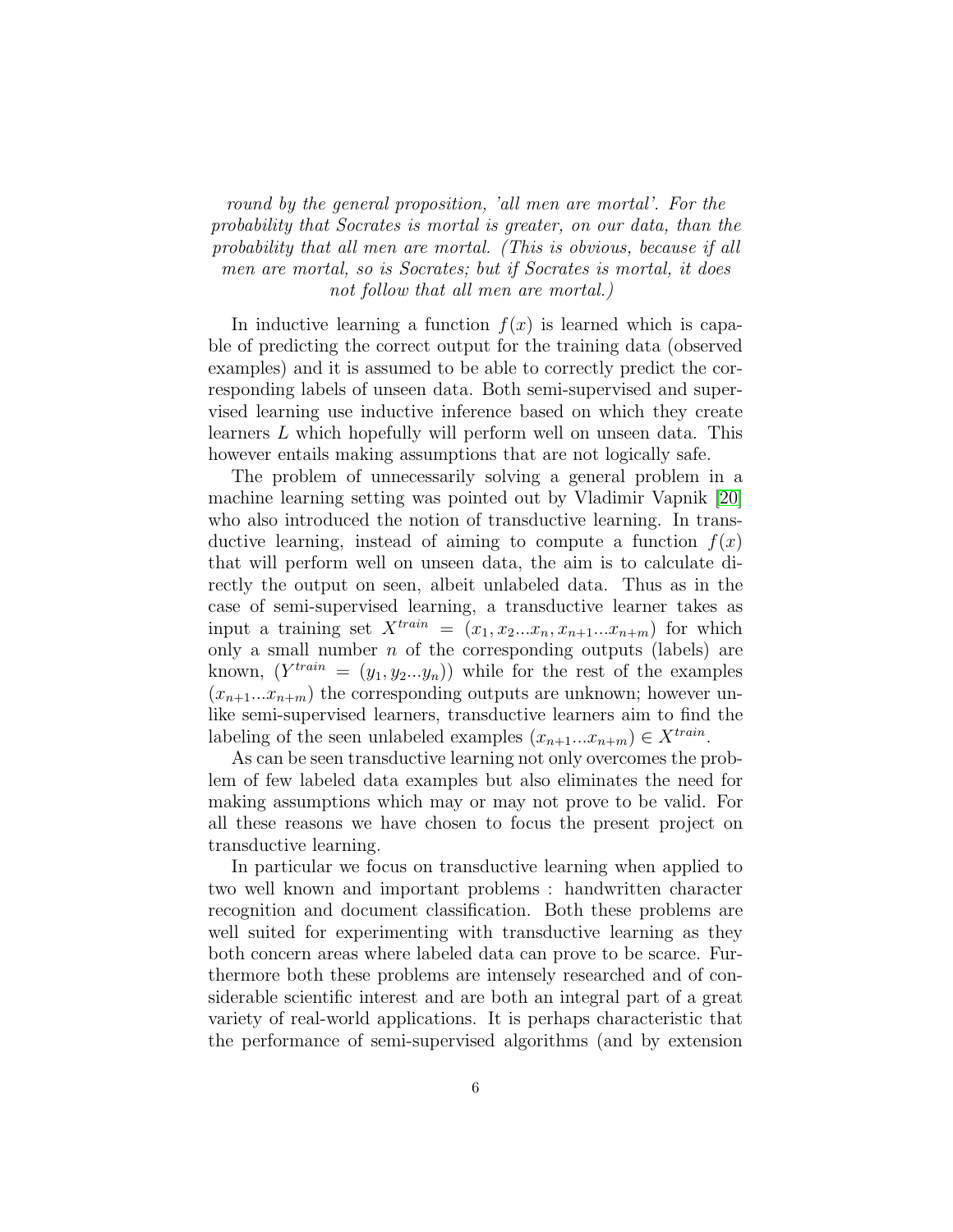transductive algorithms) are almost invariably tested on a document classification problem so that in fact their performance on document classification serves as a kind of benchmark for the semi-supervised (and transductive) learning algorithms.

As a large number of transductive algorithms are presented via their application to document classification, we initially focused the project on this problem and investigate the performance of a variety algorithms on it. This allows for the experimentation with a number of algorithms in a setting where their application is more or less straightforward as they have been more or less tailored (where necessary) to the characteristics of the specific problem. We use the Newsgroup dataset to create a binary classification problem and experiment with a number of algorithms in order to compare between them but also to investigate whether, in this case, transductive learning can be useful, this usefulness translating to whether transductive learning algorithms do in fact surpass in performance supervised algorithms when the number of labeled data is small.

Having overviewed via document classification a number of wellknown transductive algorithms and their performance on a binary classification problem, the project then focuses to applying these same algorithms to the handwritten character recognition problem. This allows us not only to observe the performance of these algorithms on an important application but also allows us to observe their performance on a multilabel problem. In order to experiment with transductive learning and handwritten character recognition we must also investigate how exactly these algorithms can be applied as this is not always straightforward.

Finally besides experimenting with applicable alternatives of the different transductive learning algorithms, we also propose and experiment with a novel approach to transductive learning for handwritten character recognition inspired by a well known supervised algorithm : convolutional networks which are known to perform extremely well on object recognition problems.

Through the research and the experimentation we hoped to ultimately answer the questions that served as the original impetus of this project.

Research Questions Does transductive learning in fact lead to higher performance when labeled data is scarce, as this can be investigated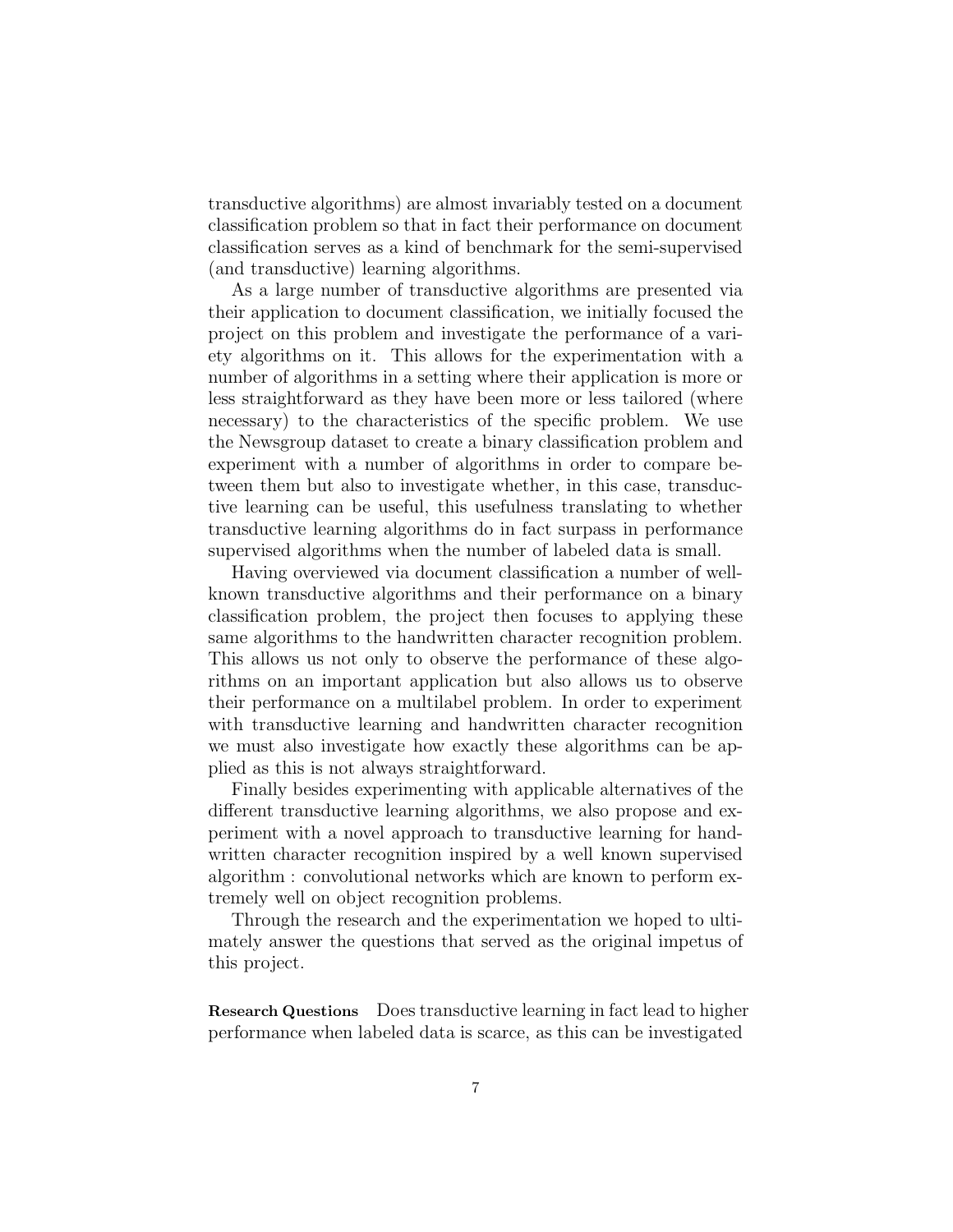on document classification and which of these algorithms proves ultimately to be best suited for this particular problem? Furthermore can these algorithms be adapted to apply to handwritten character recognition, which proves best suited in this case and finally does the convolutional network analogous proposed here in fact increase performance?

Overview In the following, we experiment with document classification in chapter 2, while handwritten character recognition is investigated in chapter 3. Finally in chapter 4 the conclusions of the project are presented.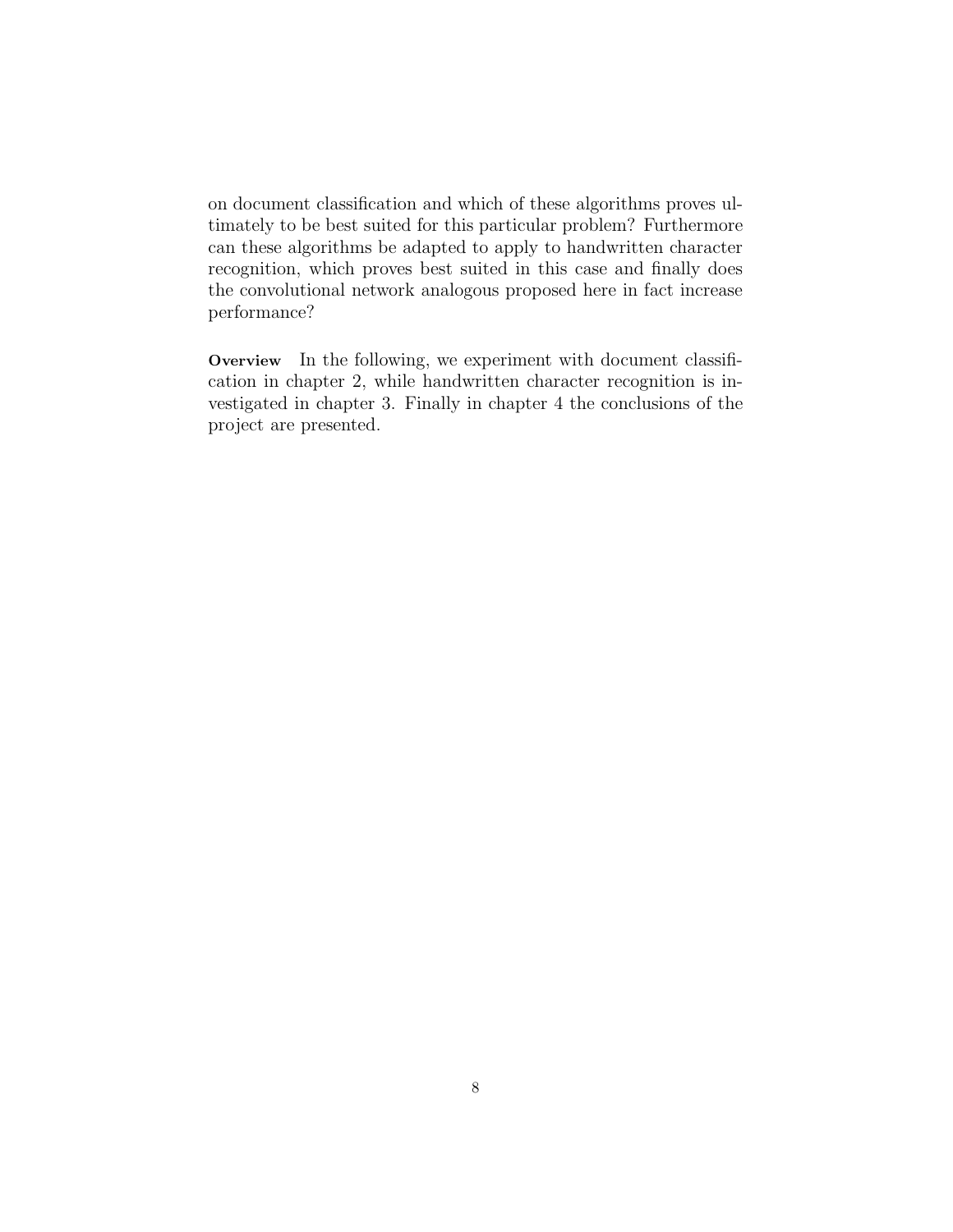# <span id="page-8-1"></span><span id="page-8-0"></span>2 Document Classification

#### 2.1 Introduction

An application for which transductive learning seems to be well suited and in which it proves to perform particularly well is that of document classification. Document classification aims to create classifiers that given a document  $d_i$  will be able to successfully predict its class  $y_i$ . This can be seen as predicting the subject of a document given a number of potential subjects. For example a document classifier can be used to discern whether a specific document talks about sports, religion or politics.

These classifiers prove to be very useful in many real-world applications. With the growth of the world wide web, a need has risen for search engines that can intelligently search the web for pages with specific content, a document classifier could look at the content of these pages (the text to be exact) and decide whether the subject of the specific pages is one that interests the user, if the specific user is known to systematically read articles on basketball then it would be useful to be able to find articles whose subject is basketball.

Another application which is closely related is that of recommending systems where the classes the documents are classified to are no longer subjects but rather the binary labels like/dislike. Thus for example a document classifier could learn to recommend movies to a user based on the summaries of previously seen and enjoyed movies.

Obviously a real-world system would be quite complicated and have a number of components beyond the document classifier but nonetheless the document classifier would be an integral part of the overall system.

All these intelligent systems however useful are in need of data to be trained. As stated in the introduction and is evident, this data is not always easy to come by. In the case of web pages the tedious work of reading through the content and deciding on the subject must be executed manually in order to obtain labeled data. In the case of recommending systems the acquisition of labeled data is even more difficult, as the labeling is no longer performed by a researcher who will willy-nilly complete the task but rather by the user himself who will be unwilling to perform significantly time-consuming tasks before he obtains the desired results.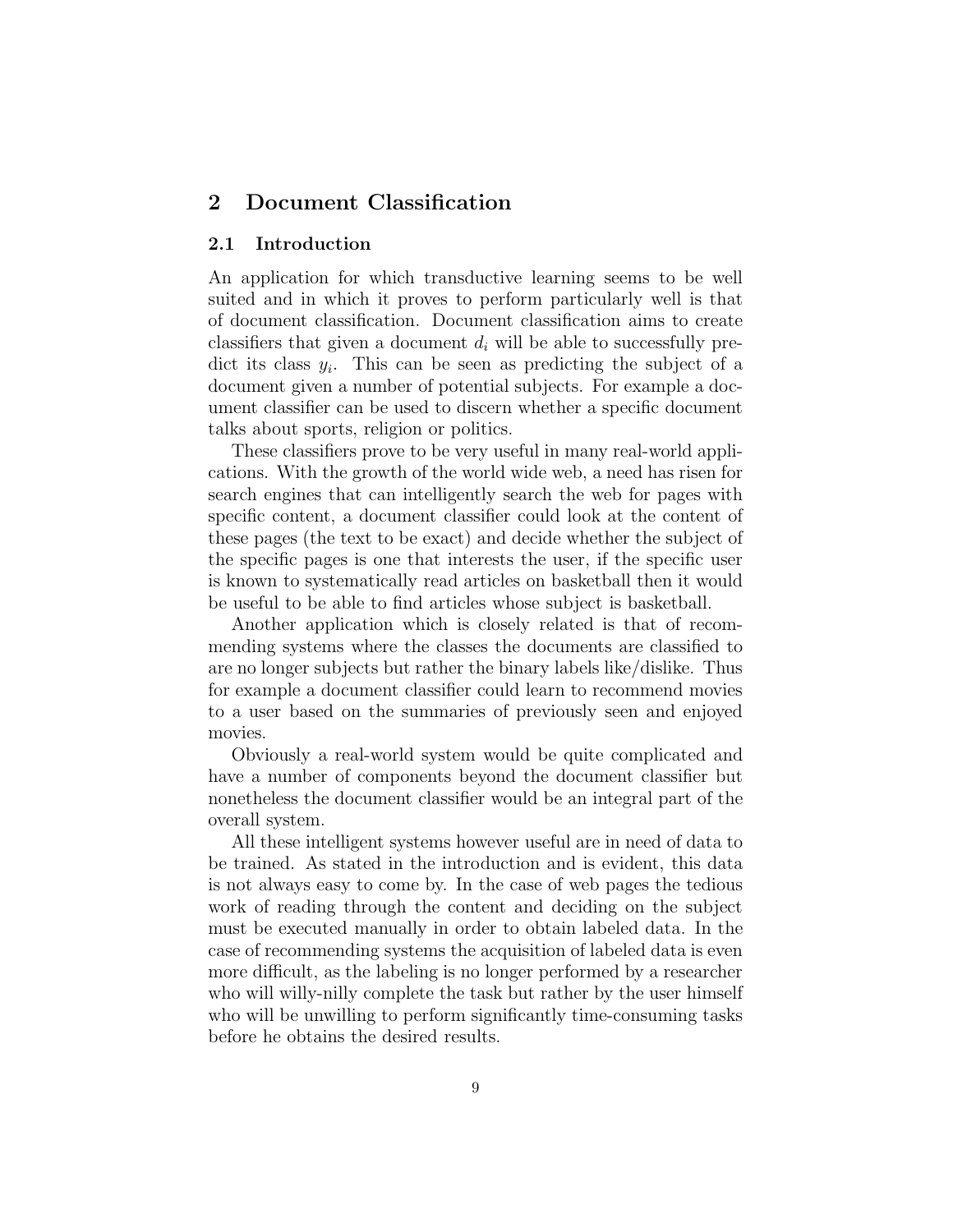This paucity of labeled data, makes the field of document classification especially suited for transductive learners. As we shall see by the results of the experiments conducted in the following sections, transductive learners are able to overcome the lack of labeled data and construct document classifiers that attain surprisingly high performance despite this lack.

#### <span id="page-9-0"></span>2.2 Data

In our experimentations with transductive learning and document classification, we used the Newsgroup dataset. This dataset is comprised of approximately twenty thousand messages taken from twenty different Usenet newsgroups. These twenty different newsgroups fall into roughly six different categories, with the newsgroups belonging to the same category being closely related amongst themselves; these categories are : computers, science, recreation, politics, religion and miscellaneous.

In order to obtain a numerical representation of the data, which is originally in text form, the documents must be mapped against a dictionary. We thus obtain an initial representation of each document consisting of a vector, each coordinate of which corresponds to a specific word in the dictionary, with the value of that coordinate being the number of occurrences of the corresponding word in the document.

To this effect, the documents are parsed and the words that are encountered are used as a basis for the creation of the dictionary. While parsing the documents and creating the dictionary, a number of steps are taken in order to improve on the dictionary and the quality of the resulting representation (using the TMG Matlab toolbox  $[21]$ .

First, a number of words are encountered which consist of nonalphabetic symbols, though some of these may well represent words written with deviant spelling (as for example when using leet, 1337, language) it is very difficult to discern between these and nonsense and thus all words containing non-alphabetic symbols are stricken from the dictionary.

Second, a number of words which are considered excessively common are also removed as they are considered not to contain any important information concerning the classification of the texts they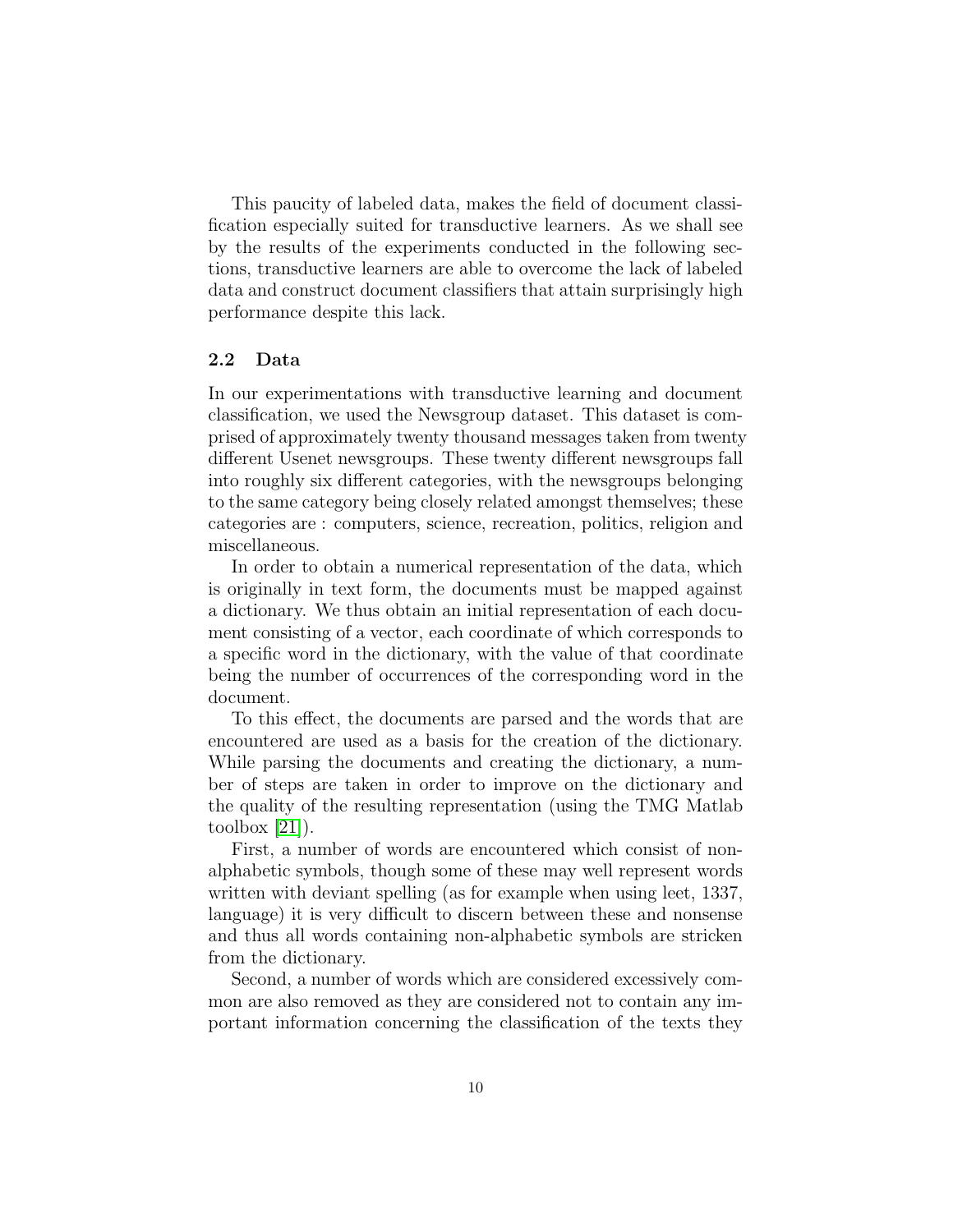appear in as they are very likely to appear in almost all texts. Examples of such words are "the" and "and" whose appearance obviously has little to do with the topic at hand. This is accomplished by the use of a list of such common words.

Finally a technique named stemming is used to further refine the dictionary. Simply parsing the text and recording the appearing words, would lead to a dictionary (and a subsequent representation) which marked as different words that in fact differed only in their appearance but which were in fact identical. For example the words "talk" and "talks" would be considered distinct when in fact there are in fact the one and the same. Stemming uses a number of rules in order to replace words by their common roots thus rendering a much more meaningful representation of the data.

Having parsed the text using the rules explained above, we obtain the experimental dataset consisting of 18828 examples each with 80662 attributes. Because of the computational cost involved, the complexity of most transductive learning algorithms and the size of the original dataset, a number of steps were taken to reduce the size of this dataset in order to make it more practical for experimentation.

First, the dataset was reduced by only using a subset of the dataset. That is to say not all newsgroups were ultimately used. More specifically we used posts from four of the newsgroups (using however all the posts in each of these newsgroups); in particular, we used two newsgroups with subjects regarding computers (comp.graphics and comp.os.windows.misc) and two newsgroups with subjects regarding science (sci.crypt and sci.electronics). Furthermore in order to aid in the reduction of the complexity of the learning algorithms these four newsgroups were grouped into two groups of two newsgroups each (one computer related, the other science related) and thus the entire problem was reduced from a multiclass one to a binary classification problem. Thus the resulting experimental dataset consists of 3930 examples divided into two classes, one with 1958 examples and the other 1972 examples (i.e. a ratio of 50.18  $% -49.82$  %).

Besides reducing the number of examples used, the dimensionality of the data was also reduced. The number of attributes (80662) of the original dataset is excessive and can lead to a number of problems. On one hand an excessively high number of dimensions results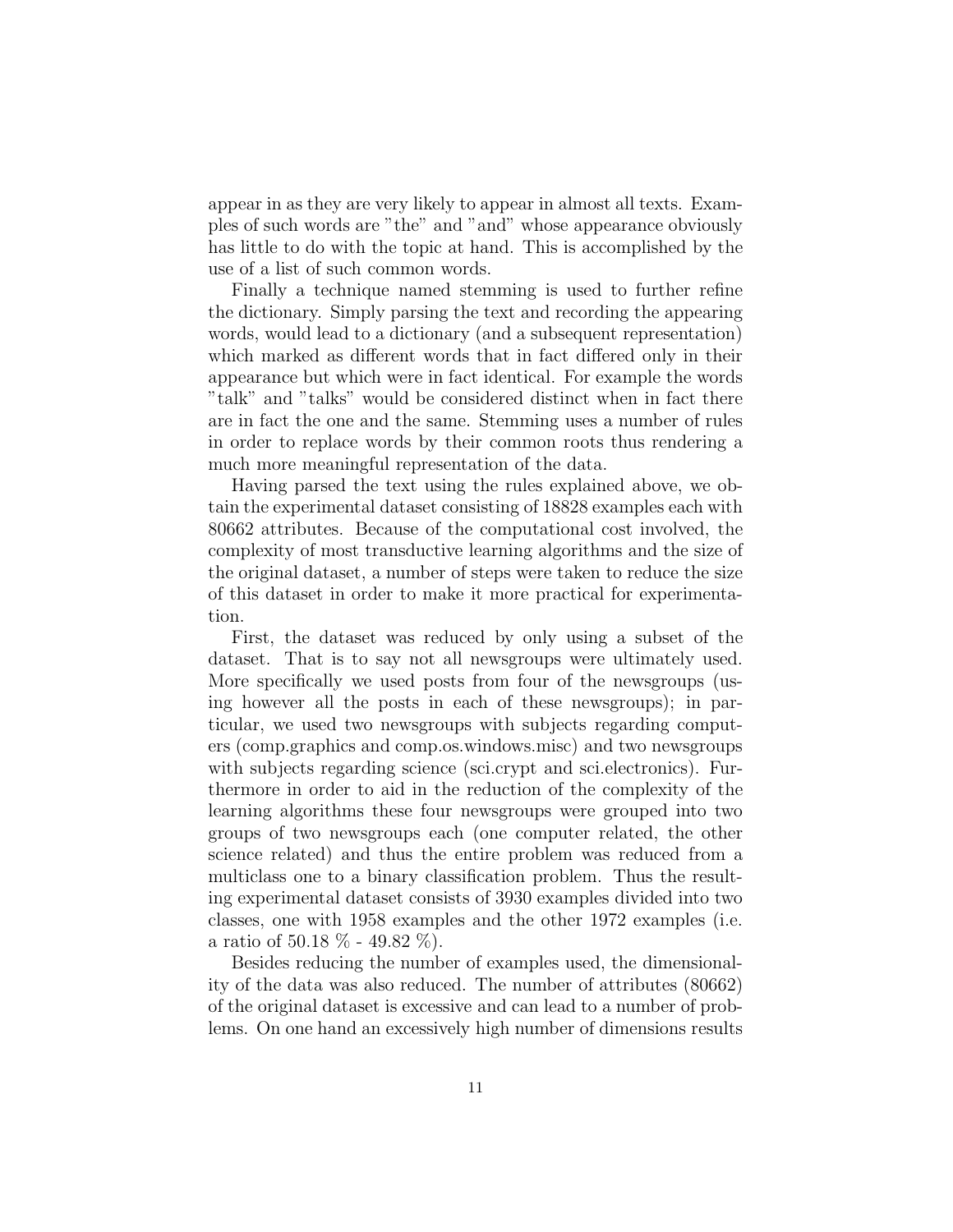in a similar increase in computational demands. On the other hand there is also the problem of the so called "curse of dimensionality". As the dimensions of the data grow, the risk of overfitting also increases; overfitting leads to a learner that gives weights to features that do not in fact yield significant information about the class of the data. In order to avoid this phenomenon we must have examples proportional to the number of dimensions. Dimensionality reduction could thus not only decrease computational costs but hopefully lead to an increase in performance.

In order to reduce the dimensionality of the data, term selection techniques are used which attempt to find a subset  $T'$  of the terms T which will hopefully lead to an efficient resulting representation of smaller size. In particular the method applied here is the so called filtering approach which ranks terms according to a certain measure and keeps those terms that score the highest. In general these measures try to capture the intuition that the terms that must be preserved are those that are distributed most differently across classes.

In order to experiment with term selection, we used a variety of measures to compute the relative importance of each term. The measures used can be seen below, together with there mathematical forms  $|17|$ .

 $\textbf{Information gain} \,\, IG(t_k, c_i) = \,\,\sum\,\,$  $c \in c_i, \bar{c_i}$  $\sum$  $t \in t_k$ , $\bar{t_k}$  $P(t, c) \cdot log \frac{P(t, c)}{P(t)P(c)}$ Mutual Information  $MI(t_k, c_i) = log \frac{P(t_k, c_i)}{P(t_k)P(c_i)}$ Chi-square  $\chi^2(t_k, c_i) = \frac{|T| \cdot [P(t_k, c_i) \cdot P(\bar{t_k}, \bar{c_i}) - P(t_k, \bar{c_i}) \cdot P(\bar{t_k}, c_i)]^2}{P(t_k) \cdot P(\bar{t_k}) \cdot P(\bar{c_i}) \cdot P(\bar{c_i})}$ Odds ratio  $OR(t_k, c_i) = \frac{P(t_k|c_i) \cdot (1 - P(t_k|\bar{c}_i))}{(1 - P(t_k|c_i)) \cdot P(t_k|\bar{c}_i)}$ GSS coefficient  $GSS(t_k, c_i) = P(t_k | c_i) \cdot P(\bar{t}_k | \bar{c}_i) - P(t_k | \bar{c}_i) \cdot P(\bar{t}_k | c_i)$  $\mathbf{NGL} \text{ coefficient } NGL(t_k,c_i) =$  $\sqrt{|T|}\cdot[P(t_k,c_i)\cdot P(\bar{t_k},\bar{c_i})-P(t_k,\bar{c_i})\cdot P(\bar{t_k},c_i)]$  $\sqrt{P(t_k) \cdot P(\bar{t_k}) \cdot P(c_i) \cdot P(\bar{c_i})}$ 

Each of these measures returns for each term  $t_k$  and for each class  $c_i$  a corresponding value. However in order to decide which terms  $t_k$  to keep, we must have a value for each term  $t_k$  irrespective of the classes. In order to calculate these values we experimented with the use of following criteria [\[17\]](#page-92-3):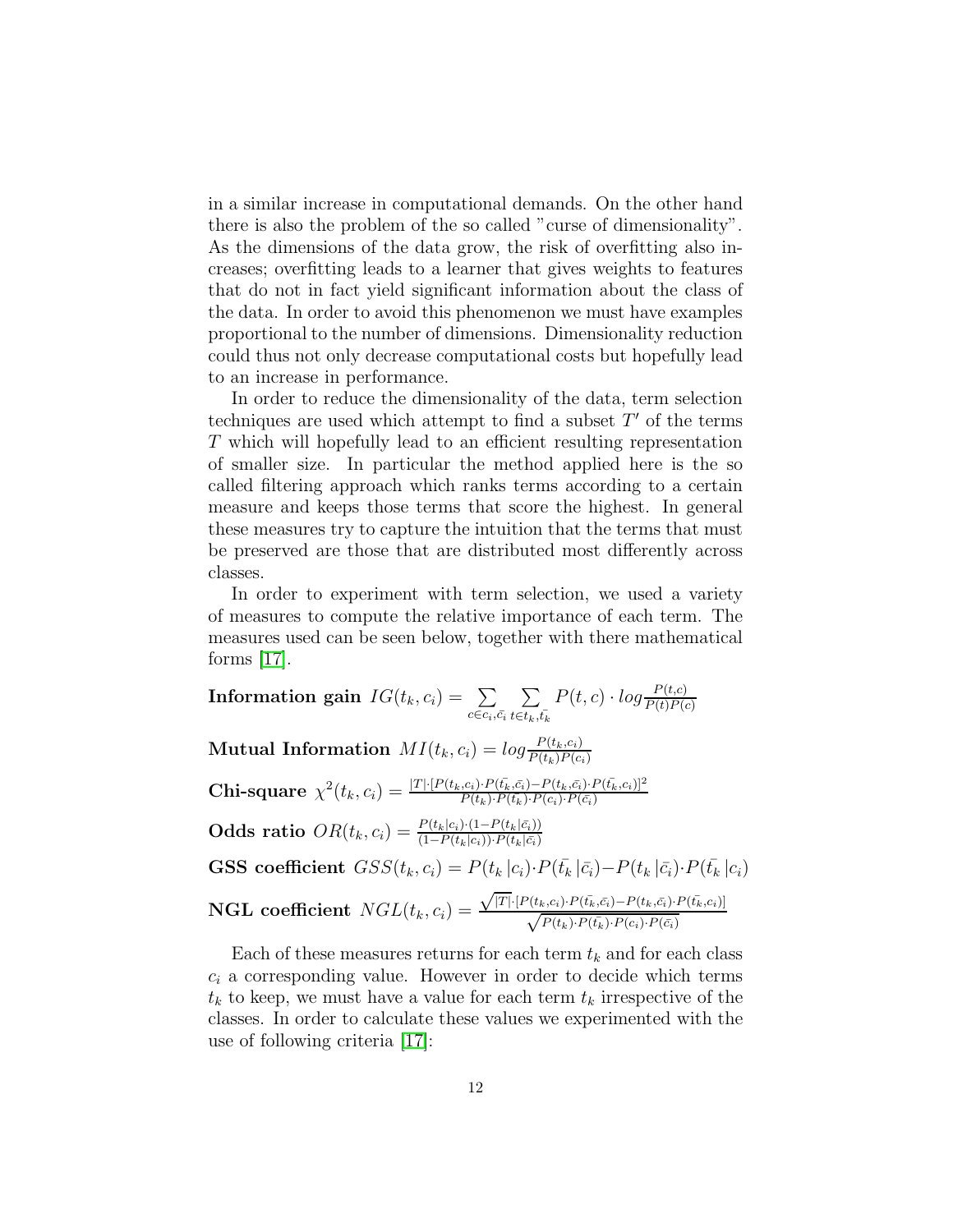**Max** The maximum value observed for each term  $t_k$  is kept :

$$
f_{max}(t_k) = max_{i=1}^{|C|} f(t_k, c_i)
$$

 $\textbf{Sum}$  The sum of values over all classes are kept for each term  $t_k$  :

$$
f_{sum}(t_k) = \sum_{i=1}^{|C|} f(t_k, c_i)
$$

Weighted Sum The sum of values is weighted by the prior probabilities of each class :

$$
f_{wsum}(t_k) = \sum_{i=1}^{|C|} P(c_i) \cdot f(t_k, c_i)
$$

The results of these experimentations using the different term selection methods can be seen in figures 1-6. In the experiments conducted a fraction of the dataset was set aside as a test set while the rest of the dataset was used to train a Naive Bayes Classifier. The resulting classifier was then used to classify the examples in the test set. In figures 1-6, the y axis denotes the accuracy attained by the Naive Bayes Classifier while the x axis denotes the number of terms kept.



Figure 1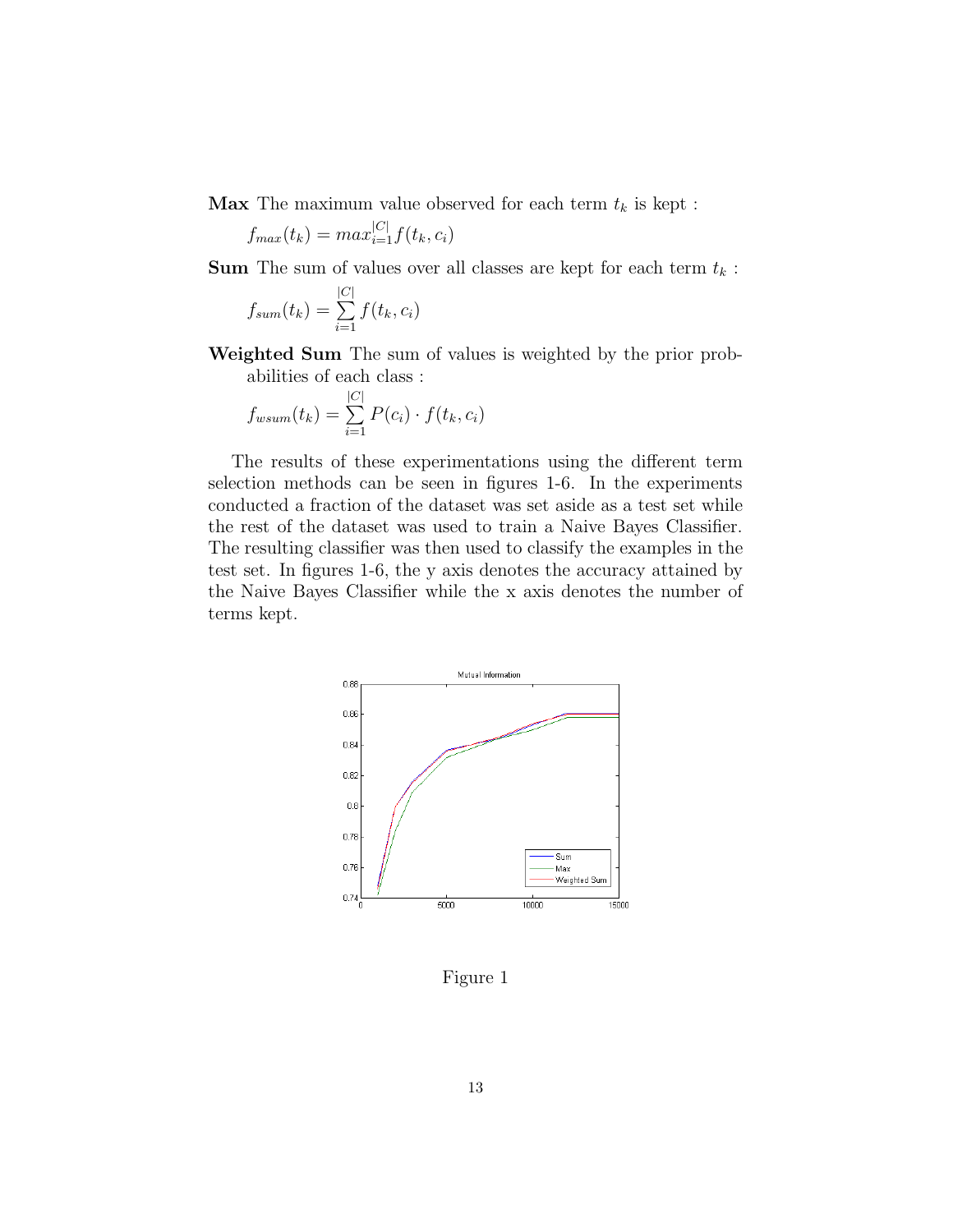

Figure 2



Figure 3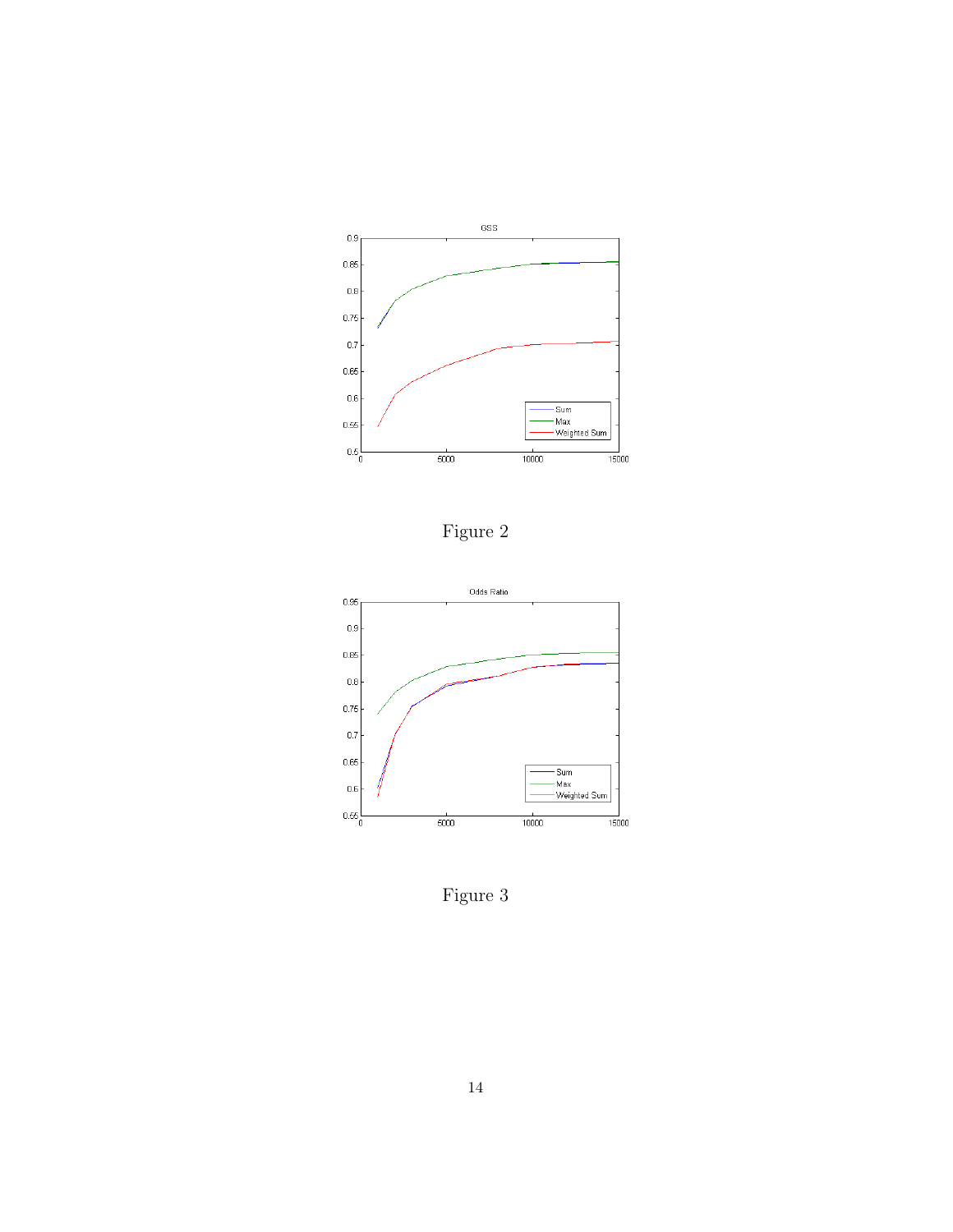

Figure 4



Figure 5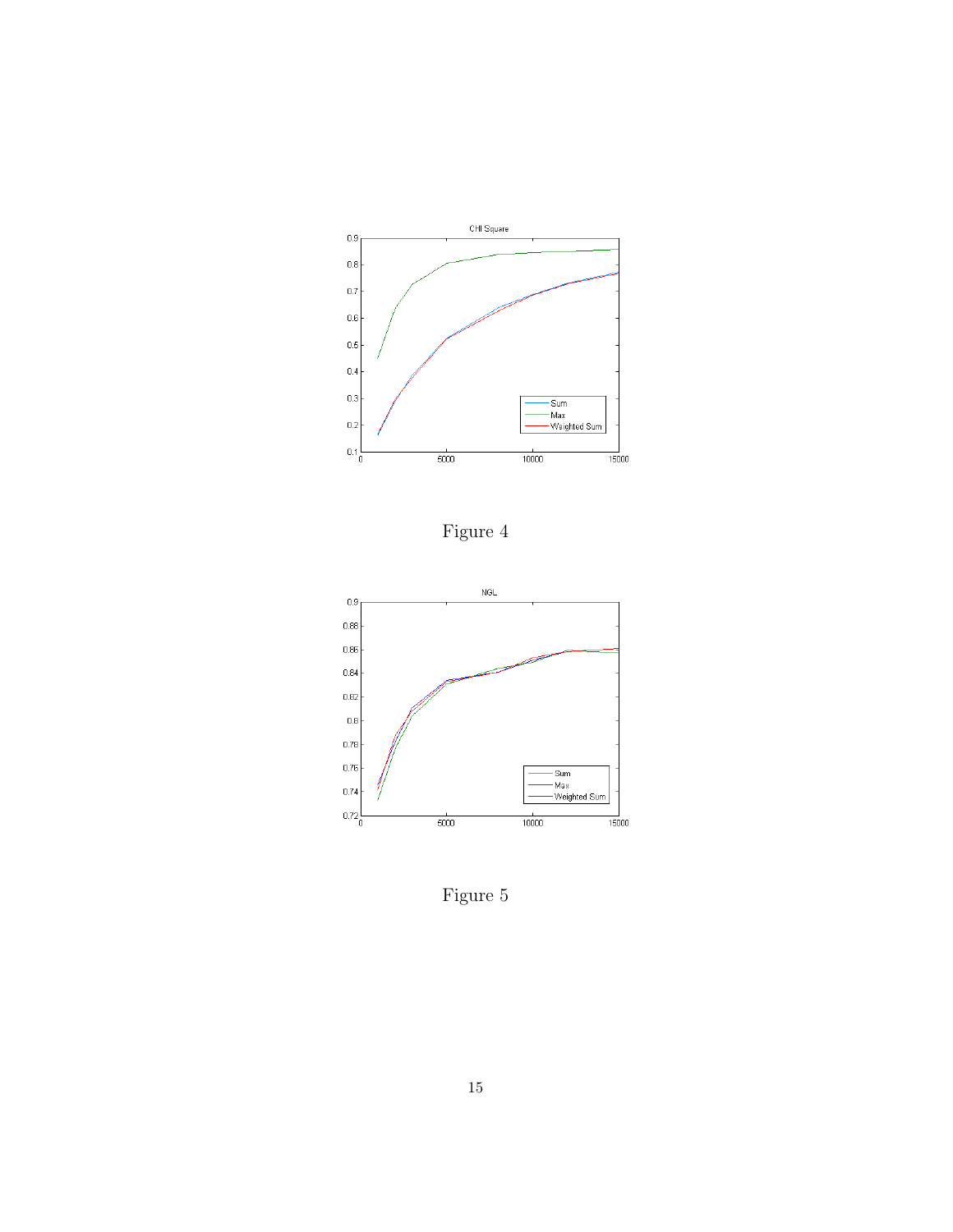

## Figure 6

For each measure, we choose that criterium of value selection that yields the best results and then compare these results between them (Figure 7) in order to find that technique that will allow us to reduce the dimensionality of the data as much as possible without leading to a parallel decrease in the performance of the learning process.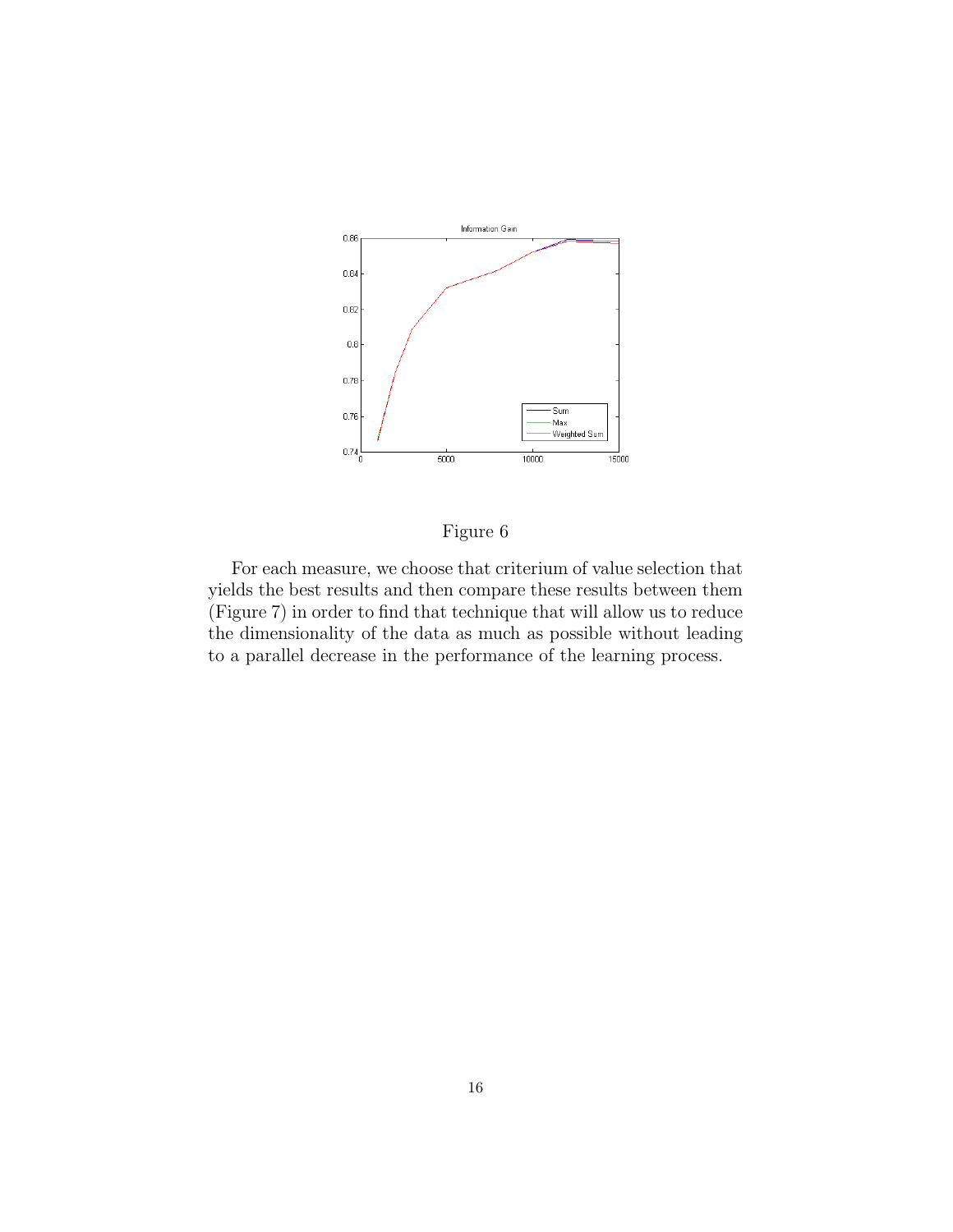

Figure 7

As can be seen for the approximately 6000 attributes which we would like to keep as a practical dimensionality of the dataset, mutual information proves to be the best measure for reducing the dimensionality of the data with only a relatively small (2%) decrease in performance.

Using the mutual information measure, we acquire the dimensionality reduced dataset which will be used for experimentations for those algorithms which make use at some stage of a Naive Bayes Classifier.

For the remaining algorithms (for example the support vector machines), the attributes of each example are weighted. When it comes to the occurrence of a specific word in a specific document, what interests us most is not the number of occurrences as this may easily be influenced by the documents length but rather what is more characteristic is the number of occurrences relative to the occurrences of the other words in the document. Thus instead of using a representation of the data using raw occurrences, an alternate representation is used employing term frequencies and inverse document frequencies which is known as tf-idf.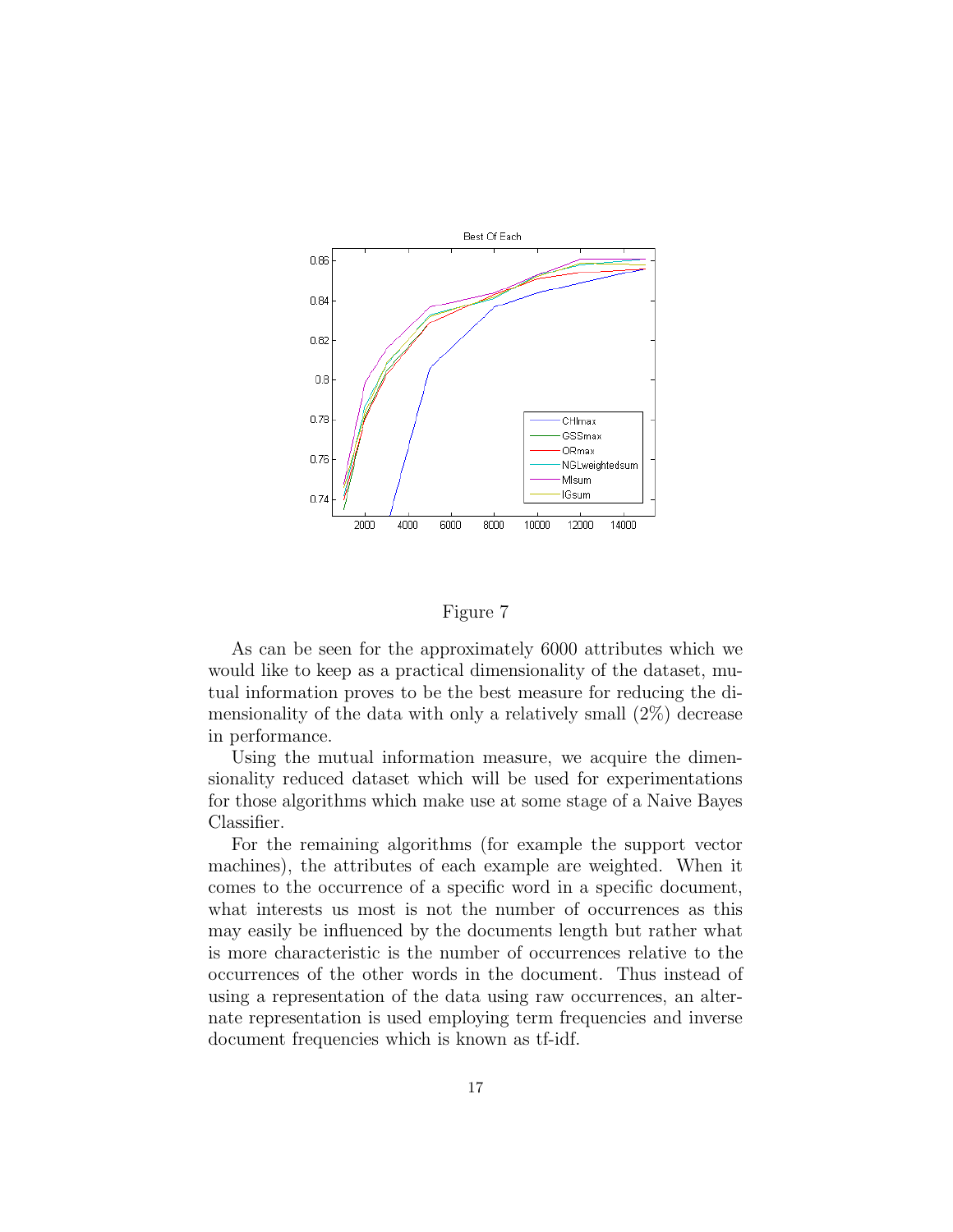Tf-idf takes into account not only the frequency of the term in the specific document but also its frequency in the corpus. Thus a word which appears frequently throughout the corpus is not considered to yield considerable information about the class of the documents it appears in, while an infrequent term is considered more likely to be particular to the specific document and thus more indicative of its class. To this effect tf-idf takes into account the inverse document frequency of each term defined as :

$$
idf_{ik} = \log \frac{|D|}{|t_k \ni d|}
$$

where  $|D|$  is the number of documents in the corpus and  $|t_k \ni d|$  is the number of those documents in which  $t_k$  appears. The frequency of term  $k$  in document  $d_i$  is given by :

$$
tf_{ik} = \frac{n_k}{\sum_j n_j}
$$

where  $n_k$  is the number of occurrences of term k in document  $d_i$ and the sum  $\Sigma$  $n_j$  is over all terms j appearing in  $d_i$ .

j Finally the tf-idf weight of the term  $k$  in document  $d_i$  is given as  $tfidf_{ik} = tf_{ik} \cdot idf_{ik}.$ 

#### <span id="page-17-0"></span>2.3 Supervised Learning Algorithms

In order to experiment whether in fact supervised algorithms perform poorly on the specific experimental dataset and for comparison with the transductive learners we use two different supervised learners, a Naive Bayes Classifier [\[11\]](#page-92-4) and a Support Vector Machine [\[3\]](#page-91-0).

#### <span id="page-17-1"></span>2.3.1 NBC

Naive Bayes Classifiers make the assumption that the data has been created via a parametric model and estimate the parameters of the model based on a Bayesian theoretical framework. Having calculated the parameters, using the training data, the classifier then classifies any unlabeled examples (test set) using Bayes theorem i.e. by calculating which component of the model is most likely to have generated the example (posterior probability).

More analytically and in the case of text classification in particular, the data is considered to be generated by a mixture model with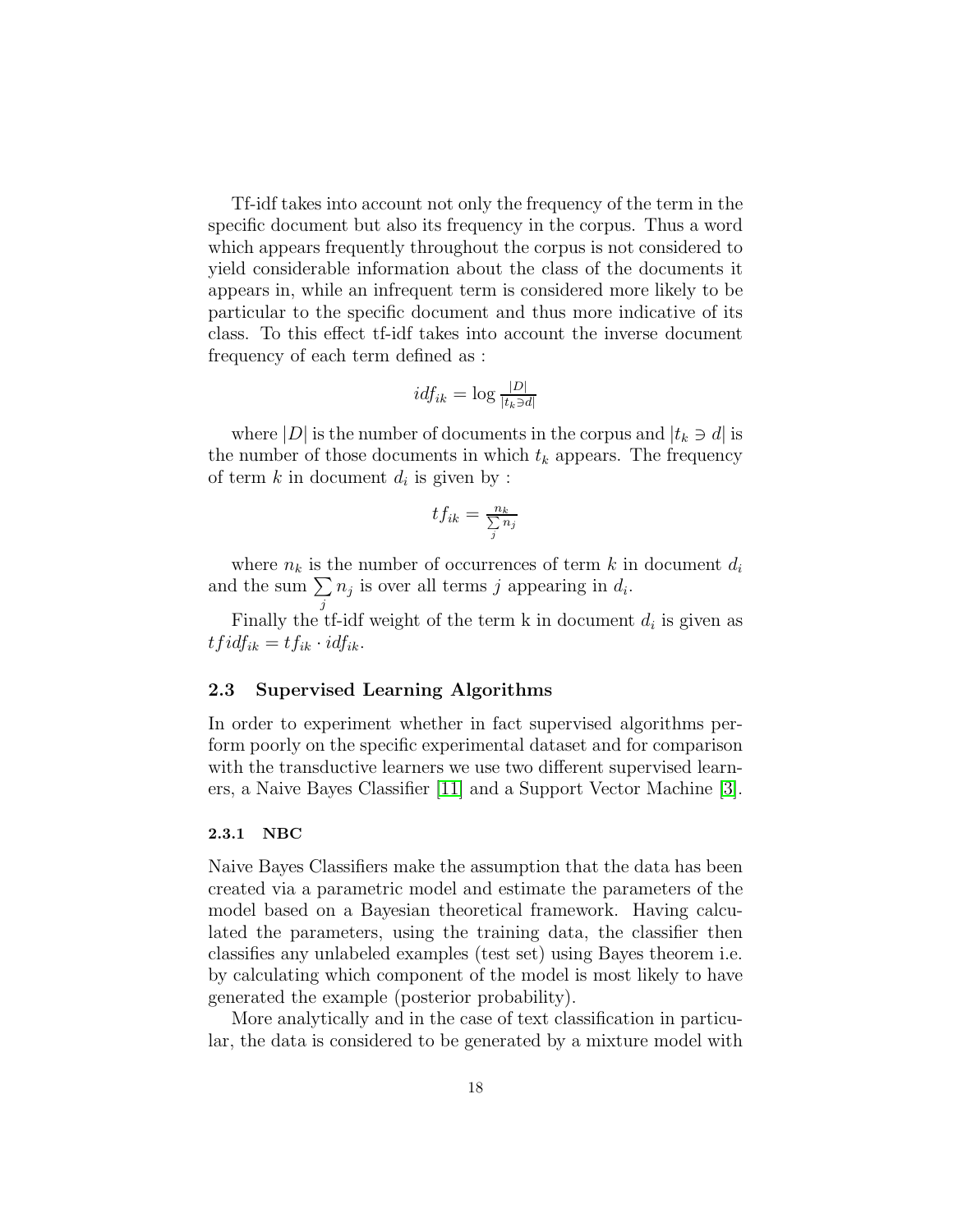parameters  $\vartheta$  and consisting of a number of mixture components  $c_j \in C = \{c_1, c_2...c_{|C|}\}.$  Under this framework, the probability of a specific document is given as the sum of probabilities of the document over all mixture components [\[11\]](#page-92-4):

$$
P(d_i|\vartheta) = \sum_{j=1}^{|C|} P(c_j|\vartheta) P(d_i|c_j; \vartheta)
$$

We can furthermore assume that each mixture component corresponds to exactly one class (and vice versa) and thus by  $c_i$  we indicate not only the component j but also the jth class. Thus the probability of each document is the sum of the probabilities of it being generated by the component that corresponds to each class.

In the experiments conducted here, a multinomial model is assumed which considers each document an ordered series of word events drawn from the same vocabulary V. Besides the assumption concerning the nature of the model, we make two further assumptions. First that the length of the document is independent of class and second that the probability of each word event is independent of the word's context and position in the document. Based on the above, the model calculates the probability of a document given its class using the formula[\[11\]](#page-92-4) :

$$
P(d_i | c_j; \vartheta) = P(|d_i|) |d_i|! \prod_{t=1}^{|V|} \frac{P(w_t | c_j; \vartheta)^{N_{it}}}{N_{it}!}
$$

The parameters of the generative component for each class are the probabilities for each word,  $\vartheta_{w_t|c_j} = P(w_t|c_j; \vartheta)$  and are given by [\[11\]](#page-92-4) :

$$
P(w_t | c_j; \vartheta) = \frac{1 + \sum\limits_{i=1}^{|D|} N_{it} P(c_j | d_i)}{|V| + \sum\limits_{s=1}^{|V|} \sum\limits_{i=1}^{|D|} N_{is} P(c_j | d_i)}
$$

The class prior parameters are  $\hat{\vartheta}_{c_j} = P(c_j|\vartheta)$  and are given by [\[11\]](#page-92-4):

$$
P(c_j|\hat{\vartheta}) = \frac{\sum_{i=1}^{|D|} P(c_j|d_i)}{|D|}
$$

Having calculated the Bayes-optimum estimates for these parameters using the training set, we can then proceed to classifying the test examples using the acquired classifier. This is accomplished by applying Bayes' rule [\[13\]](#page-92-5):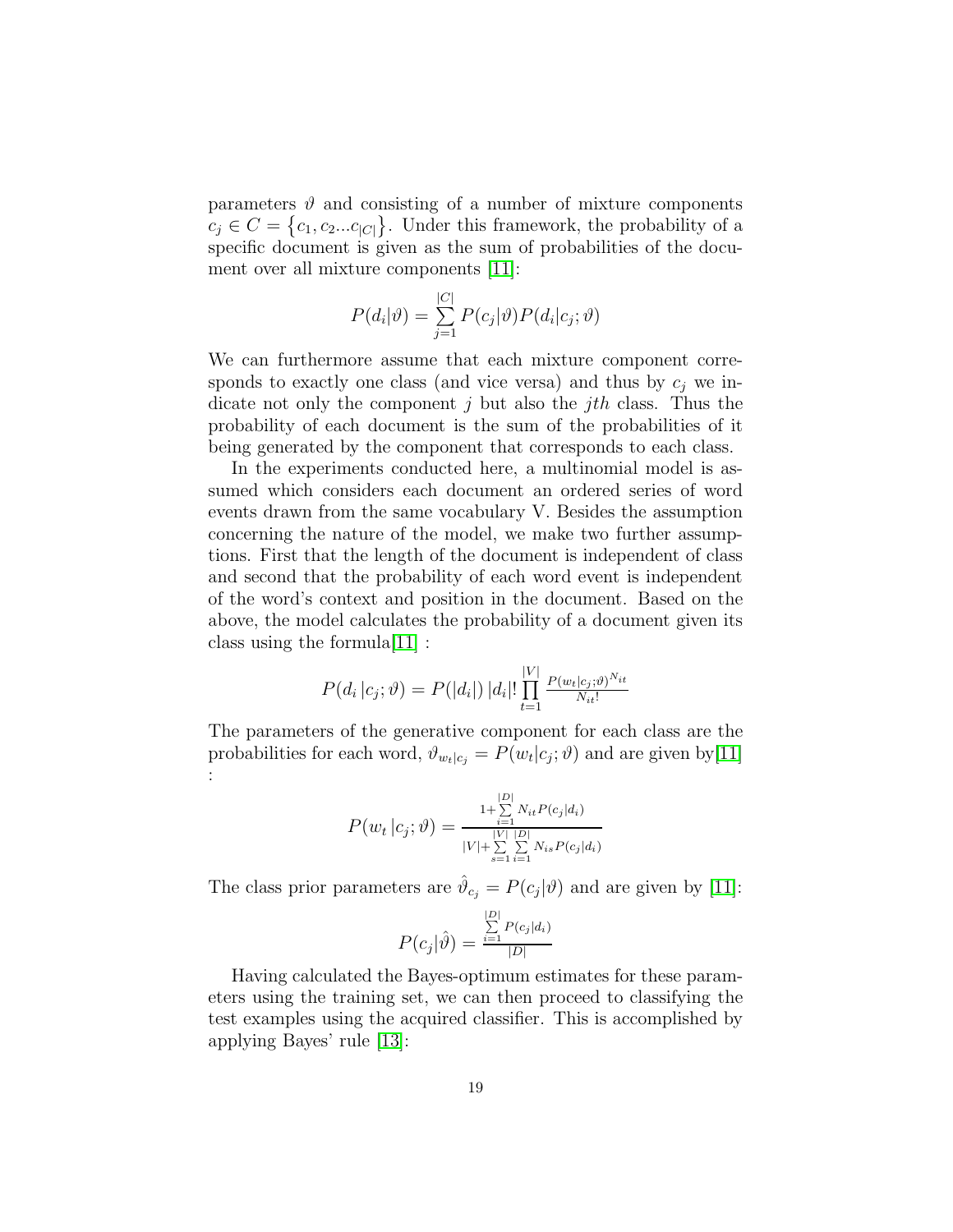$$
P(c_j|d_i; \hat{\vartheta}) = \frac{P(c_j|\hat{\vartheta})P(d_i|c_j; \hat{\vartheta})}{P(d_i|\hat{\vartheta})}
$$

The document is then classified to that class  $j$  which returns the highest probability.

In figure 8 we can see the performance of the Naive Bayes classifier. As can be seen, though the algorithm performs reasonably well when the number of labeled examples per class is close to 100, when the number of labeled examples is low, the algorithm fails to reach high performance. In each case the classifier is tested on the remaining examples. Thus when 100 labeled examples are used per class, then the resulting classifier is tested on the remaining 3930- 200=3730 examples. In order to obtain representative results, for each number of labeled examples per class, the experiments are repeated 10 times, each time the labeled examples being chosen by drawing with a uniform distribution without replacement from the set of 3930 examples.



Figure 8

As can be seen by the results obtained the Naive Bayes classifier performs quite well when the number of examples is sufficient,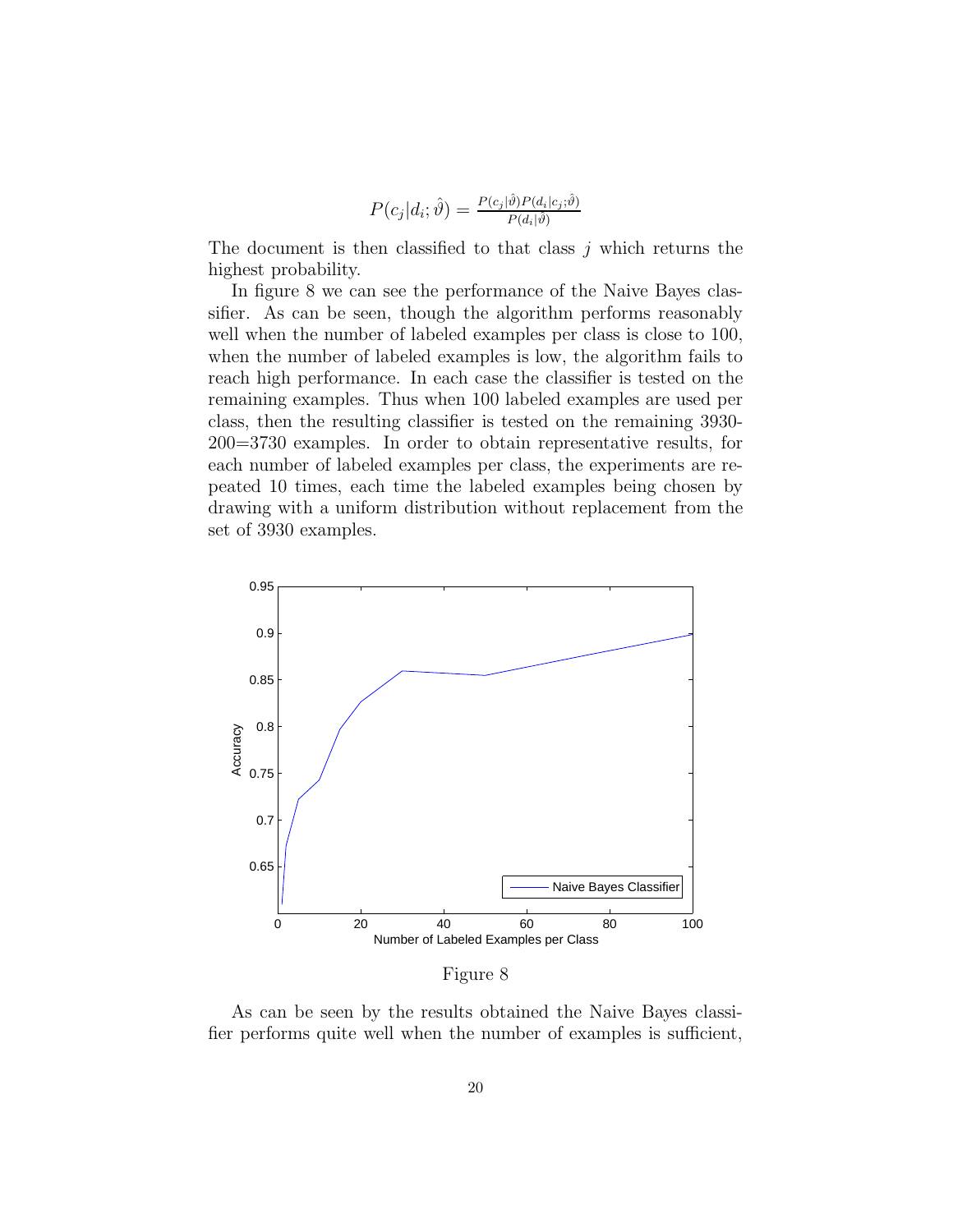reaching an accuracy of 90 percent when the number of labeled examples per class are 100, when the number of examples per class are few the accuracy of the classifier falls dramatically (as can be expected). This seems to be a first indication that document classification may very well benefit from transductive learning as at least this supervised algorithm performs unsatisfactorily for small amounts of labeled data.

#### <span id="page-20-0"></span>2.3.2 SVM

Support Vector Machines have been used in a wide variety of applications and have been shown to attain high performance in most cases. They belong to a class of classifiers known as linear classifiers which aim to learn the solution to classification problems using a linear function. Specifically the aim of linear classification machines is given a set of examples (input)  $\mathbf{x} = (x_1, x_2...x_n)$  and a corresponding set of labels (output)  $y = (y_1, y_2...y_n)$  where in the binary classification case  $y_i \in \{-1, 1\}$ , to learn a function  $f(x) = \langle w \cdot x \rangle + b$  such that  $f(x_i) \ge 0$  if  $y_i = 1$  and  $f(x_i) < 0$  if  $y_i = -1$ .

The problem however of finding a separating hyperplane such that instances belong to one class lay on ones side of the hyperplane and instances belonging to the other class lay on the opposite side, does not have a single solution. Thus if the data is linearly separable, then there are an infinite number of functions  $f(x) = \langle w \cdot x \rangle + b$ that given a set of examples and corresponding labels, satisfy the restrictions  $f(x_i) \geq 0$  if  $y_i = 1$  and  $f(x_i) < 0$  if  $y_i = -1$  [\[4\]](#page-91-1).

The simplest model of a support vector machine, works only for linearly separable data, is the so called maximal margin classifier. The margin of an example  $(x_i, y_i)$  with respect to a hyperplane  $(w, b)$ is defined to be the quantity:

$$
\gamma_i = y_i \quad < w \cdot x_i > +b)
$$

If  $\gamma_i > 0$  then from the above equation it is evident that the example  $x_i$  is classified correctly by the function  $f(x)$ . By extension the margin distribution of a hyperplane  $(w, b)$  with respect to a training set  $S = ((x_i, y_i), ..., (x_l, y_l)) \subseteq (X \times Y)$  is the distribution of the examples in S. The minimum of the margin distribution (i.e. the minimum margin over all the examples of the set S) is the margin of the hyperplane  $(w, b)$  with respect to the training set S.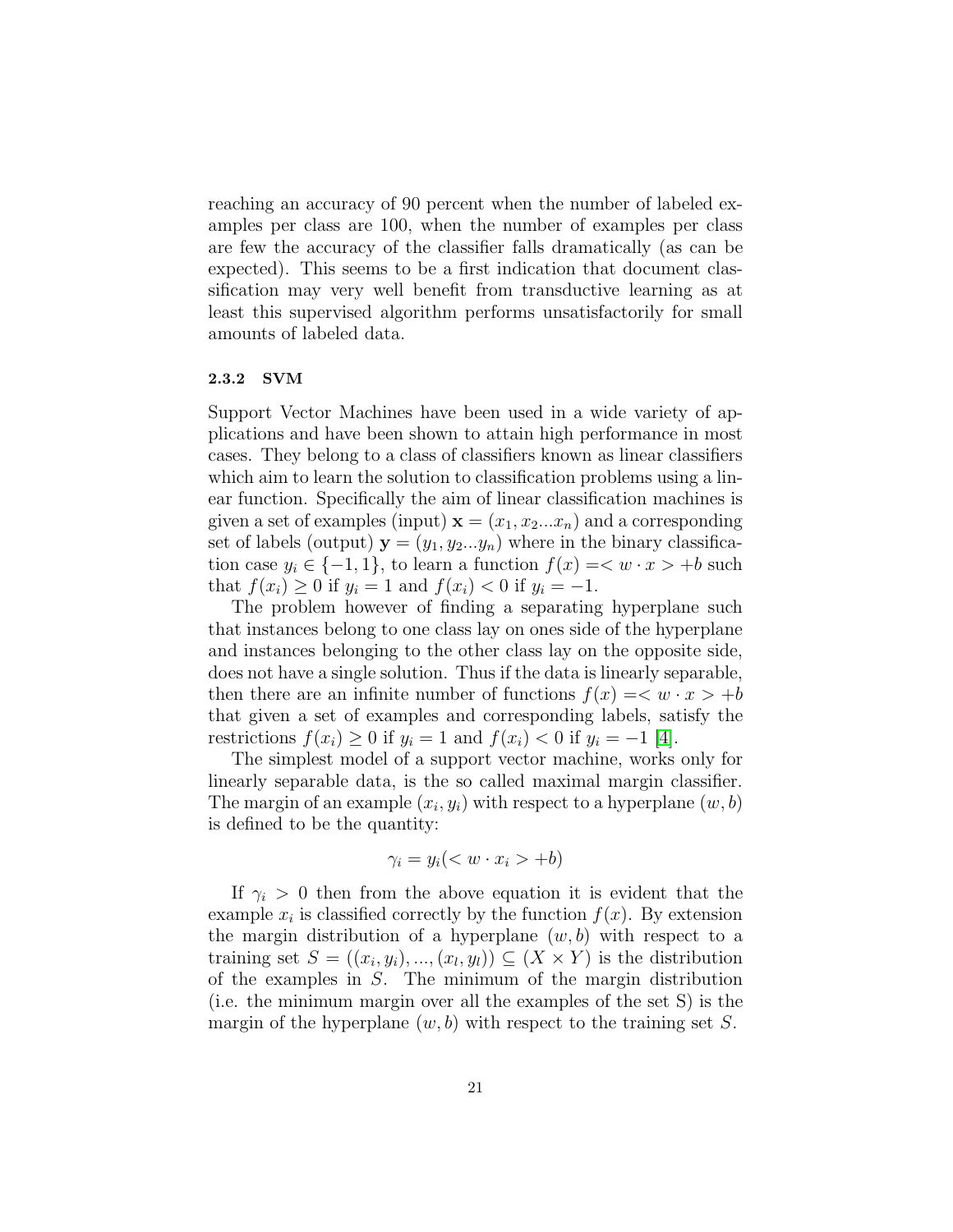By normalizing the linear function we obtain the separating hyperplane  $\left(\frac{1}{\|w\|}w,\frac{1}{\|w\|}\right)$  and the corresponding geometric margin which is in fact the Euclidean distance of the points from the decision boundary in the input space [\[4\]](#page-91-1). The margin of a training set  $S$  is the maximum geometric margin over all hyperplanes and the corresponding hyperplane is the maximal margin hyperplane.



Figure 9

Thus a simple support vector machine solves the linear separation problem by finding a separating hyperplane such that the minimum geometric margin is maximal. This translates to the hyperplane whose distance from the closest points (to it) in the input space is as large as possible.

By fixing the functional margin to one we can optimize the corresponding the geometric margin by minimizing the norm of the weight vector. This is evident if we consider the following. Let us suppose that the closest positive point to the hyperplane is  $x^+$  and the closest negative  $x^-$ , this implies [\[4\]](#page-91-1) :

$$
\langle w \cdot x^+ \rangle + b = +1
$$
  
and  

$$
\langle w \cdot x^- \rangle + b = -1
$$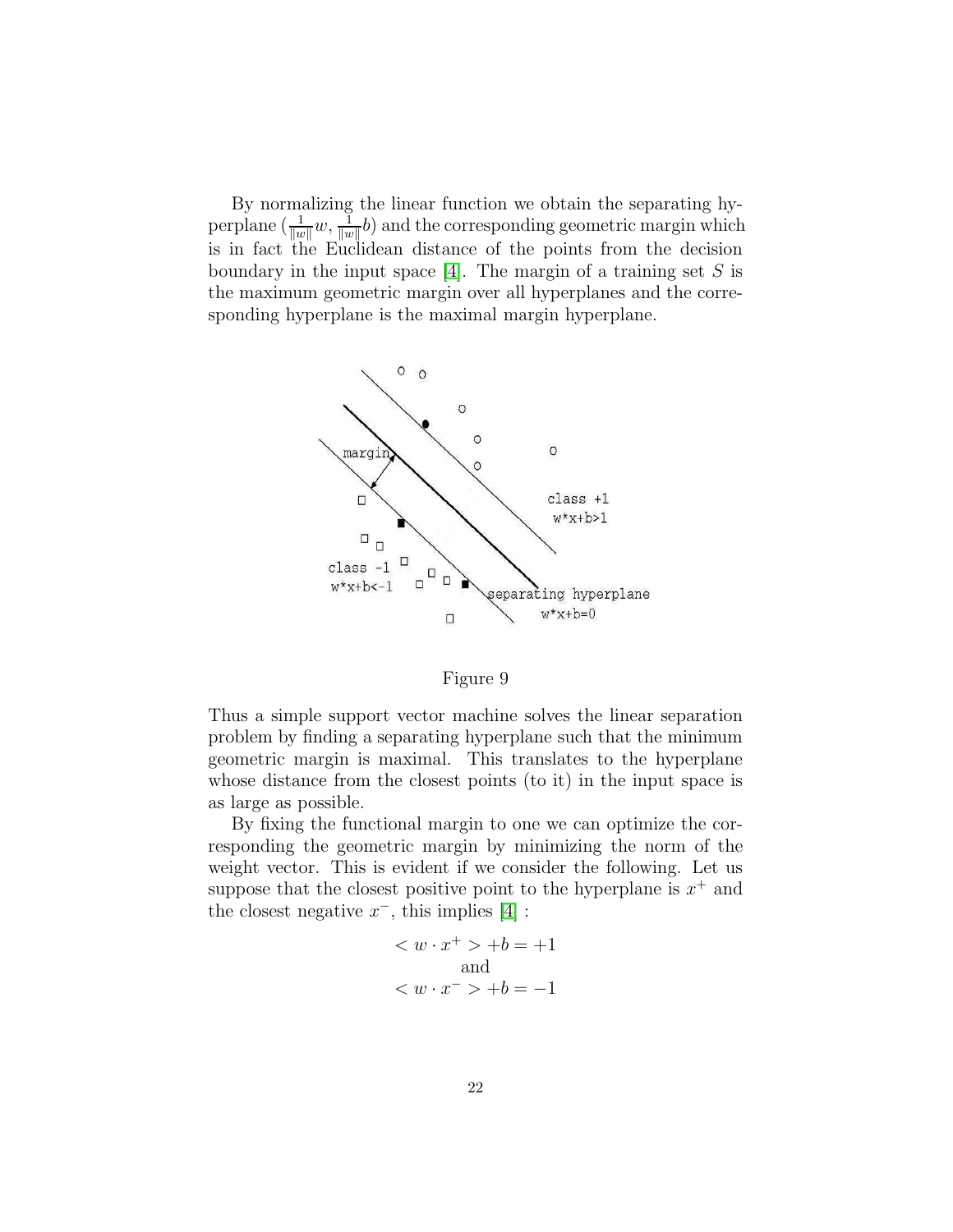and the geometric margin is given by [\[4\]](#page-91-1):

$$
\gamma = \frac{1}{2} \left( \langle \frac{w}{\|w\|_2} \cdot x^+ > - \langle \frac{w}{\|w\|_2} \cdot x^- > \right) =
$$
\n
$$
= \frac{1}{2\|w\|_2} \left( \langle w \cdot x^+ > - \langle w \cdot x^- > \rangle \right) =
$$
\n
$$
= \frac{1}{\|w\|_2}
$$

Thus the problem can be transformed to the equivalent optimization problem:

$$
\text{minimize} < w \cdot w > \\
\text{subject to } y_i < w \cdot x_i > +b \ge 1
$$

Unfortunately it is seldom the case that the examples of set  $S$ are linearly separable. In most cases it is not possible to find a hyperplane  $(w, b)$  such that the examples belonging to each class lay on opposite sides of the hyperplane. In order to overcome this problem and create a support vector machine that can solve the maximal margin classification problem even in the cases where the data is not linearly separable, we first introduce the notion of the margin slack variable of an example  $(x_i, y_i)$  [\[4\]](#page-91-1).

For a specific fixed value  $\gamma > 0$  the margin slack variable  $\xi_i$  of an example  $(x_i, y_i)$  with respect to a hyperplane  $(w, b)$  and the target margin  $\gamma$  is defined as :

$$
\xi_i = \max(0, \gamma - y_i( +b))
$$

This quantity can be seen as a measure of how much the specific point  $(x_i)$  fails to have a margin  $\gamma$  from the hyperplane  $(w, b)$ . If  $\xi > \gamma$  then obviously  $x_i$  is misclassified by the hyperplane  $(w, b)$ .

The norm  $\|\xi\|$  measures the amount by which the training set fails to have a margin of  $\gamma$ , taking into account any misclassifications that may appear in the training data.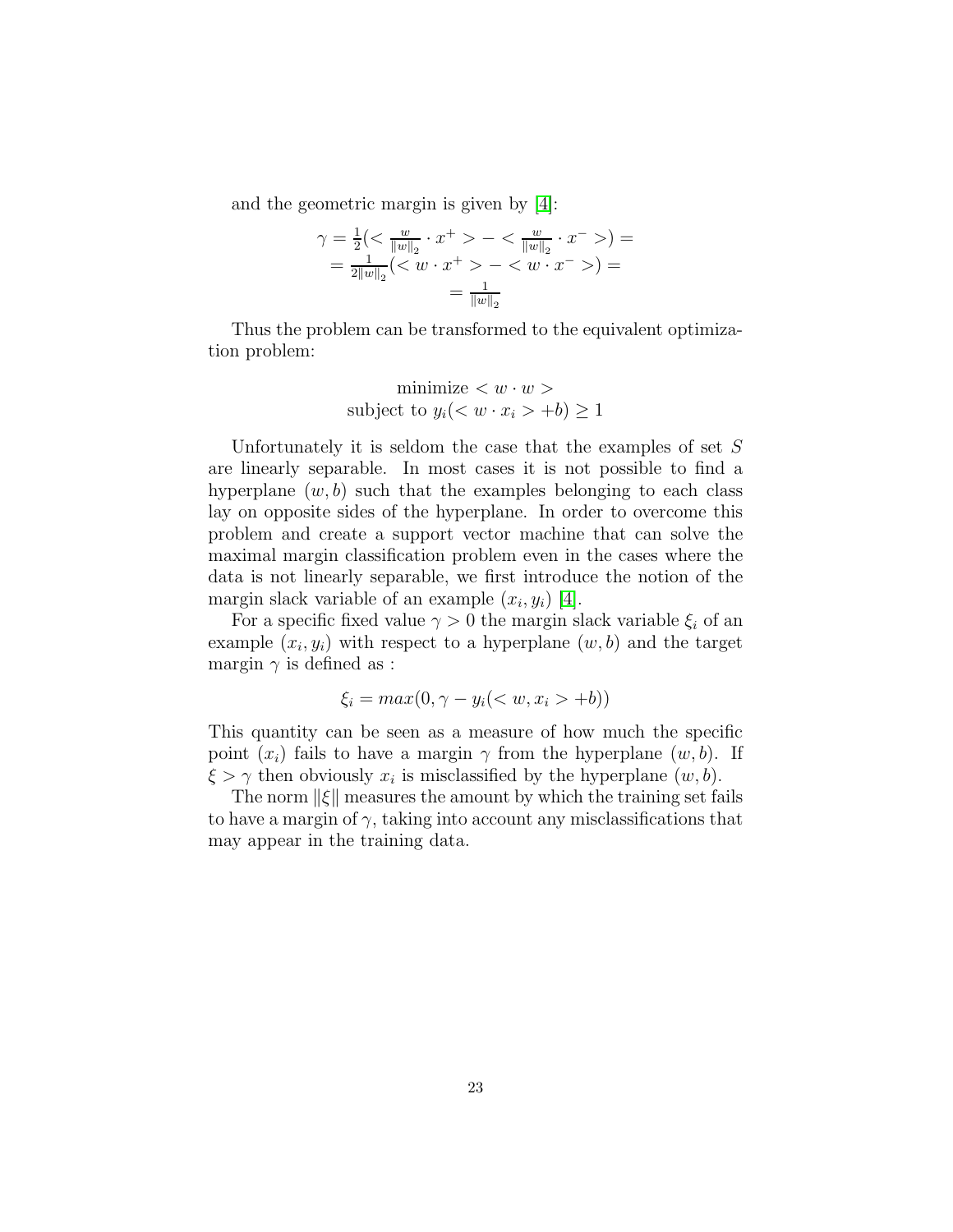

#### Figure 10

With the help of the slack margin variable we can restate the optimization problem to allow for the margin constraints to be violated. This gives the so called soft margin optimization problem which is  $[4]$ :

minimize 
$$
\langle w \cdot w \rangle + C \sum_{i=1}^{l} \xi_i
$$
  
subject to  $y_i (\langle w \cdot x_i \rangle + b) \ge 1 - \xi_i$ 

This is the 1-norm soft margin case which will be used throughout the experiments conducted here. In the 2-norm case the objective function to be minimized is :  $\langle w \cdot w \rangle + C \sum$ l  $i=1$  $\xi_i^2$ .

Programming SVM As stated above, a support vector machine (in the 1-norm soft margin case) ultimately solves the optimization problem.

minimize 
$$
\langle w \cdot w \rangle + C \sum_{i=1}^{l} \xi_i
$$
subject to 
$$
y_i \langle \langle w \cdot x_i \rangle + b \rangle \ge 1 - \xi_i
$$

The problem stated above is presented in the so called primal form. Before we continue to the actual programming of the support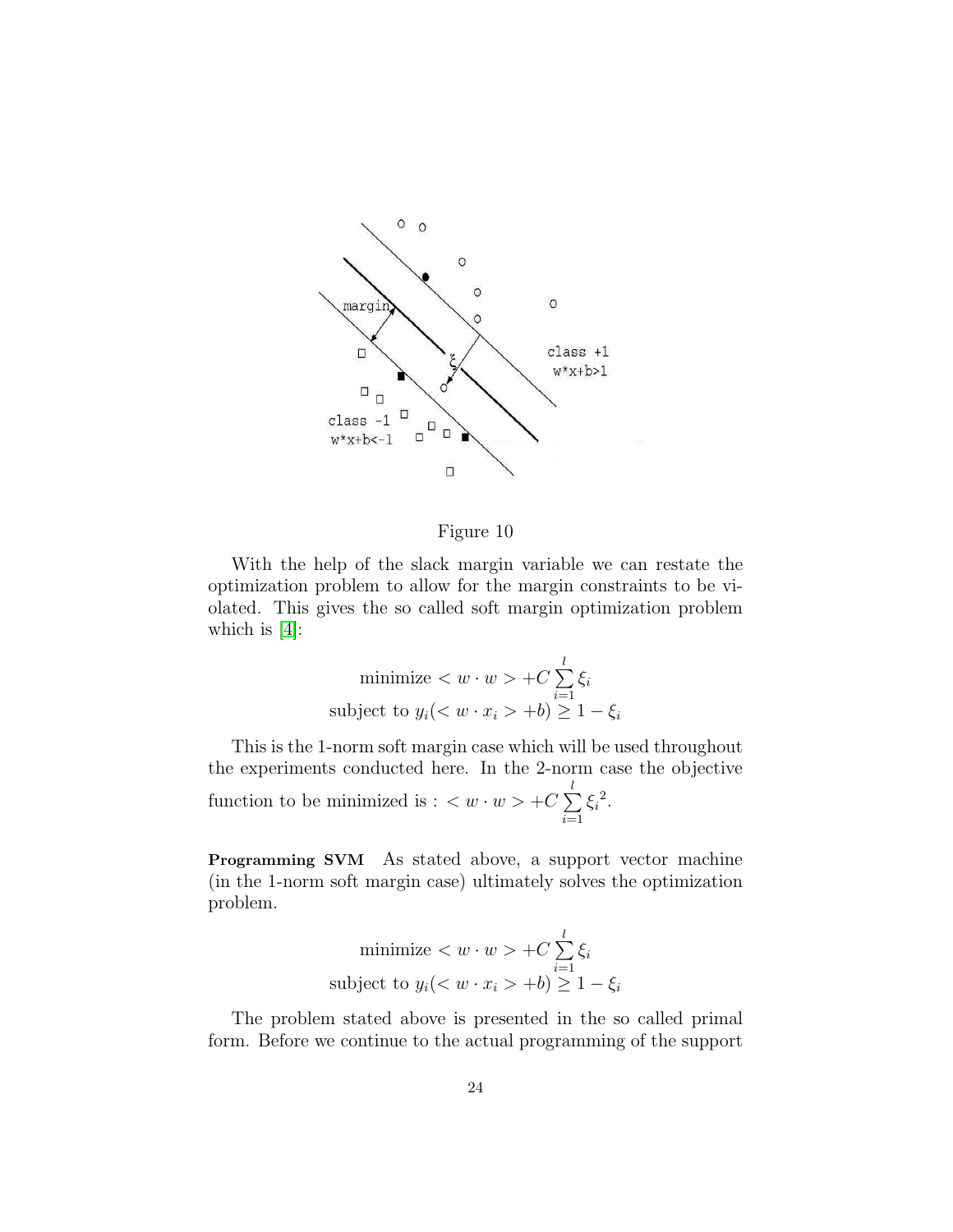vector machine we first transform the optimization problem to its dual form using Lagrange multipliers [\[4\]](#page-91-1). Thus the optimization problem becomes :

maximize 
$$
W(a) = \sum_{i=1}^{l} a_i - \frac{1}{2} \sum_{i,j=1}^{l} y_i y_j a_i a_j K(x_i, x_j)
$$
  
\nsubject  $\sum_{i=1}^{l} y_i a_i = 0$   
\nand  $0 \le a_i \le C$ 

where  $K(x, z)$  is a kernel function which implicitly maps the input to a feature space. In the case where no kernel is used we have :  $K(x, z) = \langle x \cdot z \rangle$ . The bias b no longer appears in the dual form but is given by the equation [\[4\]](#page-91-1):

$$
b^* = -\frac{max_{y_i = -1}(w^* \cdot x_i) + min_{y_i = 1}(w^* \cdot x_i)}{2}
$$

where  $w^* = \sum y_i a_i^* x_i$  is the solution to the optimization problem.

Having converted the optimization problem to its dual form, we can proceed to programming the support vector machine. The simplest approach is to use gradient descent, meaning that the vector a is sequentially updated following the steepest ascent in the direction of the gradient of  $W(a)$ .

Using this method, the examples of the training set are sequentially presented to the support vector machine and the component  $a_i$  is updated by the rule :

$$
a_i = a_i + \eta_i (1 - y_i \sum_{j=i}^{l} a_j y_j K(x_i, x_j))
$$

where  $\eta_i$  is the learning rate and can be proven to provide maximal gain for  $\eta_i = \frac{1}{K(x_i)}$  $\frac{1}{K(x_i,x_i)}$ .

In order to satisfy the restrictions of the objective function, after each update we perform a check to make sure that the update  $a_i$  is not below zero or above C, if this is the case then we set  $a_i = 0$  or  $a_i = C$  accordingly.

This approach however proves to be impractical as its complexity makes it excessively time consuming. Instead we program a support vector machine using the sequential minimal optimization (SMO) algorithm [\[15\]](#page-92-6). This algorithm is based on a technique known as decomposition in which only a subset of the Lagrange multipliers  $a_i$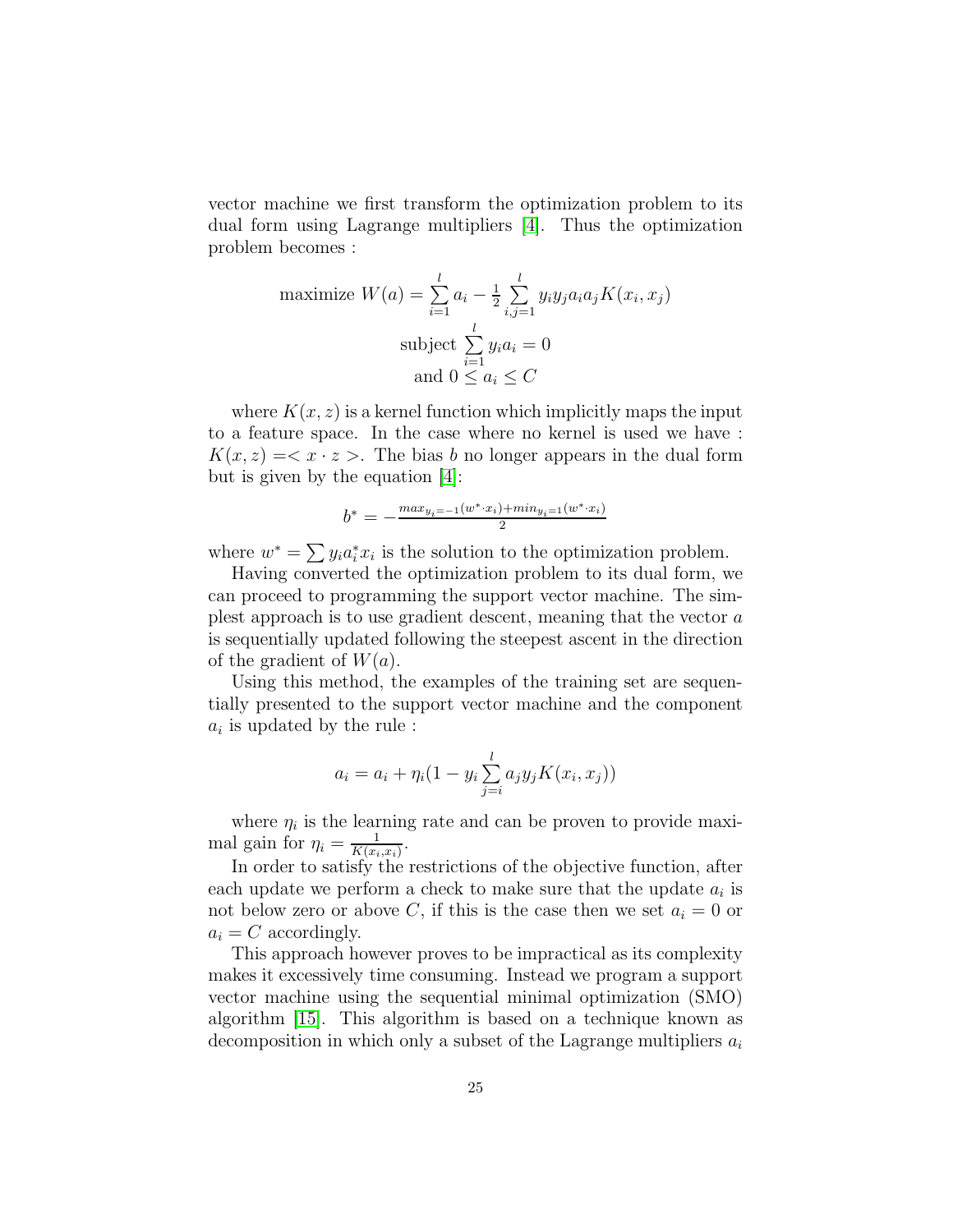are considered at each moment with the rest considered constant. In the case of the SMO algorithm this idea is taken to the extreme and only two multipliers are considered at a time. One of the main ideas is that in the case of only updating two multipliers at a time, there exists an analytical solution to the optimization problem.

More analytically, considering  $a_1$  and  $a_2$  to be the multipliers to be updated, then the new values for these two parameters must lie on a line in order not to violate the linear conditions  $\Sigma$ l  $i=1$  $a_iy_i = 0.$ Thus we have :

$$
a_1y_1 + a_2y_2 = constant = a_1^{old}y_1 + a_2^{old}y_2
$$

where of course the constraints  $0 \le a_1, a_2 \le C$  must also be satisfied.

This translates to the following constraints for the value  $a_2^{new}$ :

$$
U \le a_2^{new} \le V
$$

where

$$
U = max(0, a_2^{old} - a_1^{old}), V = min(C, C - a_1^{old} + a_2^{old})
$$

if  $y_1 \neq y_2$ , and

$$
U = max(0, a_1^{old} + a_2^{old} - C), V = min(C, a_1^{old} + a_2^{old})
$$

if  $y_1 = y_2$ .

It can be proven [\[4\]](#page-91-1) that the maximum of the objective function can be achieved by first computing  $a_2^{new,unc} = a_2^{old} + \frac{y_2(E_1 - E_2)}{\kappa}$  and clipping it to enforce the constraints  $U \le a_2^{new} \le V$ . Where  $-\kappa =$  $-K(x_1, x_1) - K(x_2, x_2) + 2K(x_1, x_2)$  is the second derivative of the objective function along the diagonal line and

$$
E_i = f(x_i) - y_i = \left(\sum_{j=1}^l a_j y_j K(x_j, x_i) + b\right) - y_i
$$

is the difference between function output and target classification of the point  $x_i$ .

The value  $a_1^{new}$  can then be obtained from  $a_2^{new}$  as follows :

$$
a_1^{new} = a_1^{old} + y_1 y_2 (a_2^{old} - a_2^{new}).
$$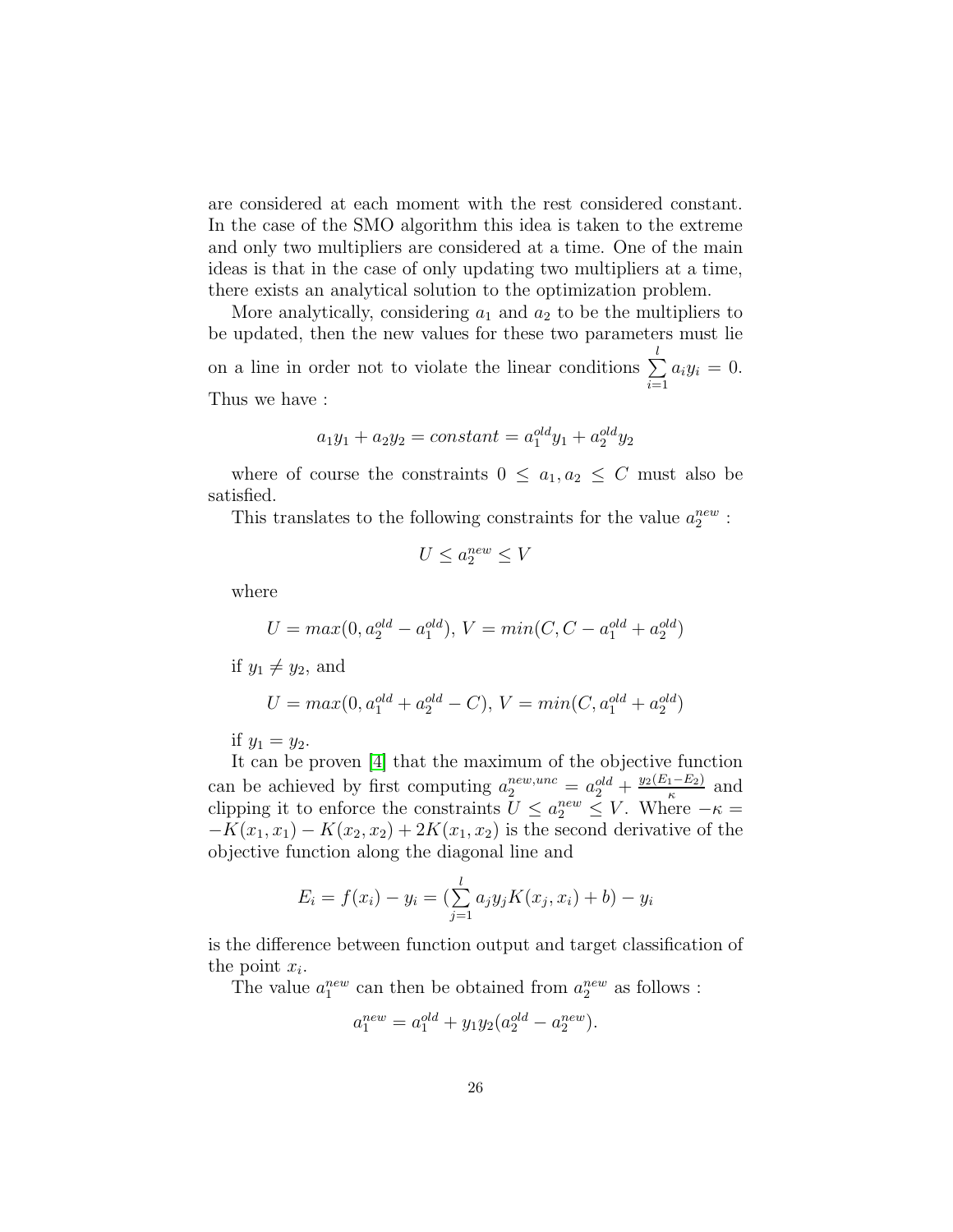SVM Results In figure 11 we can see the performance of the support vector machine. As before the experiments were repeated 10 times each time drawing the labeled examples from the dataset by using a uniform distribution without replacement. Once the SVM was trained using the examples, its performance was observed on the remaining examples in the data set. From the figure we can see that once again in the case of a supervised learning algorithm the problem cannot be solved to a satisfactory level when very few labeled examples exist. This reinforces the suspicion that when it comes to document classification, the problem cannot be solved satisfactorily with supervised algorithms if there is not adequate labeled data.



Figure 11

#### <span id="page-26-1"></span><span id="page-26-0"></span>2.4 Transductive Learning Algorithms

#### 2.4.1 Self-Training

One of the simplest transductive learning algorithms, is the selftraining algorithm [\[12\]](#page-92-7). In self-training, a learner L is trained using the labeled examples of the training set. Once the learner has been trained, it is used to classify the unlabeled examples. The most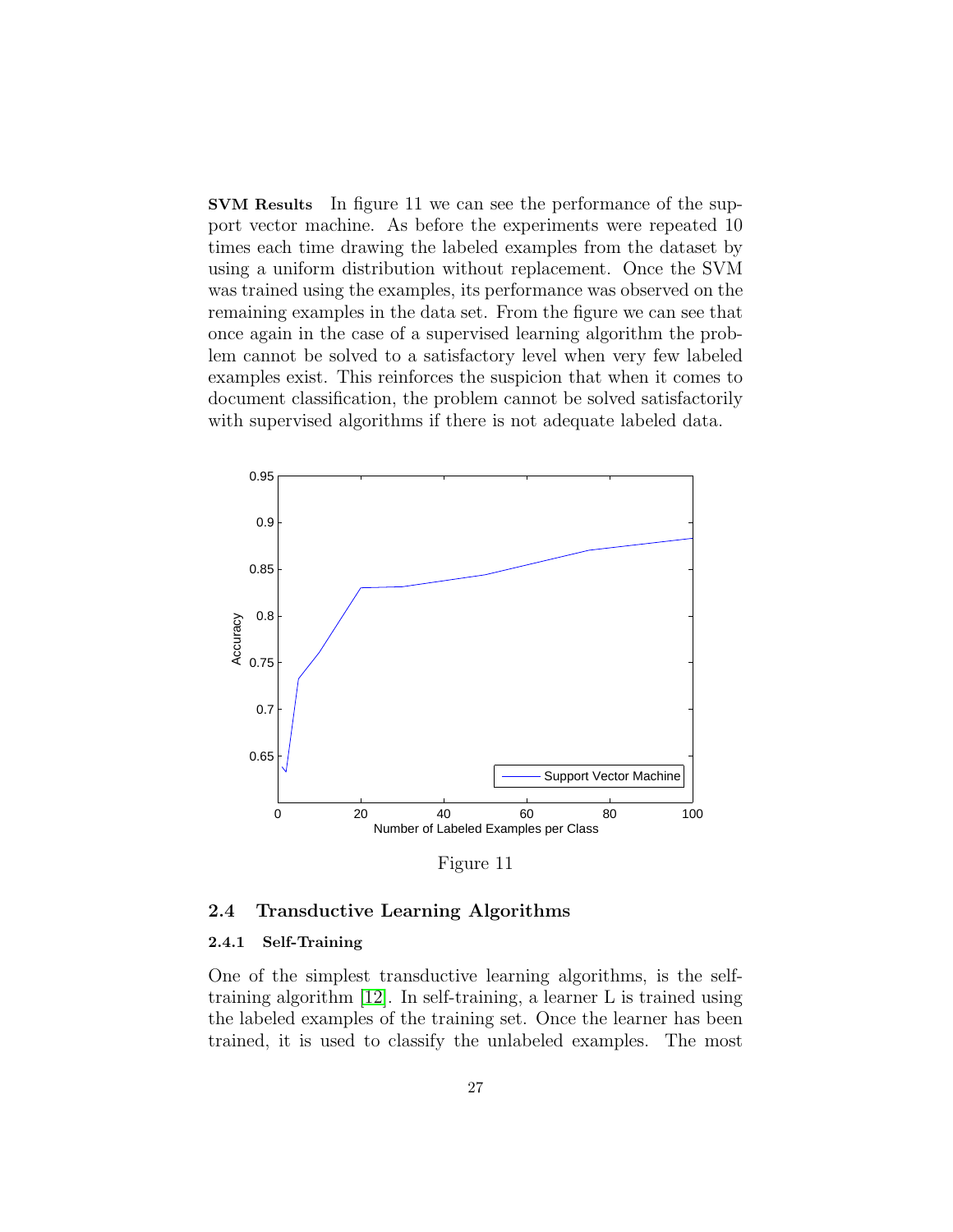confidently classified examples are then chosen and are labeled accordingly. These labeled examples are then added to the training set and the learner is retrained. The process continues iteratively, each time the learner being trained with a slightly augmented training set. This can continue until every example in the original test set is labeled or (as this can prove to be especially time consuming) after a fixed number of steps.

In the experiments conducted here, the learner used was a Naive Bayes Classifier. Thus after the training set has been used to obtain the parameters  $\vartheta_{c_j} = P(c_j|\vartheta)$  and  $\vartheta_{w_t|c_j} = P(w_t|c_j;\vartheta)$  of the model, the self-training algorithm calculates the probabilities of each document  $d_i$  for each of the classes  $c_j$ :

$$
P(c_j|d_i; \hat{\vartheta}) = \frac{P(c_j|\hat{\vartheta})P(d_i|c_j; \hat{\vartheta})}{P(d_i|\hat{\vartheta})}
$$

and for each of the classes  $c_j$  find those documents  $d_i$  which have the highest probability  $P(c_j|d_i;\hat{\theta})$  and labels them accordingly.

In the experiments conducted here, at each iteration of the algorithm, only the most confident example for each class is labeled, the process continues for 10 iterations, i.e. 10 examples are labeled for each class. Of course the process could continue until all the unlabeled examples are labeled (which translates to  $3730/2 = 1865$ ) iterations for the case of 100 labeled examples per class) but that proves impractical as the complexity of the Naive Bayes classifier makes it prohibitive. As in the cases before, the experiments are repeated 10 times and the resulting classifier tested on the unlabeled examples. The results of these experiments can be seen in figure 12. As can be seen the resulting classifier continues to perform badly for minimal labeled data (1 or 2 per class) but nonetheless performs quite well when the number of labeled examples are few (but not minimal).

The sudden jump observed in the accuracy of the algorithm can be easily explained if one takes into consideration the nature of the algorithm. As at each iteration the algorithm augments its training set and retrains the classifier using the augmented training set, in order for its performance to increase the examples labeled must in fact belong to the class they are labeled to, otherwise they will hinder the training process. When the number of original labeled data is very small then the examples are labeled more or less randomly and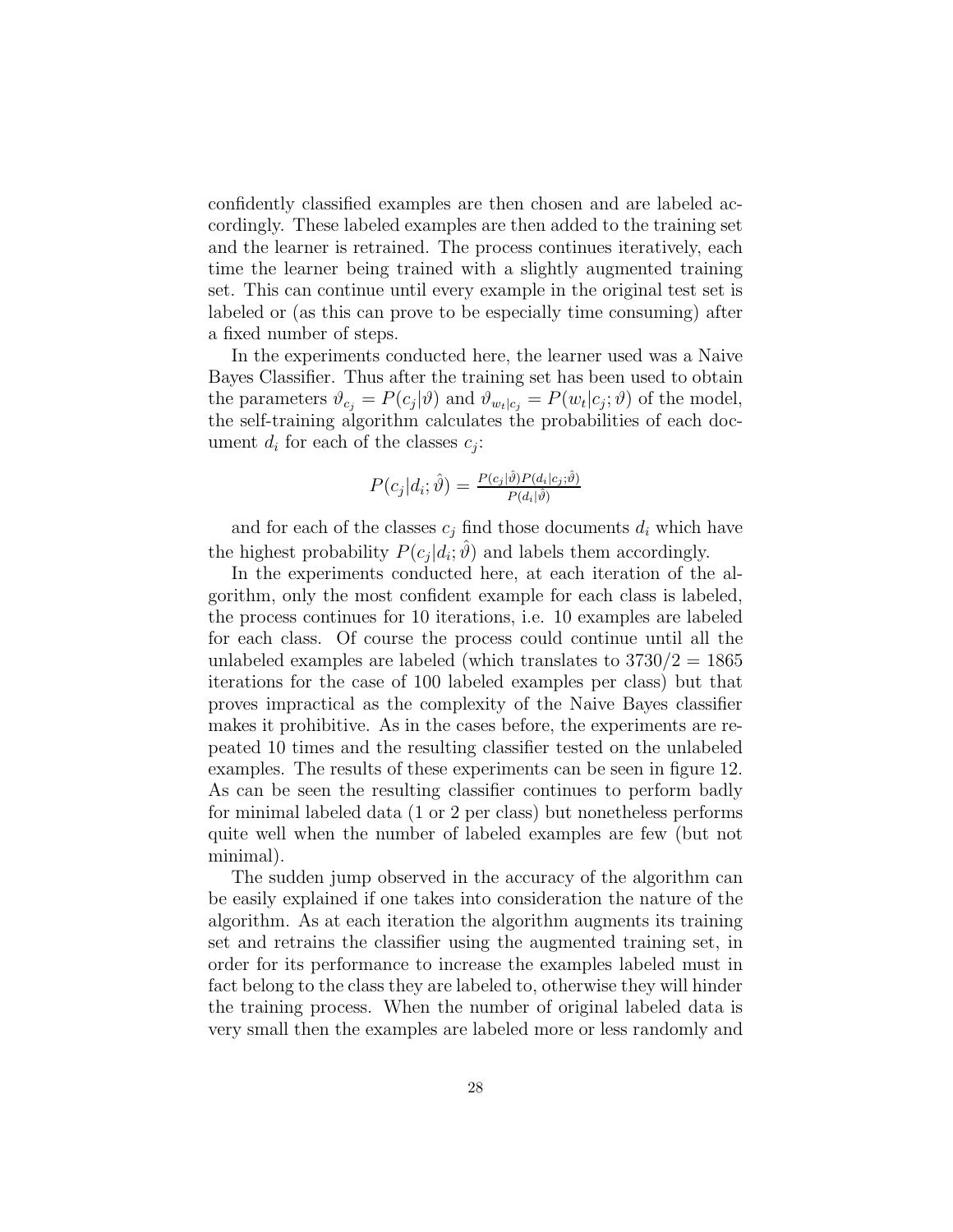as the probability of the training set incorporating falsely labeled data increases, the accuracy of the algorithm instead of increasing with every iteration in fact deteriorates. When however the number of originally labeled examples surpasses a certain threshold then the examples chosen for labeling are highly likely to be classified correctly (as the original classifier is of a sufficient accuracy) and the algorithm no longer deteriorates but instead improves with each iteration.



Figure 12

#### <span id="page-28-0"></span>2.4.2 Transductive Expectation Maximization

A well known algorithm in statistical learning theory is the expectation maximization algorithm [\[14\]](#page-92-8). This algorithm uses iterative optimization in order to estimate some unknown parameters  $\vartheta$  of a probabilistic model. In a supervised learning setting, expectation maximization is usually used when there is incomplete data present, i.e. the values of the different attributes are not all known for each example. Thus in these cases, expectation maximization is used to make a maximum likelihood estimation of the missing values.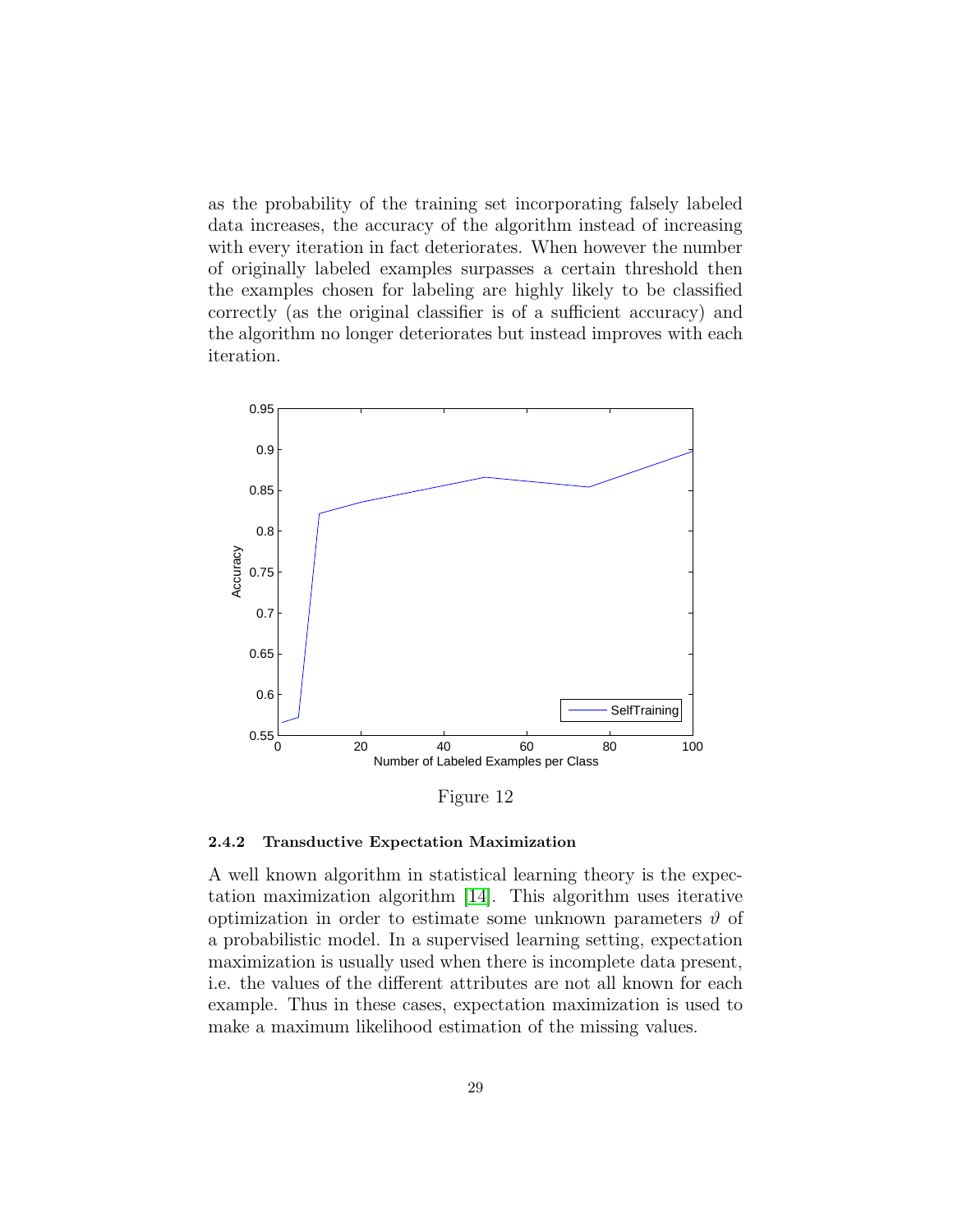In the case of transductive learning, the missing values are considered to be the labels of the unlabeled data. In particular, we consider a Bayesian probabilistic framework and originally train a Naive Bayes classifier using the labeled data. Having built the classifier using the labeled data, it is then used to estimate the component membership of each document. This translates to calculating the probability that each mixture component generated each document and based on these probabilistically weighted class labels are assigned to the unlabeled data.

The algorithm then continues to train a new Naive Bayes classifier (i.e. new parameters  $\vartheta$ ) this time using the entire data set. The process of building classifiers and estimating labels for the unlabeled data is repeated iteratively until there is no change to the values of the estimated parameters  $\hat{\theta}$  (in practice the algorithm halts when the change in the log-likelihood of the data falls beneath some threshhold, in this case 10−<sup>4</sup> ). Thus we effectively execute a hill-climbing search which ultimately calculates those labels for the unlabeled data that maximizes the value  $l_c(\vartheta|D) = log(P(\vartheta)P(D|\vartheta))$  which is equivalently[\[14\]](#page-92-8):

$$
l_c(\vartheta | D; z) = log(P(\vartheta)) + \sum_{d_i \in D} \sum_{j=1}^{|C|} z_{ij} log(P(c_j | \vartheta) P(d_i | c_j; \vartheta))
$$

where  $z_{ij}$  are the indicator values of document  $d_i$  and where  $z_{ij} = 1$  iff  $y_i = c_j$ , otherwise  $z_{ij} = 0$ . Consequently, the hill-climbing procedure effectively computes the expected value of z at each Estep and uses these values to estimate the maximum a posteriori estimates for the parameters of the mixture model  $\vartheta$ . As the labels of the unlabeled data are not in fact binary, but rather, as stated, probabilistically weighted estimations of the true labels, when estimating the maximum a posteriori values for the parameters  $\hat{\theta}$  we use the following equations[\[14\]](#page-92-8):

$$
\hat{\vartheta}_{w_t|c_j} = P(w_t|c_j; \hat{\vartheta}) = \frac{\prod\limits_{i=1}^{|D|} N(w_t, d_i) P(y_i = c_j|d_i)}{|V| + \sum\limits_{s=1}^{|V|} \sum\limits_{i=1}^{|D|} N(w_s, d_i) P(y_i = c_j|d_i)}
$$

where  $N(w_t, d_i)$  is the count of the number of times word  $w_t$ appears in document  $d_i$ . The value  $P(y_i = c_j | d_i) \in \{0, 1\}$  for labeled data, while in the case of labeled data we have  $P(y_i = c_j | d_i) \in [0, 1]$ .

The class prior probabilities are given by [\[14\]](#page-92-8):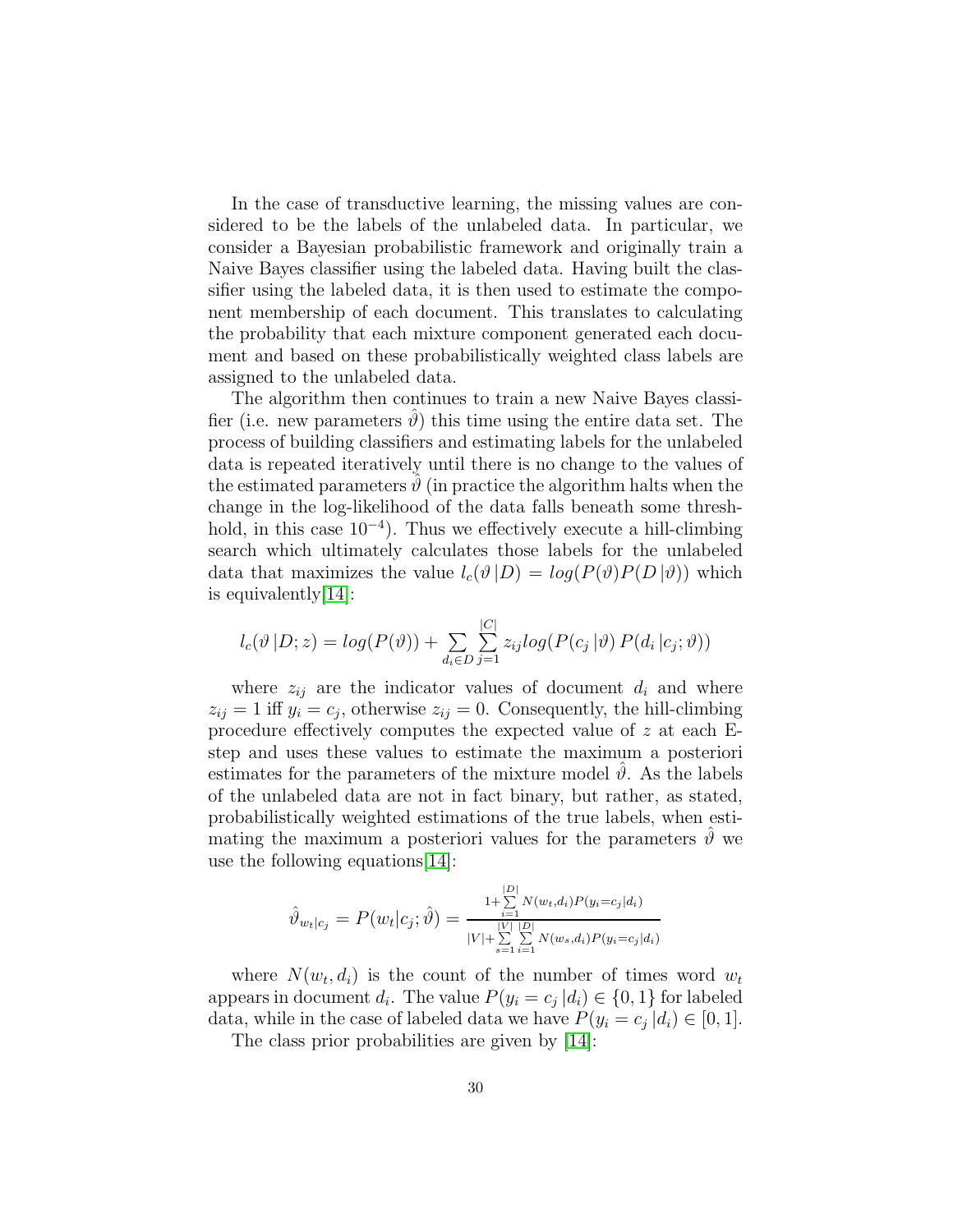$$
\hat{\vartheta}_{c_j} = P(c_j|\hat{\vartheta}) = \frac{\sum_{i=1}^{|D|} P(y_i = c_j|d_i)}{|C| + |D|}
$$

.

The above equations are derived from the maximum a posteriori parameter estimation, if we consider the prior distribution over the parameters  $(P(\vartheta))$  to be a Dirichlet distribution [\[14\]](#page-92-8):

$$
P(\vartheta) \propto \prod_{c_j \in C} ((\vartheta_{c_j})^{a-1} \prod_{w_t \in V} (\vartheta_{w_t|c_j})^{a-1})
$$

The parameter a affects the strength of the prior, if we consider  $a = 2$  which is equivalent to Laplace smoothing, then we obtain the formulas shown above[\[14\]](#page-92-8). In figure 13 we can see the performance of the Expectation Maximization algorithm. As in the case of Selftraining, the experiments were repeated ten times each time drawing the labeled examples by a uniform distribution without replacement and the resulting classifier each time being tested on the remaining (originally) unlabeled examples.



Figure 13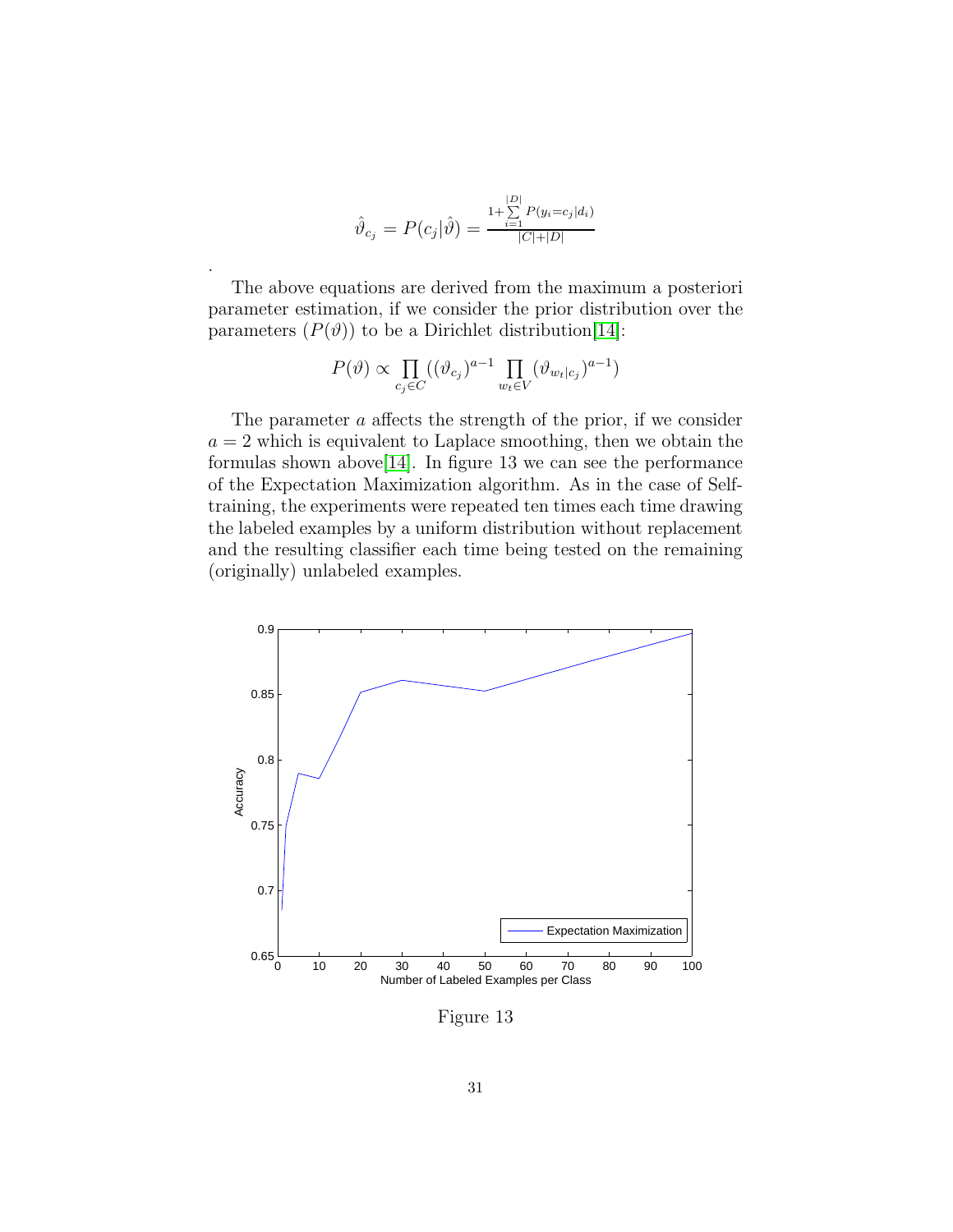As can be seen from these results, the algorithm quickly reaches a high performance as the number of labeled examples rises. Unlike the self-training algorithm however, expectation maximization does not deteriorate for minimal amounts of labeled data. On the contrary it reaches a relatively high performance ( $\approx 68\%$ ) even when originally there is only one labeled example per class. This performance is higher than both the supervised algorithms and the self-training transductive algorithm.

The expectation maximization transductive learning algorithm, after having trained the first learner, in all subsequent iterations and training of a new classifier (at the M-step), uses both the labeled and the (originally) unlabeled data to estimate the parameters  $\vartheta$ . These two sets of data are taken into consideration with equal weight and influence any estimations made equally. However it is obvious that there should be more confidence in the label of the labeled data than the labeling of the unlabeled data. Thus it would be preferable if during the M-step of the algorithm, i.e. the training of the Naive Bayes Classifier, the labeled data was taken more into account than the unlabeled data, especially seeing as the unlabeled data is far larger in quantity than the labeled data and subsequently it is highly probable that the information provided by the labeled data be lost under the weight of the information provided by the unlabeled data.

In order to overcome these problems, an extra parameter  $\lambda_i$  is introduced which weights the contribution of each example  $d_i$  to the learning process. By introducing this variable, the quantity which is maximized by the expectation maximization algorithm is[\[14\]](#page-92-8):

$$
l_c(\vartheta | D; z) = log(P(\vartheta)) + \sum_{d_i \in D^l} \sum_{j=1}^{|C|} z_{ij} log(P(c_j | \vartheta) P(d_i | c_j; \vartheta)) +
$$

$$
\lambda \left( \sum_{d_i \in D^u} \sum_{j=1}^{|C|} z_{ij} log(P(c_j | \vartheta) P(d_i | c_j; \vartheta)))\right)
$$

where  $D^u$  and  $D^l$  are the sets of labeled and unlabeled documents. As  $\lambda$  approaches zero, the influence of the unlabeled data on the learning diminishes, the algorithm effectively reverts to supervised learning for  $\lambda = 0$ , while for  $\lambda = 1$  the algorithm takes both labeled and unlabeled data into equal consideration. For the training process realised in the M-step, we define  $\Lambda(i)$  to be[\[14\]](#page-92-8):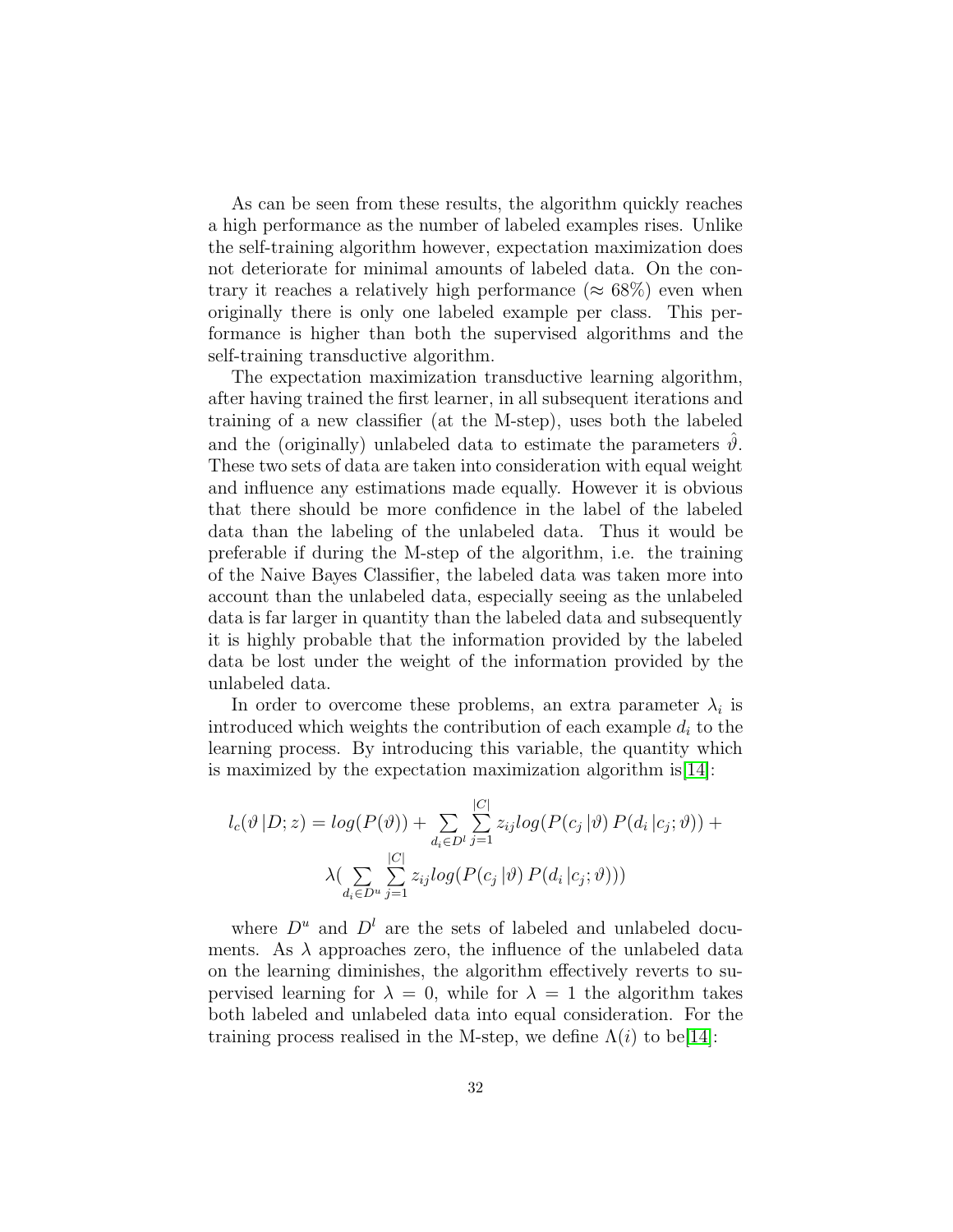$$
\Lambda(i) = \lambda \text{ if } d_i \in D^u
$$
  
and  

$$
\Lambda(i) = 1 \text{ if } d_i \in D^l
$$

Using these values, the formulas for computing the parameters  $\hat{\vartheta}$ become[\[14\]](#page-92-8):

$$
\hat{\vartheta}_{w_t|c_j} = P(w_t|c_j; \hat{\vartheta}) = \frac{\prod_{i=1}^{|D|} \Lambda(i) N(w_t, d_i) P(y_i = c_j | d_i)}{|V| + \sum_{s=1}^{|V|} \sum_{i=1}^{|D|} \Lambda(i) N(w_s, d_i) P(y_i = c_j | d_i)}
$$

and the class prior probabilities are given by :

$$
\hat{\vartheta}_{c_j} = P(c_j|\hat{\vartheta}) = \frac{\sum_{i=1}^{|D|} \Lambda(i) P(y_i = c_j|d_i)}{|C| + |D^l| + \lambda |D^u|}
$$

In figure 14 we see the performance of the algorithm for different values of lambda. The settings of the experiments remain the same as before



Figure 14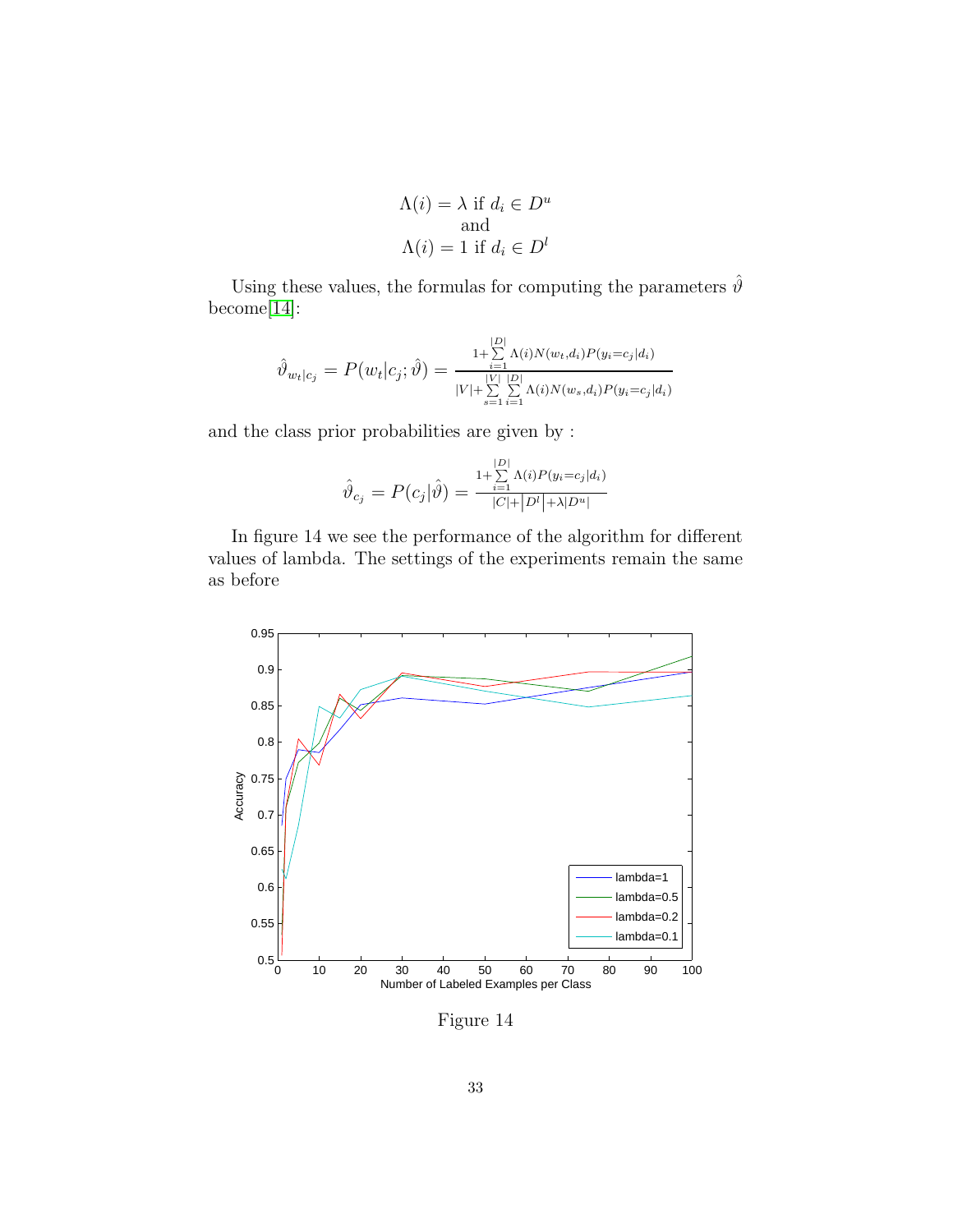From the results it can be seen that the introduction of the parameter  $\lambda$  does in fact improve the performance of the algorithm. However this improvement exhibits itself mostly when the number of labeled examples is not minimal. Thus for minimal amounts of labeled data, the algorithm performs best for  $\lambda = 1$  which is equivalent to the original algorithm. The introduction of the parameter  $\lambda$  only leads to improvement as the number of labeled examples augments leading to a clear advantage when the number of labeled examples is above 20 per class. This makes sense if ones considers that for minimal amounts of labeled data, the information received by these examples is also minimal and thus the algorithm must rely on the unlabeled data. As however the number of labeled examples increases, the information for the labeled data also increases and so not only decreases the need for information from the unlabeled examples, but also so increases the need to protect this information from being buried under the unlabeled data's information.

#### <span id="page-33-0"></span>2.4.3 Transductive Learning Using Graph Mincuts

Another approach to transductive learning is that of using graph mincuts [\[1\]](#page-91-2). One of the main advantages of the graph mincut algorithm is that unlike the expectation maximization algorithm presented in the previous chapter, the graph mincut finds the global maximum of the objective function. Furthermore this global maximum can be found in polynomial time. However, while in the case of the expectation maximization algorithm, the hill-climbing procedure can be applied to a wide number of objective functions, in the case of the graph mincuts algorithm the objective functions are limited to those functions which depend only on pairwise relations amongst examples.

In particular, the graph mincuts algorithm can perform the following optimization which is of great interest[\[1\]](#page-91-2):

Given a set of labeled examples (in this case documents)  $D<sup>l</sup>$  and a set of unlabeled examples  $D^u$ , label the unlabeled examples in such a way that the leave one out cross validation error of the k-nearest

neighbor algorithm is minimized over the entire data set

 $D = D^l \cup D^u$ .

Given these two sets of data  $D^u$  and  $D^l$ , the algorithm first constructs a weighted graph  $G = (V, E)$ , where the vertices V consist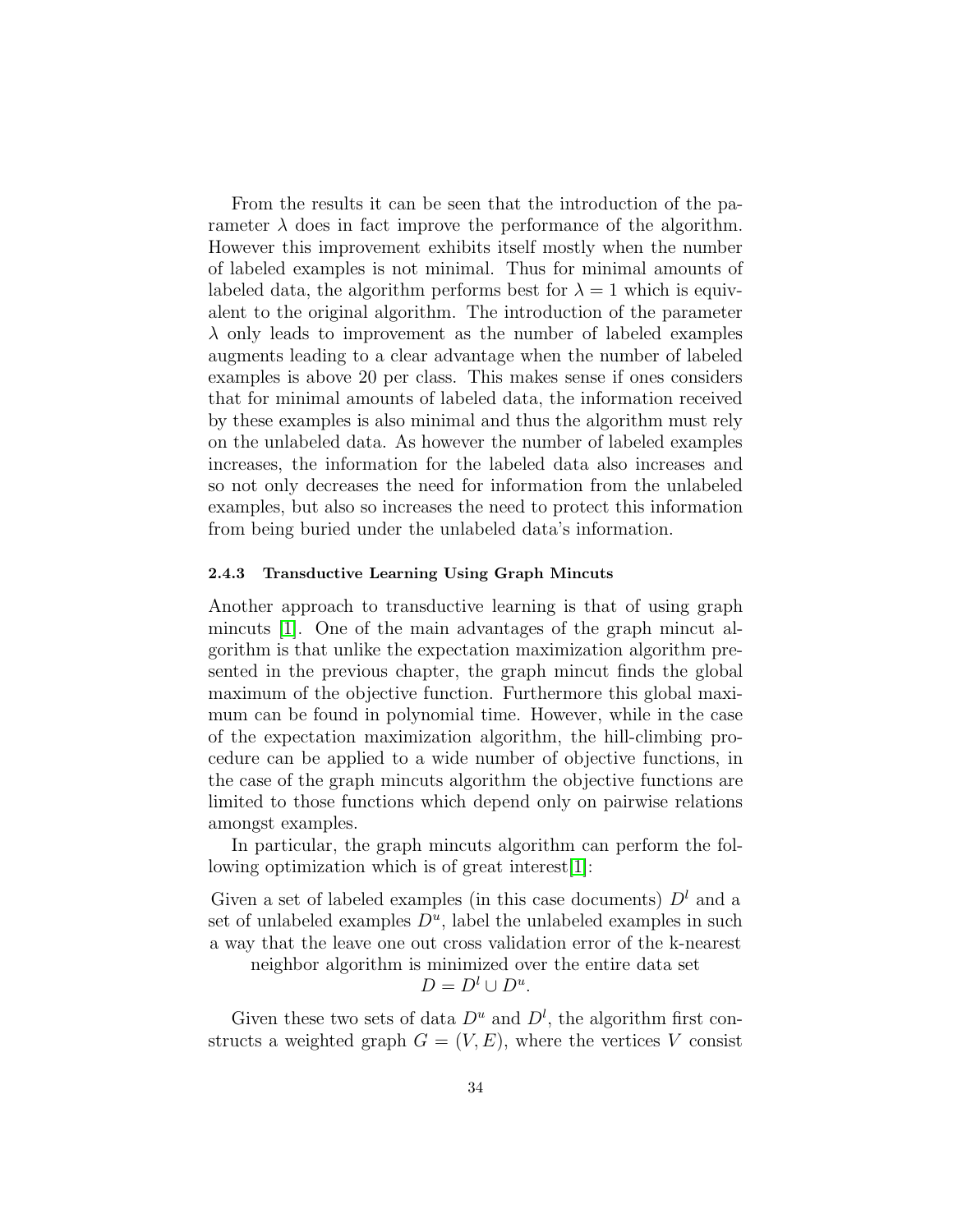of one vertice for each example in the labeled and unlabeled data set and also a source vertix  $u_+$  and sink vertix  $u_-$ ; thus we have  $V = D^l \cup D^u \cup \{u_+, u_-\}.$  The vertices  $u_+$  and  $u_-$  are also called classification vertices, while the other vertices are called example vertices.

Each edge  $e \in E$  between the vertices in the graph is assigned a weight  $w(e)$ . This weight can be assigned by any number of functions (for example analogously to the distance between the two examples that the edge connects), in the experiments conducted here the value of  $w(e)$  for edges e between two example vertices  $u_i$  and  $u_j$  is set to be  $w(e) = \frac{cos(\vec{d}_i, \vec{d}_j)}{\sum_{i=1}^{n} cos(i_i + \vec{d}_j)}$ P  $\frac{\sum\limits_{i=1}^{cos(a_i,a_j)}\sum\limits_{i=1}^{cos(\overrightarrow{d_i},\overrightarrow{d_m})}}{cos(\overrightarrow{d_i},\overrightarrow{d_m})}$  if example  $d_j$  is amongst the k nearest

neighbors of example  $d_i$  (or vice versa), where  $cos(\vec{d}_i, \vec{d}_j)$  is the cosine similarity function between documents  $d_i$  and  $d_j$  and which is equal to :

$$
\cos(\vec{d}_i, \vec{d}_j) = \frac{\vec{d}_i \cdot \vec{d}_j}{\|\vec{d}_i\|_2 \cdot \|\vec{d}_j\|_2} = \frac{\sum\limits_{k=0}^n w_{ik} w_{jk}}{\sqrt{\sum\limits_{k=0}^n w_{ik}^2} \sqrt{\sum\limits_{k=0}^n w_{jk}^2}}
$$

Otherwise if  $d_j$  is not amongst the nearest neighbors of  $d_i$  then the weight of the edge between the two vertices is set to 0, i.e. the vertices are not considered to be connected.

In the case of the classification vertices  $u_+$  and  $u_-$ , these are connected to those vertices which correspond to labeled data with the same label as the corresponding classification vertex. Thus vertices corresponding to positively labeled examples (i.e. examples with a label of  $+1$ ) are all connected to the vertex  $u_+$ , while vertices corresponding to negatively labeled examples (i.e. examples with a label of -1) are all connected to the vertex  $u_$ . These edges between classification vertices and example vertices are all assigned an infinite weight, thus we have  $w(u, u_{-}) = \infty$  xor  $w(u, u_{+}) = \infty$   $\forall u \in D^{l}$ .

The algorithm then proceeds to calculate a minimum cut for the graph, considering  $u_+$  as the source and  $u_-$  as the sink which translates to finding the minimum total weight set of edges that disconnect  $u_+$  and  $u_-$ . This can be achieved with the help of a maximum flow algorithm like for example the Edmonds-Karp algorithm [\[2\]](#page-91-3) which is used in the following experiments.

Before analyzing in detail the Edmonds-Karp algorithm, we must first introduce the notion of the residual network. Given a graph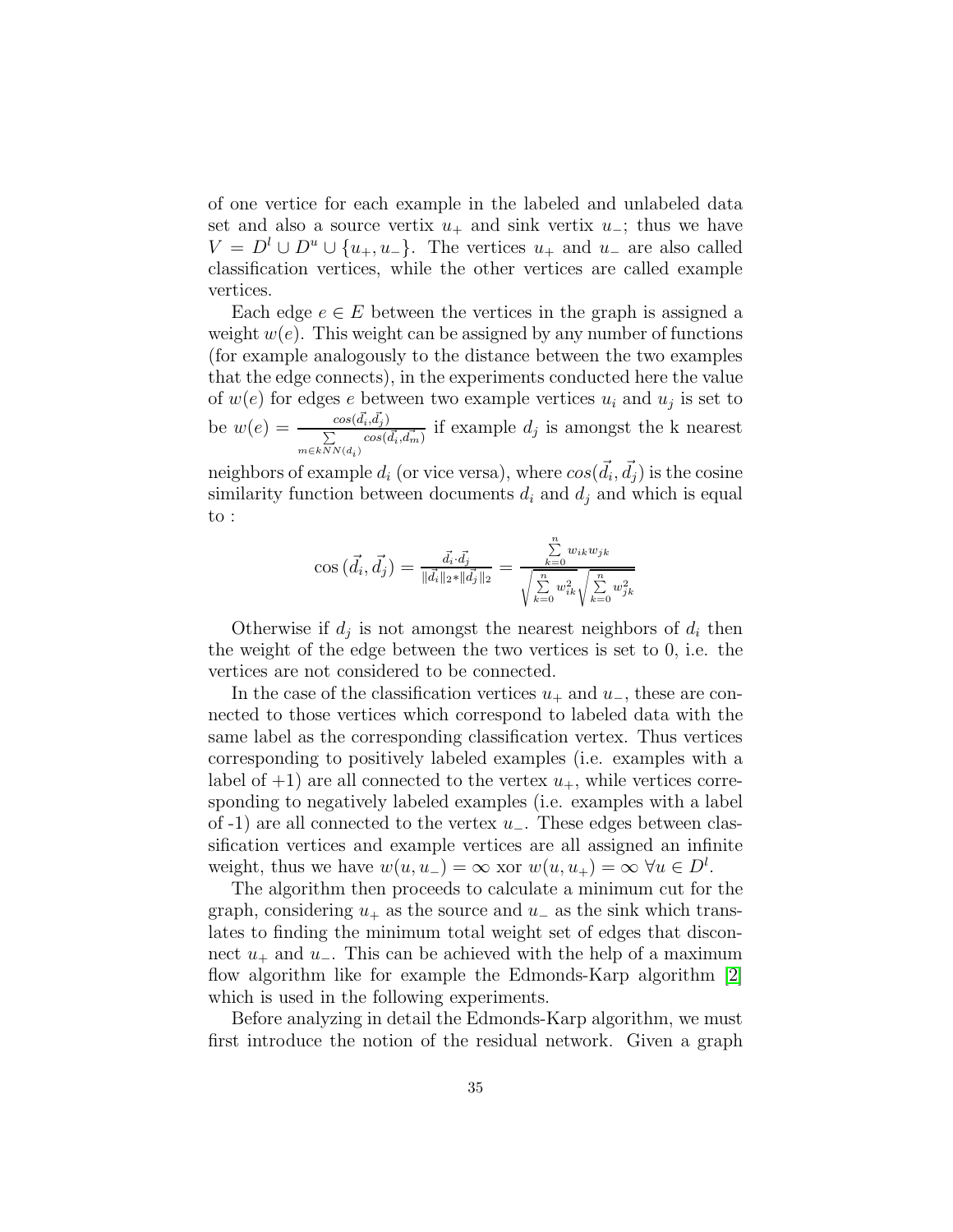$G = (V, E)$  with capacity  $c(v, u)$  and flow  $f(v, u)$  between vertices v and u, the residual network  $G_f(V, E_f)$  is the network with capacity  $c_f(v, u) = c(v, u) - f(v, u).$ 

The Edmonds-Karp algorithm is based on the Ford-Fulkerson algorithm [\[2\]](#page-91-3) which uses the residual network to solve the maximum flow problem of a graph, as follows :

While there is a path  $p$  in  $G_f$  from s (source) to t (sink) such that  $c_f(u, v) > 0 \ \forall (u, v) \in p$  then :

Set  $c_f(p) = min(c_f(u, v)|(u, v) \in p)$ .  $\forall (u, v) \in p \text{ do :}$  $f(u, v) = f(u, v) + c_f(p)$  $f(v, u) = f(v, u) - c_f(p)$ 

The Edmonds-Karp algorithm is a variation of the Ford-Fulkerson algorithm which specifically uses depth-first search to find the path p in the residual network  $G_f$ .

Returning to the transductive learning graph mincut algorithm, having found the mincut of the constructed graph, the graph is essentially partitioned into two sets  $V_+$  and  $V_-$  each consisting of vertices situated on opposite sides of the mincut. Thus vertices in  $V_+$  are those vertices which can be reached by a path p in the final residual graph and which form a connected component which includes the vertex  $u_+$  while conversely vertices in the set  $V_-\text{cannot}$ be reached by a path  $p$  in the final residual graph. Finally the unlabeled examples corresponding to the vertices in each of the two subsets are labeled accordingly.

Figure 15 shows the performance of the graph mincut algorithm for various quantities of labeled examples. As before, the experiments are repeated 10 times, each time the labeled examples being drawn from the extended data set using a uniform distribution without replacement. The graph was constructed considering the 3-nearest neighbors of each example [\[1\]](#page-91-2).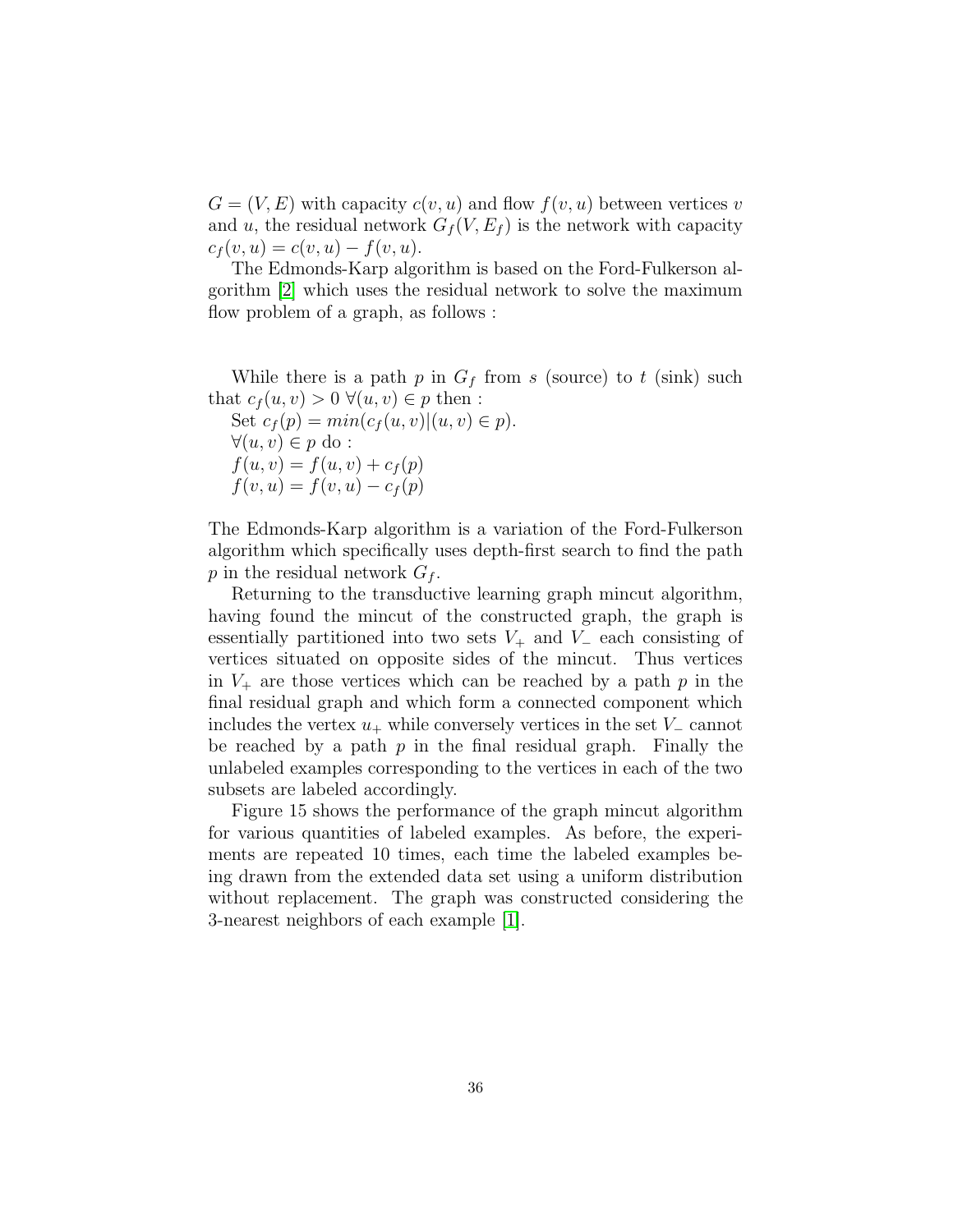

Figure 15

The results obtained using the graph mincut transductive learner show that once again the transductive learning algorithm is able to reach relatively high levels of performance with a few labeled examples per class. However unlike the expectation maximization algorithm in the previous section, the algorithm is unable to attain a high performance when the number of labeled examples is minimal. In fact in the case of one labeled example per class the algorithm performs worse than the supervised algorithms, its performance bordering on that of a random classifier. A possible explanation for this phenomenon is presented in the next section along with an alternative graph partitioning algorithm which aims to remedy this problem.

## 2.4.4 Tranductive Spectral Graph Partitioning

The graph mincut algorithm presented in the previous chapter is a intuitively appealing approach to the transductive learning problem, however it does not in all cases lead to similarly appealing solutions. Consider the case where there are only two labeled examples, one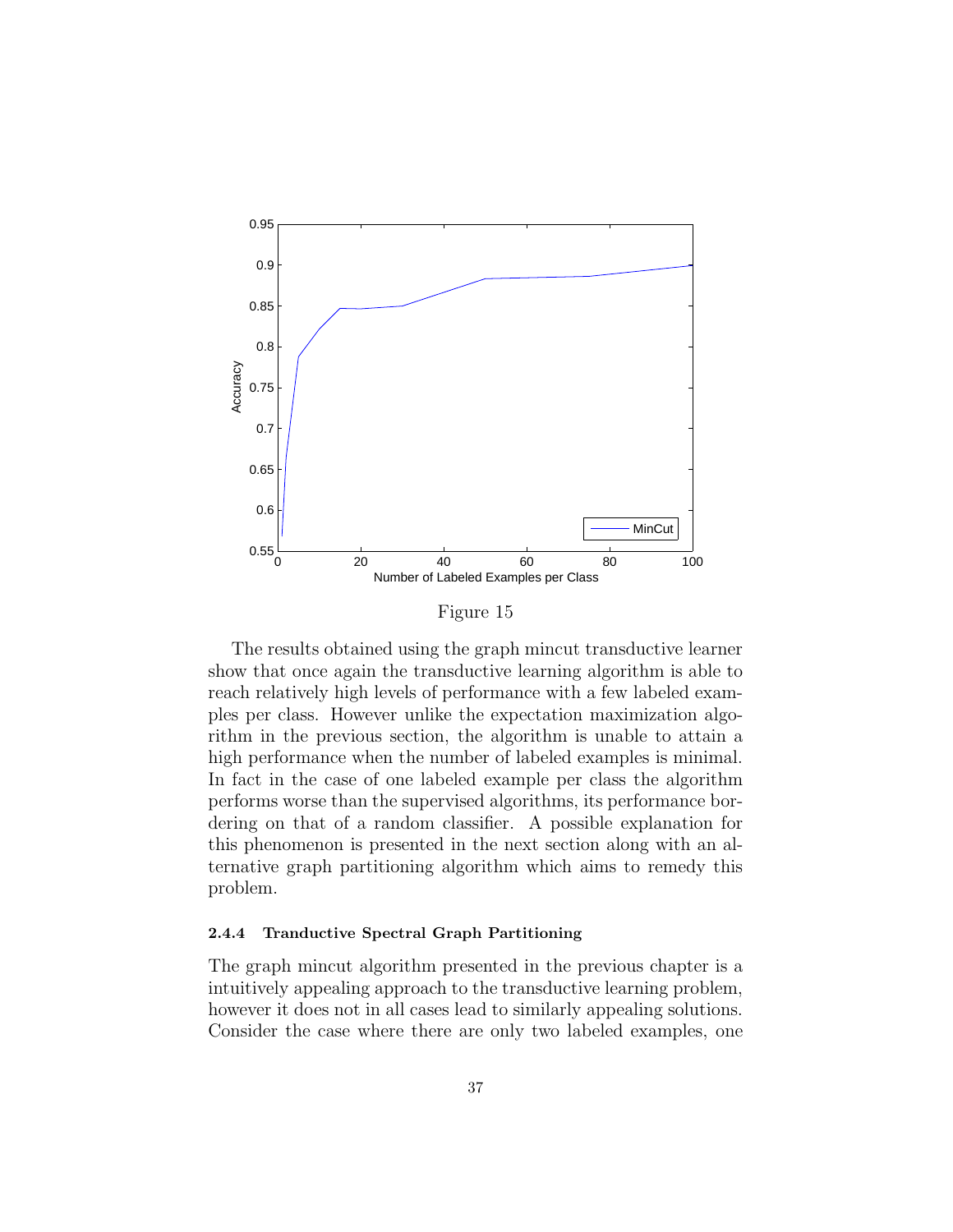positive  $x_+$  and one negative  $x_-.$  If we connect each point to its three closest neighbors then it is very likely that the minimum cut of the graph consists of partitioning the graph into two sets S and  $\overline{S}$  such that  $S = u_+ \cup, x_+$  and  $\overline{S} = u_- \cup x_- \cup D^u$ . This partition obviously will result in every example in the unlabeled data set  $D^u$ being labeled with a negative label. In this case it is obvious that the resulting classifier performs substantially poorer than if we had not taken the unlabeled data into consideration at all.

The problem of degenerated cuts can be overcome if we consider the graph Laplacian and instead of the minimum cut problem, we solve the ratiocut problem instead [\[8\]](#page-91-0). The ratio of a cut  $S, \overline{S}$  is defined as :

$$
R(S, \bar{S}) = \frac{C(S, \bar{S})}{\sum\limits_{i \in S} d_i \cdot \sum\limits_{i \in (S)} d_i}
$$

where  $d_i$  is the size of vertex i and  $C(S, \overline{S})$  is the sum of the weights of the edges between the vertices of  $\overrightarrow{S}$  and  $\overrightarrow{S}$ . The ratio cut problem consists of finding the non-empty cut  $S, \overline{S}$  for which the value  $R(S, S)$  is minimum. Thus instead of minimizing the sum of the weights of the edges of the cut as in the case of the mincut problem, the ratiocut problem finds the cut  $S, \overline{S}$  which minimizes the average weight of the cut.

The Laplacian  $L_G$  of a graph  $G = (V, E)$  is a matrix whose entries  $l_{ij}$  are given by :

 $l_{ij} = -1$  if  $(i, j) \in E$  $l_{ij} = d_i$  if  $i = j$  where  $d_i$  is the degree of vertex i  $l_{ij} = 0$  otherwise.

The Laplacian of a graph provides information about various characteristics of the graph through its eigenvalues  $\lambda_i$  and corresponding eigenvectors  $v_i$ . For example the multiplicity of 0 as an eigenvalue of  $L_G$  equals the number of connected components of G. In the case of the ratiocut problem, the eigenvalue  $\lambda_2$  (i.e. the smallest non-negative eigenvalue) is important as it yields information concerning the quality of the best cut of the graph.

If we redefine the ratio of a cut  $(S, \overline{S})$  to be :

$$
\phi(S) = \frac{|C(S,\bar{S})|}{\min(|S|,|\bar{S})|}
$$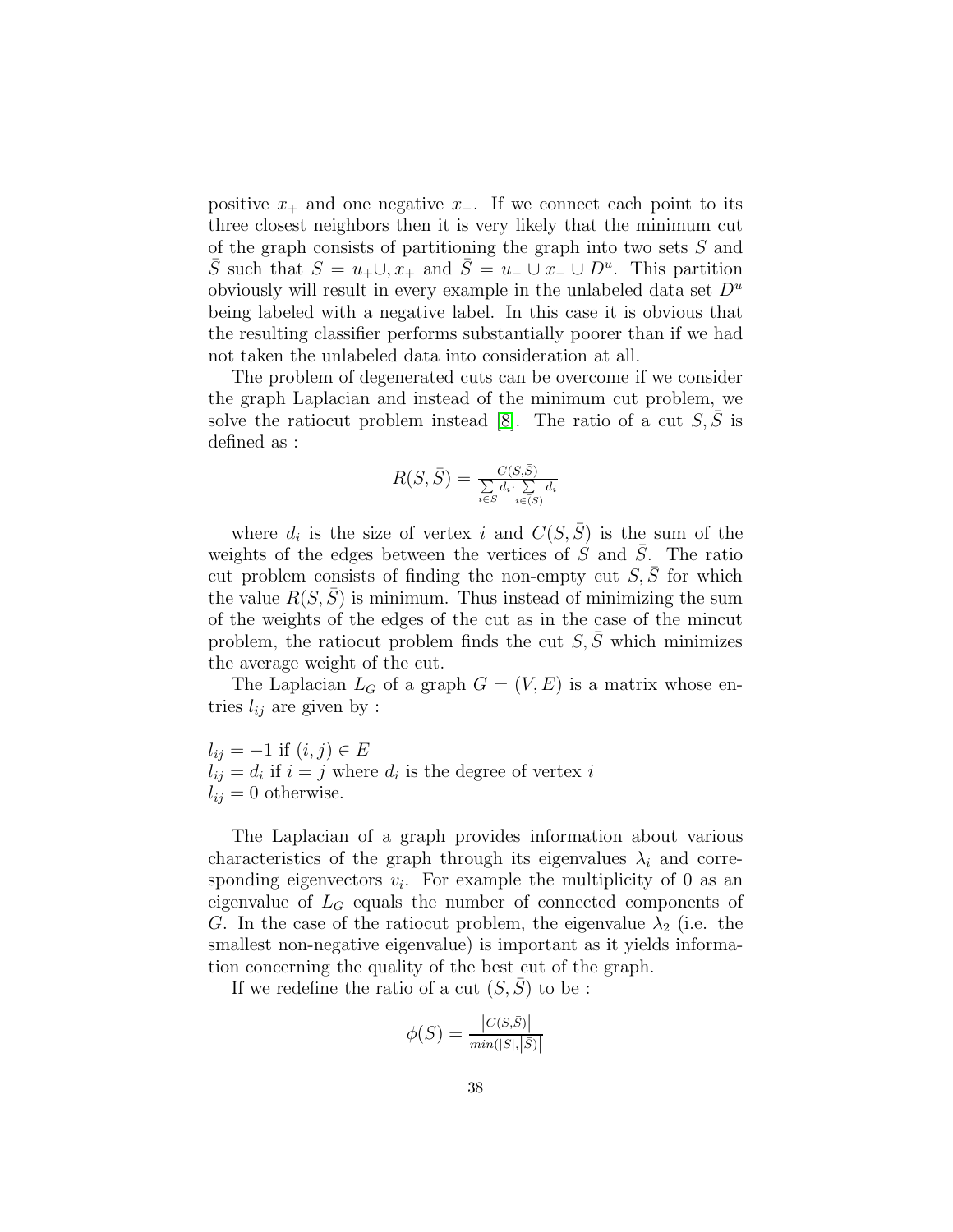then the isoperimetric number  $\phi(G)$  of a graph can be defined as :

$$
\phi(G) = min_S \phi(S)
$$

It is obvious from the above that the ratiocut problem consists of finding a cut in the graph whose ratio is equal to the isoperimetric number. The isoperimetric number is related to the eigenvalue  $\lambda_2$ via Cheeger's inequality :

$$
\phi(G) \ge \lambda_2 \ge \frac{\phi^2(G)}{2d}
$$

where d is an upper bound of the degree of every vertex in the graph. Thus the eigenvalue  $\lambda_2$  of the Laplacian  $L_G$  bounds the isoperimetric number of the graph, giving both a lower bound  $(\phi(G) \geq \lambda_2)$  and a higher bound  $(\sqrt{2d} \cdot \lambda_2 \ge \phi(G))$ .

Before presenting the spectral graph transducer [\[8\]](#page-91-0) that solves the spectral graph partitioning problem in a transductive setting, we first formally state the problem to be solved. Given a graph  $G =$  $(V, E)$  the problem consists of minimizing the value  $\frac{C(S,\bar{S})}{|i:y_i=1||i:y_i=-1|}$ with the constraints a)  $y_i = 1$  if  $i \in D^l$  and positive, b)  $y_i = -1$  if  $i \in D^l$  and negative and c)  $\vec{y} \in \{+1, -1\}^n$ .

Ignoring these constraints which are related to the labels of the labeled data set, we obtain the unsupervised ratiocut problem which is equivalent to the following[\[8\]](#page-91-0):

$$
min_{\vec{z}} \tfrac{\vec{z}^T L \vec{z}}{\vec{z}^T \vec{z}}
$$

where  $\vec{z}_i \in \{\gamma_+, \gamma_-\}$  and  $\gamma_+ = \sqrt{\frac{|i:z_i \leq 0|}{|i:z_i \geq 0|}}$  $\frac{|i:z_i<0|}{|i:z_i>0|}, \gamma_{-}=-\sqrt{\frac{|i:z_i>0|}{|i:z_i<0|}}$  $|i:z_i<0|$ 

The above problem is NP-hard to solve[\[8\]](#page-91-0). However the relaxation of the above problem:

$$
min_{\vec{z}} \vec{z}^T L \vec{z}
$$
subject to  $\vec{z}^T \vec{z} = n$  and  $\vec{z}^T 1 = 0$ 

where  $n$  is the number of vertices in the graph, has an analytical solution which is the eigenvector  $v_2$  which corresponds to the eigenvalue  $\lambda_2$  of the Laplacian<sup>[\[8\]](#page-91-0)</sup>. The solution to the relaxed problem can then be used as a good approximation of the solution of the original unsupervised ratiocut problem.

For the supervised ratiocut problem, we add a quadratic penalty to the objective function and obtain the following supervised ratiocut problem :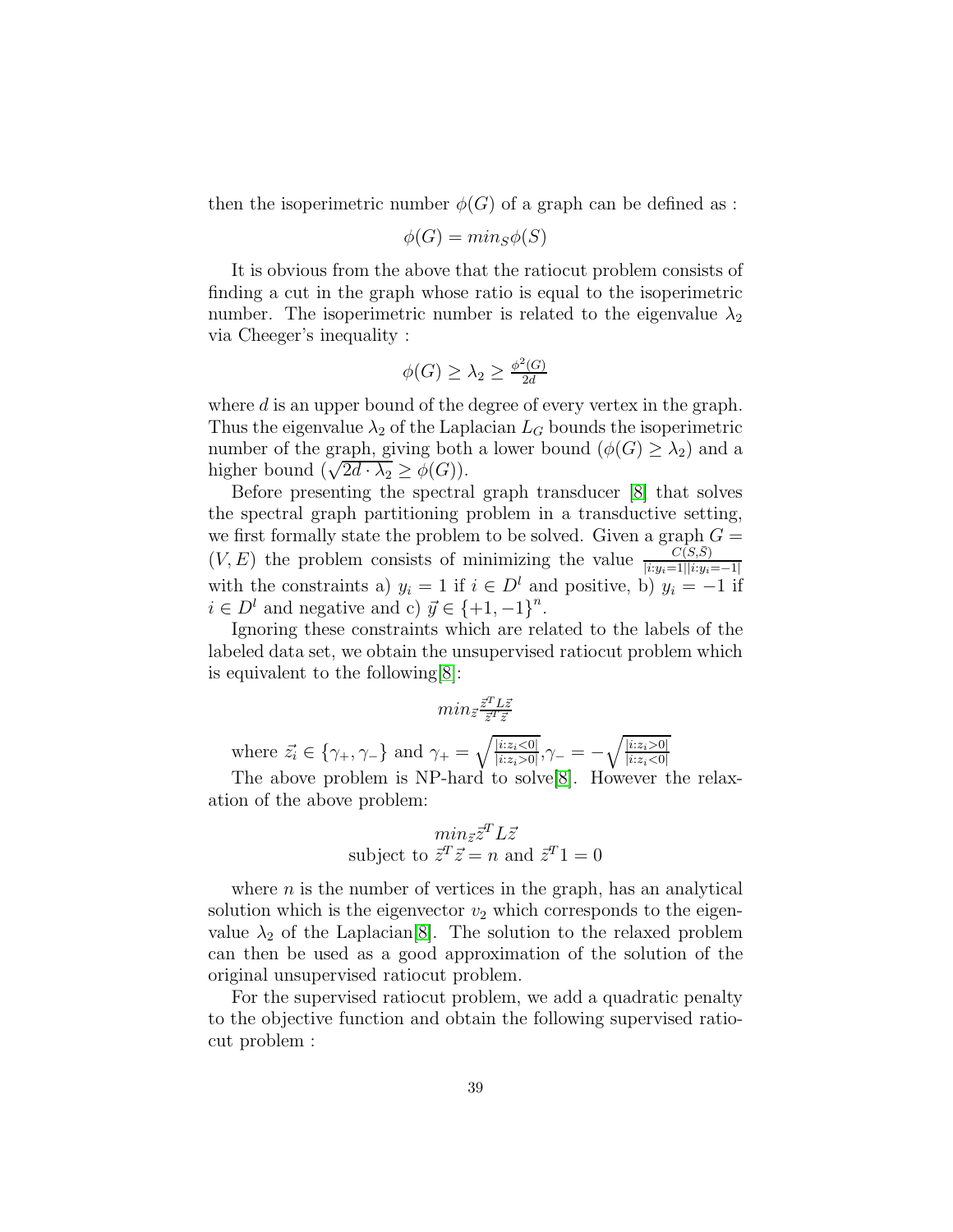$$
min_{\vec{z}} \vec{z}^T L \vec{z} + c(\vec{z} - \vec{\gamma})^T C(\vec{z} - \vec{\gamma})
$$
  
subject to  $\vec{z}^T \vec{z} = n$  and  $\vec{z}^T 1 = 0$ 

where the value of element *i* of the vector  $\vec{\gamma}$  is  $\gamma_+$  or  $\gamma_-$  if the corresponding example  $d_i$  is positively labeled or negatively, and it is 0 if  $d_i \in D^u$ . The parameter c allows for a trade-off between training error and cut-value, while  $C$  is a diagonal cost matrix that allows for misclassification costs (not necessarily the same) for each example.

Using eigen-decomposition, we can decompose the Laplacian :  $L = U\Sigma U^T$ , and subsequently by introducing a new parameter vector  $\vec{w}$  such that  $\vec{z} = U \vec{w}$ , we obtain the equivalent problem :

$$
min_{\vec{w}} \vec{w}^T D \vec{w} + c(V\vec{w} - \vec{\gamma})^T C (V\vec{w} - \vec{\gamma})
$$
  
subject to  $\vec{w}^T \vec{w} = n$ 

Based on the above formulation of the ratiocut problem, the spectral graph transducer labels the examples of the unlabeled data set  $D^u$  by solving the ratiocut problem as follows.

First the similarity-weighted k-nearest neighbor graph is constructed. As in the case of the graph mincut algorithm presented in the previous chapter, the vertices of the graph, each represent an example of the extended data set  $D = D^l \cup D^u$ . Two vertices *i*, *j* of the graph are connected by an edge  $e_{ij}$  in the graph if the example  $d_j$  is amongst the k nearest neighbors of the example  $d_i$ . The weight of the edge  $w(e_{ij})$  is assigned the value :

$$
w(e_{ij}) = \frac{\cos(\vec{d_i}, \vec{d_j})}{\sum \cos(\vec{d_i}, \vec{d_k})} \text{ if } \vec{d_j} \in knn\vec{d_i}
$$

$$
w(e_{ij}) = 0 \text{ otherwise.}
$$

Having constructed the similarity-weighted k-nearest neighbor graph  $A$ , the algorithm computes the diagonal degree matrix  $B$ , the elements of which are :

$$
B_{ij} = 0 \text{ if } i \neq j
$$
  

$$
B_{ij} = \sum_{k} A_{ik} \text{ if } i = j
$$

The normalized Laplacian  $L = B^{-1}(B - A)$  is then computed as well as its smallest 2 to  $d+1$  eigenvalues  $(\lambda_2...\lambda_{d+1})$  and eigenvectors  $(v_2...v_{d+1})$ , where the parameter d is defined by the user. The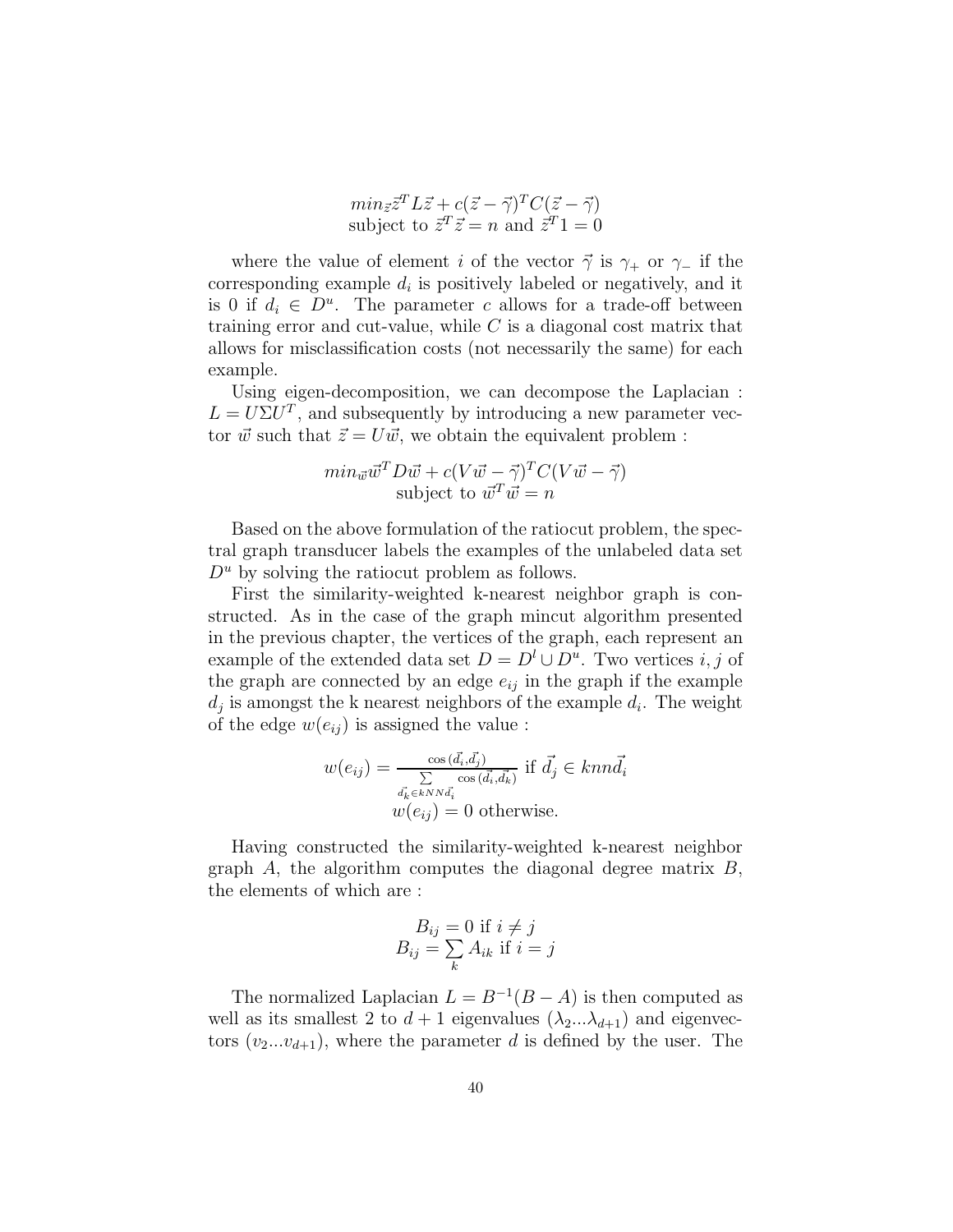eigenvectors are then stored in the matrix  $V$ , whose columns correspond to the eigenvectors (i.e.  $V(:, i) = v_{i-1}$ ). In order to normalize the spectrum of the graph, instead of using the diagonal matrix D whose diagonal elements are eigenvalues of L (i.e.  $D_{ii} = \lambda_{i-1}$ ), some monotonically increasing function is used to assign values to the diagonal elements of  $D$ . More specifically, in the experiments conducted here, we use  $D_{ii} = i^2$ .

Next the values  $\gamma_+ = \sqrt{\frac{l_-}{l_+}}$  $\frac{\overline{l_-}}{l_+}$  and  $\gamma_- = \sqrt{\frac{l_+}{l_-}}$  $\frac{l_+}{l_-}$  are estimated, where  $l_+$  is the number of positively labeled examples and  $l_-\,$  the number of negatively labeled examples. The vector  $\vec{\gamma}$  is then computed where:

$$
\gamma_i = \gamma_+ \text{ if } d_i \in D^l \text{ and } y_i = +1
$$
  

$$
\gamma_i = \gamma_- \text{ if } d_i \in D^l \text{ and } y_i = -1
$$
  

$$
\gamma_i = 0 \text{ if } d_i \in D^u
$$

The diagonal cost matrix is then computed by setting :

$$
C_{ii} = \frac{l}{2l_+} \text{ if } d_i \in D^l \text{ and } y_i = +1
$$
  

$$
C_{ii} = \frac{l}{2l_-} \text{ if } d_i \in D^l \text{ and } y_i = -1
$$
  

$$
C_{ij} = 0 \text{ otherwise.}
$$

The solution  $\vec{w}^*$  to the optimization problem :

$$
min_{\vec{w}} \vec{w}^T D \vec{w} + c(V\vec{w} - \vec{\gamma})^T C (V\vec{w} - \vec{\gamma})
$$
  
subject to  $\vec{w}^T \vec{w} = n$ 

is given by  $\vec{w}^* = (G - \lambda^* I)^{-1} \vec{b}$ , where  $G = (D + cV^T CV)$  and  $\vec{b} = cV^T C \vec{\gamma}$  and  $\lambda^*$  is the smallest eigenvalue of the matrix :

$$
\left(\begin{array}{cc} G & -I\\ \frac{-1}{n} \cdot \vec{b} \vec{b}^T & G \end{array}\right)
$$

where I is the identity matrix.

Based on the above the algorithm computes a prediction :

$$
\vec{z}^* = V(G - \lambda^* I)^{-1} \vec{b}
$$

Using this prediction, the spectral graph transducer, makes a hard class assignment to the unlabeled examples by setting  $y_i =$  $sign(z_i - \Theta)$  where

$$
\Theta = \frac{1}{2}(\gamma_+ + \gamma_-).
$$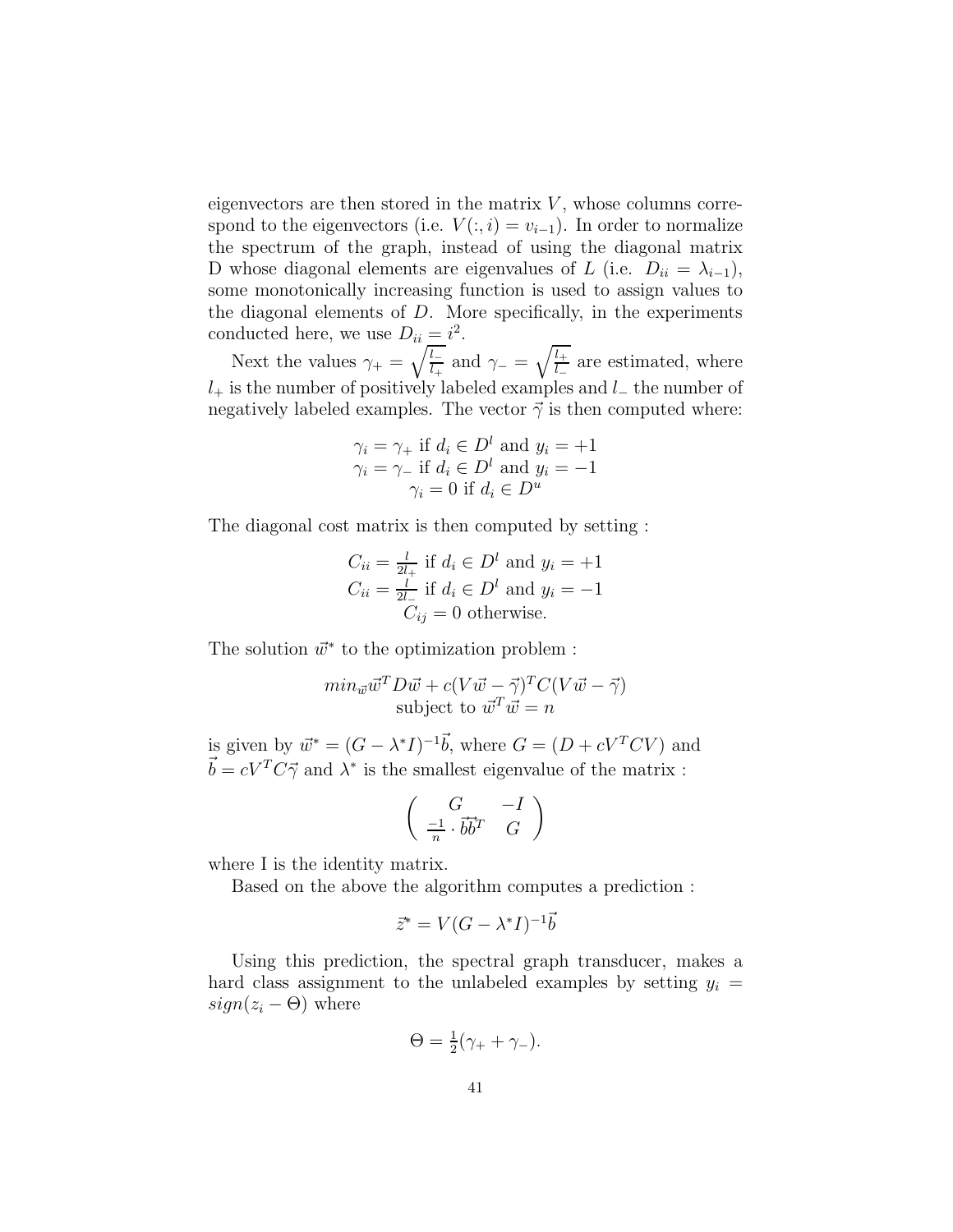The performance of the algorithm can be seen in figure 16. The experiments, as before, were all repeated ten times and the labeled examples drawn each time using a uniform distribution without replacement. The parameter c was set to  $c = 3200$  while the number of nearest neighbours used to calculate the adjacency matrix was set to 50.



Figure 16

From the results it is evident that the spectral graph transducer is able to overcome the shortcomings of the graph mincut algorithm of the previous section. Even for very small, minimal, amounts of labeled data, the spectral graph transducer reaches a very high level of performance, the greatest observed up till now, attaining an accuracy of more than 80% with two labeled examples per class.

#### 2.4.5 Learning with Local and Global Consistency

Another approach to transductive learning is that of learning with local and global consistency [\[22\]](#page-93-0). This algorithm is based on two assumptions concerning the consistency of the data set. The first assumption concerns local consistency and is that nearby points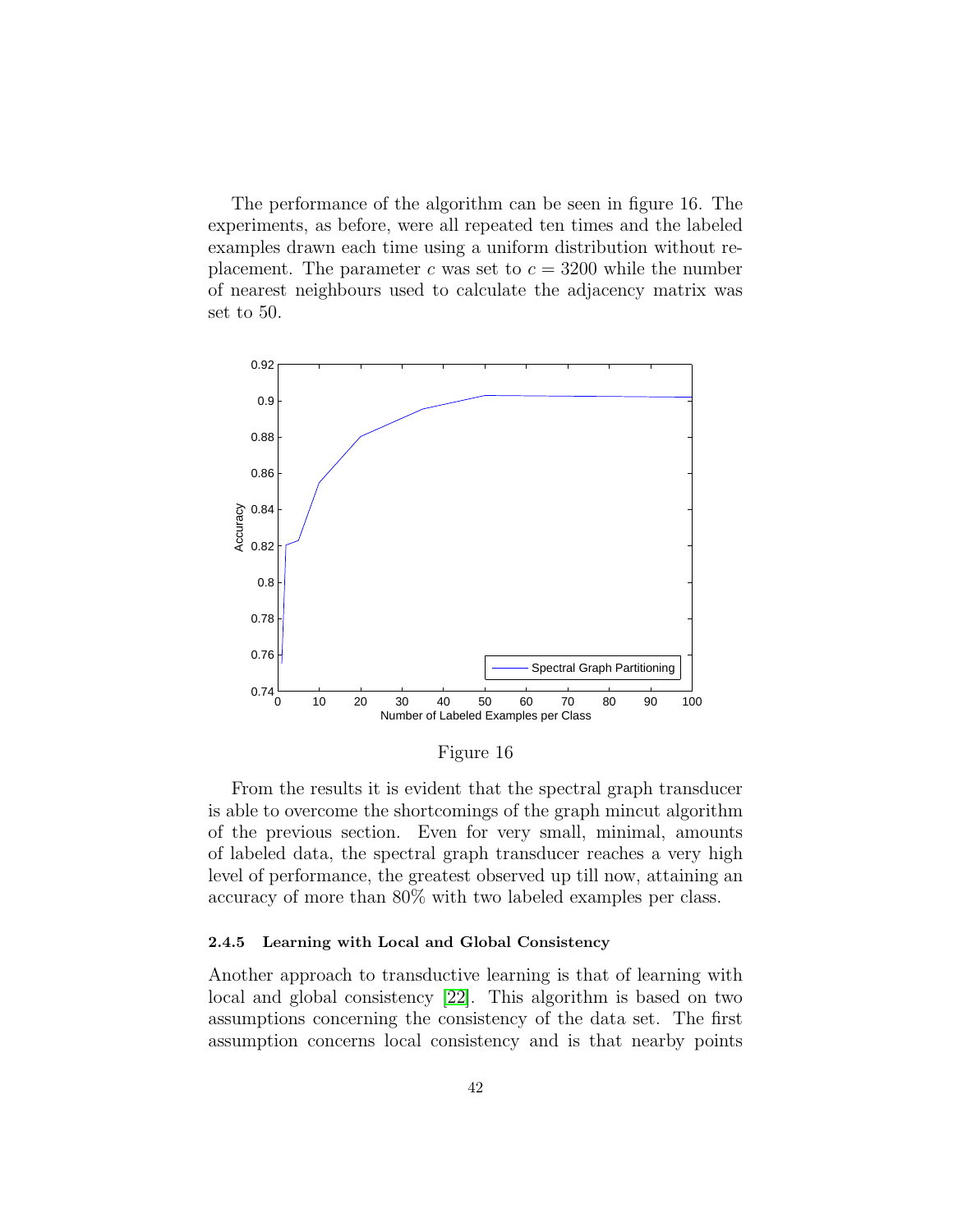are likely to have the same label. The second assumption concerns global consistency and is that points on the same structure (for example a cluster) are likely to have the same label, this assumption is also known as the cluster assumption.

In order to formalize the above assumptions, the algorithm uses a classifying function which is considered to be sufficiently "smooth" as regards the intrinsic structure of the data. The algorithm classifies the unlabeled examples with the help of a matrix  $F$ . This matrix is a  $n \times c$  matrix (where n is the number of examples in the extended data set  $D^{all} = D^u \cup D^l$  and c the number of classes) which corresponds to a classification of the examples in  $D<sup>all</sup>$ , it effectively assigns a vector  $F_i$  (i.e. the row i of the matrix  $F$ ) to each example  $d_i$ , this vector can then be used to obtain a label for the example  $d_i$ by setting  $y_i = argmax_{j \leq c} F_{ij}$ .

We define the matrix Y to be a  $n \times c$  matrix for which :

 $Y_{ij} = 1$  if  $y_i = j$  i.e. if example  $d_i$  is labeled and belongs to class j  $Y_{ij} = 0$  otherwise.

Based on the above the learning with local and global consistency algorithm consists of the following steps [\[22\]](#page-93-0):

1. The matrix  $W$ , called the affinity matrix, is constructed. This matrix can be seen as the weighting function of the edges  $E$  of a graph  $G = (V, E)$  where as in the previous learners presented heretofore, the vertices represent the examples of the data set  $D<sup>all</sup>$ . More analytically in the case of text classification the elements of the affinity matrix  $W$  are given by :

$$
W_{ij} = \cos(\vec{d_i}, \vec{d_j}) \text{ if } i \neq j
$$
  

$$
W_{ii} = 0
$$

- 2. The matrix  $S = D^{-\frac{1}{2}}WD^{-\frac{1}{2}}$  is constructed. The matrix D is a diagonal matrix whose diagonal elements are equal to the sum of the elements of the corresponding row of the affinity matrix *W*, i.e.  $D_{ii} = \sum$ j  $W_{ij}$ .
- 3. The matrix F is calculated by iterating  $F(t + 1) = aSF(t) +$  $(1 - a)Y$  until convergence, where  $a \in (0, 1)$  is a user defined parameter.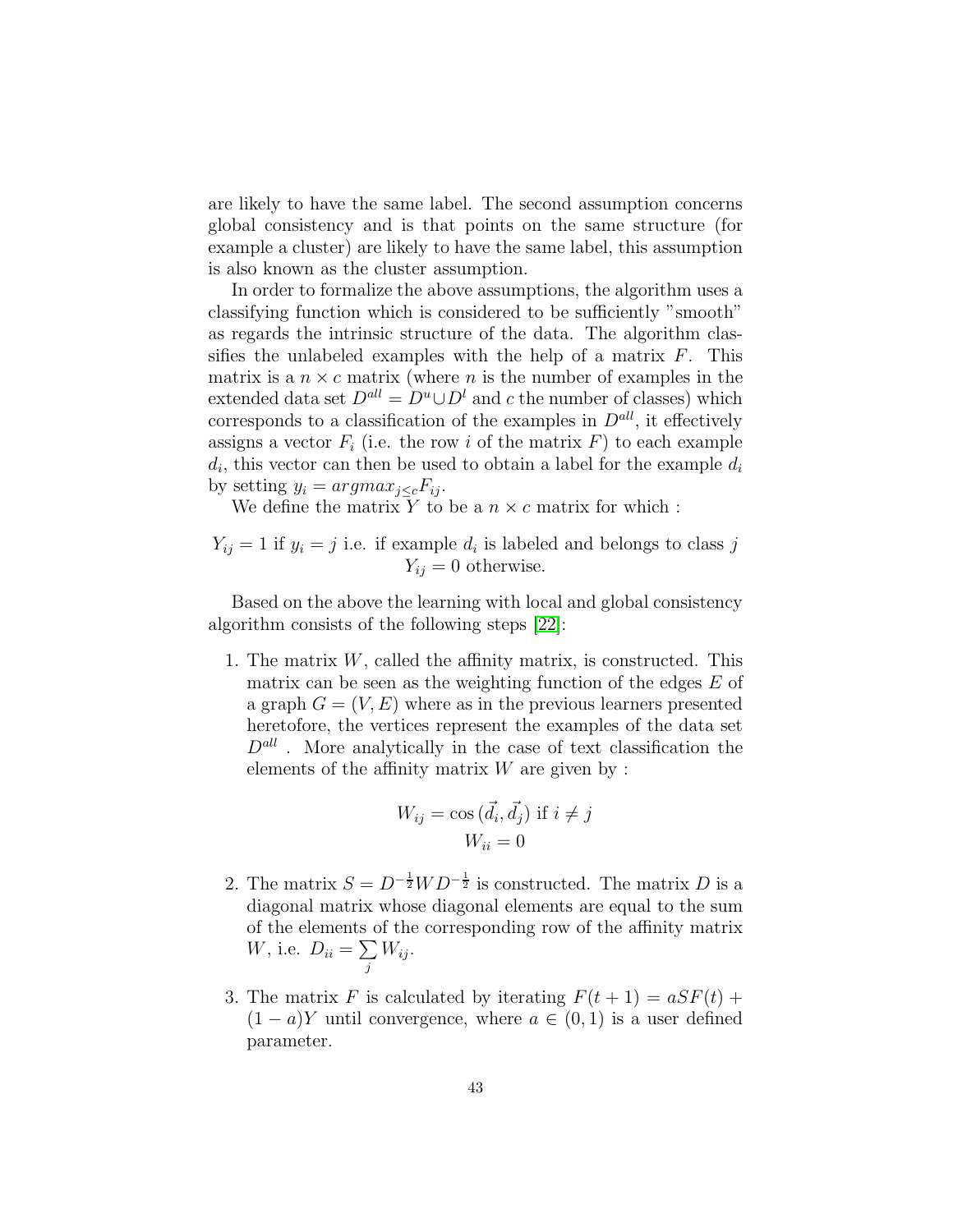4. Having calculated  $F^*$  (the limit of the sequence  $F(t)$ ), the unlabeled examples  $d_i \in D^u$  are labeled by assigning  $y_i =$  $argmax_{j\leq c}F_{ij}^*$ 

The above iterative process is closely related to spreading activation networks (SANs). As stated above, the affinity matrix W can be seen as the weighting function of a graph  $G = (V, E)$  where each node  $v_i \in V$  represents a specific example  $d_i$  of the extended data set  $D^{all}$ . Equivalently in a spreading activation network each node represents a specific concept (or on this case example) and two nodes  $i, j$  are connected between them by a connection with which a weight  $w_{ij}$  is associated. The iteration process in step 3, propagates information from the nodes of the network to its neighbors based on the weights of the connections between them. Just as in the case of spreading activation networks, initially only the input nodes are activated (equivalently only the vertices pertaining to labeled examples are labeled i.e.  $Y_{ij} = 1$  if  $y_i = j$  and the rest of the nodes have an output of 0  $(Y_{ij} = 0$  otherwise). Thus at each point every node receives information regarding its label from its neighbors and ultimately is set to the class of which it has received the most information. It should be noted that during the iteration procedure self-reinforcement is avoided as the diagonal elements of W are all zero  $(W_{ii} = 0)$ .

The execution of the iteration procedure in step 3 can be avoided if we consider the limit :

$$
\lim_{t \to \infty} F(t) = \lim_{t \to \infty} aSF(t) + (1 - a)Y
$$

Since  $F(t + 1) = aSF(t) + (1 - a)Y$  [\[22\]](#page-93-0), we have :

$$
F(t) = (aS)^{t-1} + (1-a)\sum_{i=0}^{t-1} (aS)^{i}Y
$$

As  $a \in (0,1)$  and the eigenvalues of  $S \in [-1,1]$ , it follows that :

$$
\lim_{t \to \infty} (aS)^{t-1} = 0
$$
  
and  

$$
\lim_{t \to \infty} \sum_{i=0}^{t-1} (aS)^i Y = (I - aS)^{-1}Y
$$

Based on the above we obtain a closed form for the solution  $F^*$ :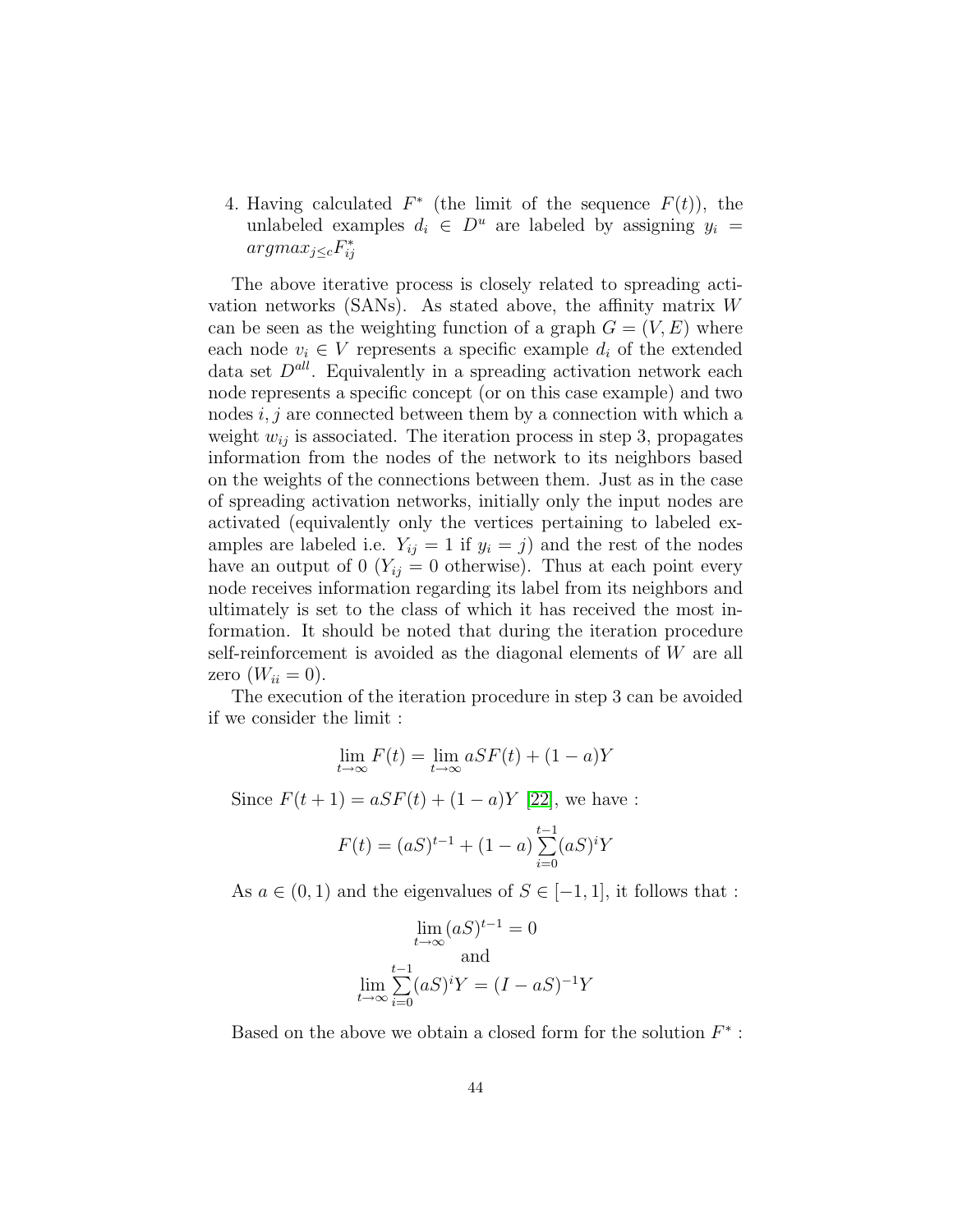$$
F^* = (1 - a)(I - aS)^{-1}Y
$$

The above algorithm can also be analyzed in a regularization framework where the algorithm can be seen as minimizing a cost function  $Q(F)$ . In particular we consider the cost function :

$$
Q(F) = \frac{1}{2} \left( \sum_{i,j=1}^{n} W_{ij} \left\| \frac{1}{\sqrt{D_{ii}}} F_i - \frac{1}{\sqrt{D_{jj}}} F_j \right\|^2 + \mu \sum_{i=1}^{n} \| F_i - Y_i \|^2 \right)
$$

where the parameter  $\mu$  is a regularization parameter which is set by the user.

The first term of the cost function  $\sum_{n=1}^{\infty}$  $i,j=1$  $W_{ij}$   $\frac{1}{\sqrt{r}}$  $\frac{1}{D_{ii}}F_i - \frac{1}{\sqrt{L}}$  $\frac{1}{D_{jj}}F_j$  2 is the smoothness constraint and ensures that the resulting classifying function will not have greatly different values for similar input, that is two points that are nearby will be less likely to be ultimately classified to different classes. This is connected to the local consistency assumption.

The second term  $\sum_{n=1}^{\infty}$  $\sum_{i=1}^{\infty} ||F_i - Y_i||^2$  is the fitting constraint which ensures that the classifying function will not return results which differ significantly from the original label assignment i.e. the resulting classifier will have a low error-rate on the labeled data set  $D^l$ . The parameter  $\mu$  thus gives us a trade-off between the two terms.

In order to minimize the cost function  $Q(F)$  the solution  $F^*$  must satisfy :

$$
\Rightarrow F^* - SF^* + \mu(F^* - Y) = 0
$$
  
\n
$$
\Rightarrow F^* - SF^* + \mu(F^* - Y) = 0
$$
  
\n
$$
\Rightarrow F^* = \beta(I - aS)^{-1}Y
$$

where  $a = \frac{1}{1+}$  $\frac{1}{1+\mu}$  and  $\beta = 1 - a$ . The two closed forms obtained through considering the limit of the sequence  $F(t)$  and considering the minimization of the cost function  $Q(F)$  are obviously equivalent.

In figure 17 we can see the accuracy attained by the algorithm for different amounts of labeled examples where the setting are the same as always, ten repetitions, the labeled examples drawn with a uniform distribution without replacement, and the resulting classifier tested on the remaining unlabeled examples. Regarding the parameter  $\mu$  it is set to 0.99.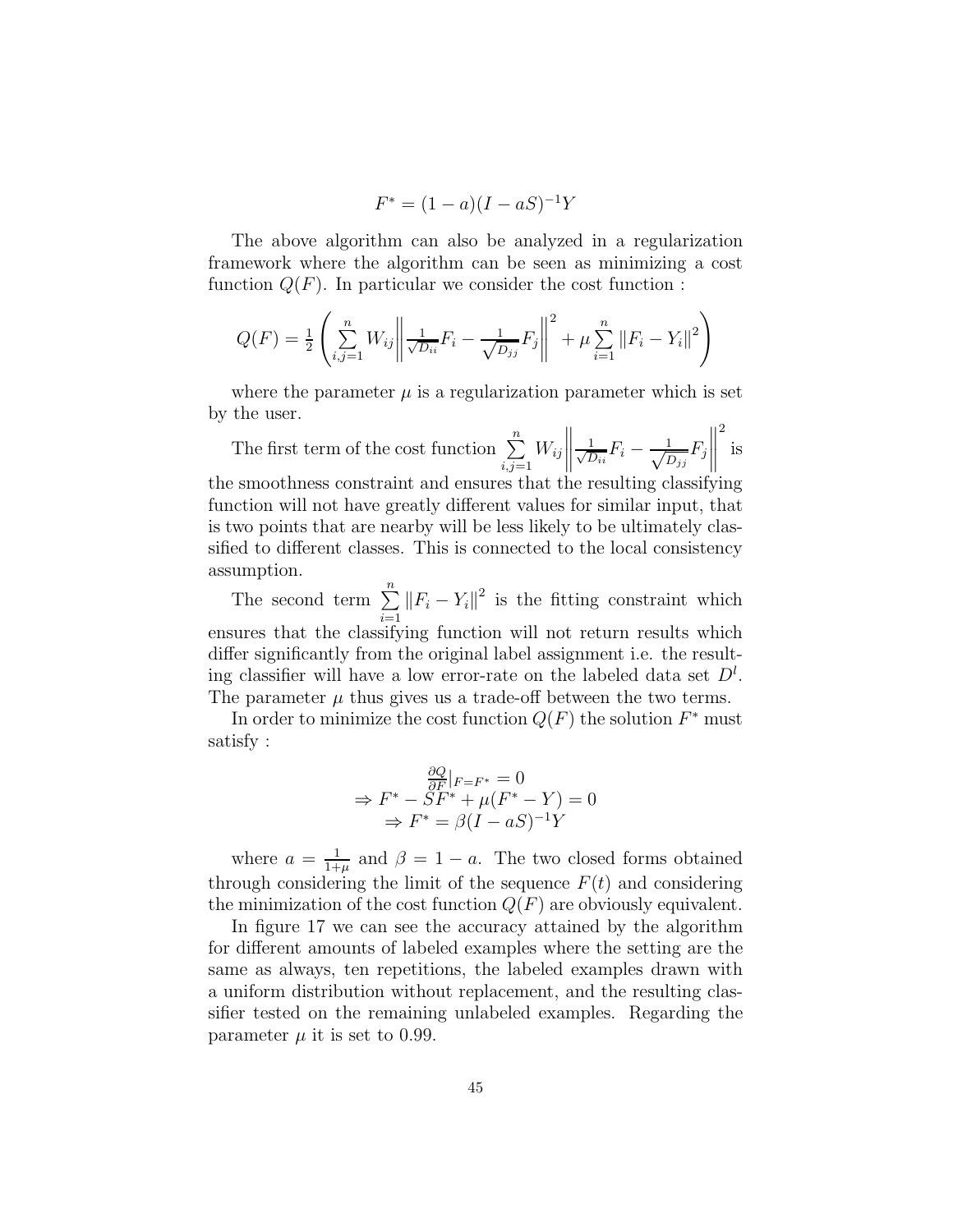

Figure 17

The results obtained seem to indicate that the learning with local and global consistency algorithm is not particularly appropriate for the document classification problem, the problem of low performance for minimal labeled examples has returned and furthermore unlike the other transductive classifiers the performance of the learning with local and global consistency algorithm remains relatively low even for larger amounts of labeled examples.

# 2.4.6 Results

In the figure 18 we can see the performance of all the transductive learning algorithms presented here compared to the two supervised learning algorithms used as a base for comparison.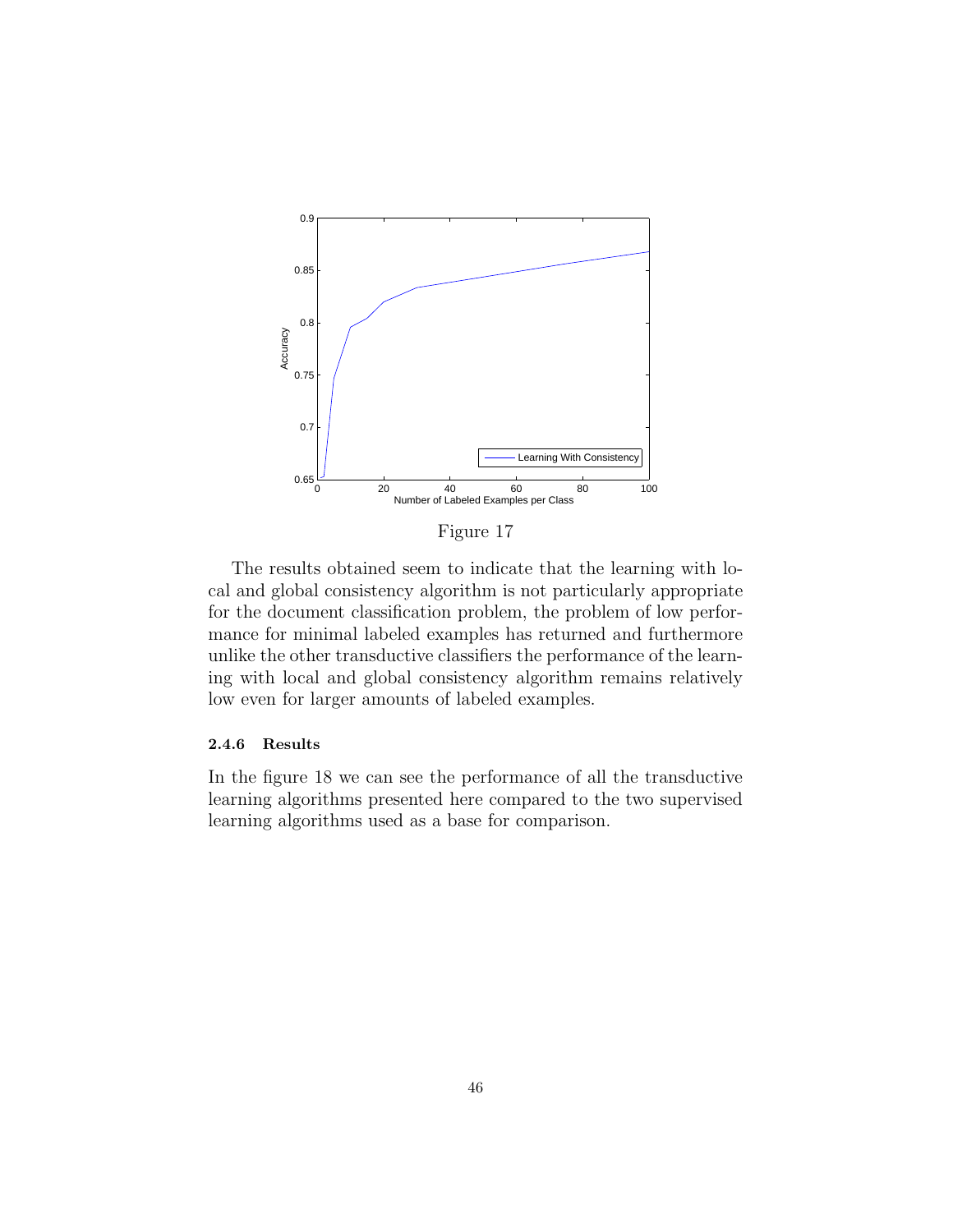

Figure 18

As can be seen the supervised learning algorithms perform significantly poorer than the transductive learners when labeled data is sparse. This can be better seen in the next three figures (19-21) which zoom in on different parts of the previous figure.

When the amount of labeled data is below twenty examples per class, both supervised learning examples perform below the transductive learners as can be seen in figure 19.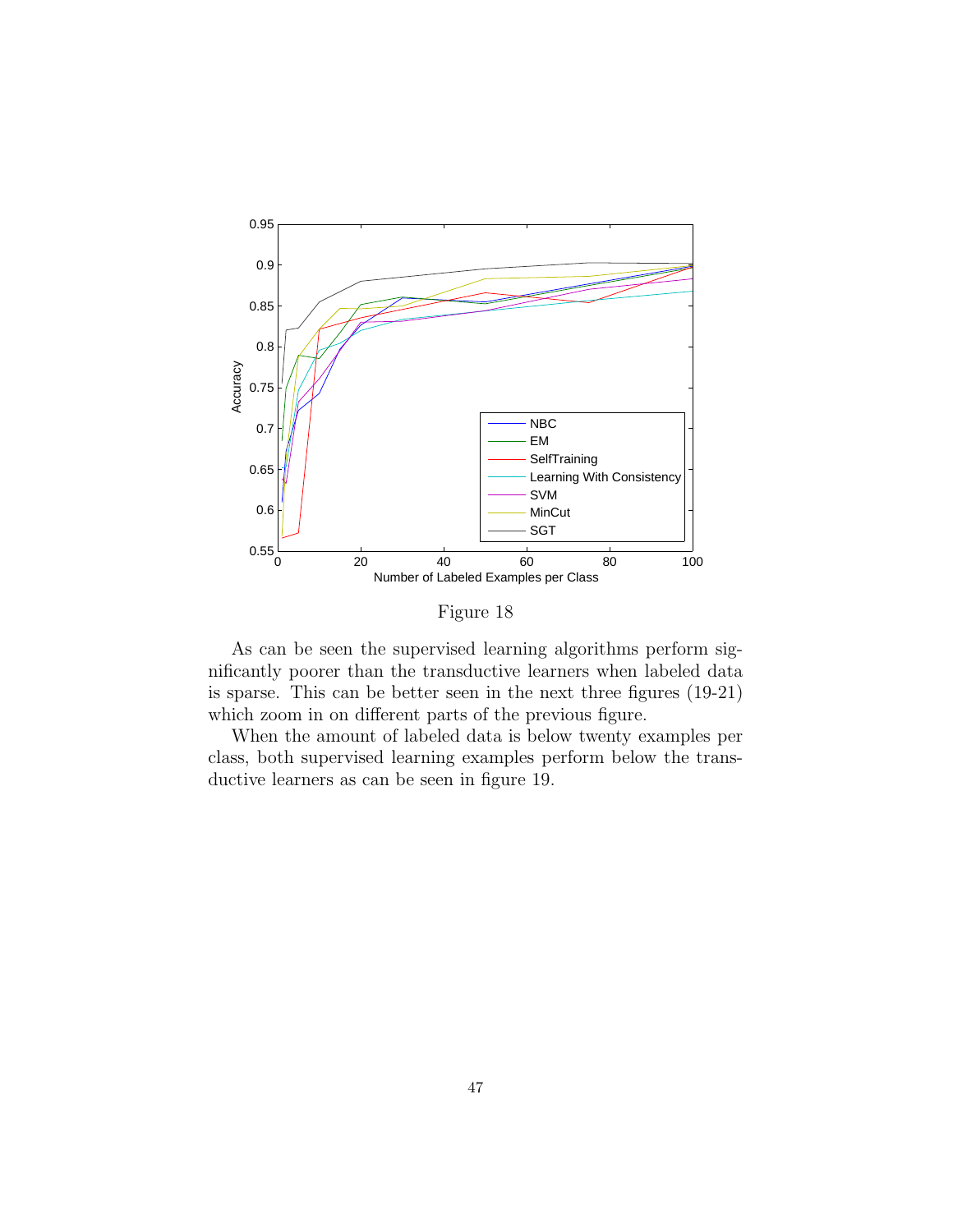

Figure 19

As the number of labeled examples increases, approaching seventy examples per class, the supervised learners start surpassing certain of the transductive learners. The Naive Bayes Classifier outperforms the Expectation Maximization, Learning with Consistency and SelfTraining algorithms while the Support Vector Machine outperforms the two latter algorithms. Both supervised algorithms however continue to perform worse than the Spectral Graph Transducer and the Mincut learner.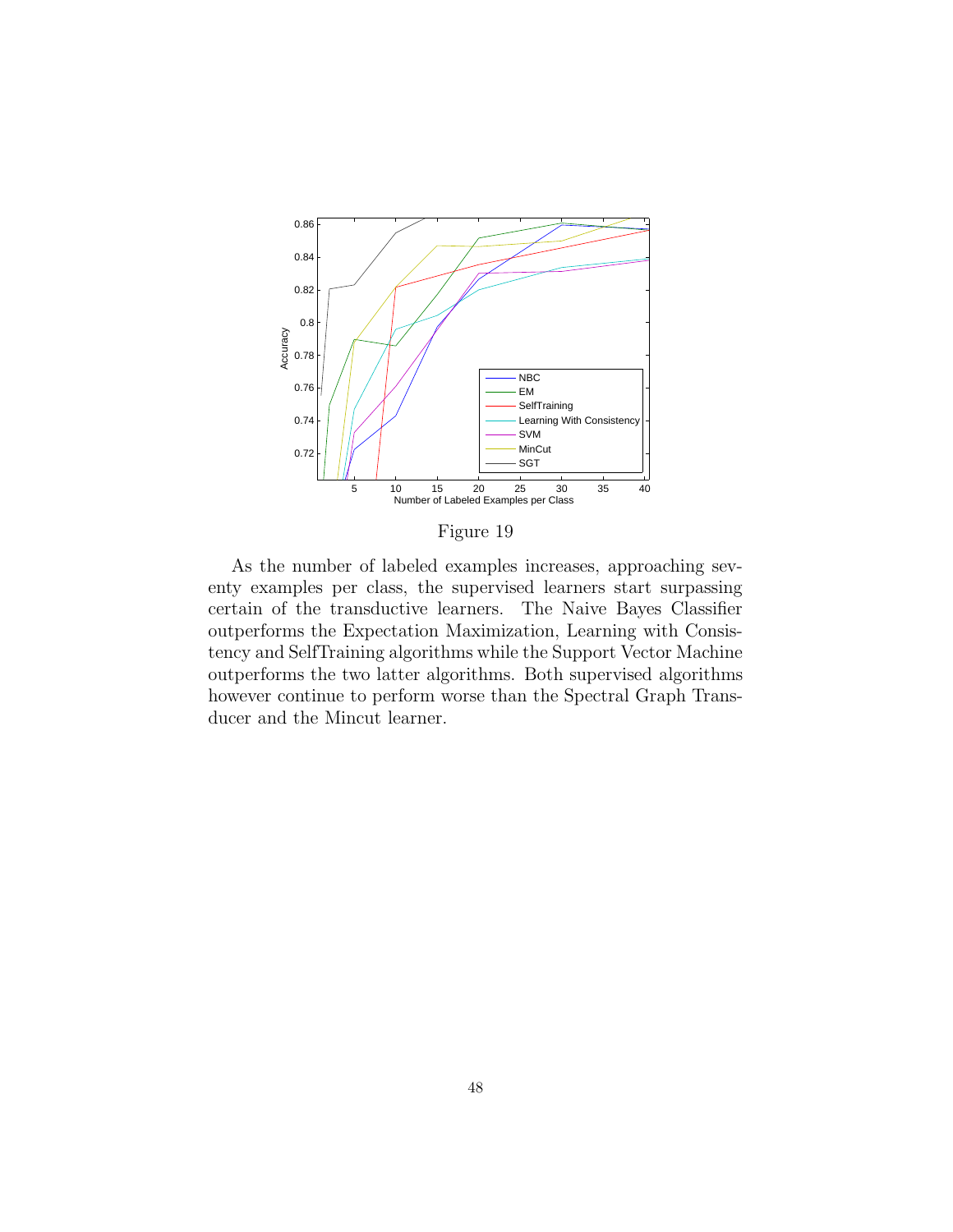

Figue 20

The Naive Bayes Classifier finally reaches the performance of the two transductive learners as the number of labeled examples reaches about 100 examples per class. At this level there seems to be enough labeled data that there is no need for additional information from the unlabeled data in order to solve the classification problem. Nonetheless the Support Vector Machine continues to perform below the transductive learners.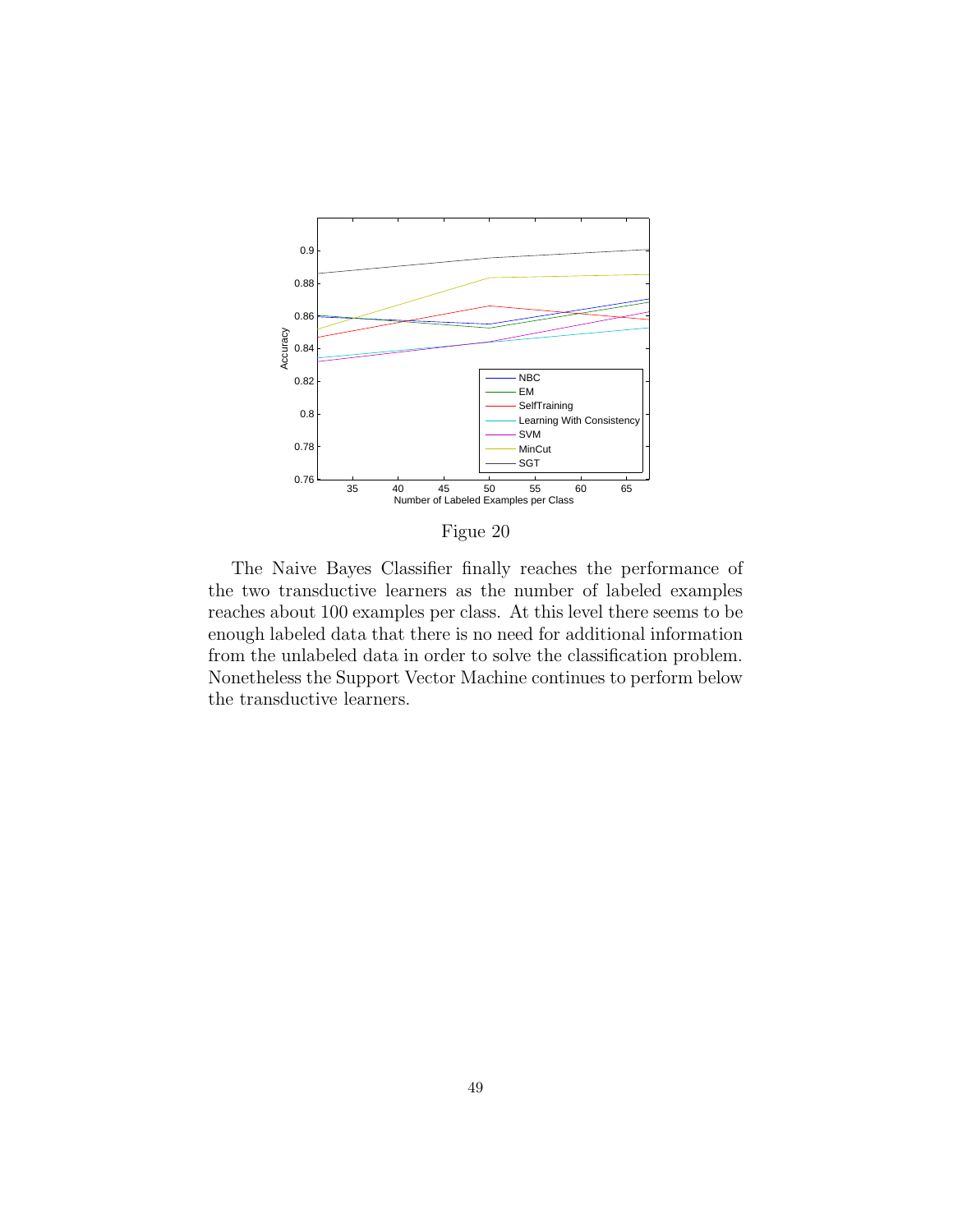

Figure 21

Finally figure 22 shows the performance of only the best two transductive learners, the Spectral Graph Transducer and the graph Mincut learner, and that of the best supervised learner,the Naive Bayes Classifier, for better comparison. From the graph the dominance of the transductive learners is evident.

From the experiments conducted it is easy to see that in the case of document classification, classifiers can benefit from transuctive learning to increase performance by making use of the abundance of unlabeled data in order to overcome the problem of scarce labeled data which is common is such applications.

The graph Mincut and Spectral Graph Transducer prove to perform especially well, at least as concerns the problem at hand, and would seem to be appropriate for applications of this sort. The graph Mincut algorithm does suffer from complexity (Solving the mincut problem on a graph  $G(V, E)$  is  $O(V E^2)$  which makes it perhaps not so attractive but the Spectral Graph Transducer is especially speedy making it an ideal approach to the document classification problem.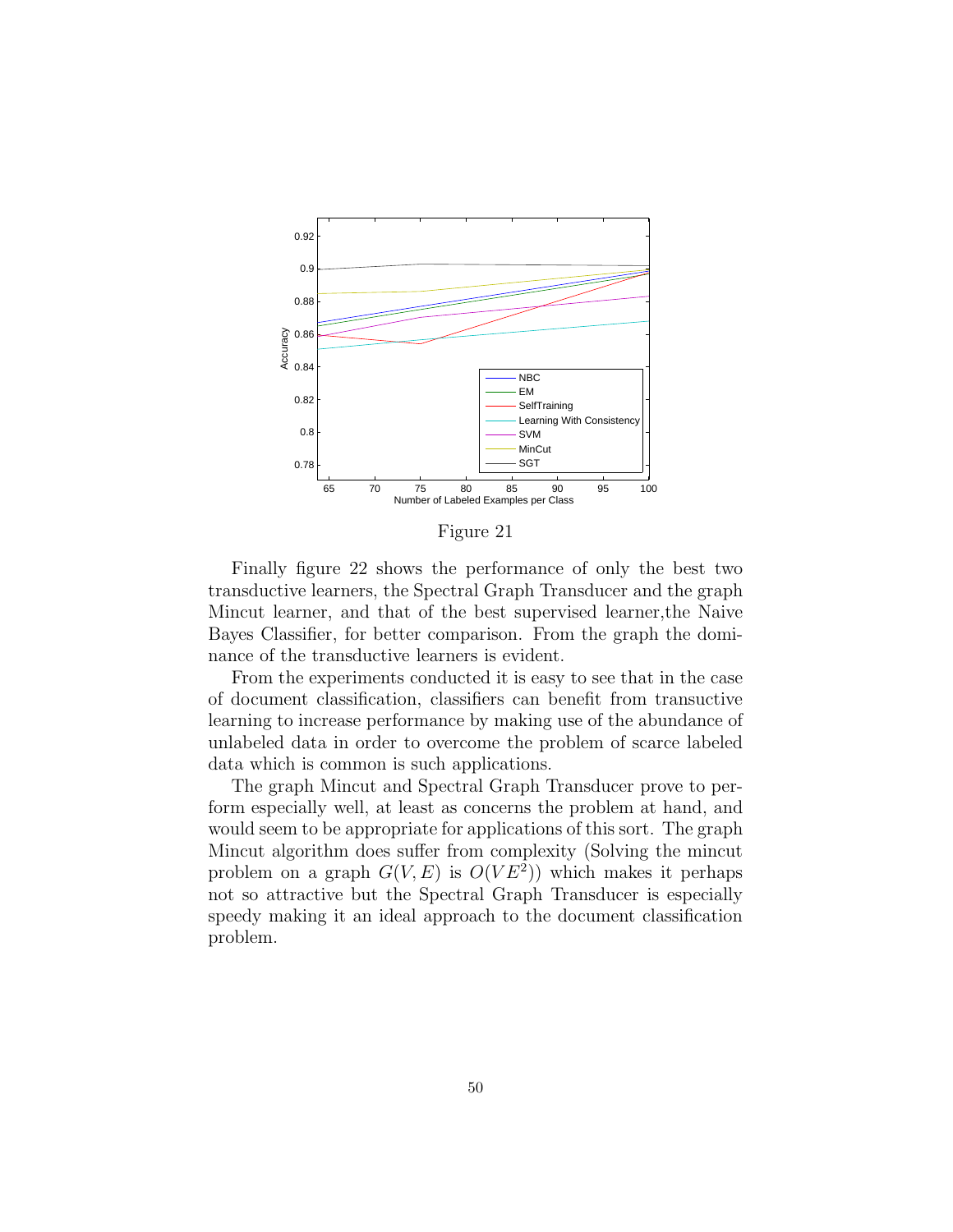

Figure 22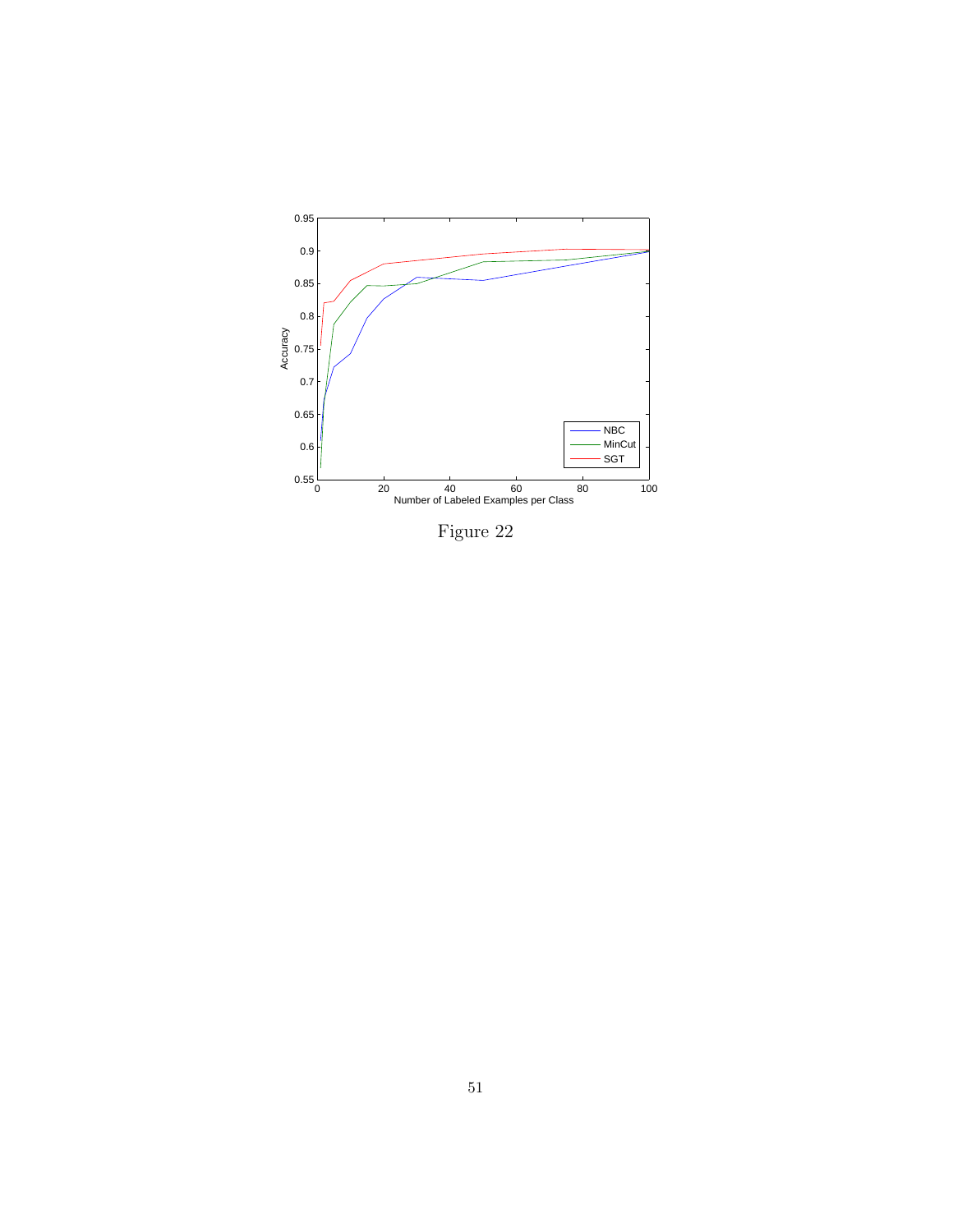# 3 Handwritten digit recognition

# 3.1 Introduction

Another application in which transductive learning can prove to be particularly useful is that of handwritten text recognition. In handwritten text recognition, the aim is to create learners which will ultimately be capable of recognizing handwritten text whether by recognizing isolated characters or entire words. Thus effectively handwritten text recognition can be seen as an approach to learning machines to read.

In the case of handwritten character recognition the system learns to recognize one character at a time, thus in order to read a specific word it must parse each of its letters and then based on the letters recognized, ultimately recognize the word they make up. As however the system will not be 100% accurate in the recognitions of letters it is quite likely that the system will not correctly recognize all the letters of a word. This problem is even more prominent in the case of cursive text where the limits of each letter in a word are not clear cut. Thus for example while parsing the word "dog", the system may mistakenly recognize the "o" as an "a" and thus ultimately read the word "dag". A human being would be unlikely to make such a mistake as he is well aware that the word "dag" does not exist. In order to overcome this problem, handwritten text recognizers which are based on character recognition are usually equipped with a dictionary; this however is not always possible as certain texts may be written in a language for which a concise dictionary is not readily available (in Old Dutch for example).

In cases like these it is perhaps preferable to create a system that attempts to recognize handwritten words directly without resorting to recognizing the individual components (letters) of a word. However in this case another problem often arises. In the case where the system is to be trained to recognize characters, obviously the input of the learning algorithm will also be characters; labeled examples of such characters are usually easy to obtain as the number of different characters are limited and there exist large data sets of different characters (as for example the MNIST data set for digits). On the other hand however in the case where whole words are to be recognized, the presence of large amounts of labeled data cannot be guaranteed (one is highly unlikely to find a data set consisting of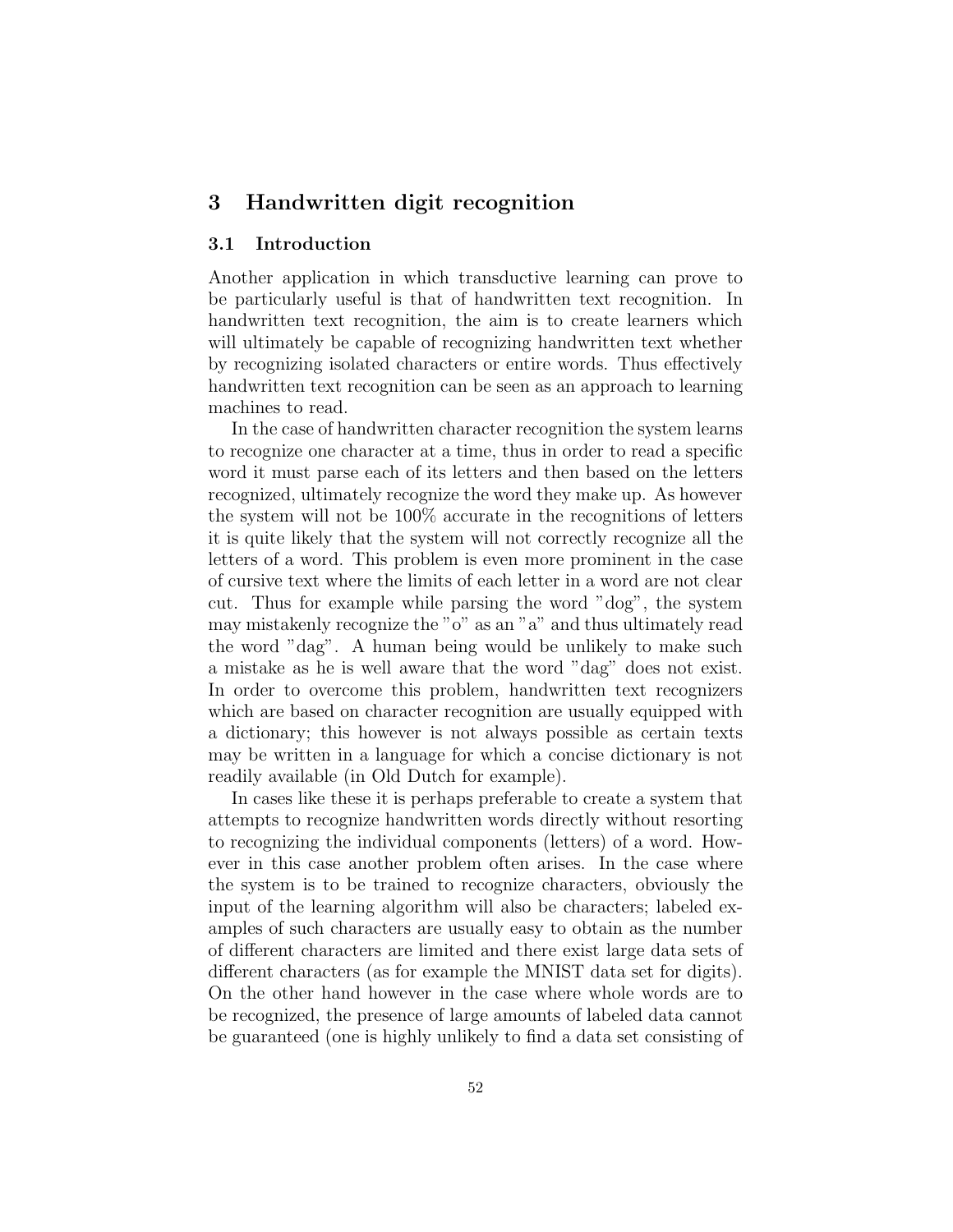handwritten Old Dutch words) and as the number of different words is high, the acquisition of such a large data set by manual labeling is not a realistic endeavor.

Thus it is obvious that although in the specific problem of handwritten digit recognition transductive learning may not be particularly helpful on a practical level as large amounts of labeled data already exist, nonetheless transductive learning can prove to be particularly useful in the wider area of handwritten text recognition. As the two approaches to handwritten text recognition (character and word) are based on many common principles, the experiments presented below which address handwritten digit recognition can be seen representative of the value of transductive learning in the case of handwritten text recognition in general.

# 3.2 Data

The data set of handwritten digits that will be used in the following experiments is the MNIST dataset [\[9\]](#page-91-1). It consists of two sets of data, one dataset containing sixty thousand hand written digits and another containing ten thousand samples of hand written digits. These samples were taken from a mixture of US census workers and high school students and is thus considered to represent two different distributions. In the original NIST dataset these distributions were used separately, the first as a training set and the second as a test set. In the MNIST dataset however these two distributions have been mixed together yielding two datasets (training and test set) which contain samples from both distributions. In figure 23 we see examples from each distributions. The first image shows hand written digits obtained from the (paid) US census workers. The second image shows the samples obtained from the high school students.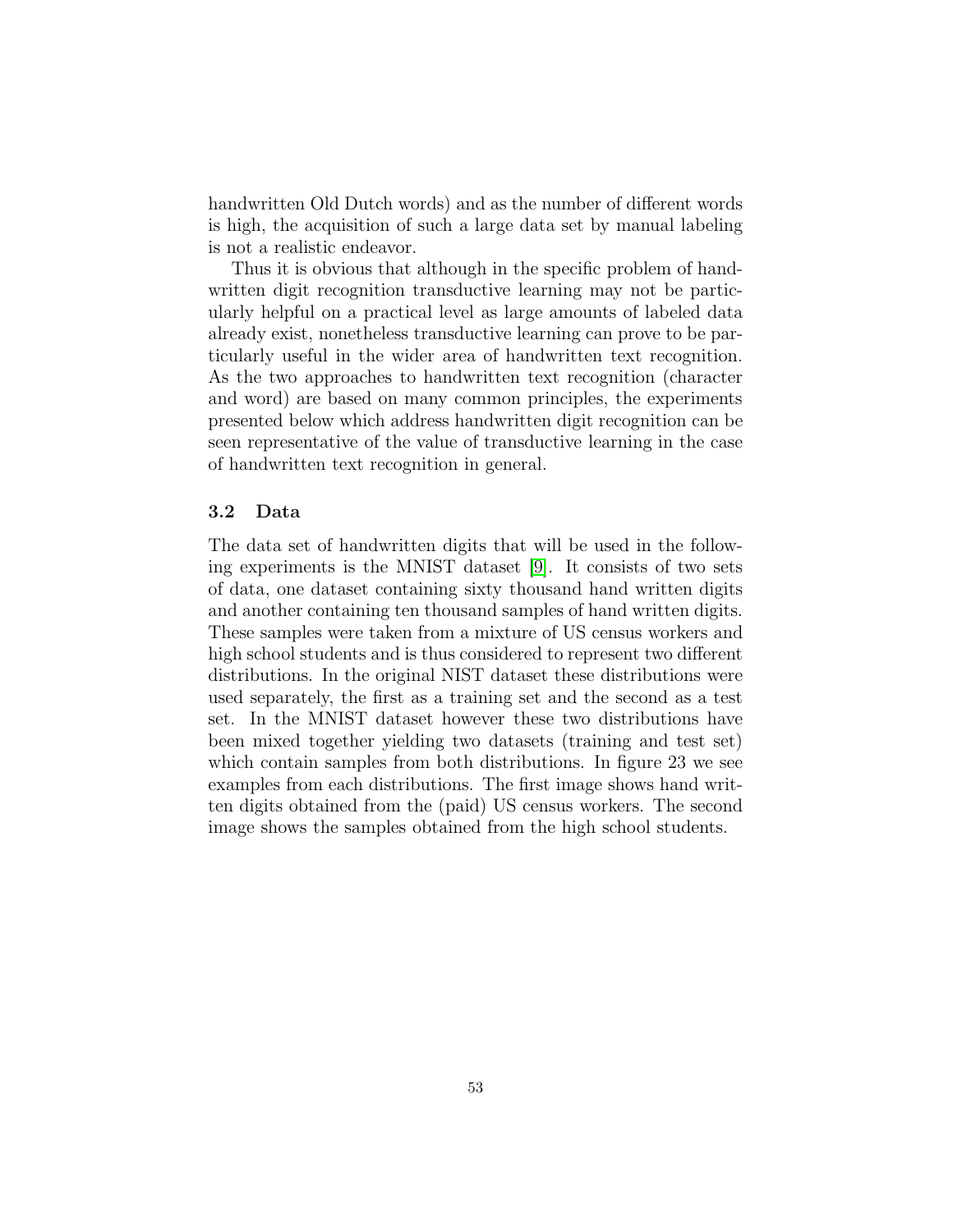$$
\begin{array}{cccc}\n50624 & 76668 \\
66375 & 81534 \\
00158 & 93931 \\
7460 & 89162 \\
11802 & 64721\n\end{array}
$$

## Figure 23

These obtained digits are of a size at most 20x20 pixels. These digits are then set centered on a blank background of 28x28 pixels. Each pixel of the obtained digit is originally represented by a value in the interval [0,255] signifying the intensity of the pixel. Before using the digits in the following experiments however, the values of their pixels are first normalized. Thus the value of each pixel is divided by the maximum value (255) and as a result the value of each pixel lays in the interval  $[0,1]$ .

As stated the entire MNIST dataset consists of seventy thousand examples of handwritten digits. In the following we will be experimenting with datasets consisting of very few labeled examples (one to twenty per class) and a significantly larger quantity of unlabeled examples. As the maximum number of labeled examples that will be used is 150 (15 examples per class / 10 classes) that leaves us with just under seventy thousand unlabeled examples to complement the labeled data set. Though transductive learning allows us to take advantage of large repositories of unlabeled data to enhance performance, the number of available unlabeled examples in this case in excessive. With such a huge amount of unlabeled data, any information provided by the labeled data set is very likely to be buried due to the sheer size of the unlabeled data set. Furthermore a data set of that size greatly increases the computational cost of the various transductive learning algorithms making them impractical and the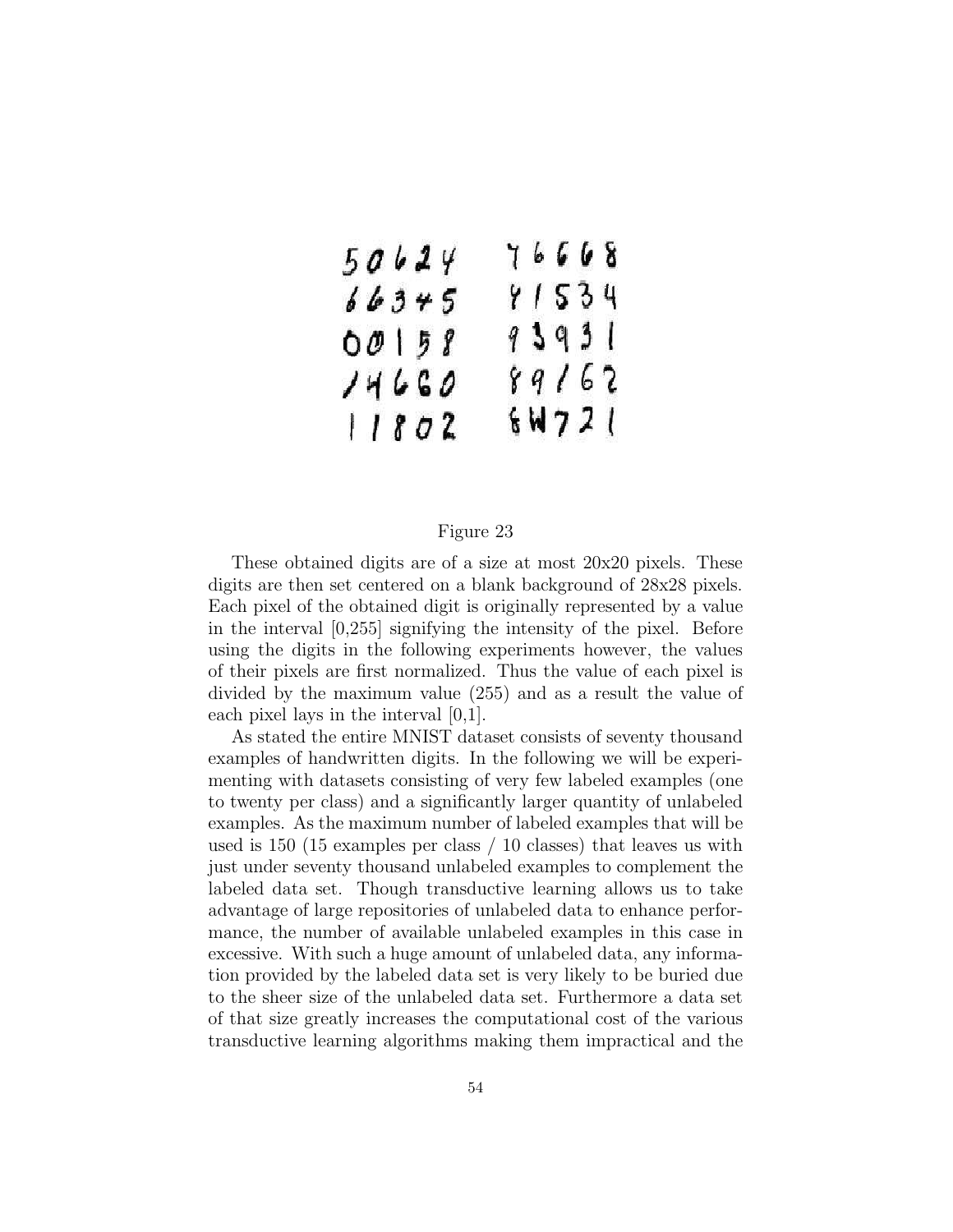execution of multiple experiments unfeasible.

Due to the above, instead of using the entire MNIST data set, a smaller data set is created consisting of four hundred examples of each digit, these examples are drawn from the original data set using a uniform distribution (without replacement). Thus the data set used for the experiments presented below consists of four thousand handwritten digits.

## 3.3 Supervised Learning Algorithms

As in the case of text classification, the transductive learning algorithms are compared against a number of supervised learning algorithms in order to discern if in fact these supervised learning are insufficient when there are only small amounts of labeled data available and if transductive learning can in fact increase performance.

In particular two algorithms ,Networks pretrained with Restricted Boltzmann Machines and Convolutional Networks are tested and compared to the transductive learners; these algorithms are known to perform exceptionally well on the handwritten digit recognition problem and the second of the two (Convolutional Networks) is in fact specifically tailored to deal with exactly this kind of problems (optical recognition in general). Thus if these two algorithms are seen not to perform adequately with little labeled data then it is highly probable that supervised learning algorithms in general are not capable of overcoming the scarcity of labeled data.

#### 3.3.1 Convolutional Networks

As stated convolutional neural networks [\[10\]](#page-91-2) are specially tailored for machine vision problems. Convolutional networks use a feature mapping and sub sampling techniques, applying these consecutively onto the data through the multiple layers of the network in order to create a classifier that is ultimately invariant to distortions in the original data, making the classifier effectively invariant to shifting or rotation of the original image. This resembles the way human beings recognize images, or in this case digits; a human would not look to see whether a digit has a line at the exact same place as a prototype digit, for example "4", rather a human would simply look to see if certain lines (features) that constitute a digit "4" are approximately where they should be (invariance to shift and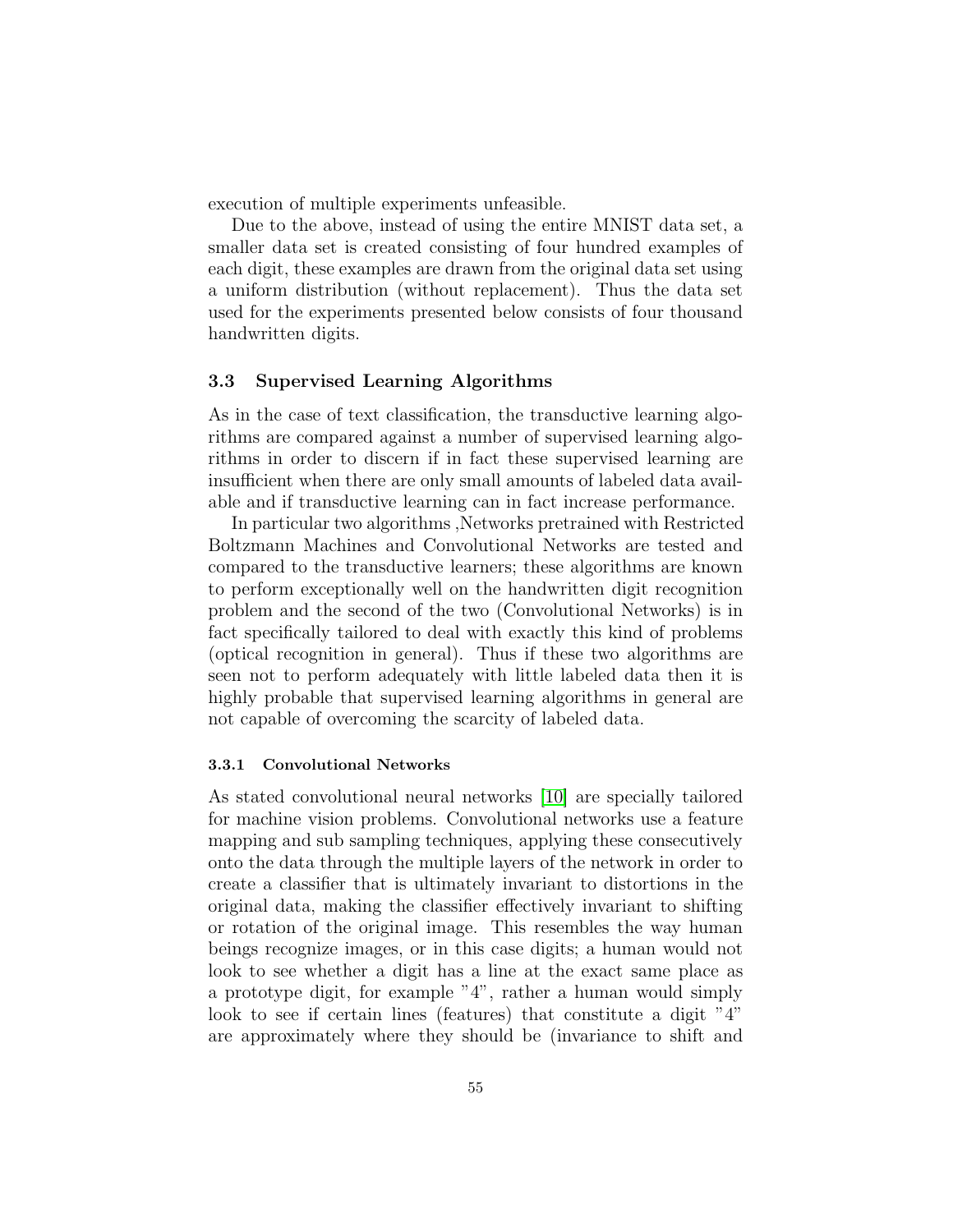rotation). In the experiments conducted here, we use a specific convolutional network called LeNet-5 which has a total of seven layers (the input excluded) using a series of feature mappings and sub-sampling layers. An overview of the architecture of LeNet-5 [\[10\]](#page-91-2) can be seen in figure 24.



#### Figure 24

Convolutional networks use feature detectors to create feature mappings of the data, these detectors consist of a set of weights that are applied to a small neighborhood in the data (a bias is then added and the result passed through a sigmoid function), this operation is the equivalent of a convolution and thus lends its name to the entire network. The application of a feature detector over a series of such small neighborhoods (effectively scanning the entire imag) creates a feature mapping corresponding to the specific feature detector. More precisely each unit on a feature mapping has as input a specific region of the data (called the receptive field of the unit), the value of each unit depends on the input of the unit and the value of the weights of the feature detector, these weights are identical for each unit, it is this fact that allows for the creation of feature maps.

This architectural idea is called weight replication (or shared weights). Thus all unit will have the exact same output value for identical input regardless of the location of their respective receptive fields in the data as the shared weights perform the exact same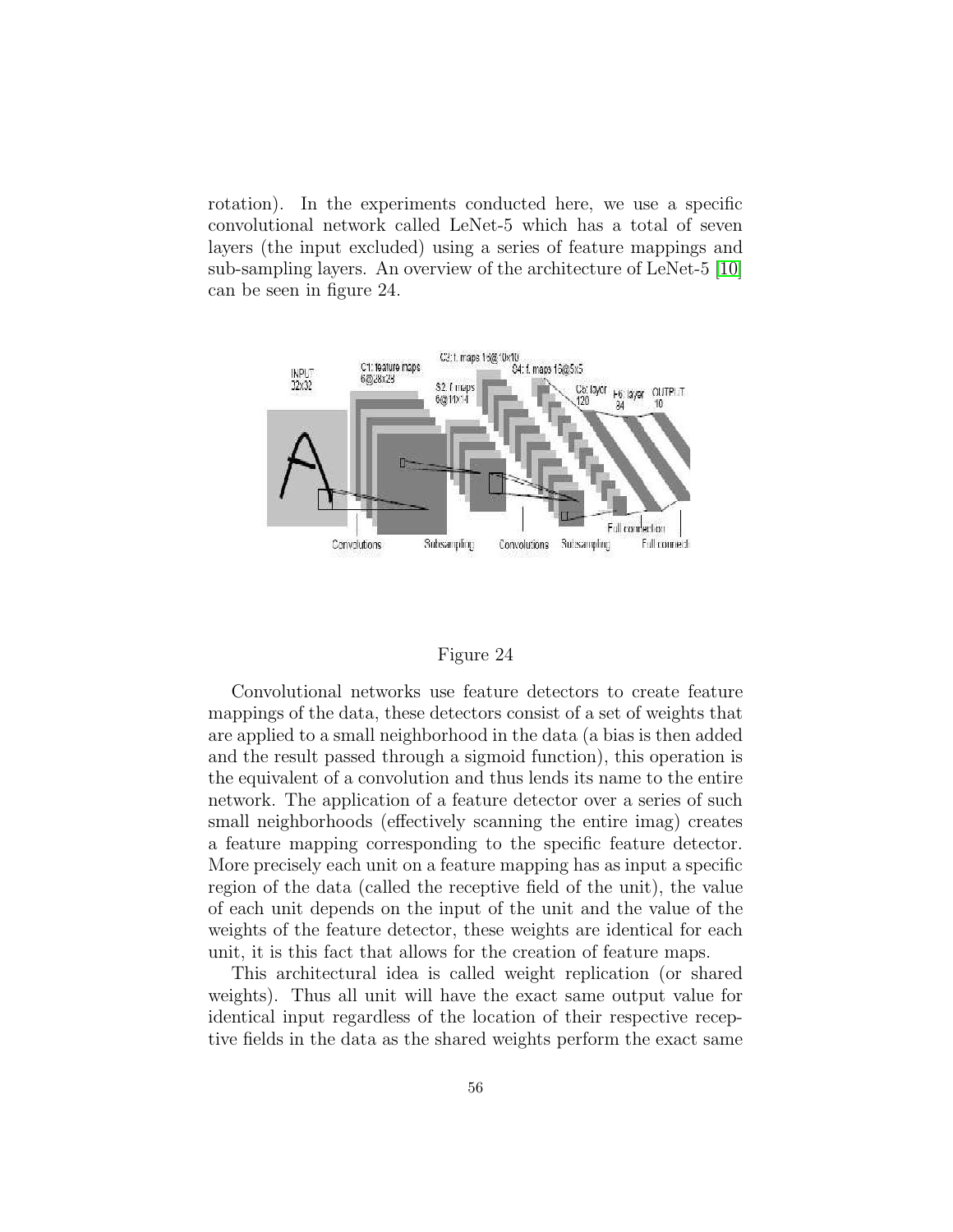operation over each receptive field. Each feature map is created by passing over the data using the feature detector creating a mapping where consecutive units have consecutive receptive fields. Each consecutive receptive field is slightly shifted on the data from the first field, thus neighboring units on the feature maps correspond to receptive fields that overlap on the data.

As can be seen from the above a slight shift in the data will lead to an equivalent shift in the feature map. This property of feature mappings accounts for the ability of convolutional networks to be invariant to shift (and distortion). Typically a convolutional network will have a number of layers, with the feature detectors of each layer mapping the features of the previous layer. A layer will typically consist of a number of feature detectors in order to create mappings of a variety of different features. Feature maps in subsequent layers can have receptive fields in several of the feature maps of the previous layer, allowing thus for the detection of higherorder features.

In the case of the LeNet-5 convolutional network we have three layers of feature detecting, the first, third and fifth layers labeled C1,C3,C5 respectively. LeNet-5 uses  $5 \times 5$  receptive fields in all its feature detecting layers. Below we can see how the output of a node  $i, j$  on the kth feature map of layer C1 when the input is the image I.

$$
C1_{k,i,j} = b_k + \sum_{n=1}^{n=5} \sum_{m=1}^{m=5} w_{C1,k,n,m} * I_{i+n-1,j+m-1}
$$
  
and  

$$
C1_{k,i,j} = A * tanh(S * C1_{k,i,j})
$$

Where the bias  $b_k$  is the shared bias of all the units belonging to map k and the weights  $w_{C1,k,n,m}$  are the shared weights of the connections of these units. The parameters  $A, S$  are constants set by the user.

When training, convolutional networks use backpropagation to propagate the error in the output layer back to the nodes in the previous layers, due to the weight replication, a slight alteration of the classical backpropagation is used. Specifically, for each set of weights, the error corresponding to each of the nodes they are applied to is calculated as well as the corresponding updates to the weights. This overall sum of updates is then averaged out and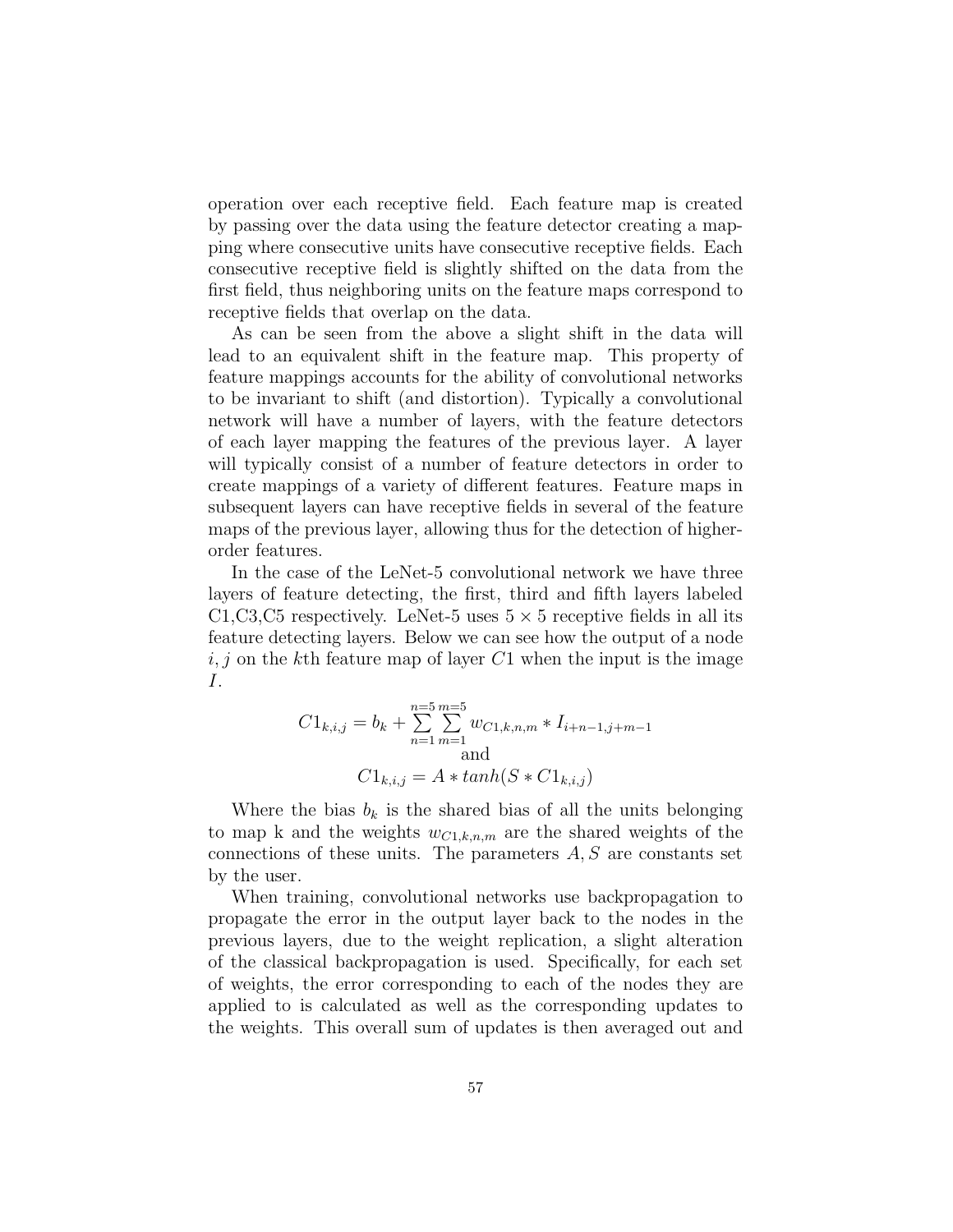this average used to update the set of weights. Below we see these calculations in the case of the first feature detecting layer  $C_1$ :

$$
a_{C1,k,i,j} = a_{S2,k,ceil(i/2),ceil(j/2)} * A * S * \frac{(1 - C1_{k,i,j}^2)}{A^2} * \frac{w_{S2,k}}{4}
$$
  
and  

$$
w_{C1,k,i,j} = w_{C1,k,i,j} + \frac{1}{N} * lr * \sum_{n=1}^{N} \sum_{m=1}^{N} a_{C1,k,n,m} * I_{n+i-1,m+j-1}
$$

Where N is the number of nodes in the feature map  $C1_k$  and  $1 \le i, j \le 5.$ 

Feature maps detect the presence of different features in the data and record their location. However in certain cases (as in digit recognition) the exact location of the occurrence of different features is not important. What is more important is the approximate location. In fact in cases such as digit recognition the strict recording of locations of features is not only not helpful but indeed can lead to a lower performance. This is easy to see if we imagine a classifier based on such a strict representation. A classifier like this would expect to find specific features characteristic of each digit (say the upper circle in an "8") in specific locations. This, as can be readily seen, is not a realistic expectation, as a bunch of handwritten eights could not possibly be expected to have this feature (the upper circle) in the exact same location. On the other hand the classifier could only be interested in the approximate location of the digit (say that it was in the upper half of the image), this obviously is a much more realistic expectation. In order to achieve the above effect, convolutional neural networks use sub-sampling layers.

Sub-sampling consists of averaging over the data of the feature maps belonging to the previous layer. This leads to a reduction in the resolution of the feature maps. The network is thus less sensitive to shifts and distortions. More precisely each unit in a sub-sampling layer is the result of the averaging of the data in its receptive field with consequent multiplication by a trainable coefficient, the addition of a bias and the application of a sigmoid function. As is the case with feature mappings, the trainable coefficient used by each unit is identical for all units in the sub-sampling layer. Thus subsampling also uses weight replication for the trainable coefficient and the bias used. However unlike feature mappings, in the case of sub-sampling layers consecutive units correspond to consecutive but not overlapping receptive fields in the previous layer. Depending on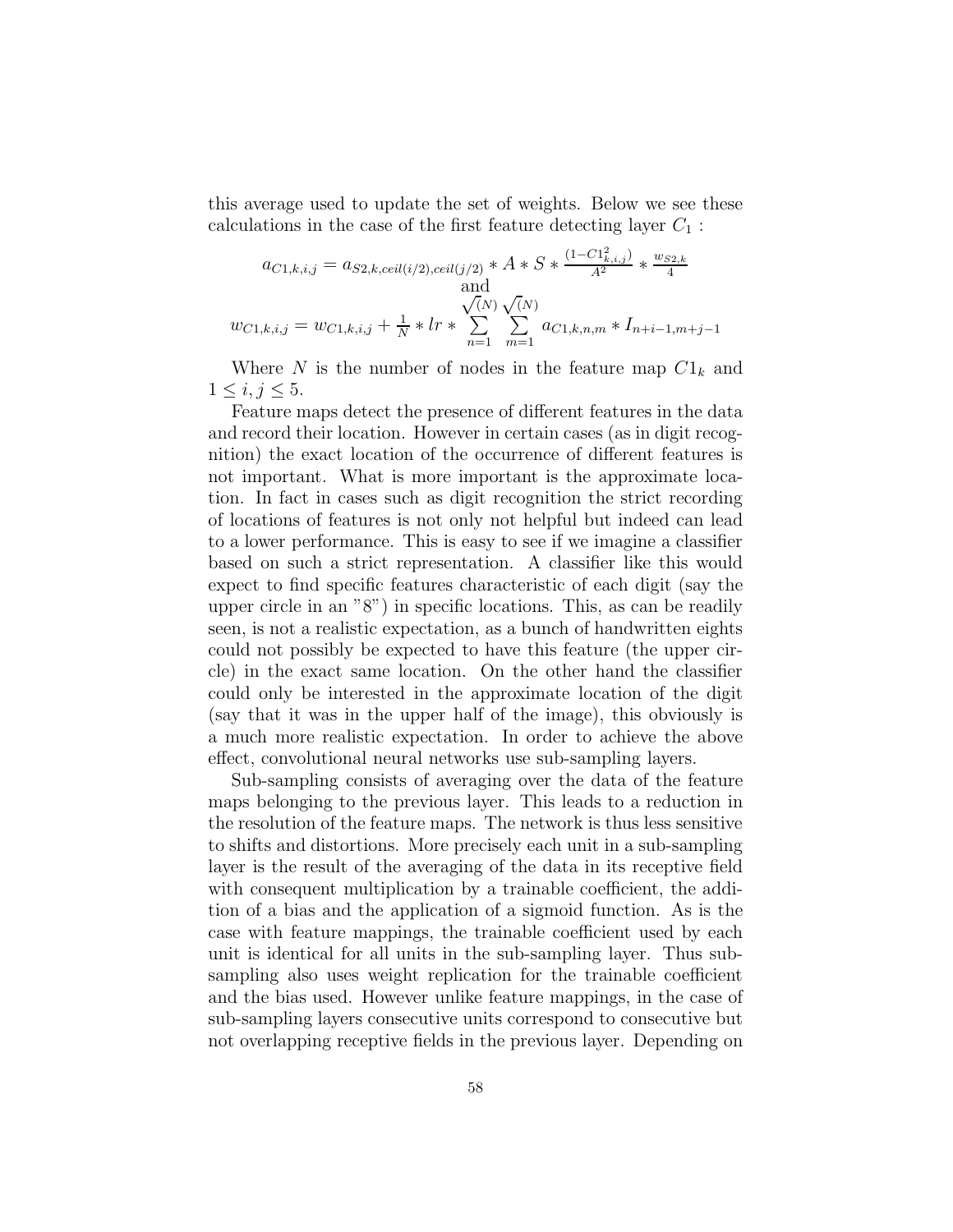the value of the shared trainable coefficient, the output of the subsampling can be considered to be a "noisy  $OR$ " or a "noisy  $AND$ " if the coefficient is sufficient.

In the case of the LeNet-5 convolutional network we have two layers of sub-sampling, the second and fourth layers labeled S2,S4 respectively. LeNet-5 uses  $2 \times 2$  receptive fields in all its feature detecting layers. Below we can see how the output of a node  $i, j$  on the kth feature map of layer S2.

$$
S2_{k,i,j} = b_k + \frac{w_{S2,k}}{4} \sum_{n=0}^{n=1} \sum_{m=0}^{m=1} C1_{k,2i-1+n,2j-1+m}
$$
  
and  

$$
S2_{k,i,j} = A * tanh(S * S2_{k,i,j})
$$

As in the case of the feature detecting layers, backpropagation of the network error is executed using a slightly altered procedure :

$$
a_{S2,k,i,j} = \sum_{a=1}^{K} \sum_{C3_{a,k,o,p} \in AS2_{k,m,n}} a_{C3,a,k,m,n} * A * S * \frac{(1-S2_{k,i,j}^2)}{A^2} * w_{C3,a,k,o,p}
$$
  
and  

$$
w_{S2,k} = w_{S2,k} + \frac{1}{N} * lr * \sum_{i=1}^{N} \sum_{j=1}^{N} (a_{S2,k,i,j} * \sum_{n=0}^{n=1} \sum_{m=0}^{m=1} \frac{C1_{k,2i-1+n,2j-1+m}}{4})
$$

where N is the number of nodes in the feature map  $S2_k$  and K the number of feature maps in layer S2.

Finally regarding the final two layers of the LeNet-5 convolutional network ( the layer F6 and the output layer O, the layer F6 is a regular layer of a neural network fully connected to the previous layer C5 without weight replication, feature detecting or subsampling; the output layer O consists of ten softmaxed output units fully connected to the neurons of the previous layer C5. The calculation of the output of the neurons of these layers and of the backpropagation of the network error is straightforward.

Despite the suitability of convolutional networks for the handwritten digit recognition problem and the high accuracy they attain when labeled data is abundant, experiments conducted with small labeled data sets (up to 15 examples per class) showed that in these cases, convolutional networks are not able to learn at all. Having been trained using these data sets, the convolutional network achieved an accuracy of a little over 10% in every case which is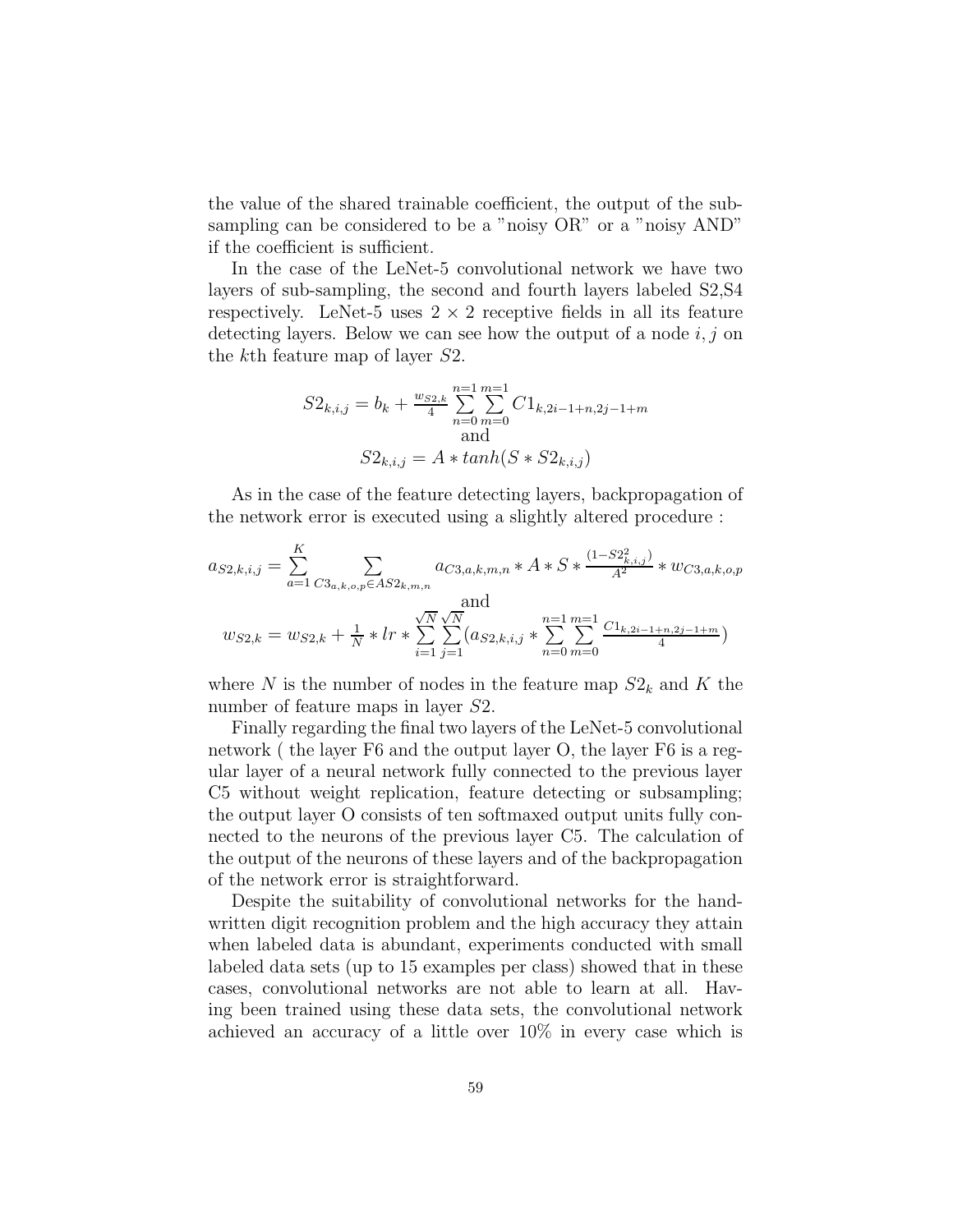approximately the accuracy that a random classifier would attain. Thus in this case convolutional networks perform very poor and are not appropriate for the task in hand.

## 3.3.2 Pretrained Networks

Neural networks typically suffer from the problem of weight initialization. As they are not guaranteed to find the global minima of the objective function but rather a local one, their performance can differ significantly according to the initial values of their weights. Different initial weights mean different starting points for minima search and ultimately different solutions to the objective function minimization problem. As an objective function can be expected to have a number of local minima, neural networks typically arrive at a solution that is suboptimal. The difference of this solution from the optimal one can in some cases be substantial.

In order to overcome this problem of initial weight selection, instead of randomly assigning initial values to the weights, the network can be pretrained in order to begin its search from a more appropriate position. One method of pretraining that has been proposed in the case of handwritten digit recognition is that of pretraining the network with the help of restricted Boltzmann machines (RBM) [\[6\]](#page-91-3).

In this approach in order to pretrain the network, initially each pair of sequential layers in the network are treated as a restricted Boltzmann machine. The input layer of the restricted Boltzmann machine [\[19\]](#page-92-0) is considered to consist of linear units with Gaussian noise and the hidden layer is considered to consist of units with binary states.

The restricted Boltzmann machine then proceeds to use the available data in order to pretrain the respective weights. More specifically, the RBM minimizes the following objective function which is called the energy of of the RBM:

$$
E(v, h) = -\sum_{i \in vis} b_i v_i - \sum_{j \in hid} b_j h_j - \sum_{i,j} v_i h_j w_{ij}
$$

where the *vis* units are the units of the input layer and *hid* refers to the units of the output layer. Accordingly,  $h_i$   $(v_i)$  are the values of the unit  $i$  of the input (output) layer. The value of the weight between two units  $i, j$  in the input and output layer respectively is denoted by  $w_{ij}$  and the biases of these units by  $b_i$  and  $b_j$  respectively.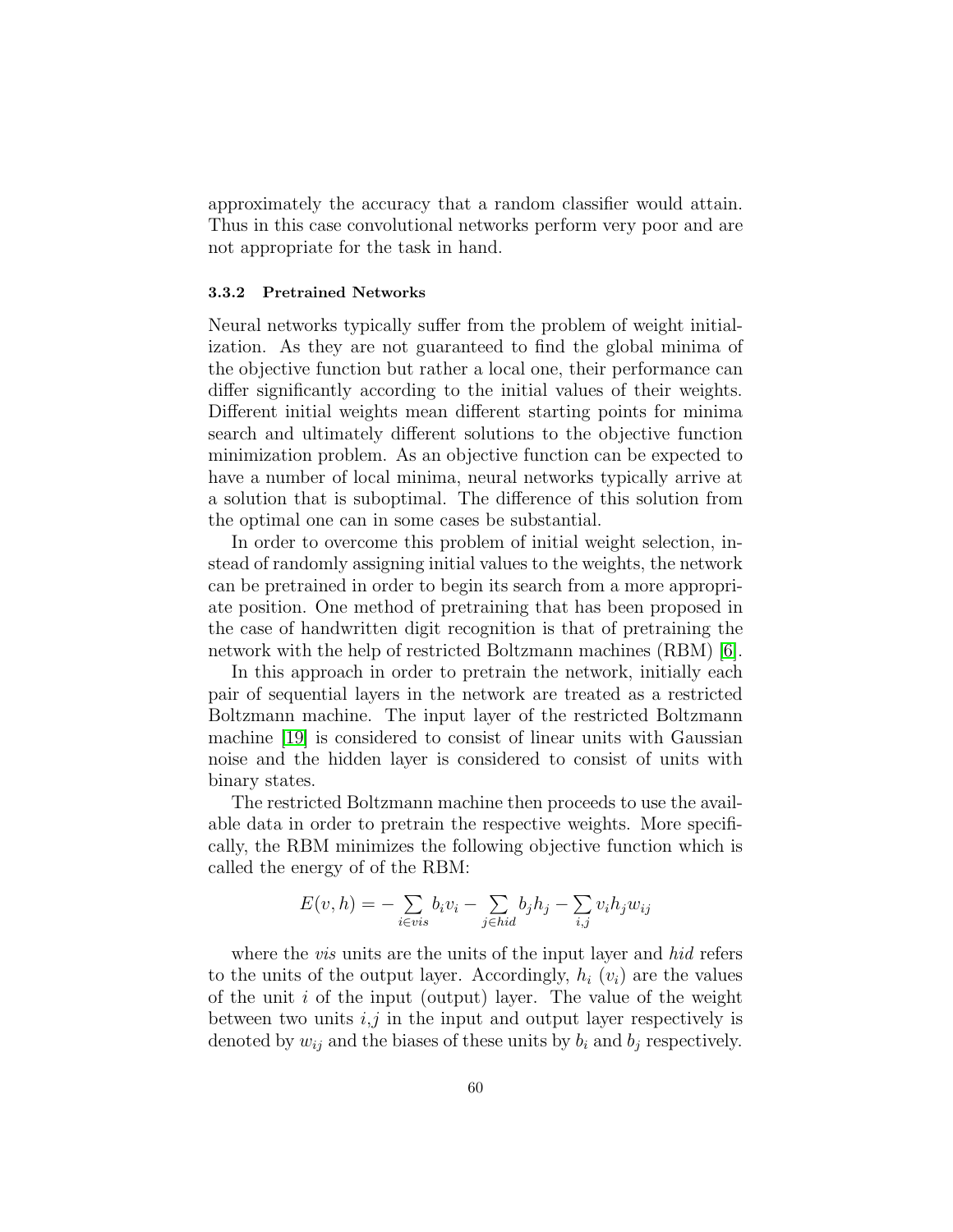During the training of the RBM, as each example is presented to its input layer, the restricted Boltzmann machine assigns a probability  $P(h_i = 1)$  to each of the units of the output layer according to  $[6]$ :

$$
P(h_j = 1) = \frac{1}{1 + e^{-b_j - \sum_{i} v_i w_{ij}}}
$$

Based on this value, a confabulation is produced for each unit in the input layer :

$$
v_i = \frac{1}{1 + e^{-b_j - \sum_{j} h_j w_{ij}}}
$$

Having calculated the above confabulation, the RBM then once again calculates probabilities for the units of the hidden layer using the same equation as before.

After the Boltzmann machine has been presented with all the data, it updates the weights between the two layers according to[\[6\]](#page-91-3):

$$
\Delta w_{ij_k} = m * \Delta w_{ij_{k-1}} + lr * (< v_i, h_j >_d - \langle v_i, h_j >_c + \text{cost} * w_{ij})
$$

The value of  $\langle v_i, h_j \rangle_d$  is the fraction of times the units i and  $i$ , in the input and output layer respectively, are both "on" when the input of the machine is an example of the data set; the value of  $\langle v_i, h_j \rangle$ <sub>c</sub> is accordingly the fraction of times the units *i* and *j*, in the input and output layer respectively, are both "on" when the input of the machine is a confabulation. At each update  $k$ , the value of the previous update  $k - 1$  is also taken into account via the term  $m * \Delta w_{ijk-1}$ . Furthermore the value of the weight itself is also taken into consideration via the term  $cost * w_{ij}$ . As can be seen by the update rule given, the training process aims to minimize the energy over the data while raising the energy of the confabulated data.

Once the restricted Boltzmann machine is trained, the process of pretraining weights continues to the next pair of network layers where obviously the new input layer is the previous output layer. Having pretrained the network and obtained weights that hopefully are more suitable, the network can then be trained. In the case of the pretrained network presented here, the network is subsequently trained using a conjugate gradient method [\[18\]](#page-92-1).

In the conjugate gradient method the search for the (local) minima of the function is conducted in directions that are A-orthogonal.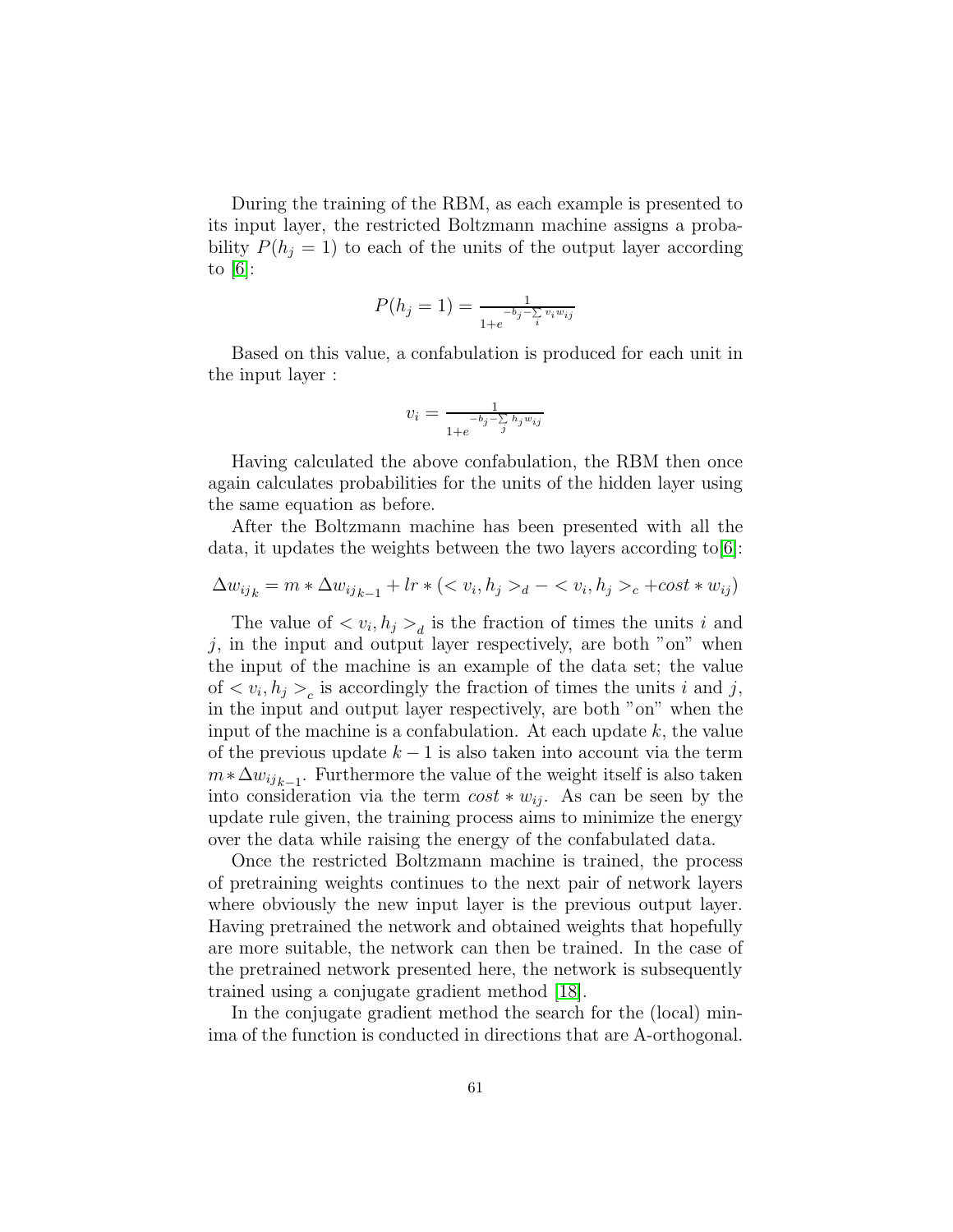Two vectors are A-orthogonal (or conjugate) if the following equation holds :

$$
d_i^T * A * d_j = 0
$$

Choosing the search directions to be A-orthogonal guarantees the method will find the (local) minima after at most  $n$  steps, where  $n$ is the dimensionality of the search space. As is known the minimization of a quadratic function  $f(x)$  requires the determination of a set of values for which  $f'(x) = 0$ . These values are determined by the solution of an equation of the form:

$$
Ax = b
$$

In each of the A-orthogonal directions  $d_{i-1}$  a search is conducted to find the value  $x_i$  for which the error vector  $e_i = Ax_i - b$  is Aorthogonal to  $d_{i-1}$ . The directions chosen for search are given by the following iterative equations:

$$
d_{i+1} = r_{i+1} + \beta_{i+1} d_i
$$

$$
\beta_i = \frac{r_i^T r_i}{r_{i-1}^T r_{i-1}}
$$

$$
r_i = -A e_i
$$

Where the vectors  $r_i$  are the residuals. For these residuals we have also that  $r_i = b - Ax_i$ . In the case of nonlinear problems these vectors are in fact the directions of steepest descent.

In the experiments conducted for the conjugate gradient finetuning, Carl Rasmussen's minimize code was used .Batch training was implemented in the fine-tuning stage and for each epoch and for each batch presented for training, three line searches were conducted. The restricted Boltzmann machines were each trained for 50 epochs with a learning rate of 0.1, a cost weight of 0.0002, the parameter m was set to 0.5 for the first five epochs and 0.9 for all subsequent. The experiments were repeated ten times, each time drawing the labeled examples from the data set using a uniform distribution without replacement and the trained network tested on the remaining unlabeled examples. The results of these experiments can be seen in figure 25.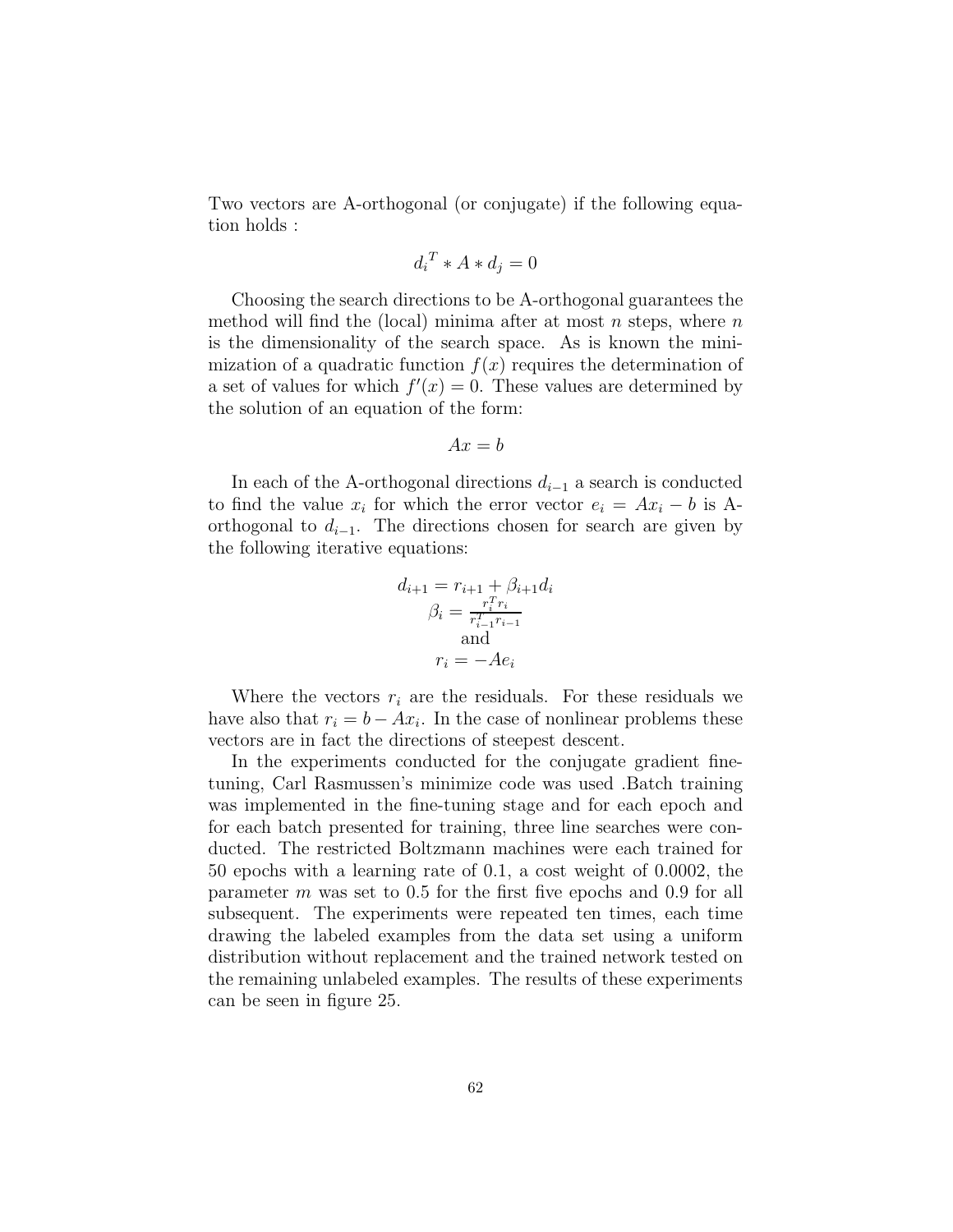

Figure 25

The results show that the pretrained network ,unlike the convolutional networks, are in fact able to learn from such small amounts of data. However the results are far from satisfactory, it is characteristic that for one or two labeled examples per class the network has an accuracy of below 50% and though this is much better than random (which would be 10%) it still means that the resulting classifier is wrong more times that it is right.

#### 3.4 Transductive Learning

# 3.4.1 Expectation Maximization

In the case of transductive learning using expectation maximization, when applied to handwritten digit recognition, we can no longer use a naive Bayes classifier as a base learner. A naive Bayes classifier (based on a multinomial model) considers each example to be an ordered series of events. This approach does not seem appropriate when it comes to images, as in this case the classifier would consider a pixel of intensity 255 (for example) to be the result of a specific event (corresponding to specific pixel) occurring 255 times, which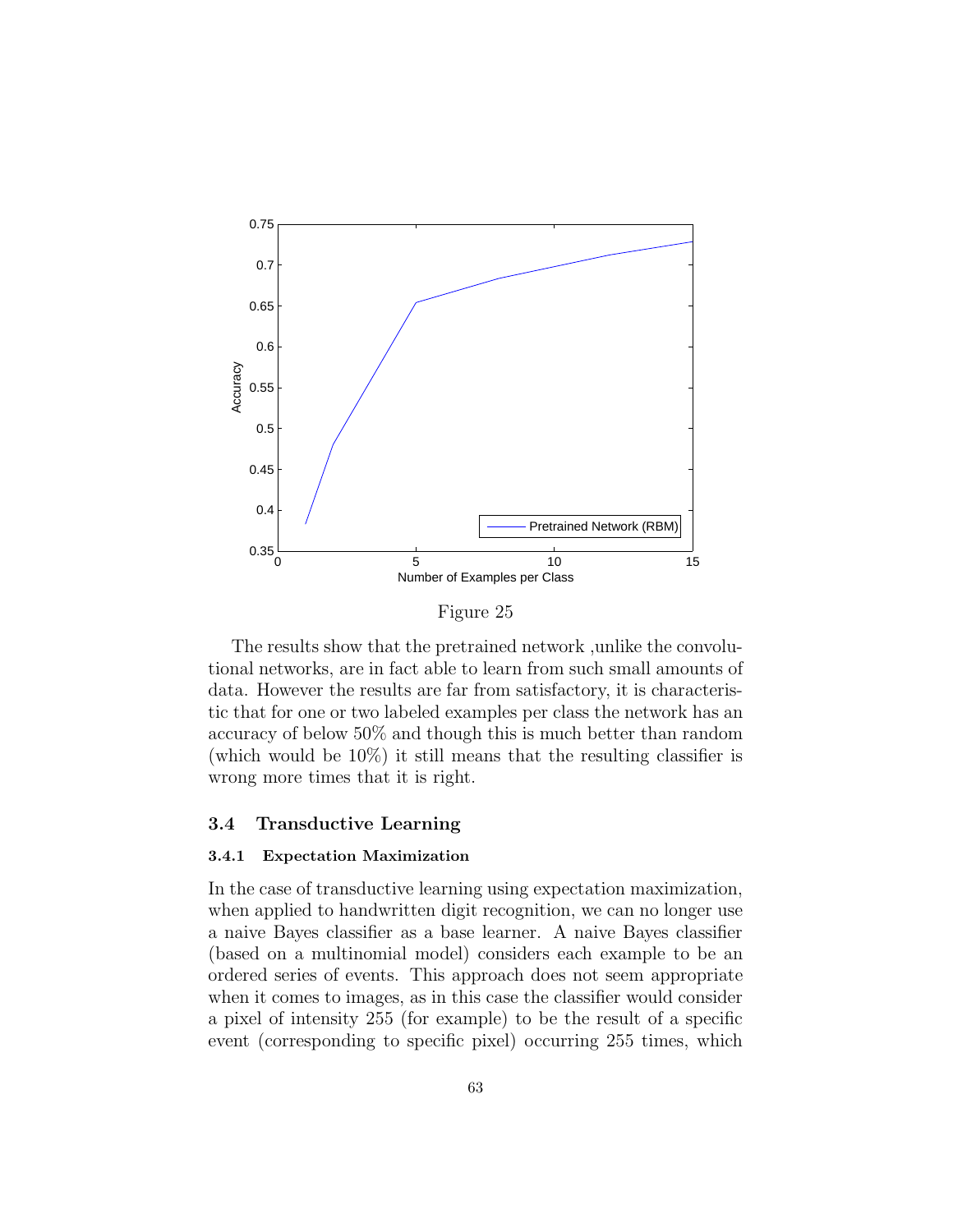would seem to make little sense. Thus rather then use a naive Bayes classifier as a base learner, we must turn towards other solutions. An alternate framework that would seem to be well suited for the transductive expectation maximization is that of considering the data as generated by a mixture of normal (Gaussian) densities[\[5\]](#page-91-4):

$$
p(x) = \sum_{i=1}^{c} P(\omega_i) \frac{1}{\sqrt{2\pi} |\Sigma|^{1/2}} e^{-\frac{1}{2}(x - \mu_i)^T \Sigma_i^{-1} (x - \mu_i)}
$$

where  $A<sup>T</sup>$  is the transpose of A. The probabilities  $P(\omega_i)$  are the prior probabilities of each class  $\omega_i$ , while the values  $\mu_i$  and  $\Sigma_i$  are the mean and covariance matrix respectively that correspond to class  $\omega_i$ .

Based on the above assumption given a specific example  $x_k$ , the probability  $P(\omega_i|x_k)$  is given by [\[5\]](#page-91-4):

$$
P(\omega_i|x_k) = \frac{p(x_k|\omega_i)P(\omega_i)}{\sum_j p(x_k|\omega_j)P(\omega_j)}
$$

and the most probable class for the example  $x_k$  is given by [\[5\]](#page-91-4):

$$
\omega(x_k) = argmax_i P(\omega_i | x_k) = argmax_i \frac{p(x_k | \omega_i) P(\omega_i)}{\sum_j p(x_k | \omega_j) P(\omega_j)}
$$

As the denominator  $\Sigma$  $\sum_{j} p(x_k|\omega_j) P(\omega_j)$  is common for all  $P(\omega_i|x_k)$ it can be ignored and thus the above equation becomes:

$$
\omega(x_k) = argmax_i p(x_k|\omega_i) P(\omega_i)
$$

and substituting  $p(x_k|\omega_i) = \frac{1}{\sqrt{2\pi}|\Sigma|^{1/2}}e^{-\frac{1}{2}(x-\mu_i)^T\Sigma_i^{-1}(x-\mu_i)}$  we obtain the final form :

$$
P(\omega_i|x_k) = P(\omega_i) \frac{1}{\sqrt{2\pi}|\Sigma|^{1/2}} e^{-\frac{1}{2}(x-\mu_i)^T \Sigma_i^{-1}(x-\mu_i)}
$$

In the above final equation, the mean of each class  $\omega_i$  is the expected value of an example generated by the mixture component corresponding to that class  $\mu_i = E[x]$ . Given a data set D, if the maximum-likelihood estimates are used then the mean of each class  $\omega_i$  is given by [\[5\]](#page-91-4):

$$
\mu_i = \frac{1}{n} \sum_{k=1}^n x_k
$$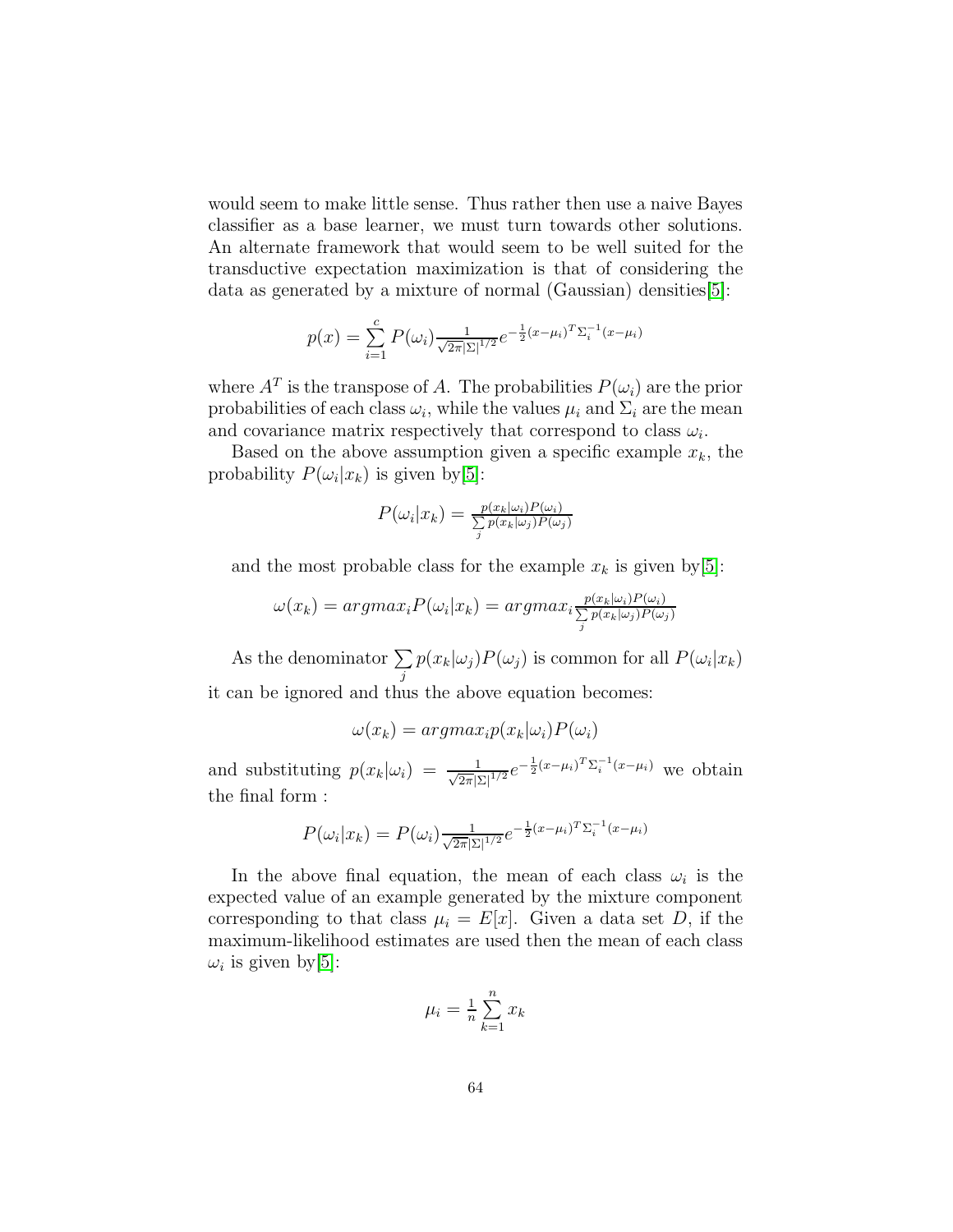where obviously,  $x_k$  is considered to belong to class  $\omega_i$ . Equivalently the maximum-likelihood estimate of the covariance matrix  $\Sigma_i$  of class  $\omega_i$  is given by [\[5\]](#page-91-4):

$$
\Sigma_i = \frac{1}{n} \sum_{k=1}^n (x_k - \mu_i)^T (x_k - \mu_i)
$$

where as above  $x_k$  is considered to belong to class  $\omega_i$ . Finally the probabilities  $P(\omega_i)$  are given by [\[5\]](#page-91-4):

$$
P(\omega_i) = \frac{n}{N}
$$

where  $n$  is the number of examples in the data set belonging to class  $\omega_i$  and N is the size of the data set.

Based on the above we can use this framework for transductive learning with the help of the expectation maximization algorithm. At each E-step of the algorithm the parameters  $\mu_i$ ,  $P(\omega_i)$  and  $\Sigma_i$  are calculated for each class  $\omega_i$  using the data. In the first E-step only the labeled data is used while in subsequent steps the extended data set is used as after the first M-step all the examples are assigned a label. Subsequently in the M-step, the probabilities  $p(x_k|\omega_i)$  are calculated  $\forall k, i$  and each example  $x_k$  is assigned a label accordingly.

Unfortunately even though the presented framework ties in naturally with the expectation maximization algorithm, in the case of the experiments presented here it cannot be applied due to a number of problems that arise and make the algorithm in its present form inapplicable.

In particular, the experiments conducted here focus on the case where there are very small amounts of labeled data. These settings are natural when conducting experiments on transductive learning as when large amounts of labeled data are present, supervised methods are more appropriate.

This scarcity of labeled data however means that though it is possible to calculate the maximum-likelihood estimates of the covariance matrices  $\Sigma_i$ , these estimates will not be inversible. This is due to the fact that in order for the covariance matrix  $\Sigma_i$  = 1  $\frac{1}{n}$  $\sum_{n=1}^{n}$  $\sum_{k=1} (x_k - \mu_i)^T (x_k - \mu_i)$  to be inversible the number of examples n must be at least as large as the dimensionality of the data d. As the data has 784 dimensions and the labeled data sets used here are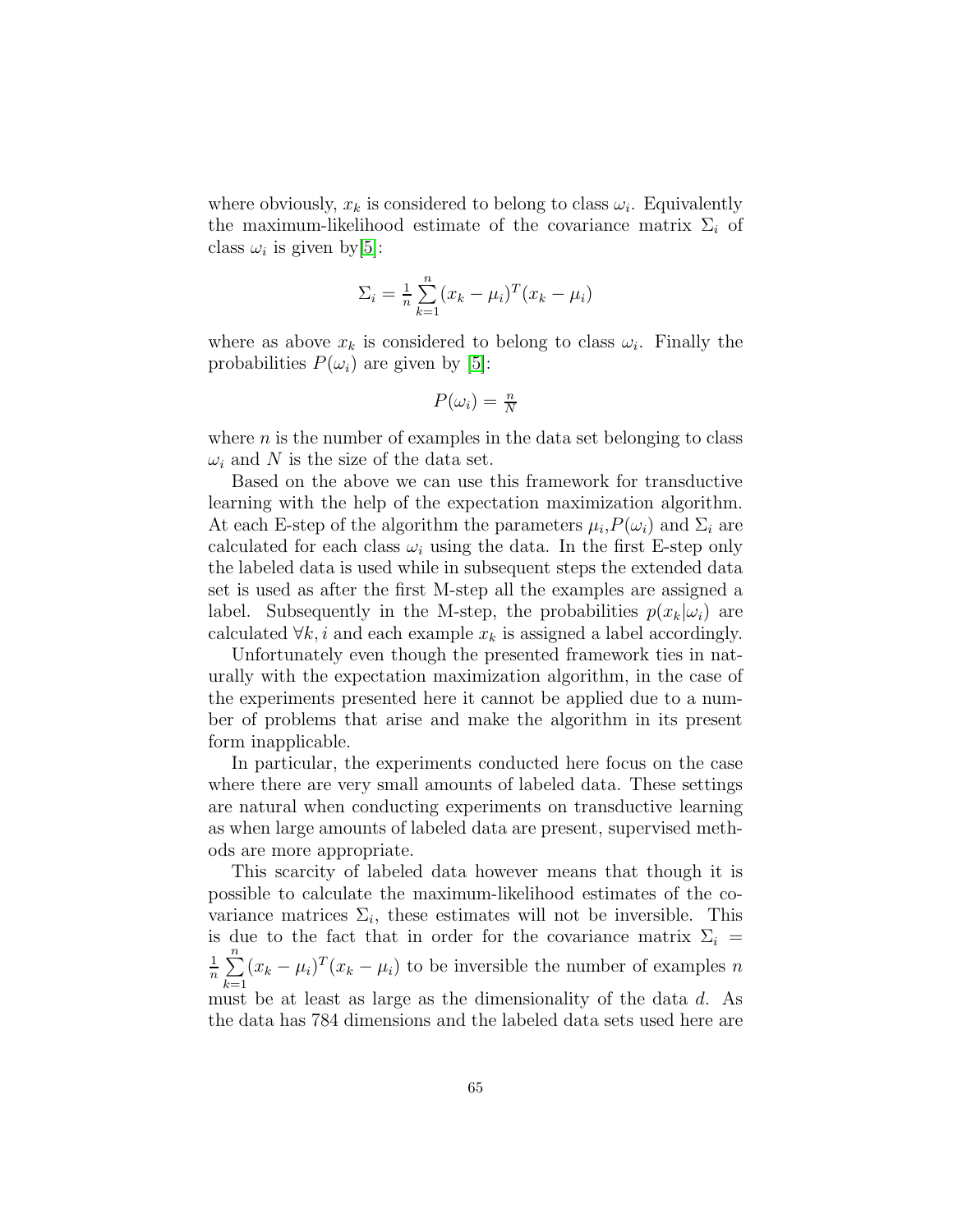of a size of maximum 15 examples per class, it is evident that the resulting matrices will not be inversible.

One way to overcome this problem is to assume that every class has the same covariance matrix  $\Sigma$ . The entire data set (both labeled and unlabeled data) can then be used to calculate this covariance matrix and since the size of the data set  $N$  is 4000 examples it is obvious that  $N \geq D$ . Thus we have :

$$
\Sigma = \frac{1}{n} \sum_{k=1}^{N} (x_k - \mu_i)^T (x_k - \mu_i)
$$

Unfortunately, though this approach overcomes the initial approach of insufficient labeled data, it suffers from a further setback. As stated the data consists of images of digits which have been centered on a  $28 \times 28$  background. This means that the pixels near the border of the image tend to have a value of zero, as the pixels of the digit tend to be more towards the center. In fact there are lines of pixels whose value is constantly zero over the entire data set. This unfortunately means that the respective rows in the covariance matrix  $\Sigma$  are also zero which in turn means that  $rank(\Sigma) < d$ . Thus once again the covariance matrix is not inversible.

In order to overcome this obstacle, we employ two different approaches that ultimately prove successful. The first approach is to use a technique known as shrinkage which "'shrinks"' the covariance matrix  $\Sigma$  towards the identity matrix  $I[5]$  $I[5]$ :

$$
\Sigma_{\beta} = (1 - \beta)\Sigma + \beta I
$$

The results of experiments conducted using this approach can be seen in figure 26 where the accuracies for different numbers of labeled examples per class in relation to the number of steps of the expectation maximization algorithm are shown. The settings of the experimentation (creation of training set, test set and repetitions) remain the same as in the supervised experiments. The parameter  $\beta$  is set experimentally to 0.8.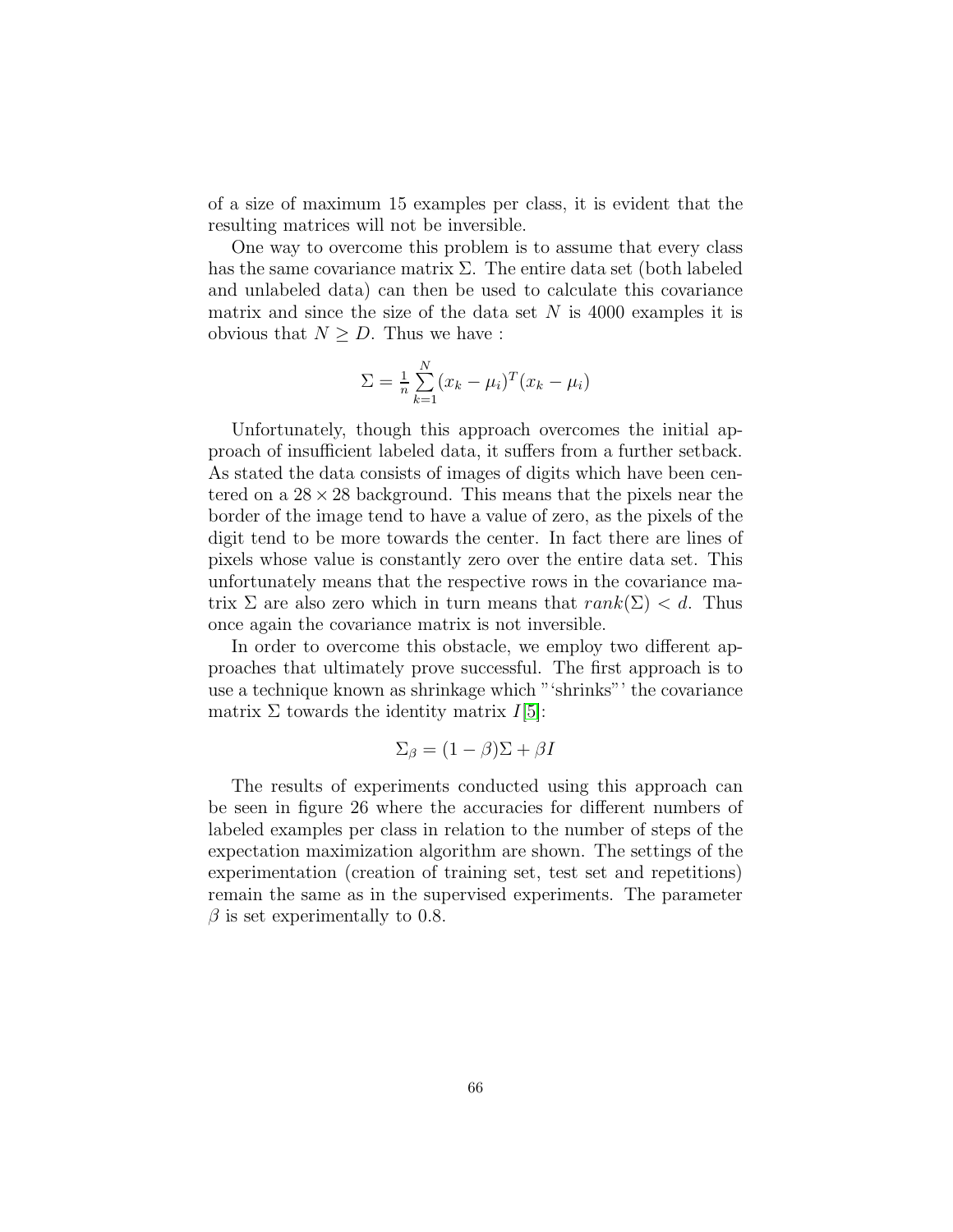

Figure 26

As can be seen in almost every case, after one or at the most two iterations of the algorithm, the performance of algorithm ceases to improve and from then on any further iterations are counterproductive. If we chose to run only two iterations (which seems to be the optimal) then the performance of the algorithm can be seen in figure 27.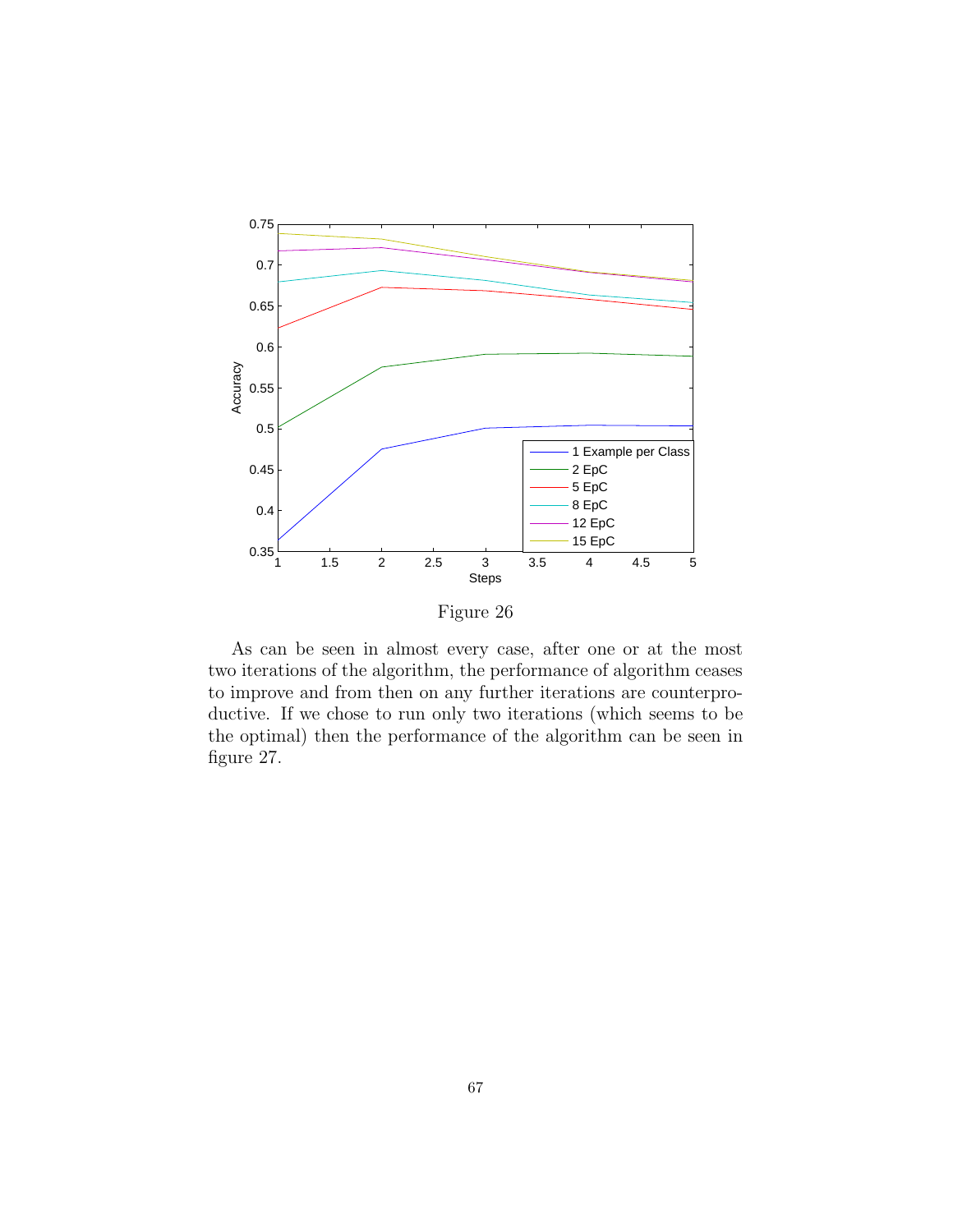

Figure 27

It is evident from the results obtained that though the selftraining algorithm may perform better than the supervised pretrained networks, they nonetheless do not seem to completely overcome the problem of poor performance for small amounts of labeled data. Thus in this case the presence of unlabeled data may lead to an improved performance, however this performance is still relatively low.

The second approach to calculating an inversible covariance matrix is to assume that the features are statistically independent and that each of the features has the same variance  $\sigma^2$ . This leads to a common covariance matrix of the form[\[5\]](#page-91-4):

$$
\Sigma = \sigma^2 I
$$

which is obviously inversible. In order to calculate the variance  $\sigma^2$ , an average of the variance over the data set of each feature is calculated. The results obtained using this approach can be seen in figure 28 for various numbers of iterations of the algorithm.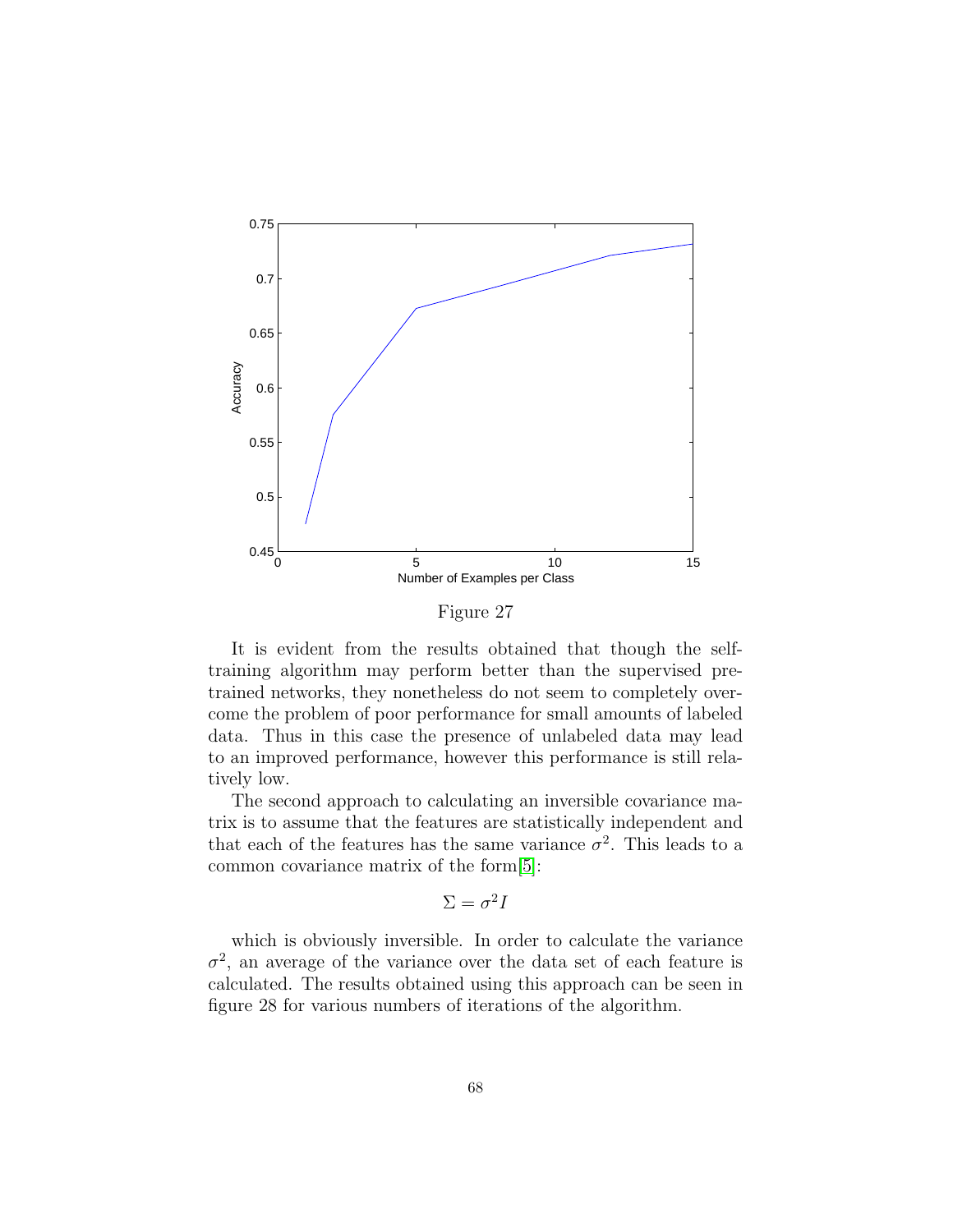

As can be seen with the exception of the cases where only one or two examples per class are labeled, the algorithm does not gain in performance from using expectation maximization. Thus in order to use the expectation maximization algorithm we must revert back

#### 3.4.2 Self-Learning

to the previous approach.

As was the case with the transductive learning algorithm using expectation maximization, in the case of self-learning once again a naive Bayes classifier is not a suitable base learner for the same reasons as above.

Instead of using a naive Bayes classifier, again as before we assume that the data has been generated by a mixture of Gaussian distributions. The self-training algorithm in this case, calculates the covariance matrix  $\Sigma$  (using the approaches described) the means of the classes  $\mu_i$  and the prior probabilities  $P(\omega_i)$ , the latter two using the labeled data while the former using the entire data set.

The algorithm then calculates the probabilities  $P(\omega_i|x_k)$  and for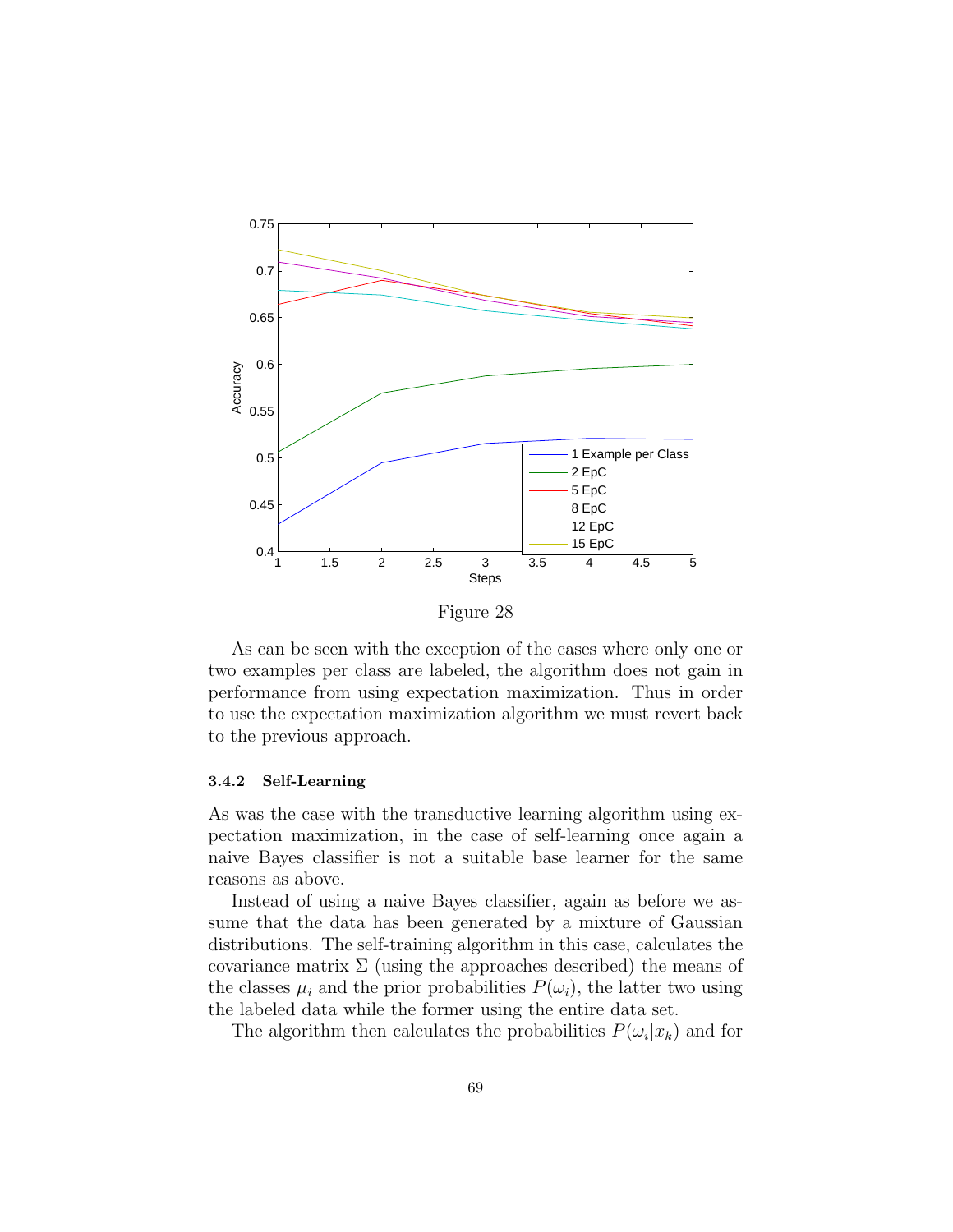each class  $\omega_i$  labels the example  $x_k$  for which the value  $P(\omega_i|x_k)$ is maximal over the data set. The algorithm then continues to iteratively calculate parameters and label examples, extending the labeled data set each time by one example per class. Unfortunately as can be seen from figure 29, in the case of self-training the results obtained show that the performance of the learner does not improve. The results are obtained using the standard experimentation settings used in the previous sections.



Figure 29

As the framework used with the expectation maximization algorithm does not seem to work in the case of self-learning, we must choose a different learner as a base, in order to obtain a self-learning transductive classifier with enhanced performance. For this purpose we experiment with using a class of neural networks known as autoencoders [\[7\]](#page-91-5).

Autoencoders are typically used to reduce the dimensionality of the data. The main architectural idea behind these networks is a bottlenecked network which has as many output neurons as input and has a hidden layer with as many neurons as the desired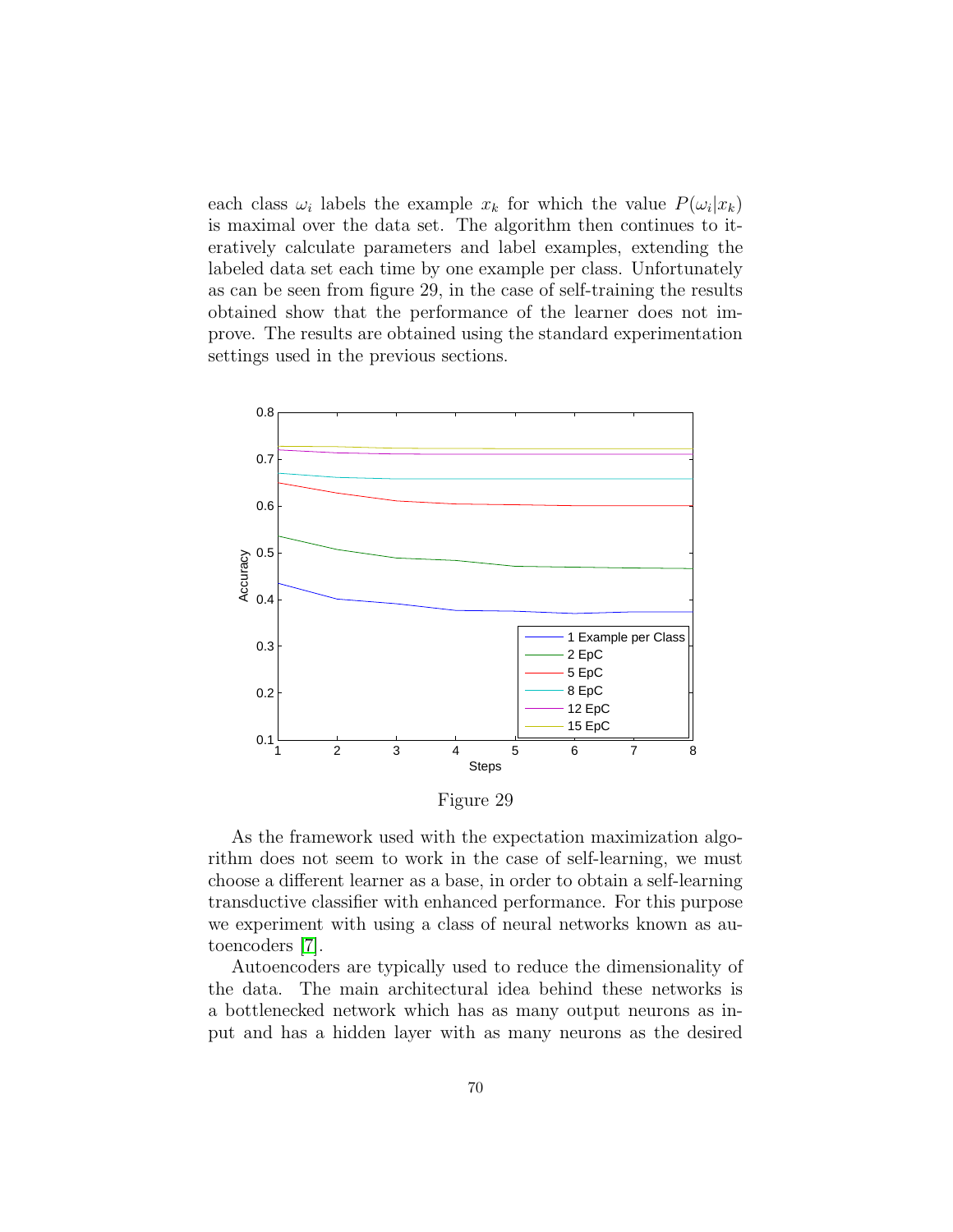dimensionality of the data (obviously less than the original dimensionality). By equating the target of the network with the input presented each time we force the bottlenecked hidden layer to learn a representation of the data. As the autoencoding network is trained to replicate its input in its output layer, this means that the values of the neurons of the bottlenecked hidden layer hold adequate information so as to allow for the (optimally perfect) reconstruction of the input by the succeeding part of the network. In figure 30 the architecture of such an autoencoder can be seen.



Figure 30

In the experiments conducted here we use a series of autoencoding networks in a slightly different fashion. Instead of aiming to reduce the dimensionality of the data, we use a number of autoencoders (as many as the different classes in the data) to create a classifier. Each of the autoencoders is trained using only that data which belongs to a specific class. This way, each autoencoder is trained to replicate only those examples that belong to its specific class. The unlabeled data is then passed through each of the autoencoding networks and each example is classified according to which autoencoder best replicates the example in its output.

As in the case of the supervised pretrained network, the weights of the autoencoding networks are pretrained before the actual training phase. The weights between layers up until the bottlenecked layer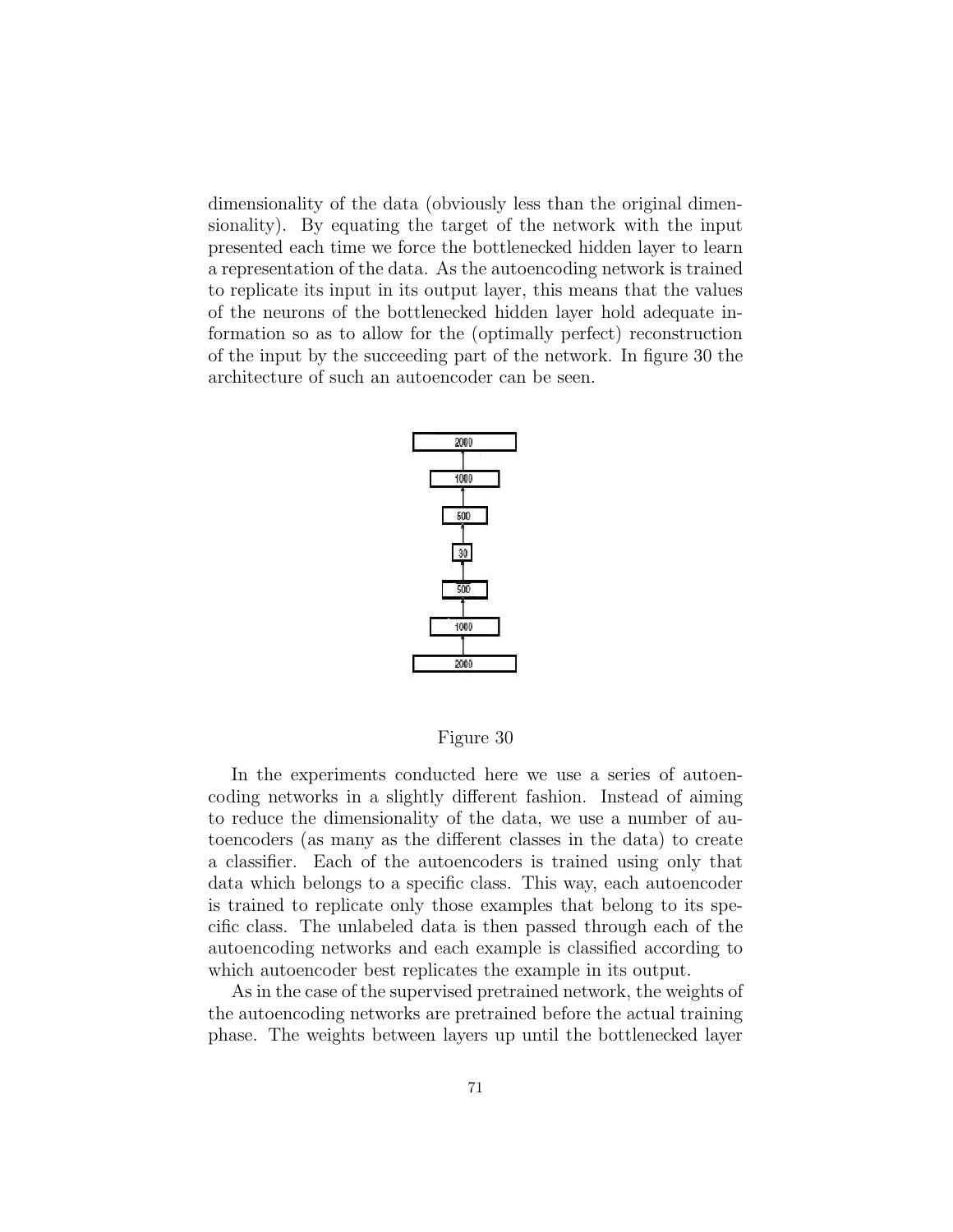are as before considered to belong to a restricted Boltzmann machine whose input layer consists of linear units with Gaussian noise and whose hidden layer consists of units with binary states.

The training process of this RBM is very similar to the process in the supervised case. For each example presented to its input, the RBM calculates the probabilities of the output units  $h_j$  being "'on"'  $|6|$ :

$$
P(h_j = 1) = \frac{1}{1 + e^{-b_j - \sum_{i} v_i + w_{ij}}}
$$

As before, based on these values, a confabulation is also calculated :

$$
v_i = \frac{1}{1 + e^{-b_j - \sum_{j} h_j w_{ij}}}
$$

and subsequently probabilities  $P(h_j = 1)$  are calculated anew.

After all the appropriate examples have been presented to the RBM, its weights are updated. The update rule used for the weights (for the kth update) is :

$$
\Delta w_{ij_k} = m * \Delta w_{ij_{k-1}} + lr * (< v_i, h_j >_d - \langle v_i, h_j >_c + \text{cost} * w_{ij})
$$

where at each update k, the value of the previous update  $k-1$ is also taken into account via the term  $m * \Delta w_{ijk-1}$ . Furthermore the value of the weight itself is also taken into consideration via the term  $cost * w_{ij}$ ).

The terms  $\langle v_i, h_j \rangle_d$  and  $\langle v_i, h_j \rangle_c$  are as before the fraction of times the units  $i$  and  $j$ , in the input and output layer respectively, are both "on" when the input of the machine is an example from the data set or a confabulation accordingly. The values of these terms are given by :

$$
\langle v_i, h_j \rangle = \frac{1}{N} \sum_t v_{it} * P_t(h_j = 1)
$$

where  $v_{it}$  is the value of unit  $v_i$  when the RBM is presented with the example (or confabulation)  $t$ .

In the case of the bottlenecked layer, the RBM which has the units of this layer as an output is considered to have an output layer consisting of linear units. For each of these units, given a state of the input units **v**, the mean  $\mu_j$  of the output unit  $h_j$  is calculated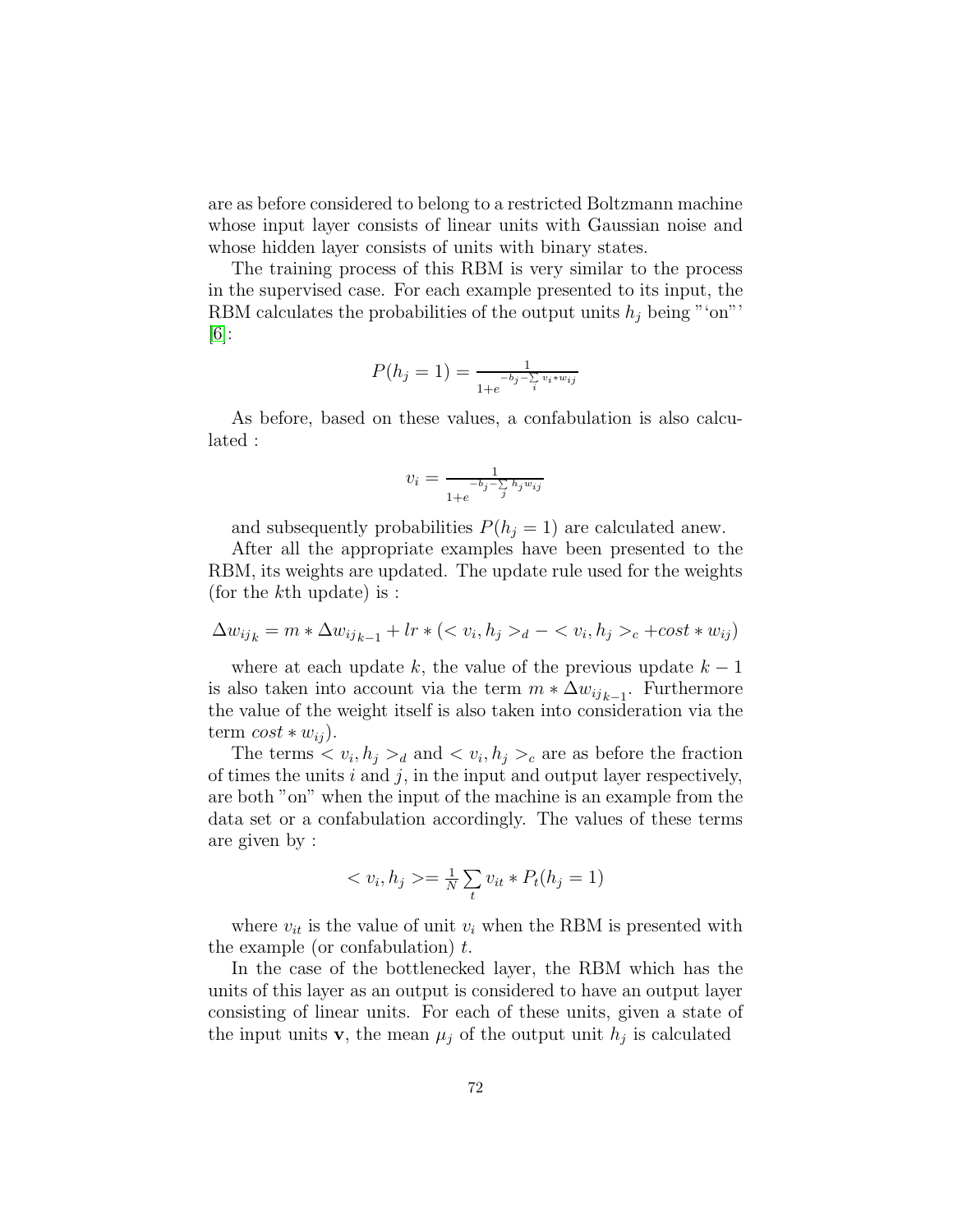$$
\mu_j = b_j + \sum_i w_{ij} * v_i
$$

The variance for each output unit is considered to be the same and equal to :  $\sigma^2 = 1$ .

Having calculated the corresponding means, the machine then calculates the values of the output units by drawing from a normal distribution  $N(\mu_j, \sigma^2)$ . Based on these values, as before, a series of confabulations is calculated along with the corresponding values of the output units for those confabulations.

Finally the weights are updated using the same update rule as before, only that in this case, the values of the terms  $\langle v_i, h_j \rangle_d$ and  $\langle v_i, h_j \rangle_c$  are given by :

$$
\langle v_i, h_j \rangle_{recon} = \frac{1}{N} \sum_t v_{it} * h_j
$$

The process of pretraining the weights of the autoencoder is conducted up until the weights prior to the bottlenecked layer. The weights of the subsequent layers are obtained by "unrolling" the network. Thus the weights between two layers situated after the bottlenecked layer are assigned the same values as the weights between the two corresponding layers prior to the bottleneck. This process of "unrolling" can be seen in figure 31.



Figure 31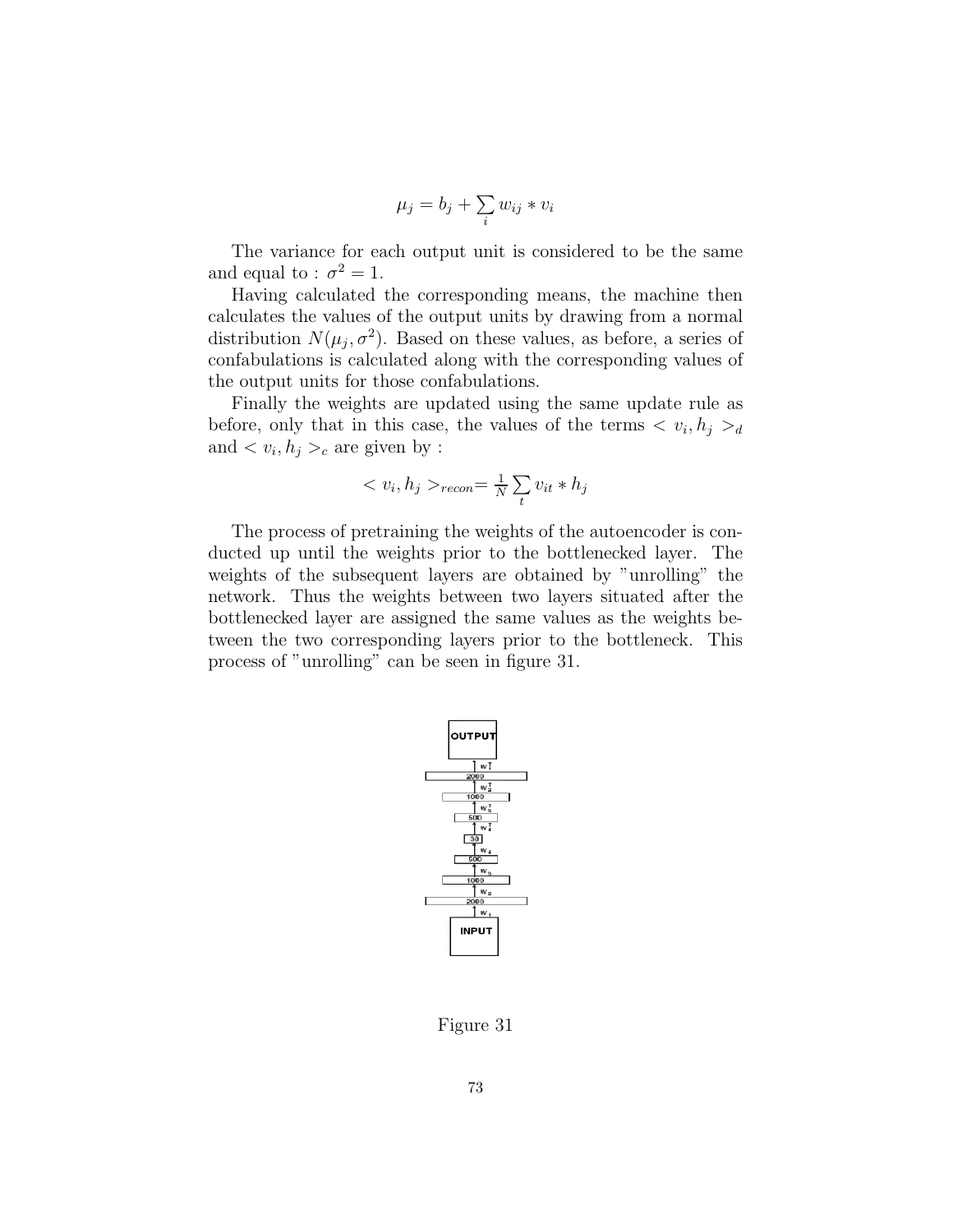Subsequently the autoencoder is trained using the labeled examples as both input and target values. As before the method used during the training phase is the conjugate gradient method.

After the ten autoencoders have been trained, the unlabeled examples of the data set are presented to each of these autoencoders. For each example  $x_k$  and for each autoencoder i the reconstruction error  $E_i(x_k)$  is calculated. If  $o_i$  is the output of autoencoder i, then the reconstruction error is given by:

$$
E_i(x_k) = ||o_i - x_k||_2
$$

Having passed through the entire set of unlabeled data, for each class i the unlabeled example  $x_k$  for which  $E_i(x_k)$  is minimal over all the unlabeled data set is found and appropriately labeled, thus extending the labeled data set by one example per class.

In figure 32 we can see the performance of the self-training algorithm based on autoencoders for various numbers of iterations.



Figure 32

From figure 32 we can see that the performance of the algorithm seems to decline after a certain number of iterations, especially as the number of labeled examples per class rises. By fixing the number of iterations to three which seems according to the previous results to be the optimal, we obtain the results shown in figure 33, where the usual settings are used.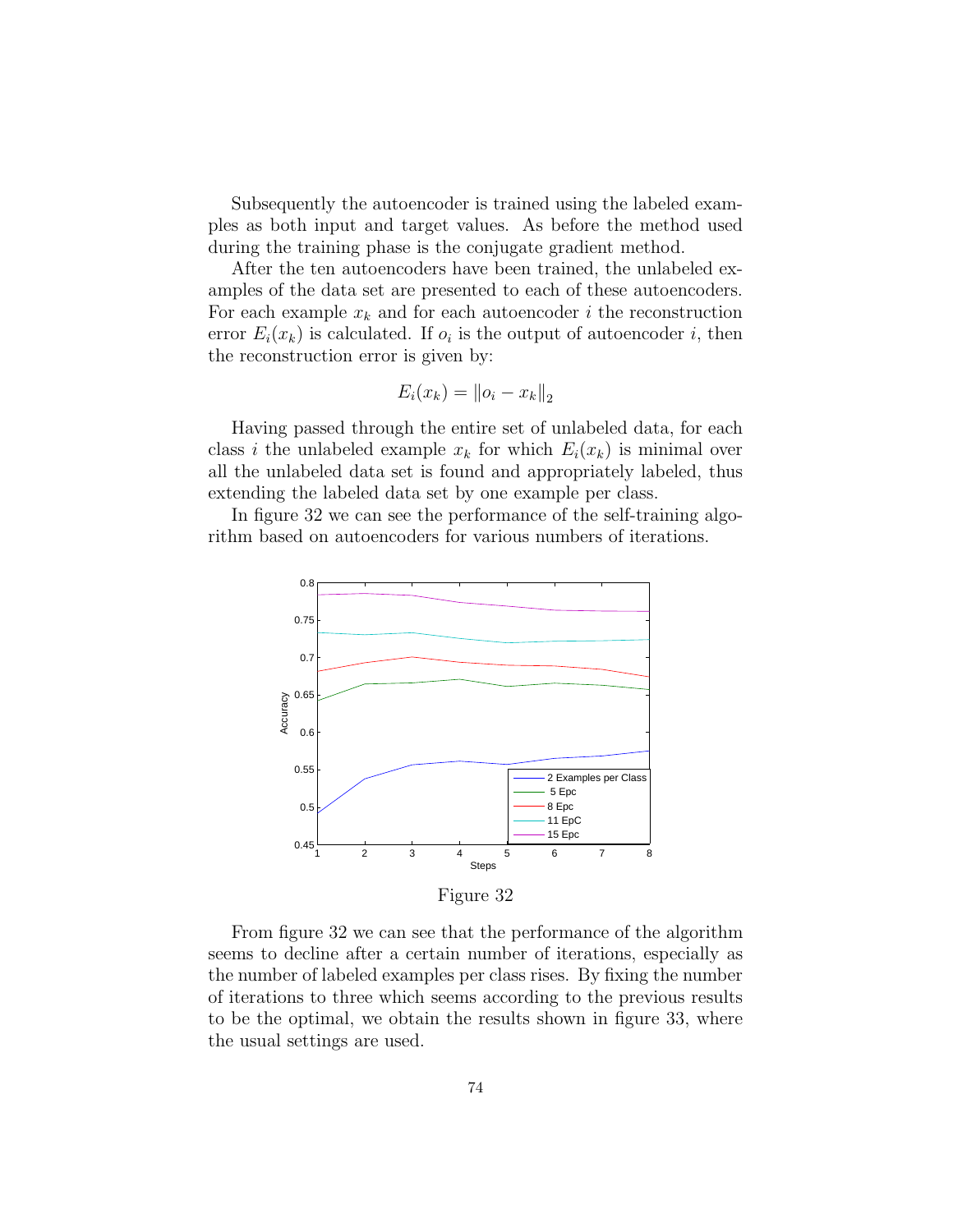

Figure 33

As can be seen by the results, the expectation maximization algorithm using autoencoders does not completely overcome the problem of low amounts of labeled data, as we shall see this transductive algorithm surpasses the supervised pretrained network algorithms in performance but as is evident from the results seen in figure 33, its performance is still not high.

### 3.4.3 A Convolutional Network Analogous

As can be seen by the results of the experiments conducted using convolutional networks, this supervised approach is not suitable when the number of labeled examples is very low. This inappropriateness can be readily explained if we consider the size of the convolutional network and the number of trainable parameters it has. Networks of this size typically require thousands of examples in order to be trained so it is not surprising that training fails when only a handful of labeled examples are available.

Despite the extremely poor performance of convolutional networks in these settings, we can use the ideas it is based on (feature mapping and sub-sampling) to come up with a transductive learner which employs these two techniques with the help of the large quantities of unlabeled data to obtain a new representation of the data which allows for higher performance. As such the algorithms pre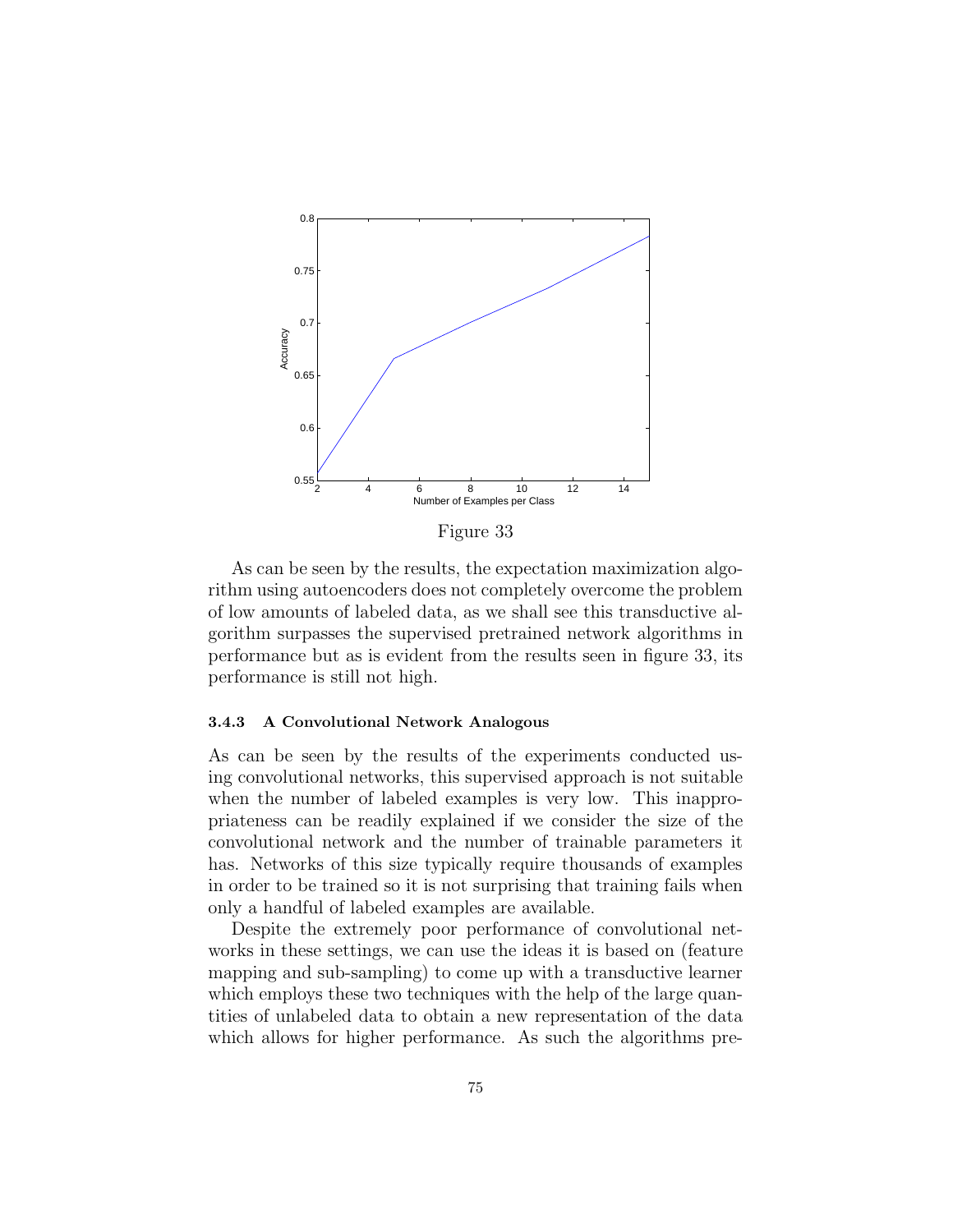sented in this chapter are not classifiers themselves but rather a transductive method of acquiring a new data representation that can subsequently be combined with a classifier which will attain a higher performance.

Feature Mapping In order to create a feature mapping of the data that can exploit the available unlabeled data, we create feature detectors that can manipulate this data. To this extent we utilize a self organizing map (SOM) that will be trained to recognize the presence of certain features and thus serve as a group of feature detectors. This self organizing map takes a small number of input units which are situated in a small neighborhood of the data point (i.e. the SOM's receptive field), and reveals in its output which feature is present in that neighborhood according to which of the SOM's units is activated by the input.

The SOM is originally trained using as input neighborhoods of units in the training data. Thus in the case where the SOM has a  $5 \times 5$  input layer (as will be used here) the data used to train the SOM are  $5 \times 5$  neighborhoods of input units taken from the original training data. By presenting the SOM with receptive fields taken from the data, it is trained to recognize a number of different features that are present in these  $5 \times 5$  windows. Thus each neuron in the SOM's output layer becomes sensitive to a different feature.

Having trained the SOM, we subsequently scan each data point using this SOM in order to obtain a feature mapping of the data. For each data point the SOM is applied to consecutive receptive fields on the data point. Each of these receptive fields is shifted slightly in relation to the previous receptive field. Thus two consecutive receptive fields are overlapping as can be seen in Figure 34.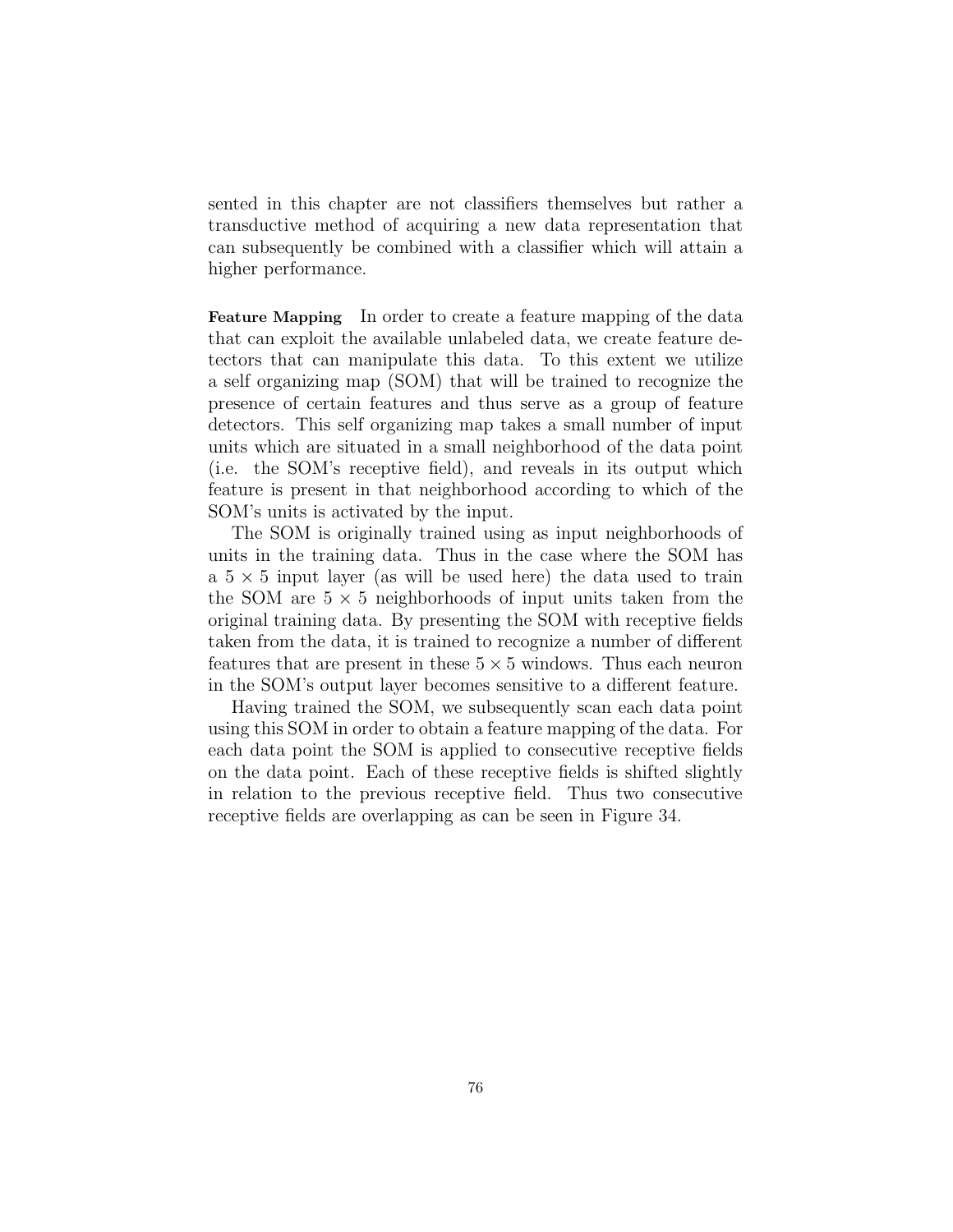|     |   |     |     |                                                             | Э   | 0                      | ( )              | ( )             | ()  | ົາ  | ( ) | ∩   | ( )        |
|-----|---|-----|-----|-------------------------------------------------------------|-----|------------------------|------------------|-----------------|-----|-----|-----|-----|------------|
| Ω   | ∩ | ∩   | ∩   | ∩                                                           |     | ांं ग                  |                  | ∩               | Ω   | Ω   | Ω.  | ∩   | ()         |
| ∩   | ∩ | ∩   | C   | ∩                                                           | ∩   | IО                     | ∩                | ∩               | ∩   | า   | η.  | ∩   | €.         |
| ∩   | ∩ | ∩   | ∩   | $\left(\begin{smallmatrix} 1 \\ 1 \end{smallmatrix}\right)$ | ∩   | IO.                    | ļ<br>∩           | ∩               | ∩   | .)  | ()  | ( ) | ( )        |
| Ω   | ○ | ∩   | ∩   | ⊖                                                           | ∩   | lo                     | 'О               | ◯               | ◯   | ( ) | ∩   | ∩   | ( )        |
|     |   |     |     |                                                             | О   | $\bigcirc$             | ம                | ∩               | Ω   |     |     | ∩   | ∩          |
| ◯   |   |     | ∩   | $\left( \right)$                                            | ⊖   | ∩                      | ∩                | ⌒               | Ο.  | ົ)  | . ) | ົ ) | ⊖          |
| ( ) |   | ( ) | ∩   | $\left( \right)$                                            | ⊖   | ( )                    | $\left( \right)$ | $\left(\right)$ | ∩   | ⊖   | ∩   | ⊖   | $\bigcirc$ |
|     |   | ⊖   | ∩   | ⊖                                                           | ∩   |                        | ∩                | ( )             | Э   | ີ   | ∩   | ∩   | O          |
| ( ) |   |     | ( ) | ()                                                          | ( ) | ()                     | O                | - )             | ۰)  | ۰,  |     | ۰)  | ()         |
| ∩   |   | ∩   | ⊖   | ∩                                                           | ⊖   | $\scriptstyle\bigcirc$ | $\left( \right)$ | ⊖               | ∩   | ∩   | ∩   | ∩   | ⊖          |
|     |   | ⊖   | ∩   | €                                                           | ⊖   |                        | Ω                | ິ               | ິ)  | ົ ) | 7   | ∩   | ∩          |
|     |   |     | . . | ( )                                                         | ( ) |                        | ( )              | ົ)              | ( ) | ٠,  |     | ົ)  | ( )        |
| ◯   |   | ⊖   | ∩   | $\left( \right)$                                            | ⊖   | $\left(\right)$        | ( )              | ⊖               | ∩   | ∩   | ∩   | ⊖   | ⊖          |
|     |   |     | ∩   | ∩                                                           | ∩   |                        |                  | ∩               | ( ) | ⊖   |     |     |            |

Figure 34

By scanning each data point with the SOM, a feature mapping of the data point is created by recording for each receptive field which neuron in the SOM's output field is activated. Thus the feature mapping of the data consists of a list of numbers as can be seen in Figure 35 where each of these numbers corresponds to a specific neuron in the SOM's output field and denotes the presence of a specific feature in the corresponding receptive field.

| 1         | 4   | 7              |                | 12 11 9         |              | 3            | 5            | 6             | 1  |  |  |
|-----------|-----|----------------|----------------|-----------------|--------------|--------------|--------------|---------------|----|--|--|
| 5         | 9   | 1              | $\overline{4}$ |                 | 1087         |              | 1            | 3             | 12 |  |  |
| 8         | 9   |                | $3 \quad 5$    | 4               | 1            | 11           | 7            | $\mathcal{P}$ | 1  |  |  |
| 10        | -11 | $\overline{4}$ | 7 <sup>7</sup> | $\mathbf{1}$    | $\mathbf{2}$ | 5            | 9            | 3             | 1  |  |  |
| 1         | 12  | $\overline{1}$ | 7              |                 | 11 4         | $\mathbf{1}$ | 3            | 1             | 9  |  |  |
| 3         | 1   | $\mathbf{2}$   | 5              | 7 <sup>7</sup>  | $\mathbf{1}$ | 9            | 104          |               | 1  |  |  |
| 1         | 9   | 1              | $\overline{2}$ | 1               | 4            | 7            | 1            | 3             | 1  |  |  |
| 5         | 1   | 9              | 1              | 12 <sub>1</sub> |              | 3            | $\mathbf{2}$ | 7             | 4  |  |  |
| 1         | 11  | 5              | 4              | $\mathbf{1}$    | 7            | 9            | 1            | 3             | 1  |  |  |
| 1         | 1   | 8              |                | 4 3 2           |              | 9            | 11           | - 5           | 7  |  |  |
| Figure 35 |     |                |                |                 |              |              |              |               |    |  |  |

Sub-Sampling Once a feature map of the data has been created, it is useful to find a way to execute sub-sampling. By using subsampling the algorithm will become even less sensitive to small dis-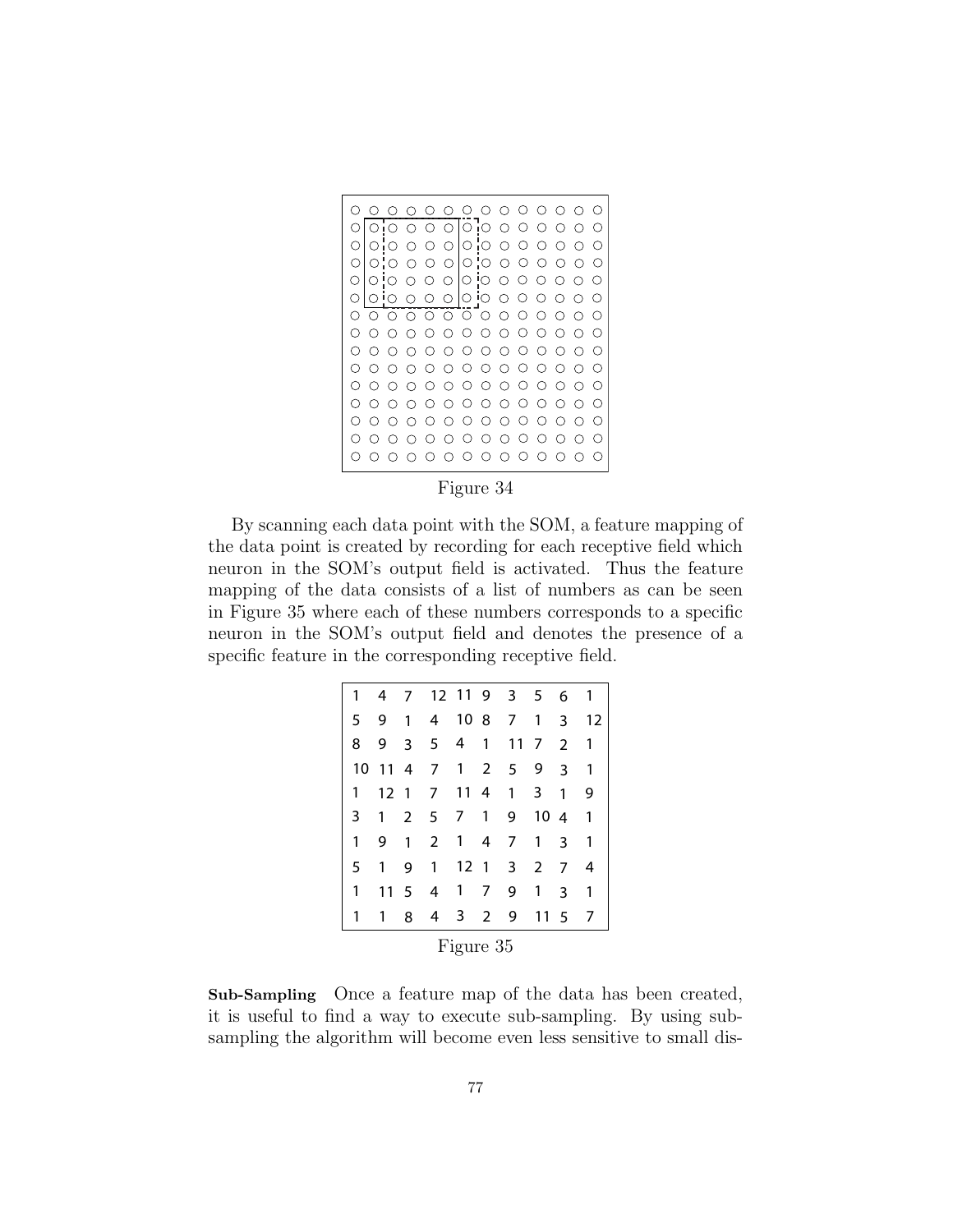tortions in the data as the exact positions of the occurring features will no longer be as important as their approximate positions.

To this effect, after creating the feature maps of the data, these feature maps are clustered in K different clusters. For each one of these clusters  $k$  we follow the following procedure :

- 1. A specific region (neighborhood) of units is extracted from the data points belonging to that cluster (here  $2 \times 2$  neighborhoods) are chosen).
- 2. The center of the cluster formed by these subdimensions is calculated. This center is treated as an archetype for that subregion in the specific cluster  $k$
- 3. The above steps 1-2 are repeated scanning all the subdimensions of the data points. The subregions are chosen in such a way that they do not overlap. By this repetition we obtain a series of archetypal subregions for the entire data vector.
- 4. Steps 1-3 are repeated for all the clusters k.
- 5. Finally for each example in the data set, we compare each of its  $2 \times 2$  subregions with the respective archetypes obtained for each of the clusters. The subregions of the data are then replaced with the archetype with which it has the greatest similarity.

After this procedure has been executed the subdimensions of each data point consist of a series of archetypal subregions. Thus slight shifts or distortions in the original feature maps are lost as subregions exhibiting similar features will most likely be clustered together, and ultimately be replaced by a common archetype.

Distance between Examples Once a feature mapping of the data has been created and sub-sampling has been executed, the data acquires a new form of representation. However as the data is represented by a list of numbers denoting the presence of features and their locations, the Euclidean distance function is no longer an appropriate distance measure between two points. Instead the distance between two examples is calculated using a distance function based on the distances between neurons in the SOM's output layer.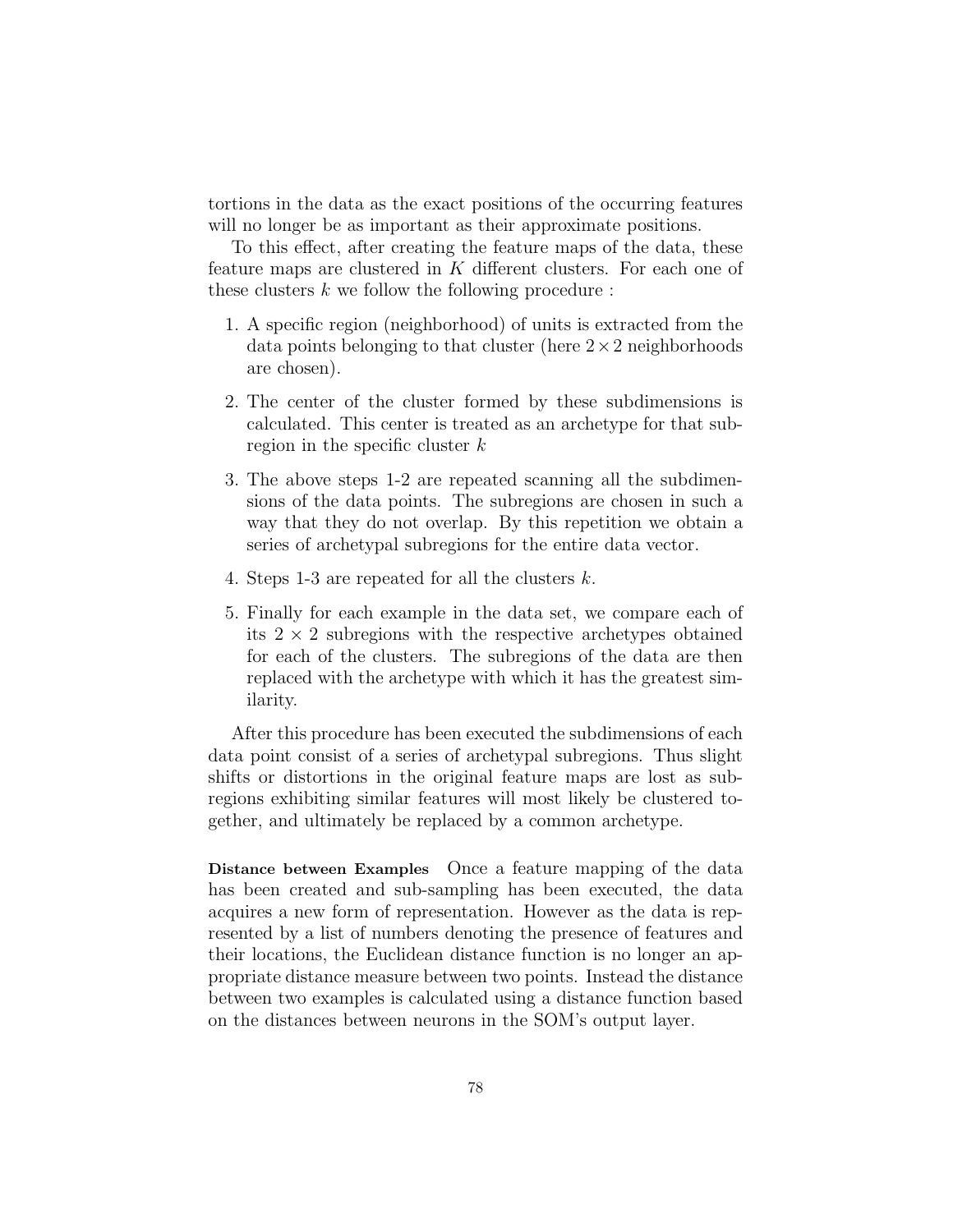More specifically the distance between two data points  $I_i$  and  $I_j$ is set to be the sum of the distances between the neurons in the SOM, for each pair of neurons activated by the same receptive fields in the SOM. More formally the distance between these two data points is calculated as

$$
dist(I_i, I_j) = \sum_{k=1}^{M} d_{SOM}(I_i(k), I_j(k))
$$

where  $I_i(k)$ ,  $I_j(k)$  denote the neurons activated by the  $k^{th}$  receptive field of the two data points and where the distance function  $d_{SOM}(x, y)$  returns the distance between neurons x and j in the self organizing map.

Results using these methods can be seen in the following sections where the convolutional network analogous is combined with other transductive methods to form improved transductive classifiers.

### 3.4.4 Spectral Graph Partitioning

As analyzed in the previous chapter, the spectral graph transducer calculates the cut of a graph such that the average weight of the cut is minimal. Having found this cut, the algorithm labels the examples corresponding to nodes on the one side of the cut as positive and the examples corresponding to the rest of the nodes as negative. As such the spectral graph transducer is appropriate for binary classification problems.

In the case however of the MNIST data set for handwritten digit recognition, the problem at hand is a multiclass one. Thus in order to be able to apply the spectral graph transducer to the handwritten digit recognition problem, it must first be altered in order to be able to handle multilabel problems.

This adaptation is achieved by reconstructing the problem from a single multiclass problem to a series of binary classification problems. Thus in the case of c classes, we construct as many spectral graph transducers and train them using a one against all approach, for example the first spectral graph transducer is trained to discern between the digit 1 and the rest; in this case the examples of class "-" are considered to be 1s while the examples in class " $+$ " are considered to be one (any) of the other digits. In this case the adjacency matrix is constructed based on the Euclidean distance of the examples,].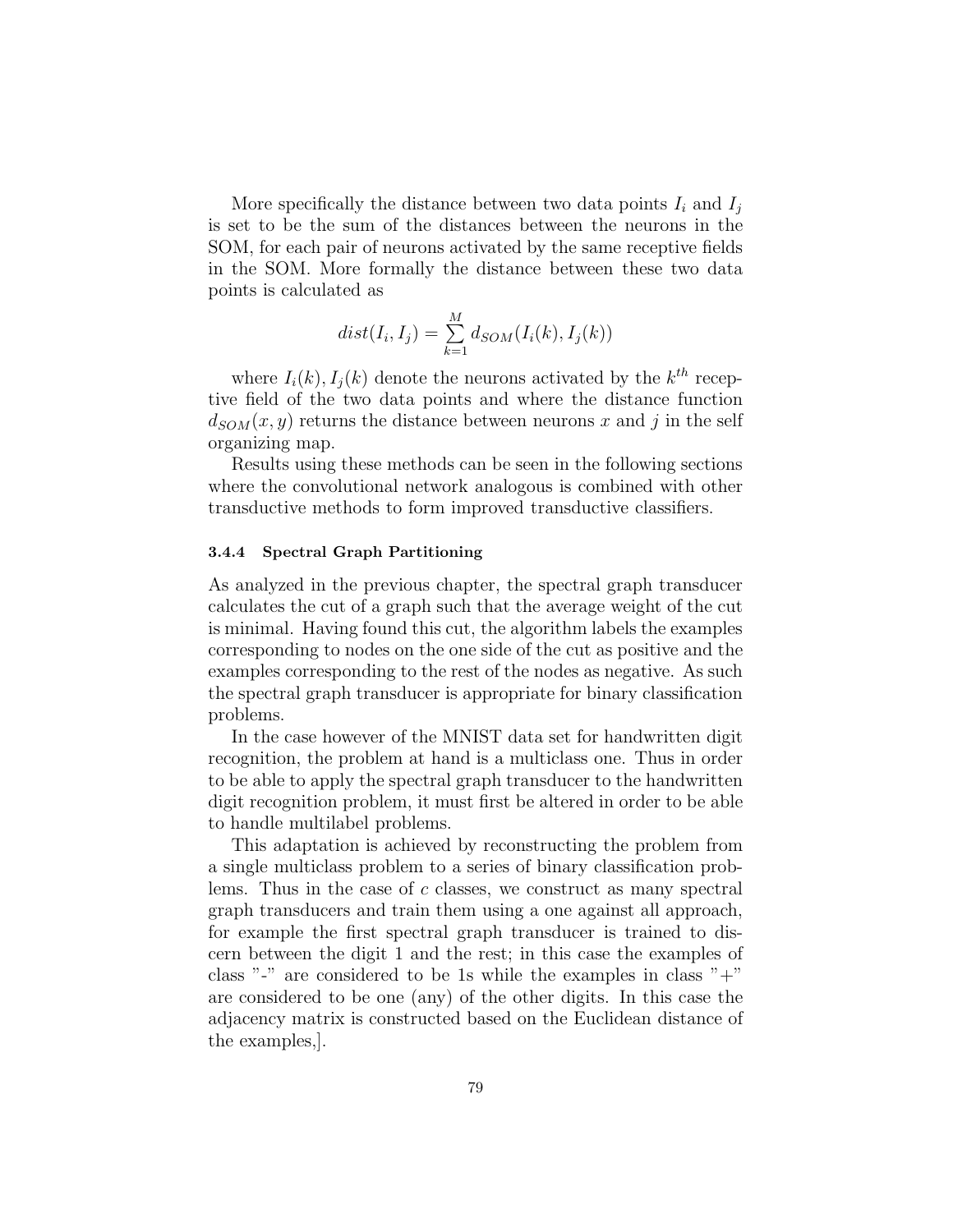The results when using the original representation of the data can be seen in figure 36 using the usual settings. We set  $c = 3200$  and the adjacency matrix is constructed using the 5 nearest neighbours of each example.



Figure 36

Besides however applying the spectral graph transducer on the data using the original representation, the convolutional analogous presented in the previous chapter can also be used to obtain a new representation of the data. The adjacency matrix of the data is then constructed using the distance function analyzed in the previous chapter. Figure 37 shows the result of applying the transductive learner on the data when only feature mapping has been applied and when both feature mapping and sub-sampling have been applied; the previous results on the original representation are also shown for comparison.

In the case where only feature mapping is applied, the experiments are repeated 25 times, 5 different self-organizing maps are trained using the data and for each of these SOMs we obtain a different representation of the data, for each of these representations we calculate an adjacency matrix for the data and repeat 5 experiments with the spectral graph transducer.

In the case of both applying both feature mapping and subsampling, for each of the five representations (from the five different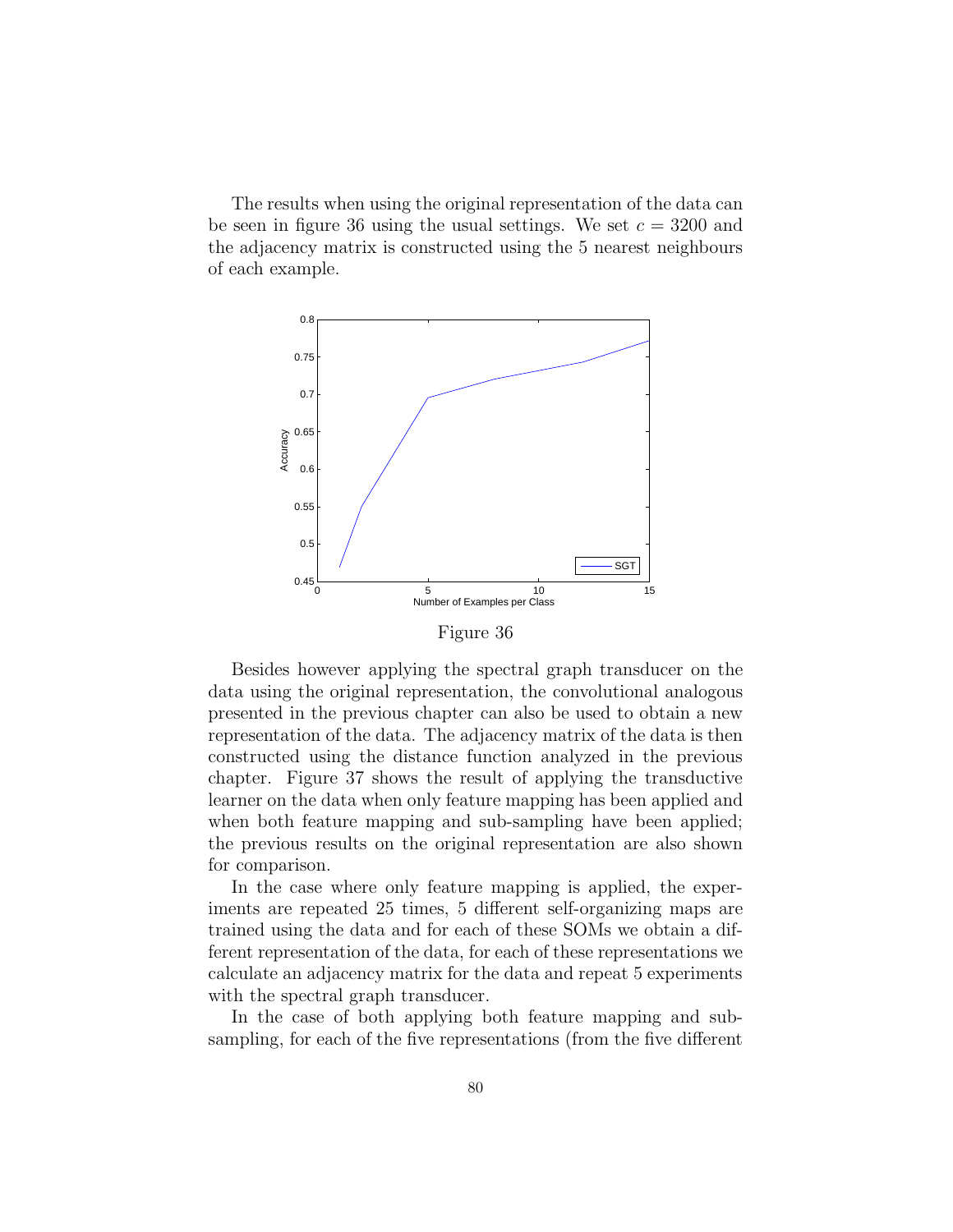SOMs) we cluster the data four times each time receiving a new sub-sampled representation. Thus we effectively obtain 20 different representations of the data. For each of these representations we repeat the experiment five times, effectively running 100 experiments for each amount of labeled data.





As can be seen from the results above, applying feature mapping to the data prior to executing the spectral graph partitioning leads to an increase of the performance of the resulting classifier. Furthermore if sub-sampling is applied subsequent to the feature mapping and then the algorithm executed, the performance improves even further. Based on these results we can see that the convolutional analogous proposed does in fact contribute to the learning process.

### 3.4.5 Learning with Local and Global Consistency

In the case of transductive learning with local and global consistency, the application of the algorithm to the handwritten digit recognition problem is straightforward. As the algorithm is already adapted to handle multiclass problems, no alterations to the algorithm is needed. The only difference with the algorithm applied to the document classification problem is that the construction of the affinity matrix is slightly changed to better represent the nature of the problem.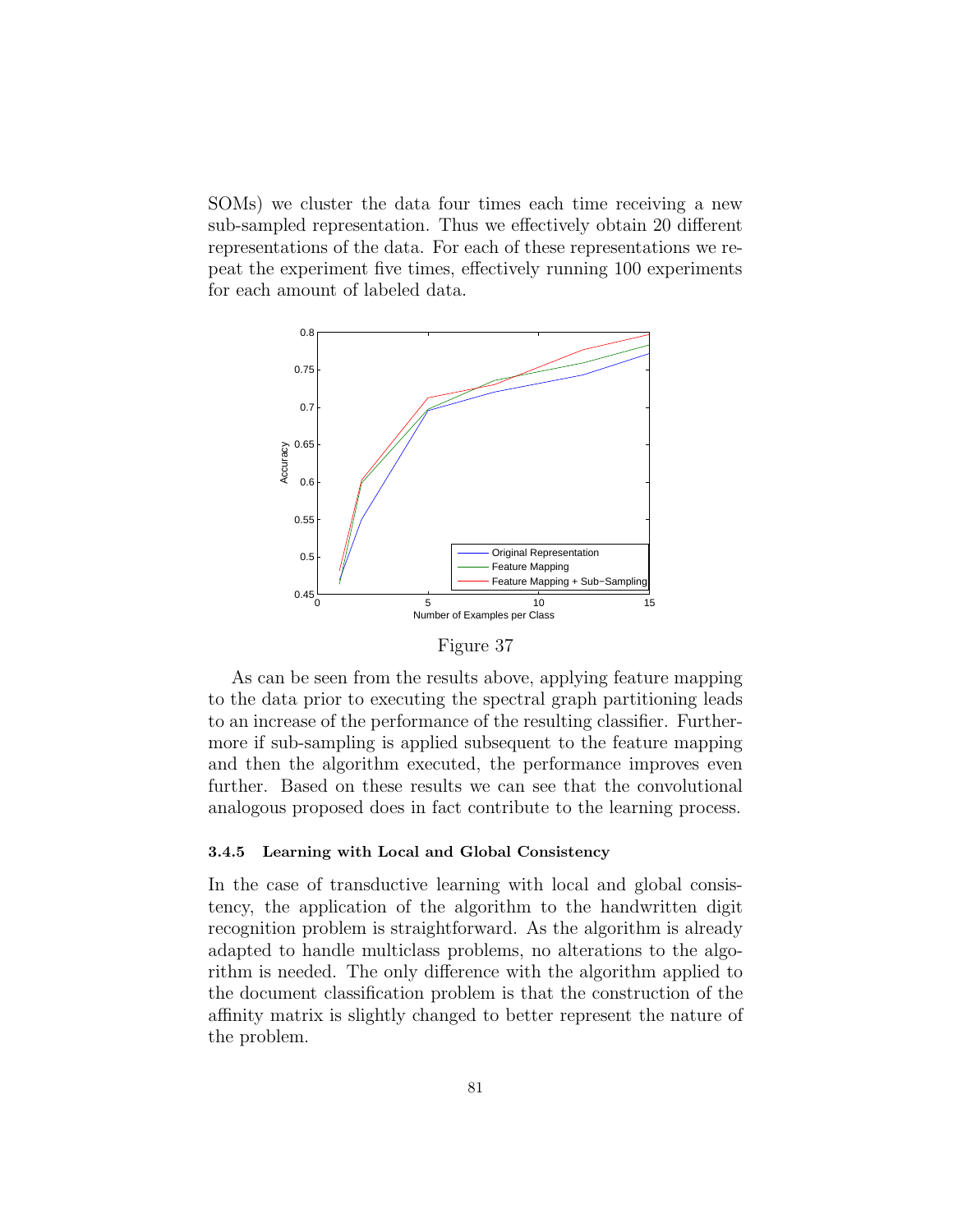The values of the affinity matrix  $W$  are given by :

$$
W_{ij} = e^{-\|x_i - x_j\|^2/2\sigma^2}
$$

when  $i \neq j$  and  $W_{ij} = 0$  when  $i = j$ .

Using this affinity matrix, we obtain the results in figure 38 when applying the tranductive learner to the original representation of the data. The value of  $\sigma$  is set to 1.25. The experiments are repeated ten times, the labeled examples being drawn using a uniform distribution without replacement and the resulting classifier tested on the remaining examples.



Figure 38

As can be seen the algorithm attains a very high performance on the handwritten digit recognition problem when applied to the original representation of the data. Unfortunately in this case applying the algorithm to the representations obtained by the convolutional network analogous, is not straightforward, this is due to the parameter  $\sigma$ .

The algorithm is extremely sensitive to the parameter  $\sigma$ , the performance varying greatly in relation to its value. Thus although the value 1.25 proves to be optimum when the data is in its original representation, in the case where feature mapping has been applied the performance is very low. This is not due to the expressive power of the new representation but rather is due to the poor choice of  $\sigma$ .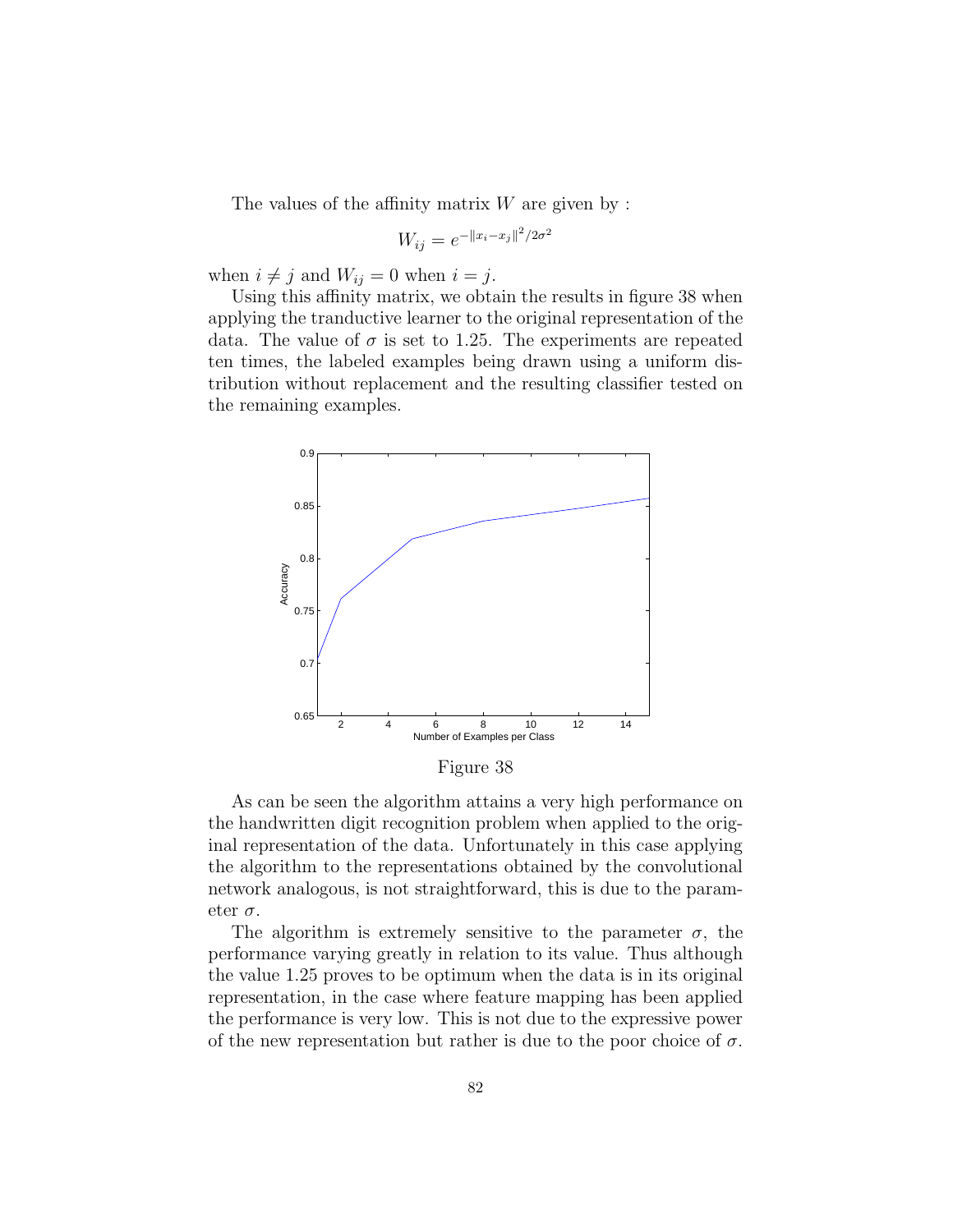A search for a suitable value for  $\sigma$  in the case where feature mapping has been applied, yielded the results shown in figure 39 where the number of labeled examples per class is 15. The settings of the experimentation are the same as before.



Based on the above the optimum value for  $\sigma$  is 3.16, for which we obtain the following results which are shown together with the previous results for comparison. As can be seen in the case of the learning with local and global consistency algorithm, using feature mapping only slightly increases the performance of the algorithm. Furthermore we have set the value  $\sigma$  with hindsight, though the value in the case of the original representation was also set to its optimum value. As in the case of feature mapping and spectral graph partitioning the experiments have been repeated 25 times.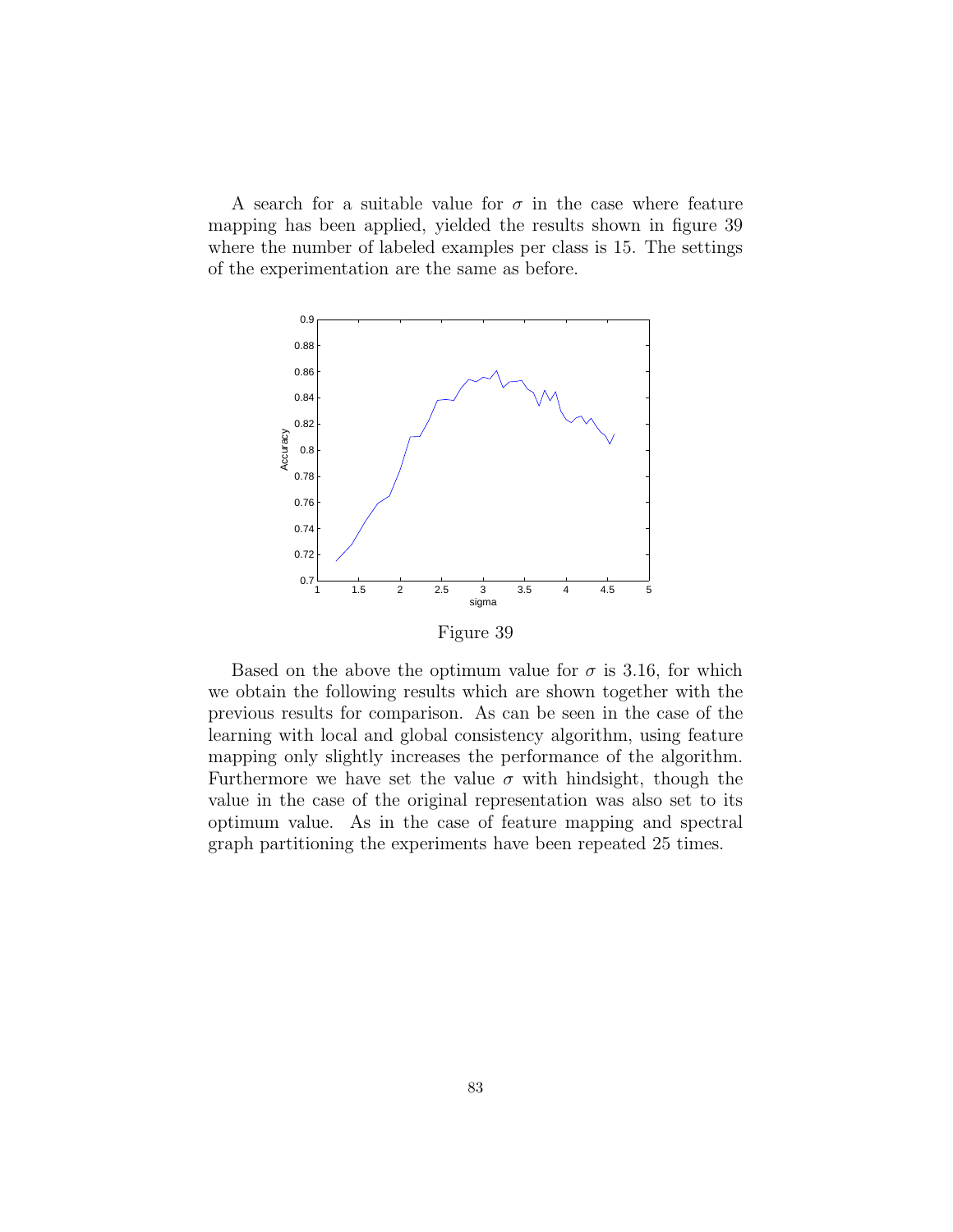

Figure 40

In the case of using sub-sampling, a similar search as above was conducted and an optimum value of  $\sigma = \sqrt{\frac{1}{2}}$  was found. Unfortunately even for this value the algorithm performs poorly on this representation (compared to the other two representations), as can be seen in figure 41. As in the case of sub-sampling and spectral graph partitioning, the experiments have been repeated 100 times.



Figure 41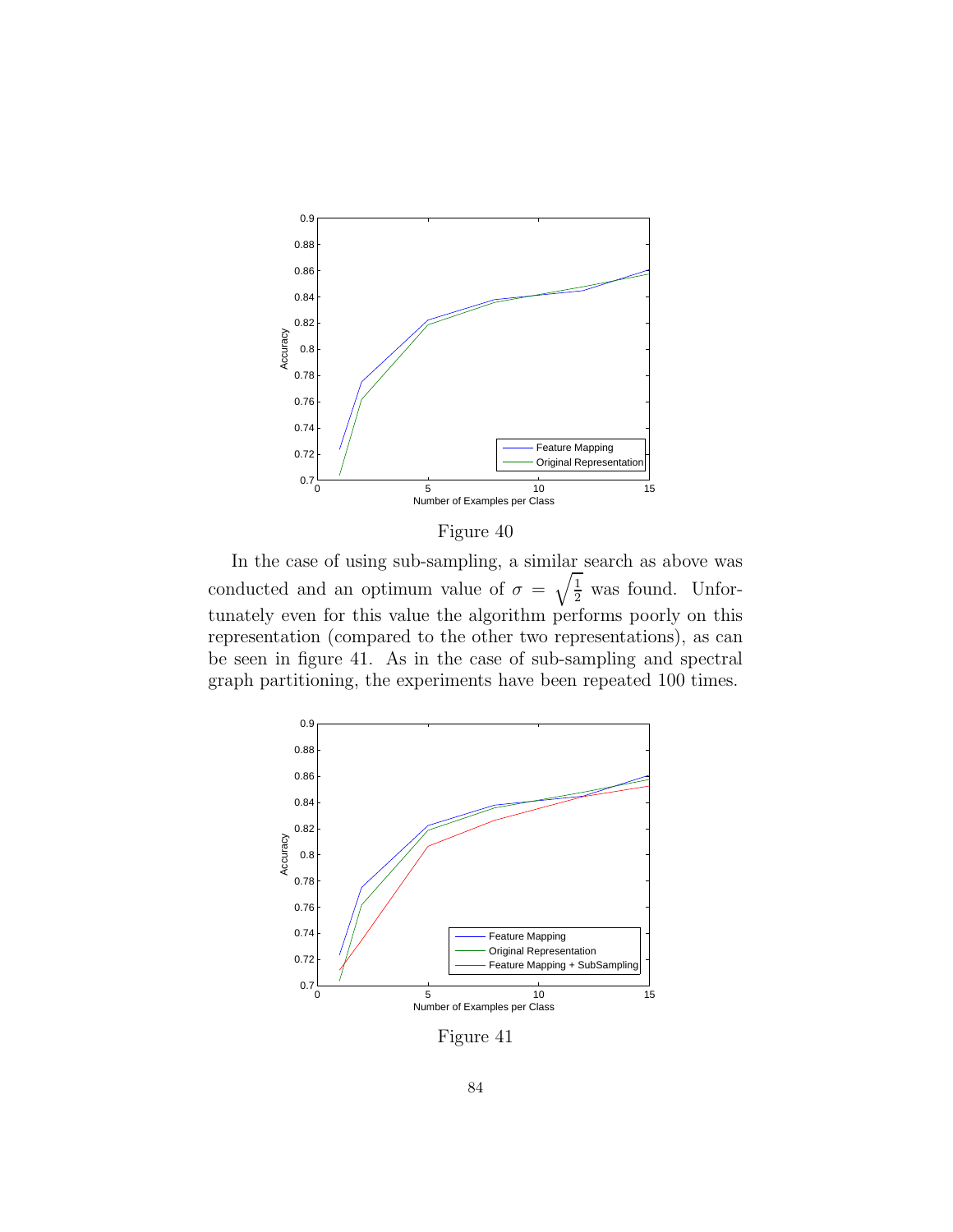### 3.4.6 Transductive Clustering

In the case of handwritten digit classification, besides the algorithms already presented we can also apply another transductive algorithm which we could not practically apply in the case of document classification due to the dimensionality of the data. The algorithm in question is transductive clustering.

In the case of transductive clustering, the data is originally clustered using an unsupervised clustering algorithm like for example the k-means algorithm. In this step of the algorithm all the data is treated as unlabeled. The reason this algorithm could not be (practically) applied in the case of document classification is exactly due to this step; the complexity of a single iteration of the k-means algorithm is  $O(knd)$  where n is the number of examples, k is the number of clusters and d is the dimensionality of the data. Thus as the dimensionality of the data rises, the k-means algorithm tends to become computationally intractable and thus impractical.

Returning to the transductive clustering, once the data has been clustered, the algorithm finds those labeled examples which are closest to each of the cluster centers. The examples belonging to each cluster are then labeled according to the label of the closest data point to the cluster's center.

Using the original representation of the data, we conduct experiments with transductive clustering and obtain the results seen in figure 42. The experiments here are repeated 25 times, the data is clustered 5 times and for each of these clusterings, experiments are repeated 10 times by choosing ten different sets of labeled examples by choosing these sets by a uniform distribution without replacement.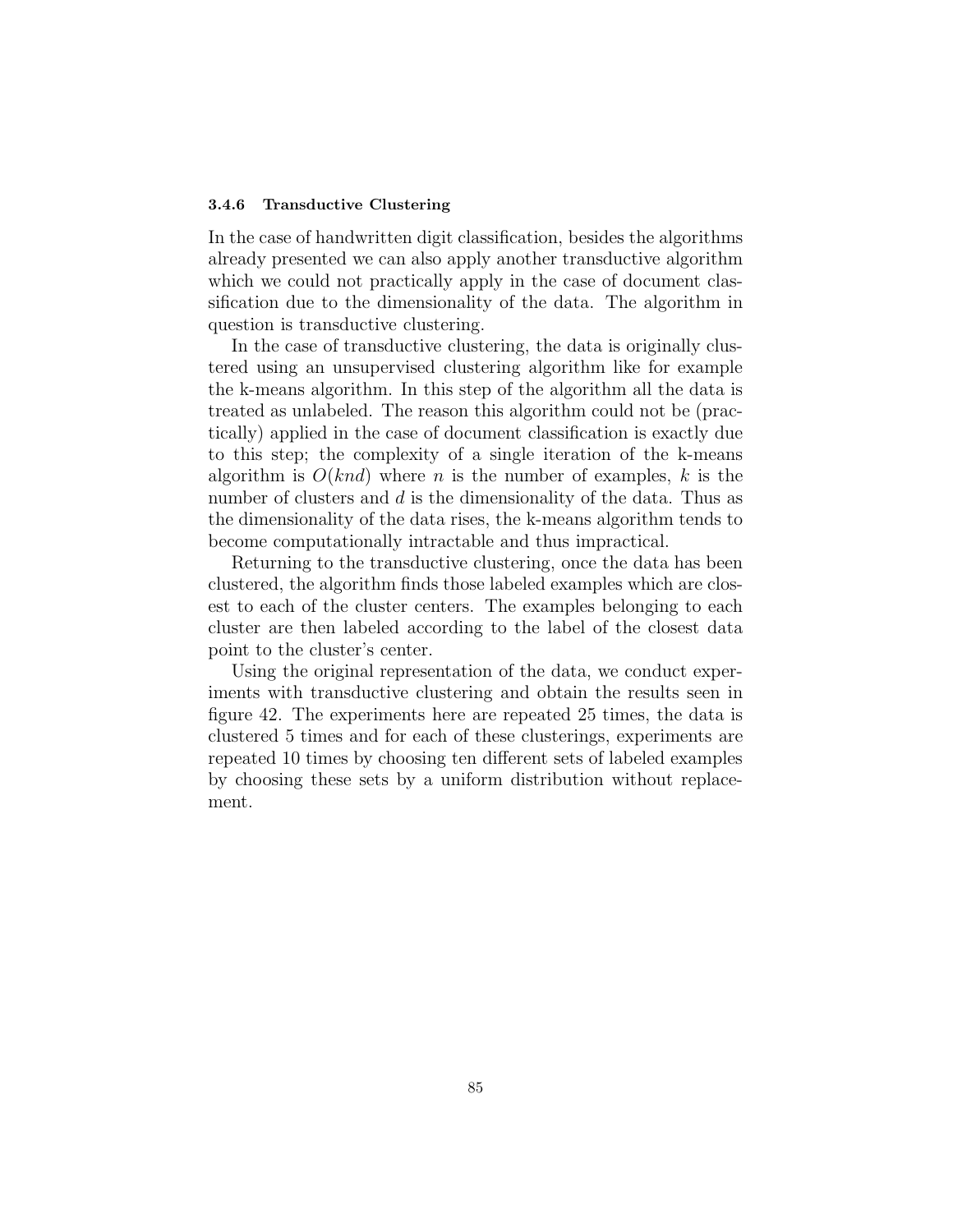

Figure 42

We furthermore conducted experiments using the representations obtained by feature mapping and subsampling and obtained the results seen in figure 43. As in the case of spectral graph partitioning the experiments are repeated 25 and 100 time respectively for feature mapping and sub-sampling. From the results it is evident that transductive clustering achieves a quite higher performance when it is applied to the new data representations using the convolutional network analogous.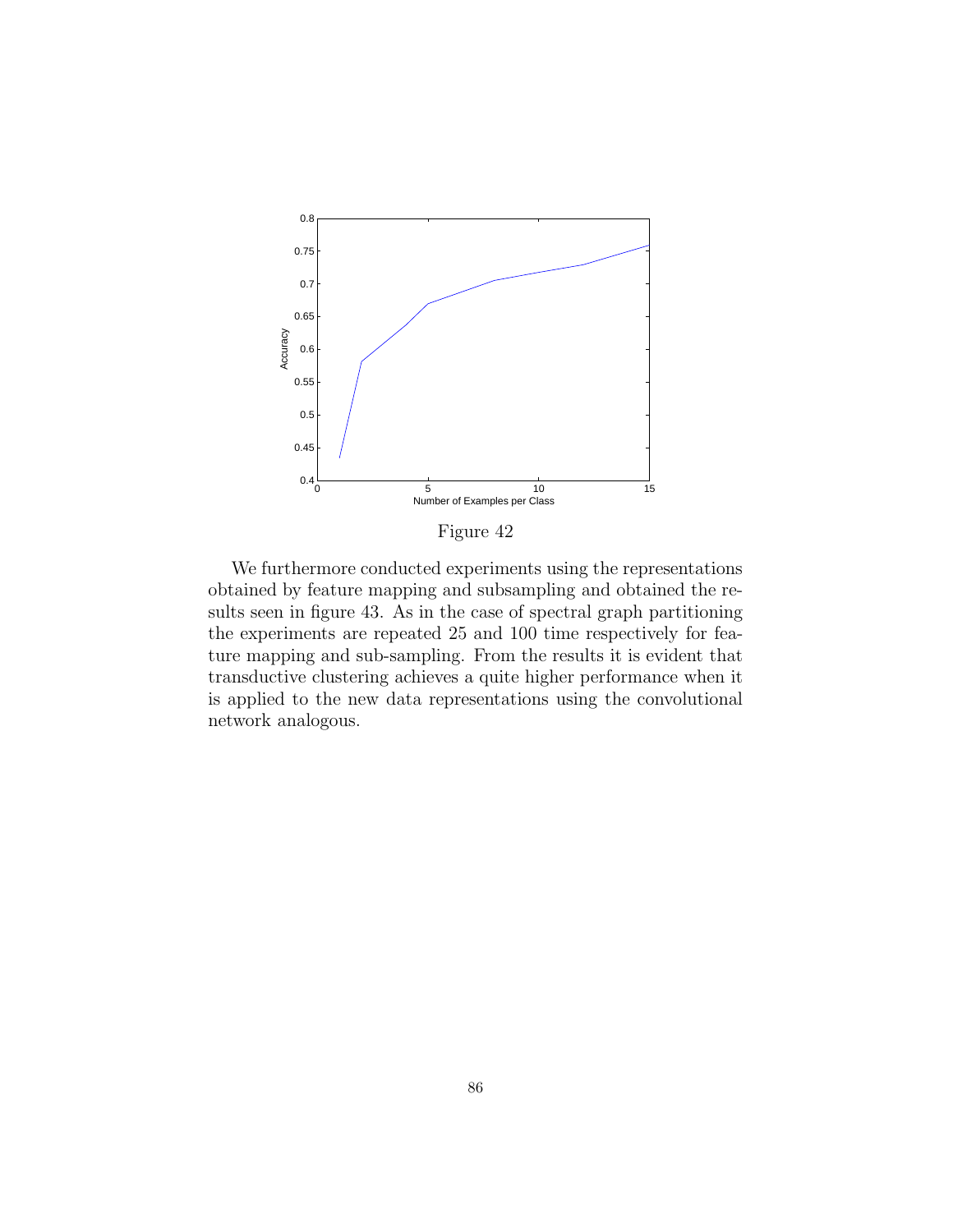

Figure 43

### 3.5 Results

In figure 44, we can see the performance of the different transductive learning algorithms as well as that of the supervised pretrained networks algorithm.



Figure 44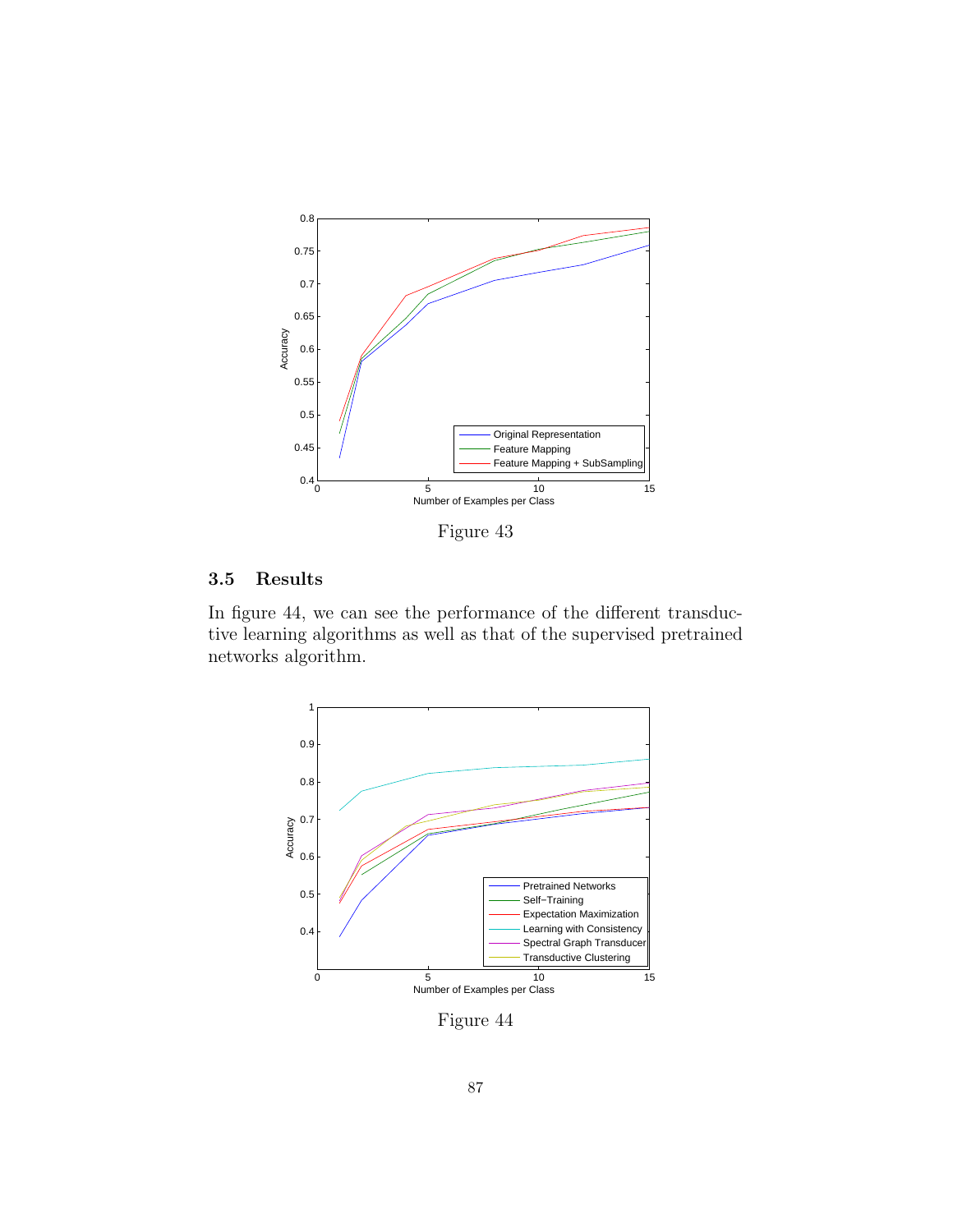It is evident from these results that in the case of handwritten digit recognition transductive learning can prove to be very helpful when only small amounts of labeled data are present. As can be seen all of the transductive learning algorithms surpass the performance of the supervised methods (the convolutional networks effectively randomly classify the data and thus their results have been omited). Learning with local and global consistency performs especially well surpassing the rest of the algorithms by a large margin.

Of the rest of the algorithms, the spectral graph transducer and transductive clustering perform substantially better than the expectation maximization and the self-training algorithms, surpassing them by  $2-5\%$ .

Finally the last two transductive learners, expectation maximization and self-training perform only slightly better than the supervised algorithm when the labeled examples are about 10 to 15 examples per class. However when the labeled examples are truly few (1 to 5 per class) than even these algorithms greatly outperform the supervised pretrained networks as can be seen in the figure 45.



Figure 45

Finally regarding the convolutional network analogous proposed here for obtaining a new representation of the data with the help of large amounts of unlabeled data, as was seen in the previous chapters, wherever it was applicable, when applied it increased the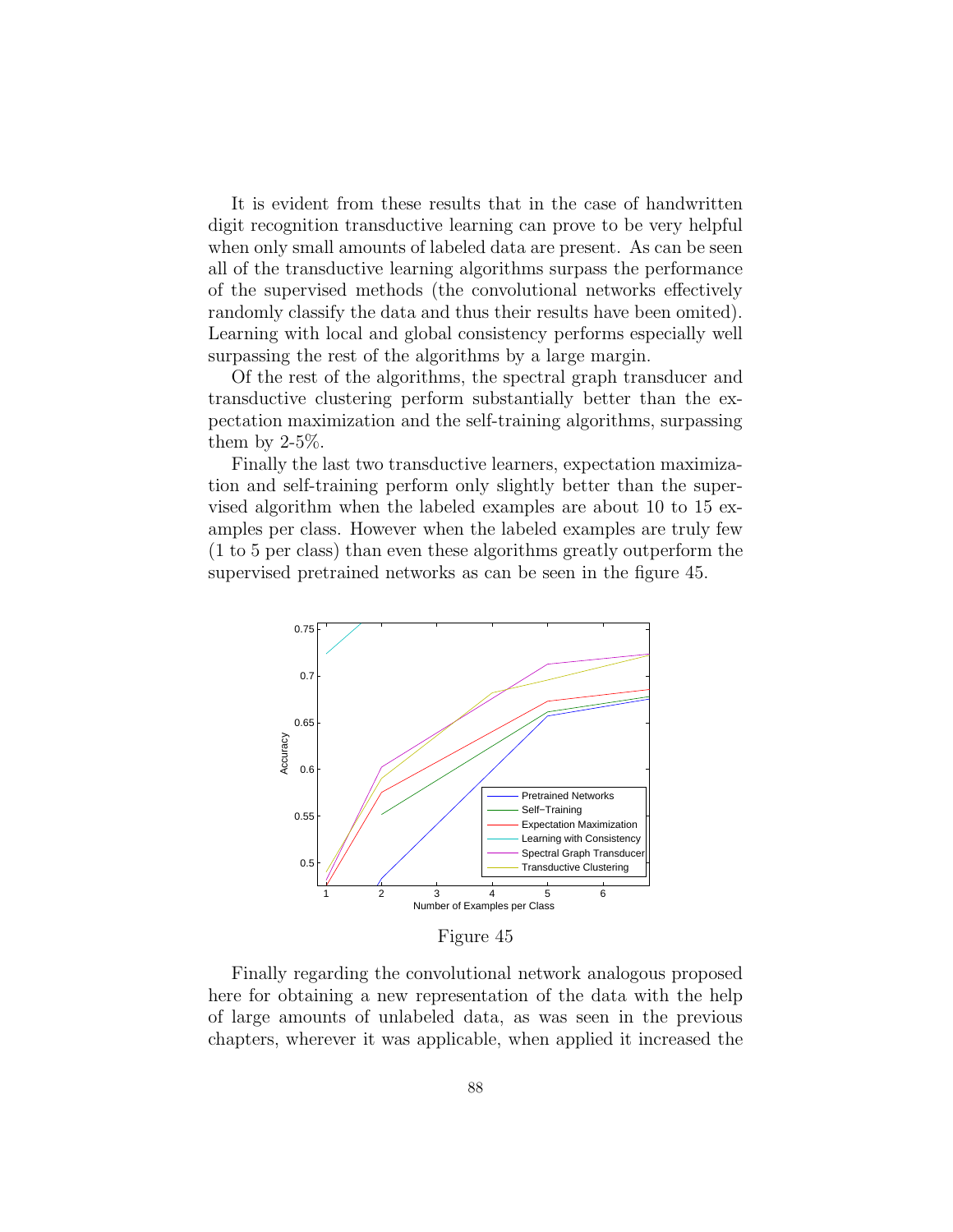performance of the respective transductive learner (though in the case of learning with local and global consistency only marginally). This holds true both for the feature mapping technique proposed but also for the sub-sampling technique proposed. This form of feature extraction is especially suited for a transductive learning setting as in those cases we have large amounts of unlabeled data which the convolutional network analogous can readily use.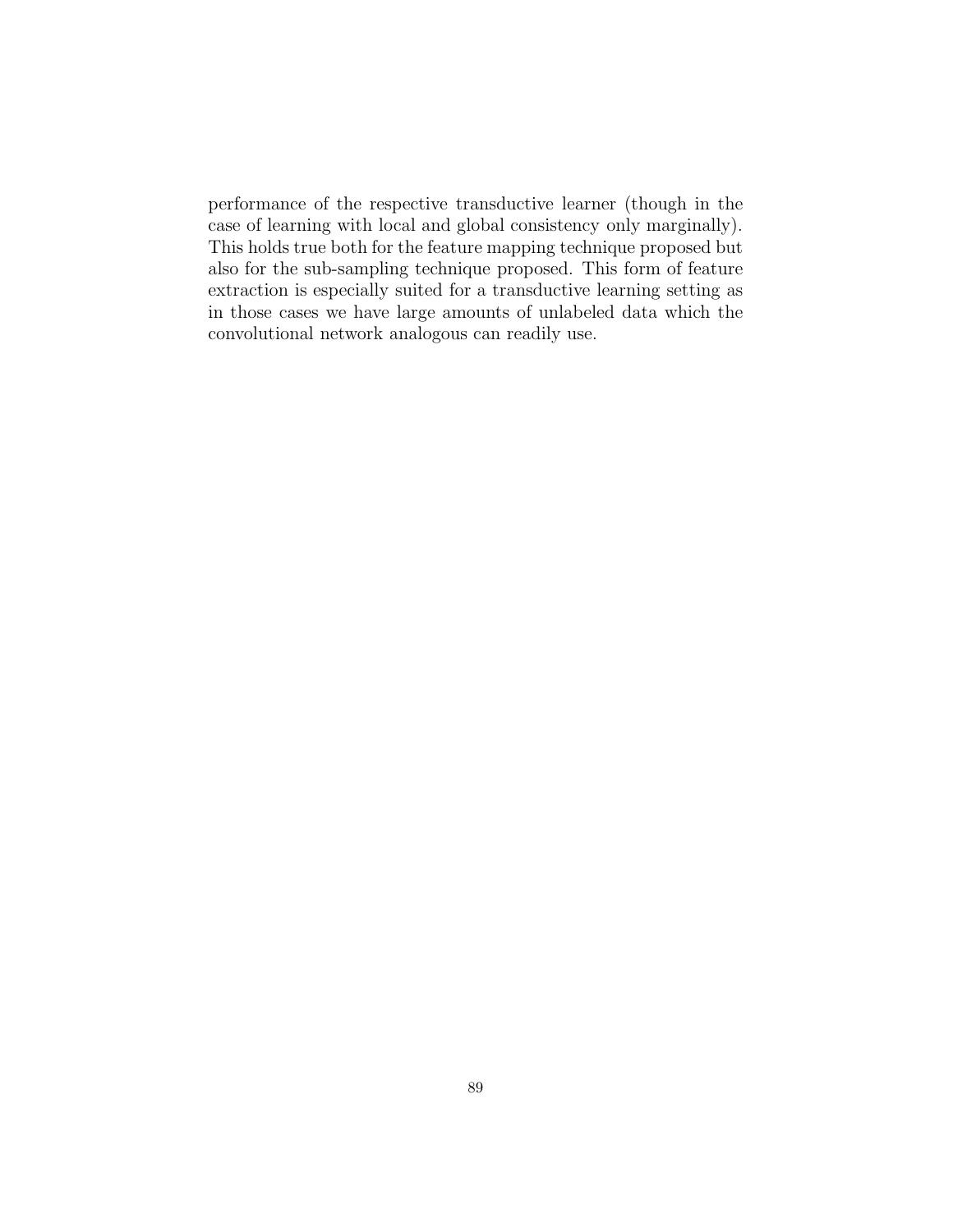# 4 Final Conclusions

In the present project we concentrated on transductive learning for both document classification and handwritten character recognition. Besides experimenting with the performance of well known transductive classifiers on document classification we further investigated how these could be adapted to apply to handwritten character recognition. This allowed us to experiment with the performance of transductive learning algorithms not only on to different applications but also on both a binary and multi label problem.

The aim of the these experimentations was to ultimately answer the simple question:

## Can transductive learning overcome the lack of labeled data with the help of the unlabeled data and return classifiers with increased performance?

Based on the results obtained, the answer in both cases, document classification and handwritten character recognition, binary label and multi label, straightforward application and adapted application is yes; transductive learning was shown in both cases to lead to improved performance, in fact when the number of labeled examples was very low (one or two examples) the transductive learning algorithms almost invariably outperformed the supervised classifiers.

Furthermore in both cases, certain transductive classifiers consistently surpassed both the supervised classifiers and the remaining transductive classifiers even as the number of labeled examples per class increased. This dominance makes them seem ideal for the specific application. In the case of document classification the spectral graph partitioning algorithm outperformed all others, while for handwritten character recognition, learning with local and global consistency performed considerably better than the rest. Unfortunately, the learning with local and global consistency performed quite poorly in the document classification problem meaning that its success is application dependent. On the other hand the spectral graph transducer performed quite well on the handwritten character recognition problem which possibly indicates its general appropriateness when labeled data is scarce.

Finally in this project a novel method based on convolutional networks was presented which uses a transductive setting to obtain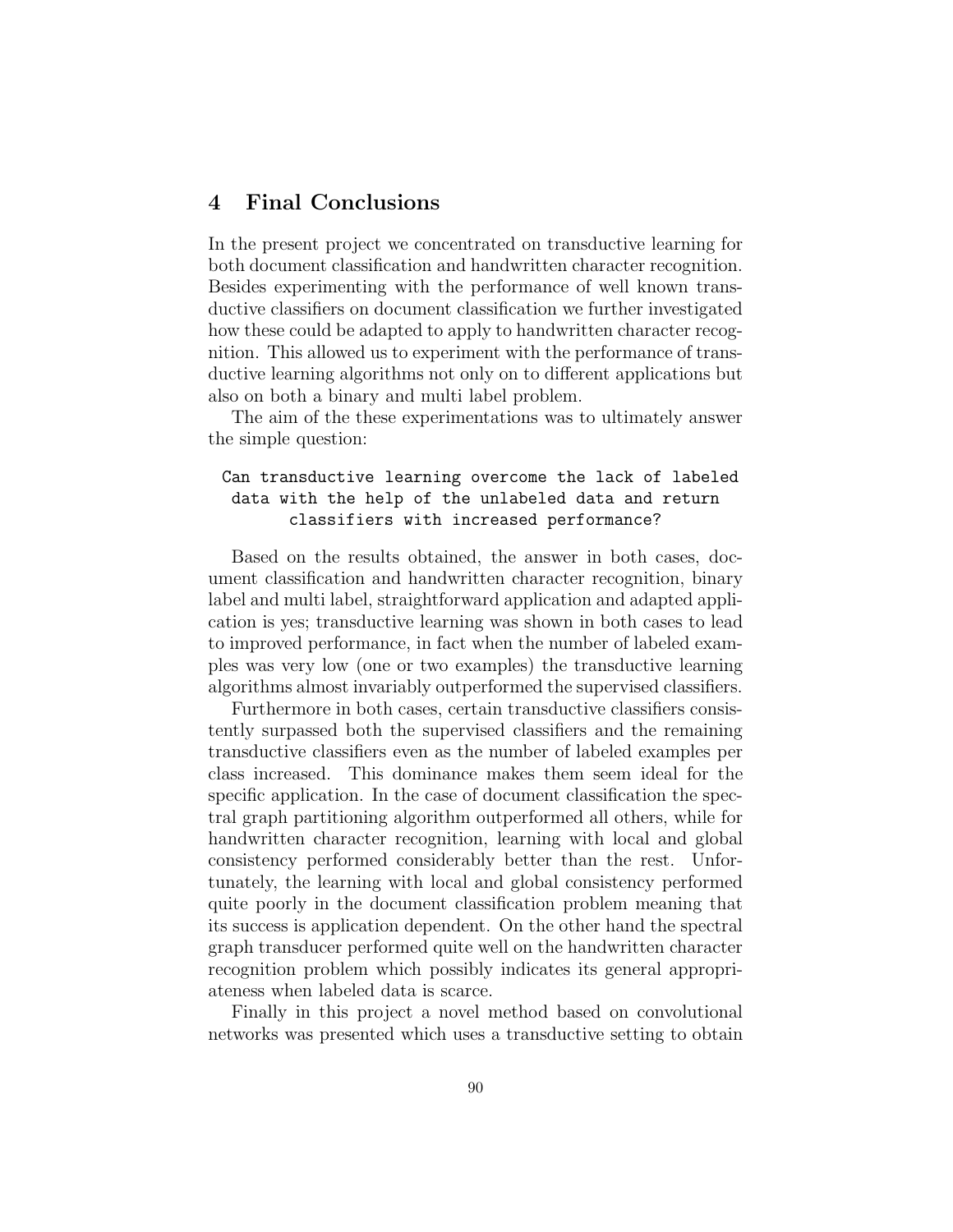an alternate representation of the data and which can be combined with a number of transductive learners and which hopefully results in improved learners. This method proposes an alternate approach to both feature mapping and sub-sampling so that they may take advantage of the large amounts of unlabeled examples. This brings us to the second question this project was concerned with:

# Does the convolutional network analogous proposed lead to a representation of the data which ultimately leads to improved classification?

Based on the results obtained the answer would again be yes. At least as far as the experiments conducted here are concerned, both the feature mapping and sub-sampling techniques proposed lead to improved performance in most cases. When combined with a spectral graph transducer or with transductive clustering the resulting classifiers are improved as opposed to the same algorithms executed on the original representation of the data. Only in the case of learning with local and global consistency does the sub-sampling technique result in an inferior classifier. These results make us confident that the method proposed can be applied successfully in a more broad field, either by combining it with other transductive learning algorithms or by applying it to other problems, object recognition problems seeming especially germane. This could perhaps become the focus of a future project.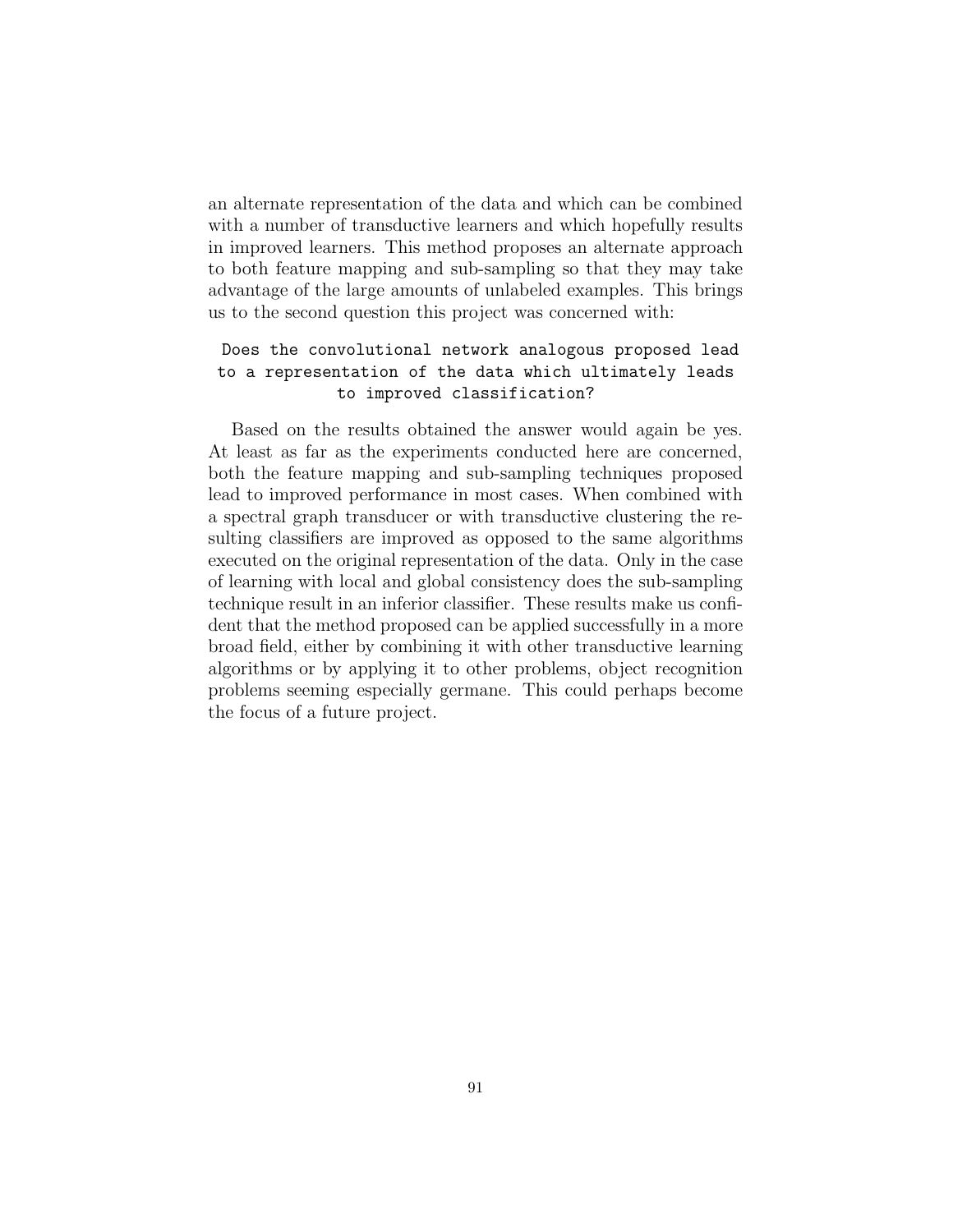## References

- [1] Avrim Blum and Shuchi Chawla. Learning from labeled and unlabeled data using graph mincuts. In Carla E. Brodley and Andrea Pohoreckyj Danyluk, editors, ICML, pages 19–26. Morgan Kaufmann, 2001.
- [2] Thomas H. Cormen, Charles E. Leiserson, Ronald L. Rivest, and Clifford Stein. Introduction to Algorithms, Second Edition. The MIT Press, September 2001.
- [3] Corinna Cortes and Vladimir Vapnik. Support-vector networks. Machine Learning, 20(3):273–297, 1995.
- [4] Nello Cristianini and John Shawe-Taylor. An Introduction to Support Vector Machines and Other Kernel-based Learning Methods. Cambridge University Press, March 2000.
- [5] R. O. Duda, P. E. Hart, and D. G. Stork. Pattern Classification. Wiley-Interscience Publication, 2000.
- [6] G. E. Hinton and R. R. Salakhutdinov. Reducing the dimensionality of data with neural networks. Science, 313(5786):504– 507, July 2006.
- [7] Geoffrey E. Hinton and Richard S. Zemel. Autoencoders, minimum description length and helmholtz free energy. In Jack D. Cowan, Gerald Tesauro, and Joshua Alspector, editors, NIPS, pages 3–10. Morgan Kaufmann, 1993.
- [8] Thorsten Joachims. Transductive learning via spectral graph partitioning. In Tom Fawcett and Nina Mishra, editors, ICML, pages 290–297. AAAI Press, 2003.
- [9] Y. LeCun, L. Botou, L. Jackel, H. Drucker, C. Cortes, J. Denker, I. Guyon, U. Muller, E. Sackinger, P. Simard, and V. Vapnik. Learning algorithms for classification: A comparison on handwritten digit recognition, 1995.
- [10] Y. LeCun, L. Bottou, Y. Bengio, and P. Haffner. Gradientbased learning applied to document recognition. Proceedings of the IEEE, 86(11):2278–2324, 1998.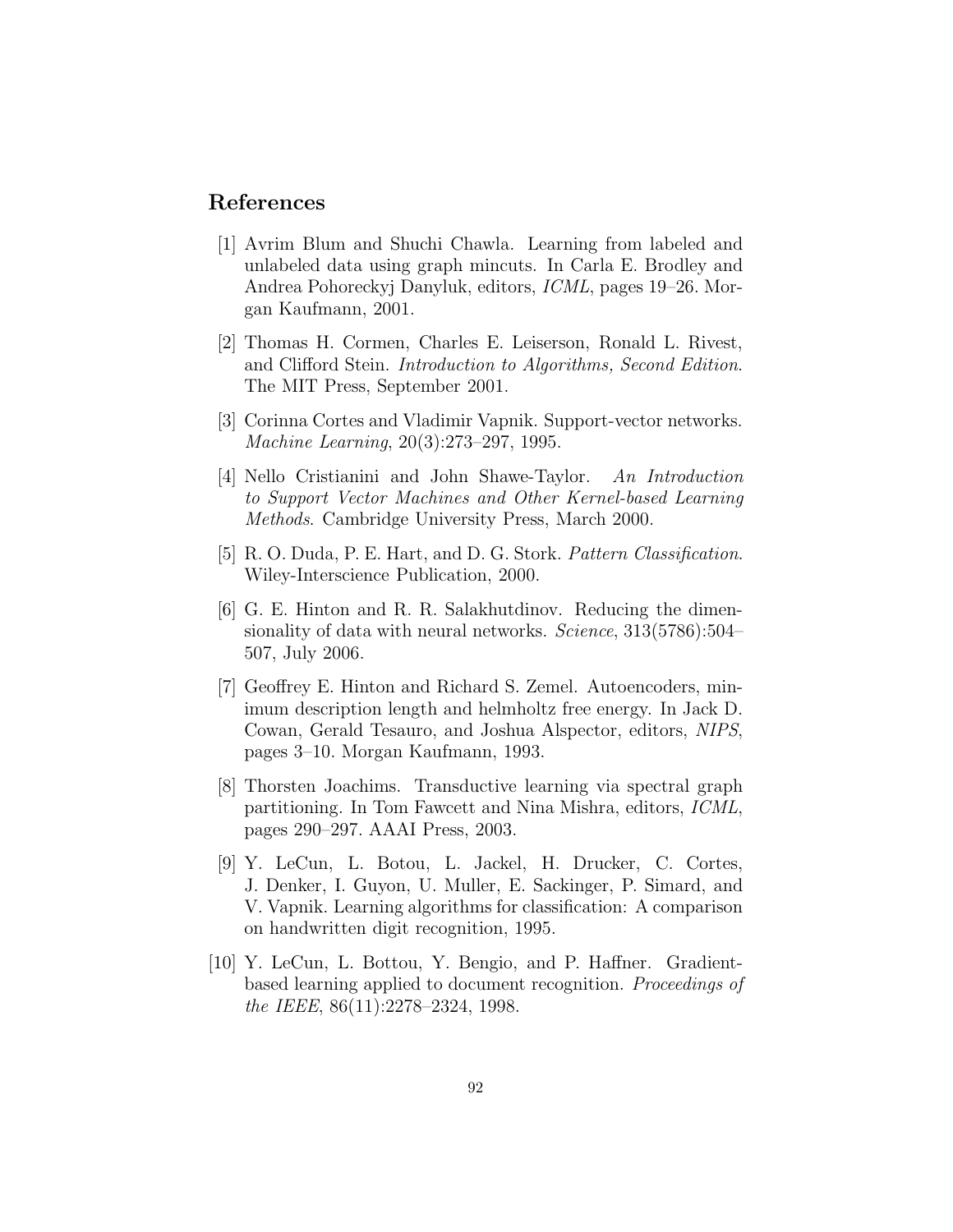- [11] A. McCallum and K. Nigam. A comparison of event models for naive bayes text classification, 1998.
- [12] Rada Mihalcea. Co-training and self-training for word sense disambiguation. In Hwee Tou Ng and Ellen Riloff, editors, HLT-NAACL 2004 Workshop: Eighth Conference on Computational Natural Language Learning (CoNLL-2004), pages 33–40, Boston, Massachusetts, USA, May 6 - May 7 2004. Association for Computational Linguistics.
- [13] Tom M. Mitchell. *Machine Learning*. McGraw-Hill, New York, 1997.
- [14] Kamal Nigam, Andrew McCallum, Sebastian Thrun, and Tom M. Mitchell. Text classification from labeled and unlabeled documents using em. Machine Learning, 39(2/3):103–134, 2000.
- [15] J. Platt. Sequential minimal optimization: A fast algorithm for training support vector machines, 1998.
- [16] Bertrand Russell. *The problems of philosophy*. Oxford University Press UK, 1912.
- [17] Fabrizio Sebastiani. Machine learning in automated text categorization. ACM Comput. Surv.,  $34(1):1-47$ , 2002.
- [18] Jonathan R. Shewchuk. An introduction to the conjugate gradient method without the agonizing pain. Technical report, Pittsburgh, PA, USA, 1994.
- [19] P. Smolensky. Information processing in dynamical systems: Foundations of harmony theory. In D. E. Rumelhart, J. L. Mc-Clelland, et al., editors, Parallel Distributed Processing: Volume 1: Foundations, pages 194–281. MIT Press, Cambridge, 1987.
- [20] Vladimir N. Vapnik. The Nature of Statistical Learning Theory (Information Science and Statistics). Springer, November 1999.
- [21] D. Zeimpekis and E. Gallopoulos. Tmg : A matlab toolbox for generating term-document matrices from text collections. In Charles Nicholas Jacob Kogan and Marc Teboull, editors, Grouping Multidimensional Data Recent Advances in Clustering, pages 187–210. Springer Berlin Heidelberg, 2006.